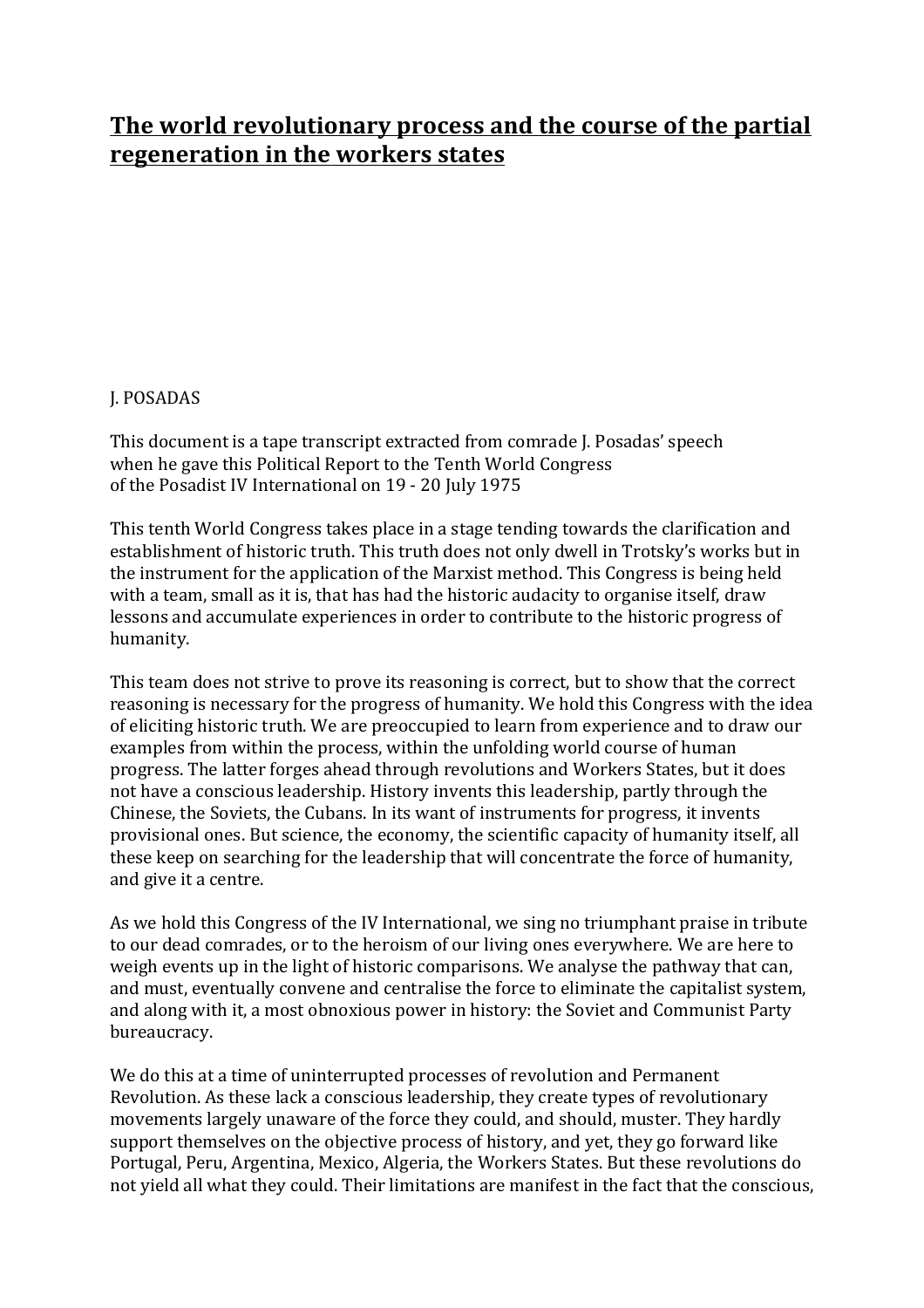scientific reasoning of Marxism has little or no participation in them, and when it does, it is from quite a distance.

Dear comrades, note how we are not an old Bolshevik team here, but very young comrades, young in age, young in politics. Age has no importance, but span in political life has. Take the children of Angola, Mozambique, Guinea Bissau, or those of Portugal, Indochina, Vietnam, Cambodia. They are all very young in age, in physical age. But their political age as regards reasoning and maturity is so very great! The essential thing, therefore, is the social strength of people, the force of their thought and of their intelligence.

We are part of the process too. We devote ourselves to the elaboration of the scientific thought best suited for intervention. It is inevitable that, soon, this process is going to produce deliberately an open discussion about Marxism, even with all the obstacles put in the way by the lack in conscious leadership. This is going to happen before, during, and after the nuclear war. Humanity is getting ready to conquer a number of obstacles to its progress: imperialism and its atomic war, bureaucracy in both Workers States and Communist parties, and the lack of Marxist utilisation in historic interpretation. We are the only ones paying regards to this.

The immense majority of our comrades are youths. Some, even, are children, and others are not yet born; these latter are present though they cannot see the Congress. They have not been told, but we have incorporated them, so that they may live and feel this Congress. Today, pregnancy and birth are still separate, private and matrimonial activities. In the past, such things were strictly women's matters. Today, men come nearer, a little. But us, we have made the unification. To have a child is a social need. It cannot be a fault, a misdemeanour, a backsliding, a retreat or a particular woman's love. It is a social love. The child is a necessity of history and it is as such that it must be carried. Love must be present in pregnancy and child-birth. Whilst the foetus is still forming, it accumulates and organises the love that its mother communicates. Even if this does not directly connect with its brain or nervous system, the love of the mother has great repercussions on the structure and organisation of the brain and nervous system. It makes the child much more receptive to the influence of humanity.

In human relations, it is necessary to reason and persuade. Reasoning and persuasion do not exclude the use of force. We propose the preventative war, atomic even, against imperialism. But we do not advocate it with the mind of the assailant. It is the same as when some rock obstructs the way. What is the good begging it: 'Rock, move and let me through'? The rock must be cast aside. What we advocate about the war, we do it in the same spirit, with no sentiment of violence or of arrogance. We pose it with the sentiment of doing something necessary in history: and not for the sake of one group or the other, but for humanity's.

This is the kind of thinking to rate highly in politics, in revolution, in the construction of socialism. How far removed the actual Socialist, Communist and Workers States' apparatuses are from this manner of thought. They may be a power superior to what there was before, but if they mean to better distribute the proceeds of the economy, it is only because they are compelled by the Workers State and its statified economy (centralised and planned by the State -Edit.). They have not the conscious aim of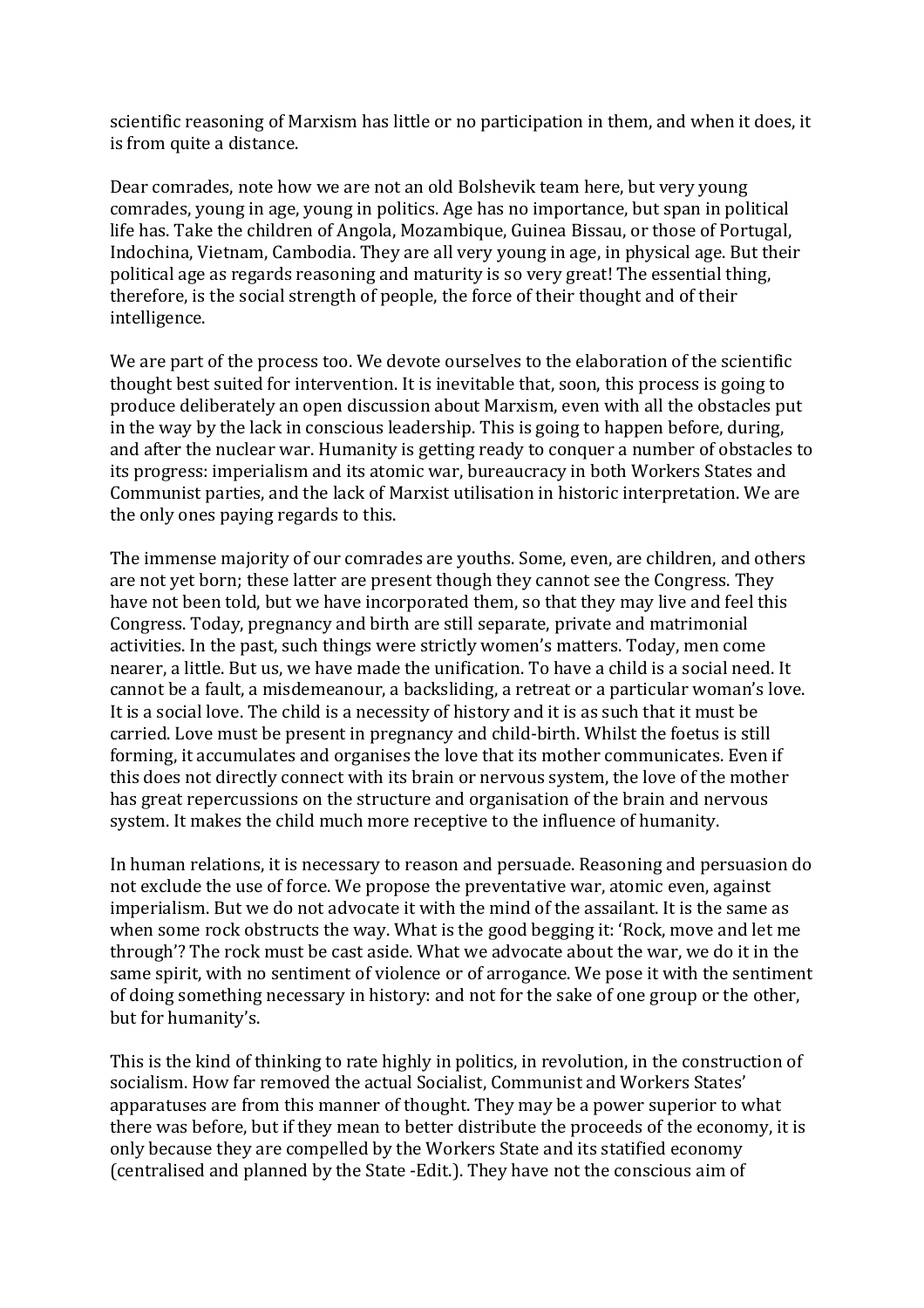deliberately building superior human relations. In their view, the elimination of capitalism will do away with all the wrongs of the system. There may be some truth in this, but humanity is no longer just aiming at this. In its view, this gain is the lowest rung of a ladder that goes much higher: humanity thinks it is necessary to eliminate every form of oppression, arrogance, commandment and abuse; and to communicate with itself via comprehension and intelligence. No doubt the bureaucrats look upon all this as a monstrosity. Possessed of the apparatus, they reason according to it.

We have come here to discuss on the basis of intelligence, and not according to any apparatus. With this large quantity of young people attending, this Congress highlights that we are not intent on taking forces from, or competing with, the Communist Party, the Socialists or the Left groups. We focus on achieving a better integration and participation in a process that requires intelligence, first and foremost intelligence. Before everything, and above everything, what is wanted is intelligence. The most elevated and complete intelligence is Marxism. The Marxist method is the most elevated form of intelligence. Nothing else compares! Marxism grasps the essential reasoning of life, of history. We do not know where we come from, we do not yet know quite where we are going to, but what we know well is what is to be done. Knowing this, we can already fit ourselves out for more historic and social consciousness in order to better grasp where we are going.

It is not the aim of this tenth World Congress to make audits or to investigate what may have been done or not done. We have come here to discuss how things stand with the revolution and the final settlement of accounts. In our slogans, we subsume the present stage, its course, and prognoses about the evolution of humanity. Our slogans are conclusions. They centralise and synthesise the process. This is done without in the least neutralising, discarding, superseding or hiding away any of the already established conclusions.

#### THE NORTH AMERICAN PEOPLE IS SENSITIVE TO THE STRUGGLE OF HUMANITY FOR ITS DIGNITY

We must understand and feel in our bones that imperialism has not the slightest power to solve the problems of history or determine who commands it, or why. Imperialism prepares its atomic war but it cannot launch it when it likes, how it likes, where it likes. It certainly prepares it - just to save its own existence! In the face of this, humanity has already learnt: it wants to end capitalism and every form of oppression, not to save its own existence, but to give back to life its due dignity. The struggle for dignity has already gripped the consciousness of humanity and this is one of the most considerable historic achievements ever made. Thanks to this, humanity develops no end of capacity. It feels certain it can solve all the problems history has in store, of the economy and of nature.

Humankind is not a vaguely defined category. Humanity  $-$  it is this child, here in the Congress; it is the children of Dhofar, of Vietnam, of the USSR. It is the North American people too, for they are not a separate rung in the ladder of history. Their resistance to Yankee imperialism stops the latter doing what it likes, where, and how it likes. These liars in the Yankee imperialist army imposed a news black-out on US police strikes. They tried to draw the North American people behind their excuses to invade Vietnam and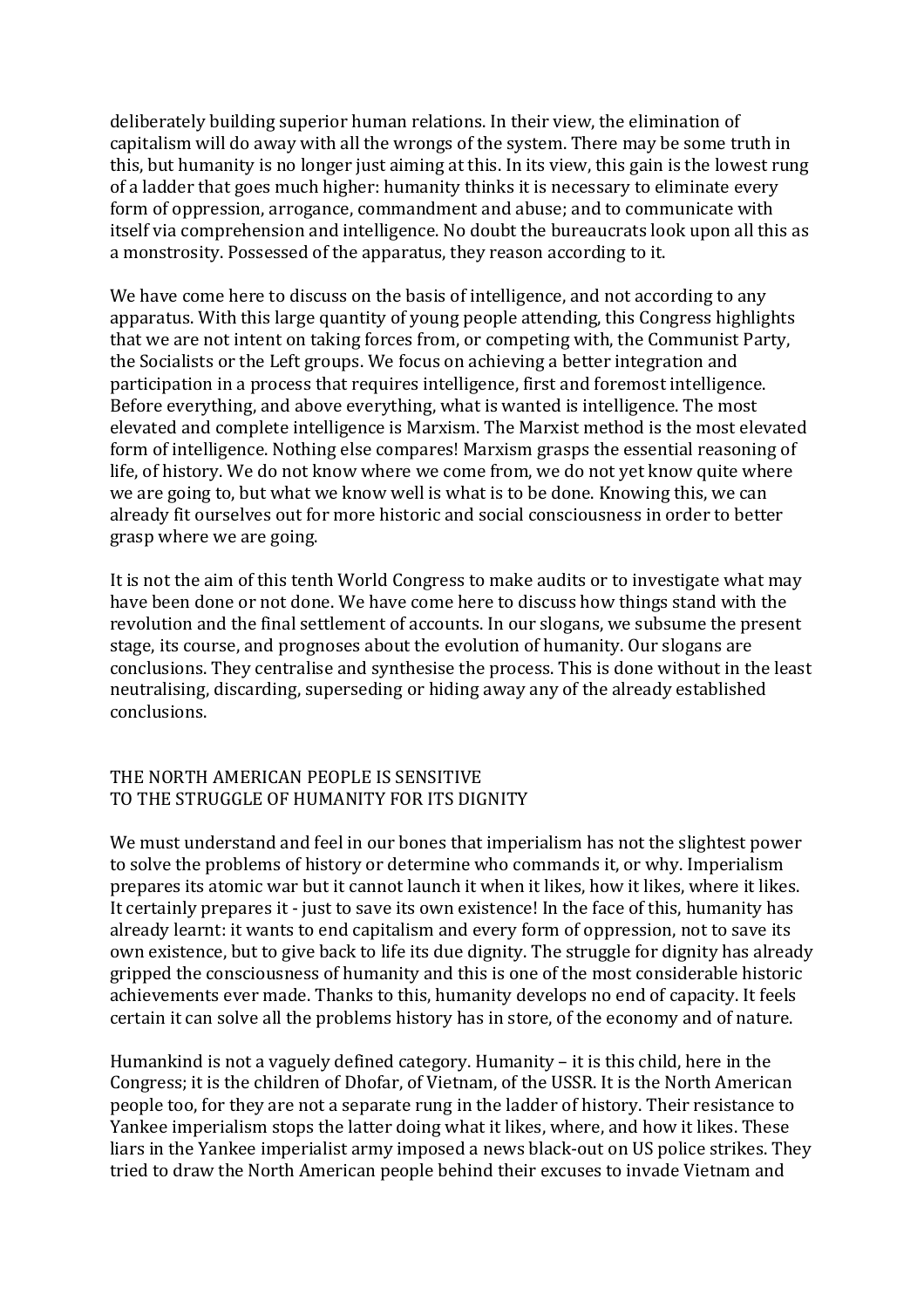drop atomic bombs on it. Here disappointed, they halted, held back by their fear of the Soviets and of the North American people. As the latter learn to intervene on political. economic and social problems, imperialism sees in them the growth of critical evaluation and resolve. There are no mass movements in North America, but people still make their point. They withhold political support from their governments, they abstain in elections and they keep clear of pro-government demonstrations or meetings. They refuse to be the so-called 'silent majority' the Yankees keep on about. The North American people feel the influence of the world struggles. They are not impressed by high living standards - unemployment not withstanding - or by a powerful capitalism so eager on matters military/atomic. The North American people do not allow themselves to be intimidated.

Those who believed the North American petty bourgeoisie was stupid and a launch pad for Yankee imperialism, must now explain why Yankee imperialism has not been able to whip up any demonstration against the USSR, against Vietnam or against the antiimperialist countries. Imperialism has not been able to bring its people onto the streets by telling them: "Let's defend our North American way of life" - higher even than in Europe. It is not as if the USA lacked in means of propaganda, home as it is to the most complete publicity machine, market studies in every popular taste and research into every trend and tendency. But still, not only it failed in getting support for its bomber flights, but it had to take flight instead.

What a measure this is of the maturity and intelligence of humanity! The North American people cannot express this politically, socially or with revolutionary positions. But their refusal to support Yankee imperialism means also a partiality to Vietnam and Cambodia. The North American people think and judge. They raise high the criterion through which they view human relations. This behaviour is one of the factors that held back, still does, an imperialist tendency bent on war this minute, giving way to the wonder: War, then what? Are the American people going to applaud and cry: "Well done lads!"? Imperialism knows that in war its foremost opponent, Enemy Number One, is within.

The notion of fatherland is fading away. It still exists but with no real force, tradition or power of conviction. It no longer draws people behind region and country. The notion of social relations and of social regimes acquires a real force instead. The abolition of private property in the Workers States, whatever their leaderships, has instituted a superior form of relation in the world. It has shown to the peoples that boundaries, flags and traditions are not paramount; that what counts is the nature of the economic and social regime, its ability to bring economic development, with what kind of a leadership, what plan. These superior relations mark the point of rupture with private property and national sentiment. Not even the Soviets are aware of the full depth of this process: But it marches on. The masses of the world reach levels of comprehension, reasoning and intelligence well over the heads of their political parties and leaders. Boundaries have not yet been eliminated and will probably be with us awhile, but humanity has already modified its behaviour. It judges and reasons in the general knowledge that boundaries will/must be eliminated and that progress needs the end of confrontations between countries. Science, technology, art, the means communication and of union in one country, are tomorrow's means of unification between all the countries.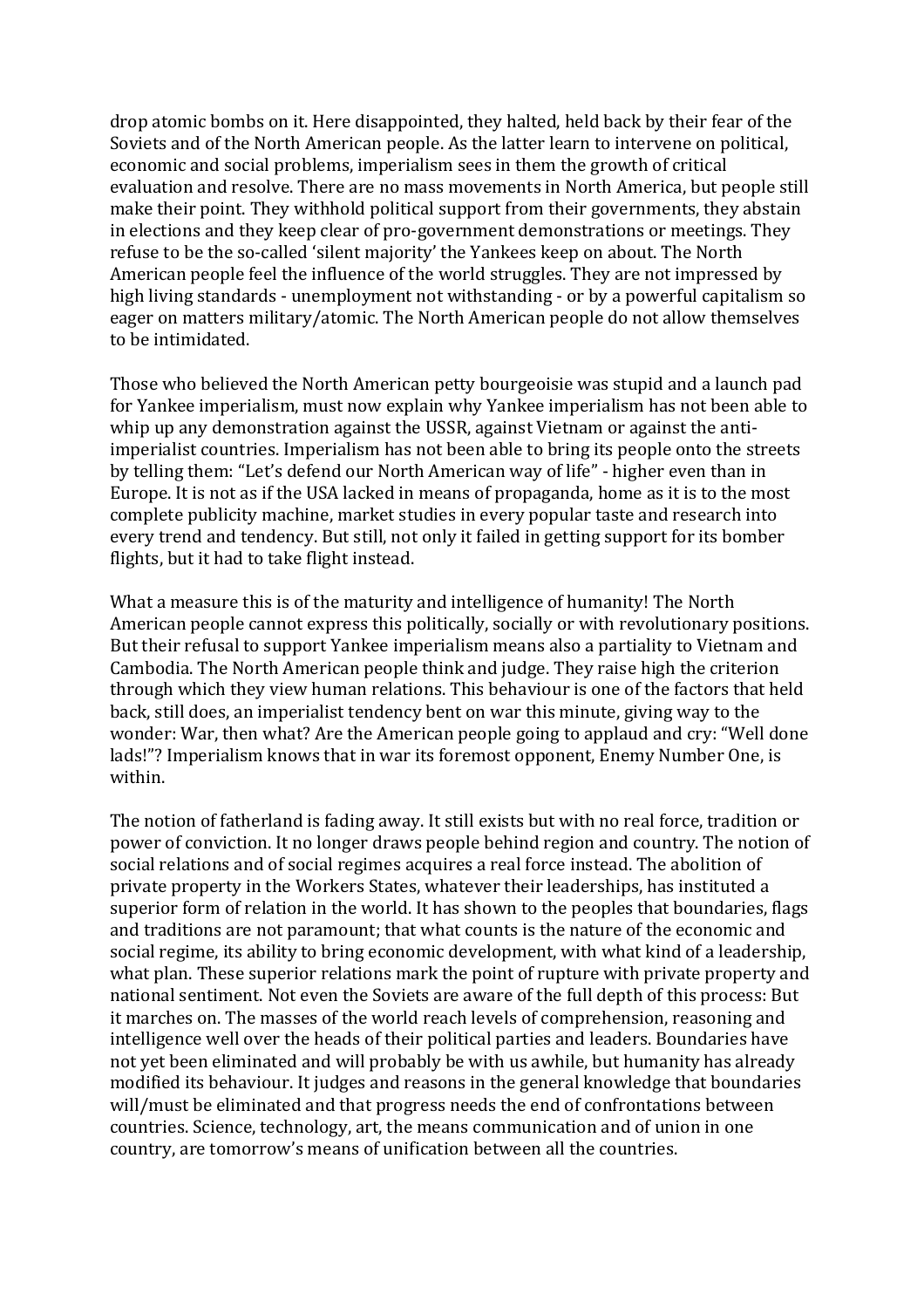Solidarity with Vietnam was not due solely to the conditions facing Vietnam: humanity is concentrating the sentiment of its unification on a world scale. This sentiment is still expressed limitedly because it can only culminate in Socialism. But it is already partly developing in local experiences.

In Ethiopia for example, conditions for people were worse than for animals. However, the Ethiopian people have decided to collectivise the land. They decided upon expropriations and the beheading of a few Chiefs - not enough by all accounts. The Ethiopian people come out of nothing. They were told that the Earth was square (the Negus thought it had the shape of his brain). See how such a backward people are forward today, raising the idea of Workers Councils and other Council-type organisms. The Portuguese people the same. You will soon see this idea arise in Latin America. In Italy, they talk about Factory Councils which, in a certain way, exercise some functions of the Workers Councils.

But which political party discusses this? The Socialists, the Communists and the Left groups see Councils as an immediate solution to a problem or an intervention. They do not consider them as instruments of history, bearers of an immense progress that must be treasured. However, popular councils demonstrate the will of the masses to advance their right to intervene in society and become its leadership. If you are looking for the intelligence of humanity, here it is. It is expressed in this quest, and its level is very high indeed. The capitalist system and the bureaucrats measure intelligence in relation to commercial interests like production capacity/time, savings, expenditures, production costs, etc. A guy who contributes to them some 'rationalisation plan' or 'creative accounting' is deemed 'intelligent'. But the intelligence of humanity must be measured against its behaviour in social struggles, its response and dynamism in social struggles.

Ethiopia, when it was a most backward country, was given no place in history. Dhofar, a heap of stones, mountains and deserts, could have been especially devised to wilt any bloom in human relations, let alone human love. But Dhofar is among the most loving of places. There are no trees, but people are struggling for Communism. Nature does not supply any water but there is a flood of love and fraternal sentiments in the ties between people; it is what gives them life, a sense of certainty, a firm knowledge of what they must do. In Portugal, very backward peasants have risen up after 50 years of fascism, not just to overthrow it, but to clear the way for Socialist progress. In backward Latin American countries the social struggles are not motivated by the desire to expropriate or to change proprietors but to eliminate property. They apply measures that seek the economic and social bases for Socialism. Mexico, Peru and Panama are examples. The backward peoples with no libraries, universities or texts, reclaim their place in history through intelligence and the impulsion they receive from the world revolution. They take their cue from the Workers States.

It was not the individual decision of man that woman should be man's or society's instrument. This came with the social relations determined by private property. Man's superiority over woman has nothing natural about it. It was created by the relations of private property. But well before the elimination of private property, equality between men, women, children and the old is already acquired in the revolution. Humanity unifies and centralises the human relation  $(i.e.$  'human relations' – Edit). You look anywhere in any revolutionary movement, and you find that it moves towards this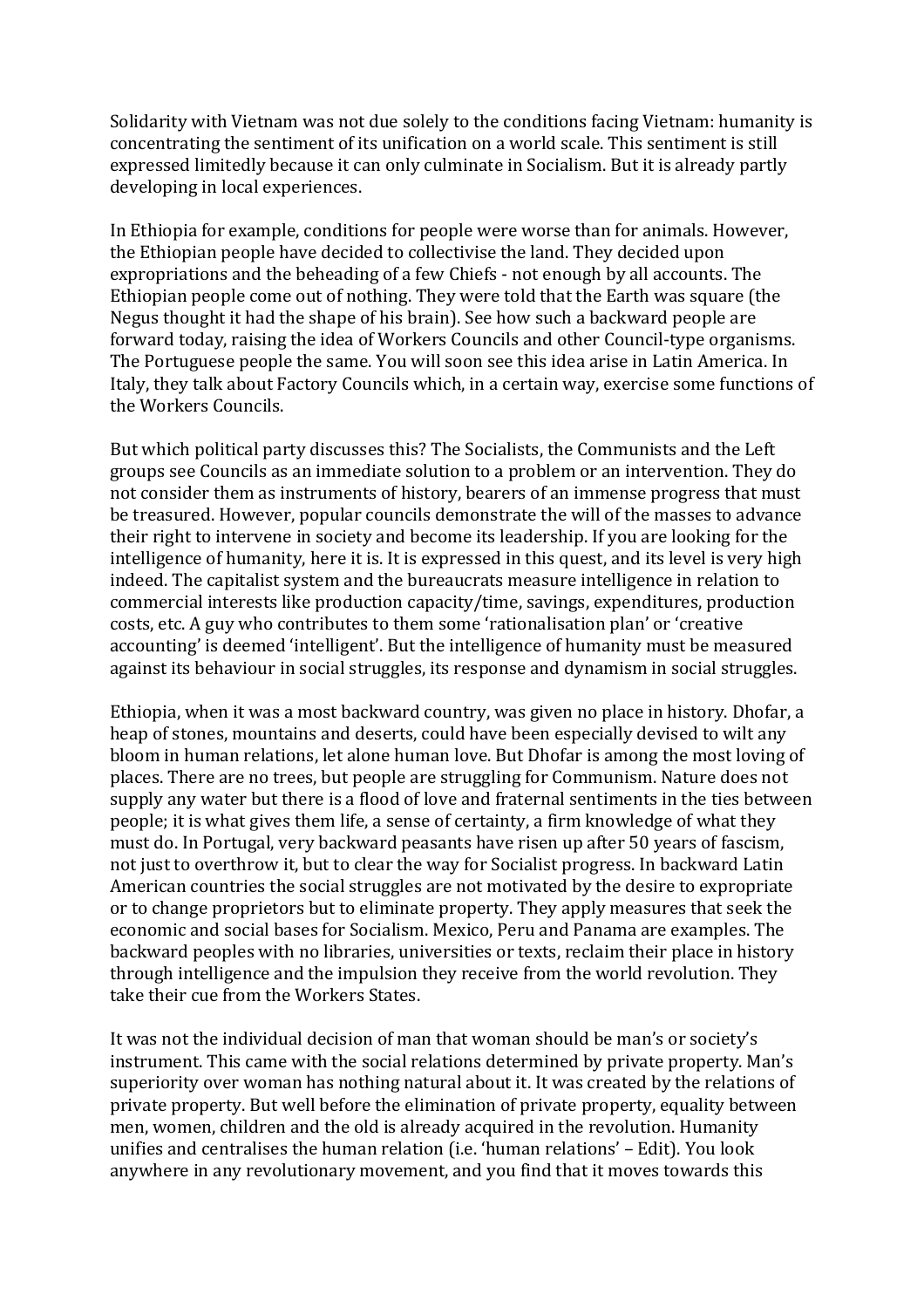human identification, seeking the equality of rights, of attributions and of behaviours. It yearns for people to have their rights; it wants them to have an equal participation in the construction of society. Socialism is not yet reached, but humanity has already won, and organised, the forces that capitalism used to wield to obtain submission. Submission meant no right to intervention, no participation, no progress with the passing of time. You can verify this in Uganda, in Algeria and in the whole of Africa. You can see it in Latin America and in Vietnam where women, children and the old had always been used to shore up conservatism, that keeper of capitalist and bureaucratic power. Today these people rise up and bring to the revolution their participation since neither the Communist parties nor the Workers States have offered them any. This happens in the most backward countries - backward, economically, socially and politically, but decidedly the most advanced from the point of view of their revolutionary struggles. These countries make a place for themselves in history, directly.

This process combines three aspects: the Permanent Revolution, the Political Revolution and the Partial Regeneration. It is a combined process, meaning that it is not linear. As time passes, all these aspects are interwoven: Permanent Revolution, Political Revolution and Partial Regeneration/Historic Re-encounter (the latter two having the same core).

The contribution of the children of Dhofar is not considered of great importance by the big Communist parties who ignore and hide it. They do the same with the children of Vietnam. In the literature of the Communist and Socialist parties, of the Workers States even, those children are a minute item, hardly anything. In the news, we are told about them once a year. Sometimes we are shown the Vietnamese children as graceful creatures to be praised for their good help in cleaning. But it is not in cleaning that the children participate, but in taking part in social organisation. Just look at the pictures of the children of Vietnam and of Dhofar. They are twelve and hold a gun bigger than themselves - bigger in the form that is, but smaller in reality, because it is the children who command the gun, keeping it trained on the goal of social improvement. They do not do this to serve themselves, but to serve history, i.e. the progress of humanity. The Communist leaders see nothing of this.

#### MADAGASCAR, PORTUGAL AND THE CREATION OF THE ORGANISMS NECESSARY TO THE PROGRESS OF THE REVOLUTION

Madagascar comes from nothing. That country, as most countries of the world, has many unorganised resources. But in only a few years, it has thrown out French imperialism and now it arrives at the programmatic revolutionary conclusion of: 'We must make Socialism'. The Fokonolona (popular assemblies), creations of the Madagascar Revolution, are organisms; they are hybrid in the way most organisms created by this type of revolution are. The leadership of the revolution is a hybrid also because it combines aspects of social progress, Communist even, with bourgeois limitations. The organisms created in these conditions reflect this situation. The most important thing is that they allow the intervention of the masses. Indeed, the economy and society must not remain in the hands of one group, and the masses must need to take part. Such organisms have Soviet forms even though they are not Soviet organs. They are still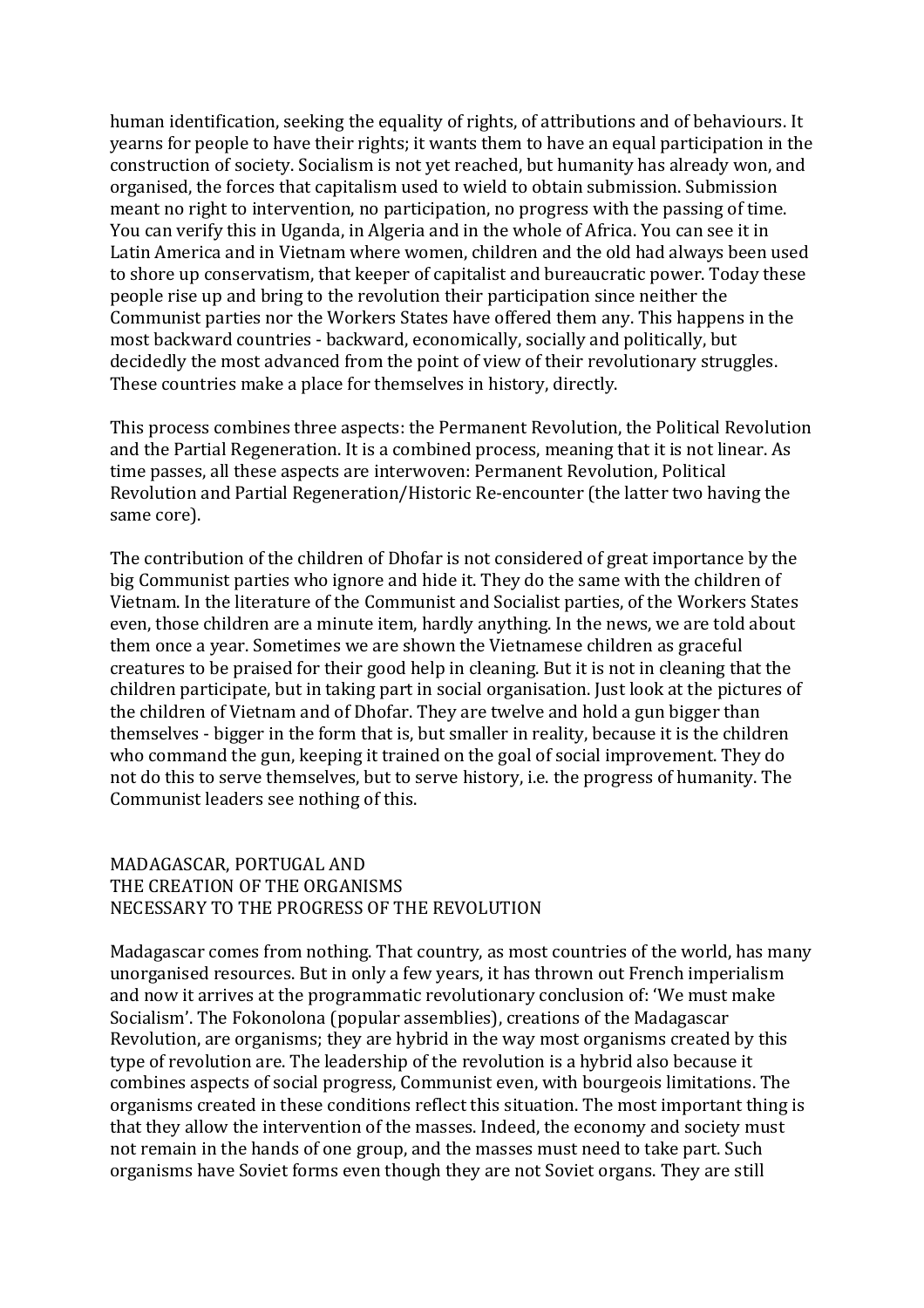limited, but they allow the masses to participate. This will soon happen in Algeria. Each revolution leads to organisms of this type.

In Portugal, the organisms of 'Direct Democracy' allow the participation of people. What else they are is still unclear, but they indicate an attempt at the development of mass organisms. The 'Movement of the Armed Forces' in power (MFA in Portuguese), is aware that it does not have the social capacity to lead the country. It decided to seek the support of the masses against the political leaderships that are either wedded to capitalism or do not know what to do. The MFA turned to the masses to stop further turmoil and confusion. This did not happen in the past when this sort of situation was quickly smothered, the masses crushed and accounts settled between leaders afterwards. Now, the masses intervene and leave no room for tranquillity or a new equilibrium. Dependent on them, the top leaderships cannot ignore them. This is what goes on in Madagascar and Portugal, and this is new in history.

Lenin watched out for such new things in the Russian Revolution; but he had the Party: His Party prepared, organised and planned the decision to take power. This is the way he founded the Soviet Union. Today, the revolutions in Madagascar, Dahomey, Latin America or Africa have no Bolshevik or Communist Party. This is their greatest deficit. They are movements with bourgeois origins, petty bourgeois or former servants of capitalism. They put themselves at the disposal of the revolution and create organisms. As this brings down some potentate, all the plans and projects of private property and many other private forms come down too. This action breathes life into, and brings to history, the new tools and organisms necessary to pass from Revolution to Socialist construction. These popular organisms allow the masses to intervene, discuss, decide, apply and control: and here, you have Soviet forms.

Why isn't the Soviet Union doing as much? It gives these aspects no consideration - no theoretical or political attention; these aspects are not even seen as experiences by any by Communist or Socialist Party, or by any group. Each of them is busy with immediate concrete events about which it squabbles profusely with others, never drawing scientific conclusions or generalisations. But the revolutionary leaders, layers and groups representative of the masses, or tied to them, draw conclusions; they create popular organs for the progress of their revolutions. They are neither Communist, Socialist nor initially anti-capitalist, but they create such organisms. The latter carry on existing even when the revolution halts, reverses or gets intimidated. Such organisms are not ornaments: They encapsulate the will of the masses. What better subject of discussion is there for the world Communist movement? For those in love with science, this is a more scientific question than all the spacecrafts imaginable! You solve this problem and you resolve all the problems of the future - artificial satellites included. If this problem remains unsolved, there will be no satellites in the future. That such a debate should take place in the world communist movement is more decisive than all the universities put together, as far as the experience of history, of humanity, is concerned. You put all the universities together, and they are worth less than the experience which is being realised by the masses of Portugal or of Madagascar. We have every respect for science, but it does not simply consist in the study of mathematics, the universe or the atom.

The discovery of the proton alters the theories and the utilisation of the atomic fusion process. It should allow a huge development because it means a great deepening and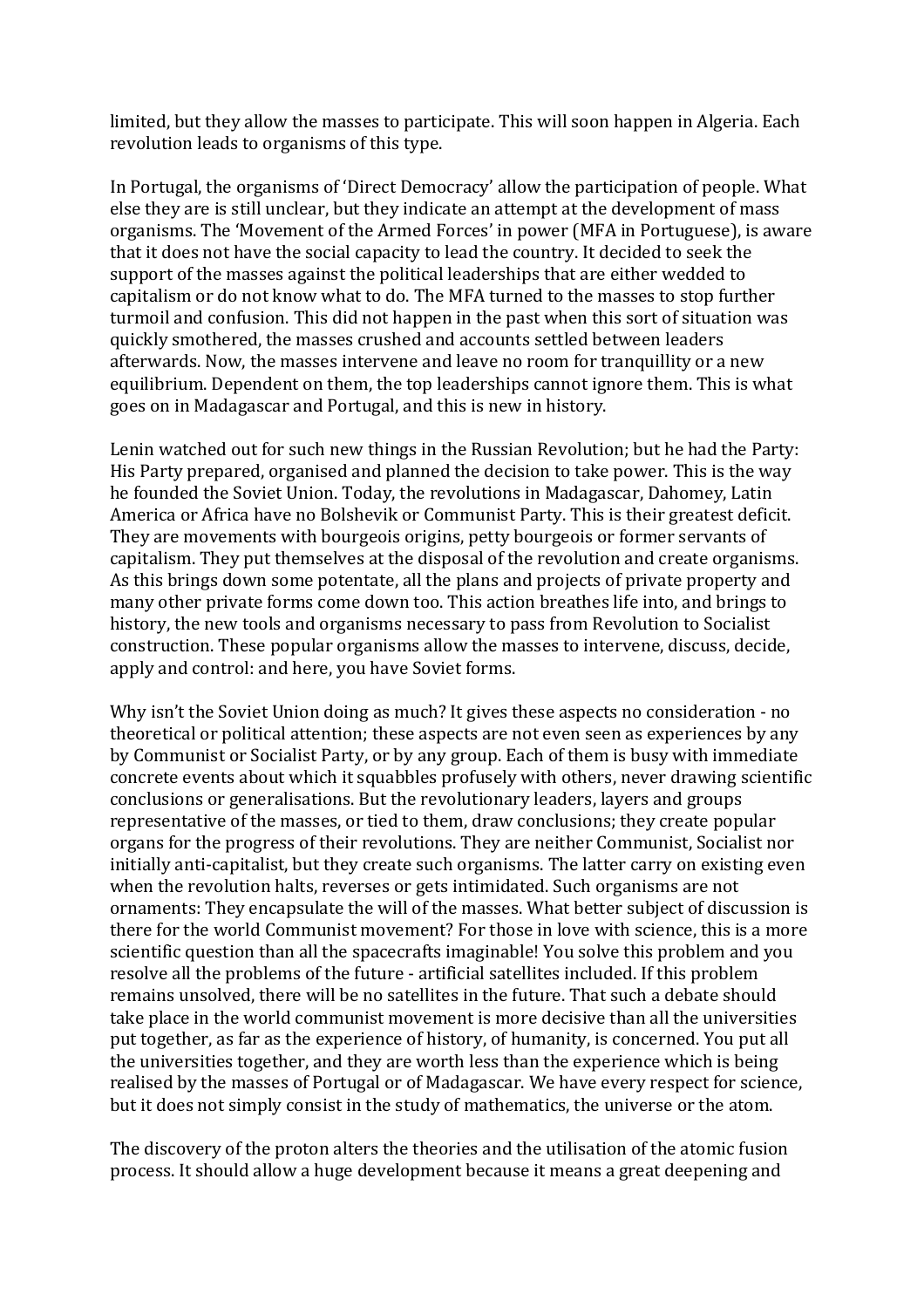increase in scientific atomic knowledge. This small proton particle produces a force beyond compare. It is so small that, to study it, instruments must be ten times greater than now. This goes to show that humanity is still in nappies - not babies' but historical nappies - and this is due to the fear private property has kept humanity subjugated to. In the past, everything rested on private property. But today, organisms are developing against the arrogance, the petulance and the impunity of private property, its upper castes and mighty pinnacles. Class struggle nowadays presents itself in its most clear, characteristic and unmistakeable aspects. Everyone in the world is being drawn into it, women, the old and the children too.

Don't you see more and more children file past in demonstrations, one-year olds in push-chairs? Their joy is demonstrable, not when you caress them but when you answer their Vivas by another Viva! There is no happiness for them in hearing: 'how nice you are...' with a protective pat on the head. They are happy when they can shout 'Viva!', because this exclamation identifies them with the others, whilst protection does not. They feel that they take part like everyone else in this call for struggle. You can see this in any demonstration. In Dhofar, the children are at one with their guns; they participate in every debate and deliberation. They are not surplus to requirement, a burden or a weight, as was the case in the past. They belong! Far from being a hindrance, they are one more factor of progress.

Humanity is breaking free from one of the essential factors that used to perturb and keep it back when politically engaged: the creation of its children. Nowadays, a child incorporates itself into the struggle. Even before its birth, it takes part in the need to change society. This is what humanity experiences today. The most backward countries acquire the most elevated culture. They do not have very great scientists but they produce very great revolutionaries who give the example. Some vears ago, this would have seemed incongruous or improbable. History was considered the preserve of scholars, sages and masterminds. But today, the most backward people with little social force, rise up and achieve their incorporation into the most advanced social conquests without waiting to have economic or material means.

# HUMANITY IS READY FOR COMMUNISM

All humanity is becoming entwined in a single whole. It springs forward in need of progress. Progress is not just the elimination of the exploitation of one by another. It lies in the participation of everyone. Every form of exploitation of the human being - of the woman, the child, the elderly, even the dog - is coming to an end. Everyone has become capable of participation. In the past, people would not dream of it: cast out of participation by towering social relations, they were made to feel a nuisance. Today, no longer. Everyone feels they want a part in the leadership of life. "We want socialism, a wage rise and a better standard of living" is no longer enough. The child, the woman, the old - man or woman - feel they belong, collaborate and intervene, because in their existence they are the leaders of whatever they are doing. They no longer accept to go and earn their bread without a notion of what tomorrow will bring. They no longer feel submitted to the mystery of life, to uncertainty, to insecurity. When they struggle, it is no longer just for a safe job, the right to reproduction and to prosperity. No! They seek human dignity. The children, the women and the old - mostly the youth - join in this quest ever more keenly. The youth are engaged in this by the tens of thousands. All this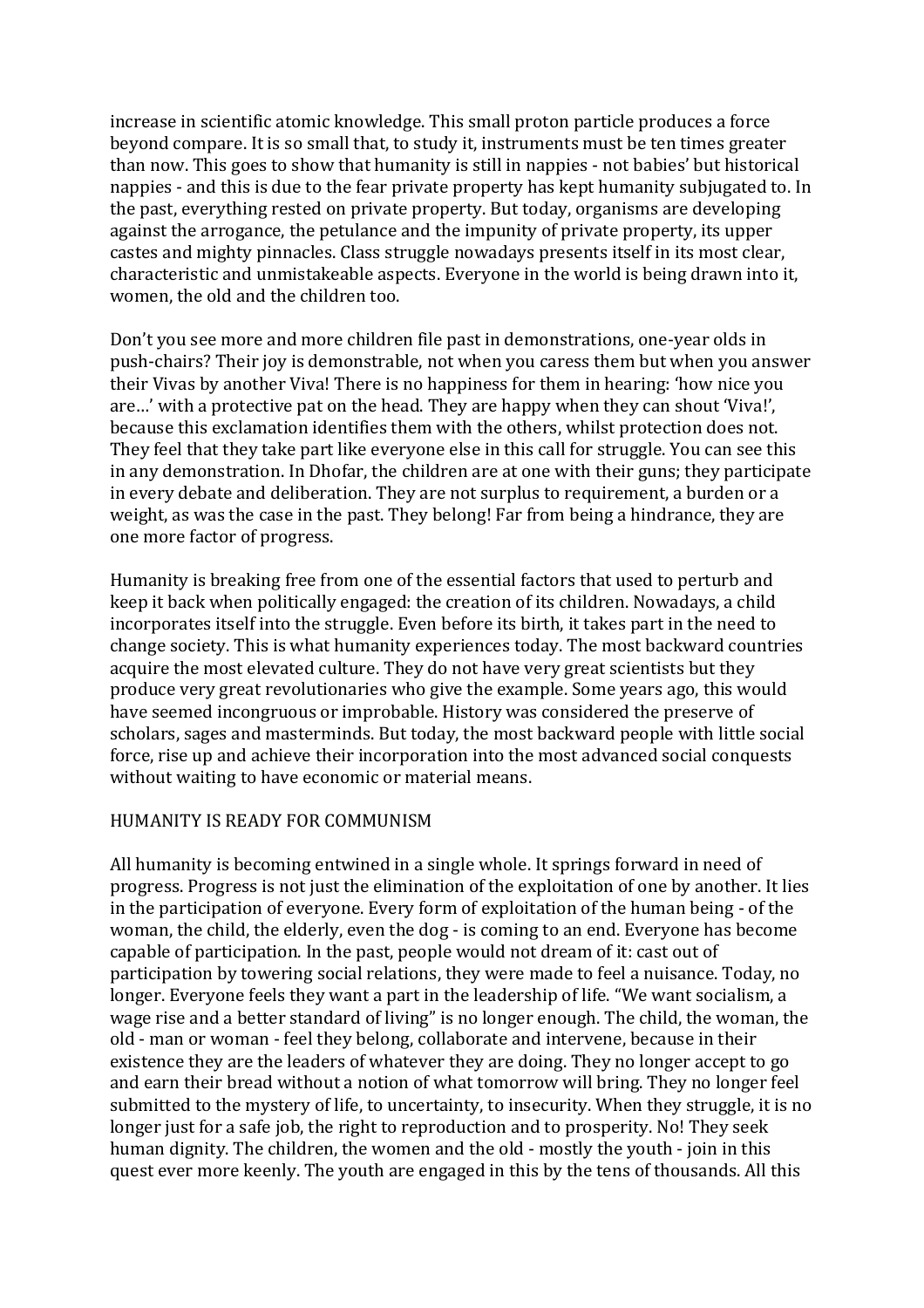shows that humanity is ready for Communism.

Humanity has already overcome the main obstacle to its development. It feels capable of resolving the problems of history. As a legacy of history, private property caused it to look for an answer - and Marxism obliged. There is no world leadership yet, but Marxism is the answer. Thanks to it, thanks to dialectical materialism, history can be apprehended in the light of the class struggle, making it possible to foresee. Marxism enables anyone to preview the general line and behaviour of society - and nature. Since its object was the class struggle, it was not Marxism's brief to make a deep investigation of nature; but it is just as fine an instrument to apply to nature and the Universe. Marxism can interpret these through dialectical materialism. Humanity is now casting off its fear. One of the best proofs of this lies in that the most backward people, like the Ethiopians or the Algerians, adopt the most advanced modern norms. After hundreds of years under the voke of submission. Algeria has been standing up for fifteen years going from National Liberation to Socialism. Algeria is now engaged in fulfilling one of the most fundamental conditions for Socialist construction: it is building the Party. You do not get to Socialism without the Party.

In Mexico, it is the same thing. Those who seek to complete the bourgeois democratic revolution, and without even proposing to go beyond it, find that they are driven from bourgeois democracy and its measures to Socialist measures. In the ensuing intermingling of bourgeois democracy and socialist measures, the bourgeois democratic revolution turns into a hindrance and a brake. It resists every input of energy and ability, particularly in the economy where planning is imperative. Meanwhile, the already centralised structure of the world leaves no space for a private property style of development in any country. We are in the stage of the big monopolies and multinationals. They hold all the power of decision in production, distribution, investments. Within private property, they are those who control production. Whoever seeks a modicum of development or economic progress must start off with expropriations and planning, and be quick about enlisting the support of the masses at home and abroad. Countries succeed when they do this. The others drift along in an anguished fog of endless nattering, bickering and crises. They make not progress.

The economy of the capitalist system is hitting yet another rock, apart from revolutions, Workers States and endless upheavals by the workers and world masses: Prime material producing countries are also entering the fray. Capitalism had always assumed that it could always get its raw materials dirt cheap. Corrupting here, inventing a Lawrence of Arabia there, cheap raw materials would always be at hand. But now, the Lawrences have been shown the door by the Arabs. Types like him were brokers for local agents who appointed comptrollers, overseers, kings, and courtiers, all in the pay of imperialism. This is over: Even small countries like Kuwait want to develop their economies. They confront imperialism if only by increasing the price of their oil. To sustain itself, a regime like Kuwait grants to a petty bourgeois layer the status of potential ruling class, but even then, the latter still has more interest in state ownership than in private property. This is not to say that it has common interests with the proletariat, but it certainly has differences with imperialism. In its finely tuned games, it has an incentive in expropriation, statifications and its own economic development. It is objectively compelled to develop the country socially, otherwise stagnation and rebellion fester. This is partly what happened in Saudi Arabia with the King's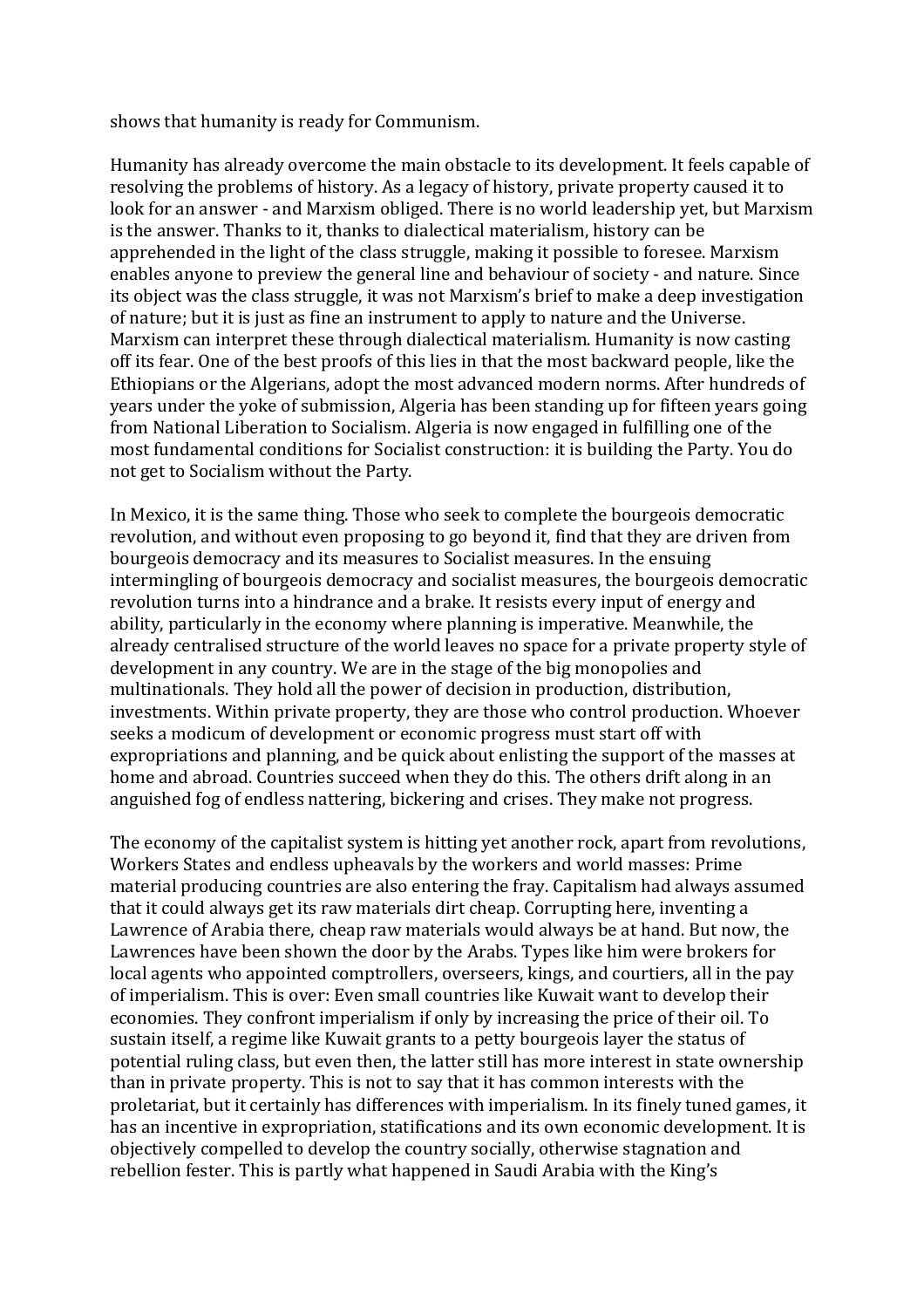assassination. These things lose imperialism the trust and confidence that are at the heart of its stability. Meanwhile, Workers States develop: Revolutionary States grow: they extend and advance; revolutions keep on happening. All this represents a force that limits imperialism and pushes it back. It narrows its room and freedom of movement, working against capitalism in general. In turn, this arouses the masses of the world. It inspires backward people to participate in the teams that settle the problems of their societies.

These conditions of history are the most handsome ever. The liquidation of swathes of private property has become much easier. But the Communists, Socialists and Workers States leaderships, held back by their bureaucratic interests, stand stock still before the need to coordinate a movement to finish with what is left of the capitalist system. Even though the crisis of capitalism deepens, a world leadership for these revolutionary forces is not being formed in the necessary homogenous manner. Revolutionary processes pop up just about anywhere but the Communist and Socialist parties fail to acknowledge them, hampered as they are by a series of concepts, of local interests, which prevent them understanding the dynamic and dialectical process of history. This is why they are constantly taken by surprise, and any revolution astonishes them. Take Portugal for instance: there, you have a topic worth setting up debates in all the world communist movement, and about which the Universities of all the Workers States should give courses.

Instead of dwelling on satellites and the Soyuz/Apollo joint venture - the best is the Soyuz anyway since the Apollo plays no role in history - why not develop seminars in the Universities of the USSR, China, Cuba and Czechoslovakia on the topic of Portugal? What happened there? How to interpret it? These questions are more important than interplanetary trips - infinitely so! It is necessary to hold debates on Portugal and Ethiopia, produce interpretations, give lectures and open discussions; how is one to understand that a backward country like Portugal could make such a leap? How has it passed from the barbarian imposition of fascism over to its elimination at the hand of its own soldiers? Who, on top of it, propose Socialist measures? How to interpret this? Are the people better in that country? Are the Portuguese soldiers better than elsewhere? Have they a better heart, a clearer head? If not, what is the social and dialectical explanation? Why do we have complete silence over this?

There is also Uganda – how to explain Uganda? It may be that Amin has aspects of a clown or dresses like one. But he does not act like one. Every time he moves, he kicks imperialism. There is Madagascar: How to explain that? Or Mexico? What is to be said about them? Here you have a mine of subjects for study in the Universities of Moscow, China and Cuba; and not just there, but in the whole workers movement, in the trade unions and the factories. Why not discuss the Portugal phenomenon in the factories of Italy, France, Brazil? Is Portugal just a particular case or could this spread in the world? How come soldiers carefully briefed, organised, prepared and interested in the defence of private property suddenly turn against it? We are not talking of one or ten soldiers, but whole Armies! What better motif for discussion is there? Since matters of astronomy, satellites, scientific discoveries and open-heart surgery can be discussed, why not these problems of humanity? They are far from being secondary in importance: Find the solution to the problems of society, and you will answer all the other problems, of the heart, of the brain and of Space. But no one discusses it!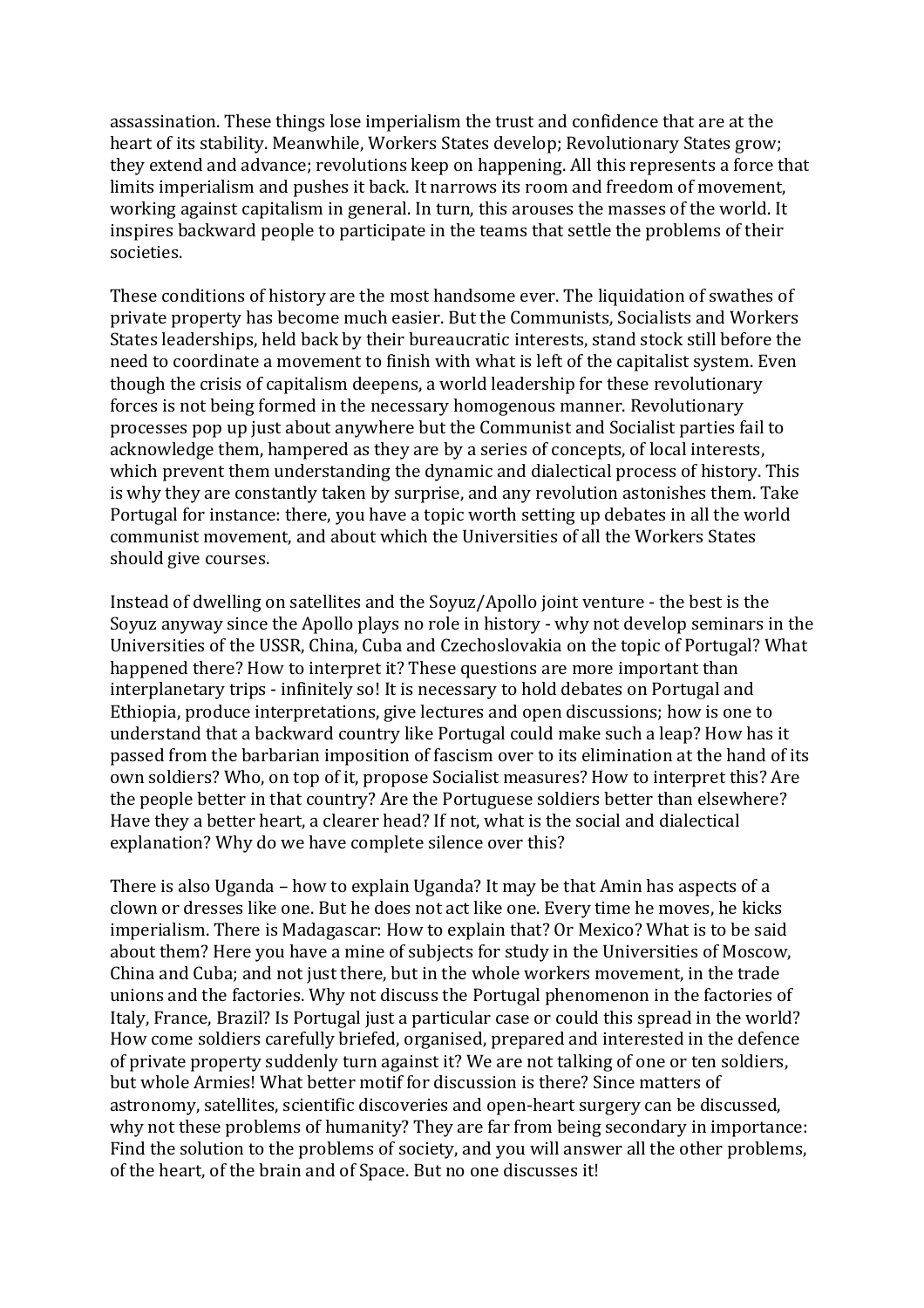#### ARMIES PASS OVER TO THE SIDE OF THE REVOLUTION

Just consider that the problems we are dealing with here are not strictly of the workers movement - they are vital for humanity. They beg the question: how is humanity going to progress? What scientific and medical progress does the United States represent for humanity? None, when all the progress they have is in gangsters, thieves, murderers and assassins; clearly, this cannot serve as a foundation for the interpretation and knowledge of progress. On the other hand, just look at Portugal, Ethiopia, Peru and the first vears of Peronism in Argentina: military movements – the four of them! Is this to be ignored then? We are the only ones on the ground. We have invited, and hereby re-invite the Communist movement to discuss these phenomena.

We are no longer in the epoch when, in a Congress such as this, we used to analyse all the events that had taken place, draw conclusions and end with a balance sheet of prognosis. Now, we are analysing the forces of humanity in its mobilisation, their various manifestations, how they communicate between themselves and what they represent. We analyse what the workers movement must be invited to study, to understand and to prepare for. One point of great importance is to understand how the military, how armies - and not isolated soldiers - become mobilised on behalf of the revolution. Just how to interpret this?

When they reverse their roles, the Armies express the level of influence which the revolution has over them. This conclusion is not peculiar to one country or the other. It results from the concentrated influence of the revolution on the military. It so shapes their comprehension, their aspirations and their will, that they start playing a function opposed to their original one, as capitalist armies. They had belonged to organisms created by private property with mission to defend it. Drilled into them was the pride of the exceptional individual, the one special being whom society has selected to defend those in command. But now, they turn to defend the progress of humanity, the reverse of before. This is where you measure what little force national sentiments and boundaries have; this is a major defeat for capitalism.

When Vasco Goncalves, Chief of an Army such as the Portuguese, publicly embraces and congratulates Zamora Machel on the freedom of Mozambique, it is because Goncalves feels that he, himself, has become free. His embrace with Zamora means: "I congratulate you because we are both free, you and me". Indeed, he feels they have graduated to the freedom of the Human Being. There you have human dignity! Armies that had been set up with the express purpose of repressing people, march out instead to pick people up and help them walk. Such events are not exceptional, they happen in Peru, Ethiopia, Mozambique, Uganda even: the main line of Amin's conduct is anti-imperialist. Such events do not stem from the peculiar qualities or conditions in countries. They come from the influence history exercises over the military, inducing a change in modes of thinking and of reasoning, so that the soldiers yearn to serve society. In a word, revolution influences and wins over the organs created by the counter revolution. This can only happen when the world relation of forces, the course of history, clamour quite conclusively for the elimination of capitalism.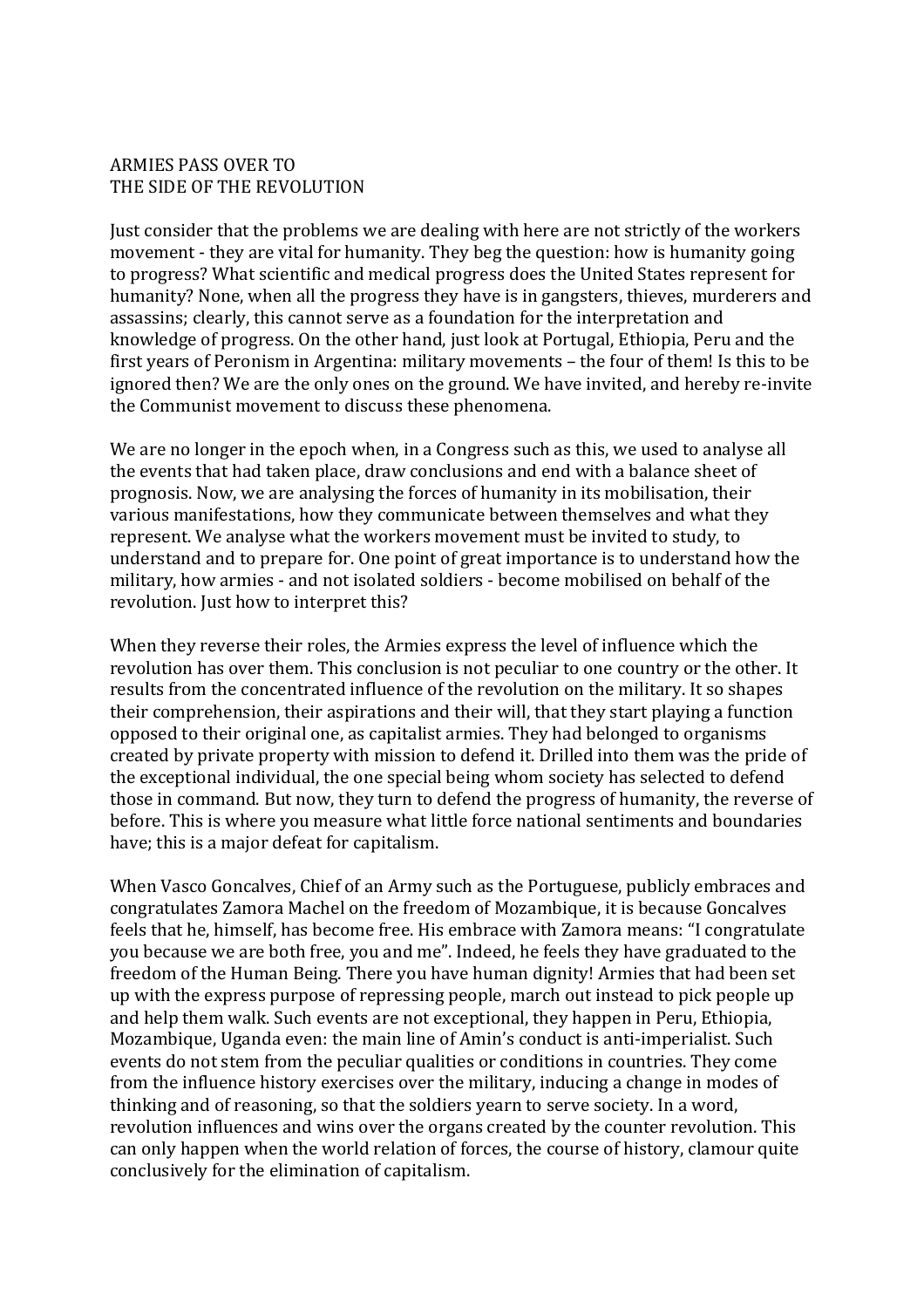For the soldiers who pass over to the revolutionary camp, there are no economic rewards. They seek an answer to the meaning of life, to their consciousness, to human dignity. They do not covet improvements for their own advancement - they know there will be none. Under capitalism they had privileges, a fair remuneration, the prerogative to give orders. There were other advantages and benefits too. Now, it is all gone. But as they join the revolution, they experience a feeling and an uplifting of human dignity that is fresh every day. When human dignity is what motivates the course taken by an entire body of soldiers, it means that the revolution has won great authority indeed, and humanity is already aware that Communism is superior to all the other forms of movements and social processes.

The military of Portugal and of Ethiopia do not form movements with the view to improving their own standard of living, but for Socialism. They have not yet got to the construction of Socialism, but they apply socialist measures. Under private property, Ethiopia will not come out of backwardness; it won't even progress in a capitalist form. There is nothing for it but Socialist measures. This indicates the authority of Socialism in comparison to every other form of social, economic and political relation. When entire armies join the revolution, they are not reacting to the peculiar conclusions or qualities of their own countries. Only a world authority which already sways the course of history can do this. And indeed, nothing can put an end to human dispute, but Socialism. Humanity finds in these army changes the decisive proof of its own capacity and superiority, because humankind naturally prevails over the individual interest of one person or the other. What the various militaries of Portugal, Ethiopia, Cambodia or Laos demonstrate, is that Humanity is unafraid.

This must be discussed in Moscow's Universities; why not? True, if we go and ask them, they will tell us that we are naïve people, full of illusions and Ultra Leftists to boot. They will not fail to mention that we want the nuclear war and that, in consequence, we want the end of humanity; that we go around kindling the barbarism of war. Meanwhile the Yankees are raining bombs on Vietnam as if it were a simulation game. Laos, Cambodia, the Middle East - well, these are not real wars, you know. The assassinations which the imperialist army of Israel commits regularly in Lebanon are not wars - or assassinations; they are accidents. But for the people, war rages on every day of the week! Mind you, this is also why entire capitalist armies pass over to the side of human dignity. And this gives such a firm and unbeatable base of support to humanity in its quest for progress! Why should not this be discussed in the Workers States? We propose this to the Communist comrades.

# IMPERIALIST OPPRESSION AND THE GONCALVES/ZAMORA EMBRACE

What gives a measure of human relations nowadays? Is it still commerce? No, it is not! Its measure is given by the conduct of the military and masses of Ethiopia and Portugal. In the name of the Posadist IV International and of this Congress, I call on the musicians and the poets to create a piece on the following theme: 'From Imperialist Oppression to the Goncalves/Zamora's Embrace'. Swept by the delight of freeing each other, the military and the masses of Portugal, Angola, Mozambique, Guinea Bissau, stand up and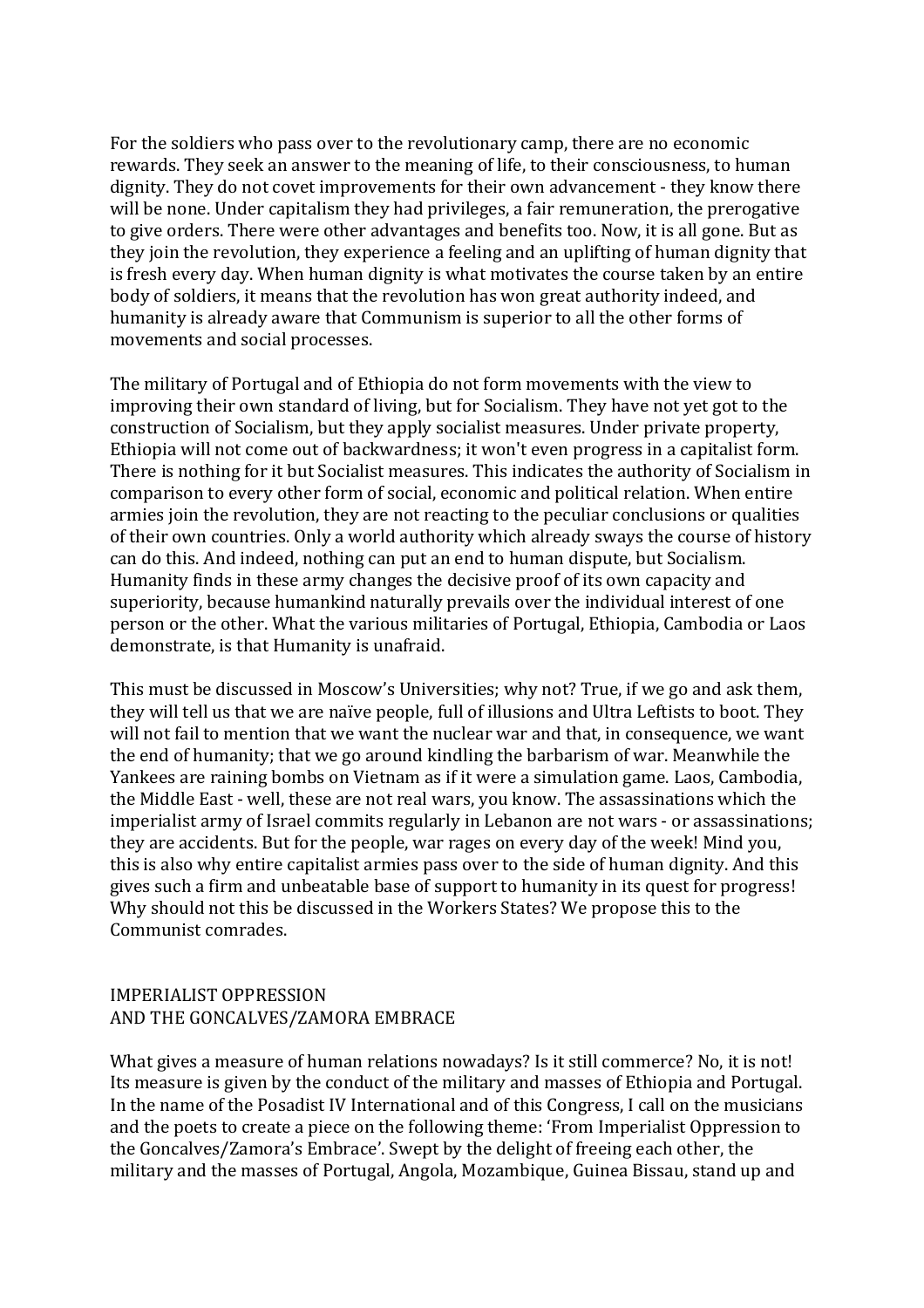warmly applaud this embrace. Socialism is a necessity of the human relation - not of the economy! Though the course of humanity is still through the economy, the determinant role is no longer played by the economy. For instance: if the Soviets and the Yankees both go to the Moon, it is for different motives. Even with a military rationale, the Soviets ultimately aim at a greater knowledge of, and relation with, the universe. Their military inquisitiveness, though real, is not their historic objective. For its own need of progress and development, the Workers State creates fields and options for scientific investigation. After the Earth, it turns to planets, the universe, the solar system; and soon, other planetary systems. For what regards imperialism, on the other hand, its rockets aim at nothing but financial and military returns. This is not the case at all with the Workers State. It sends rockets up for aims that are just the opposite.

But since they can go to the Moon, fix the joint Sovuz/Apollo space manoeuvre and other scientific exploits, how is it that they cannot prevent floods here on Earth? There are deadly droughts and famines, too much water or not enough. The Workers States and the Communist parties would gain an immense authority in the world if they bothered about this. They could declare that all the benefits from atomic energy must be put at the service of resolving this matter! We are not saying they should stop preparing militarily against the imperialist war. But since the Workers States, the USSR, China, Poland, already acknowledge their need to be prepared atomically, what is to stop them making such a proposition?

Imperialism prepares the war. It does it bit by bit, not all at once, because it is not given the latitude; but it has already lost the power of decision over the initiative and the manner of it. It makes war little by little because it cannot do otherwise: the capacity for action of the capitalist system is disarticulated, disintegrated. We will not be able to stop it acting, but this disarticulation robs it of confidence and capacity. It cannot even unite in the face of its own agony. As it fragments, it weakens even more, whilst its historic capacity for initiative lessens. Why not discuss this in the Moscow's universities? What difference is there between discussing this and discussing the human heart, the Soyuz mission or space vehicles? Just now, pride of place must be given to vehicles capable of eliminating capitalism! We propose to the comrades of the Workers States, of the Communist parties, to the Portuguese comrades, to discuss all these problems because they are the crucial experience of humanity.

Guinea Bissau, Angola, Mozambique have broken free. Where does this liberation come from? Certainly, not from a fixed date! Every inch of it was gained by force. The time had kept coming and coming, but the world workers leaders had seen nothing. These countries had lain oppressed for decades and in twenty four hours, they broke free though the cleansing may still take a year. If these Portuguese colonies became free, it is not because all the people suddenly stood up, but because the oppressor had become too weak to resist their struggles and keep the power. How has the oppressor come to this? It is because the world structure of capitalism is collapsing! Why not discuss it? The leaders elude this and would have us believe that it all happens by chance. They see no unity between Angola, Portugal, Argentina, the USSR and the struggle of the masses of Italy, France, Germany or Britain. They see everything separately. They see no unity in the process. It may be that the unity of the world is not orchestrated programmatically by a leadership, but the unity there is, albeit empirically, communicates all the experiences.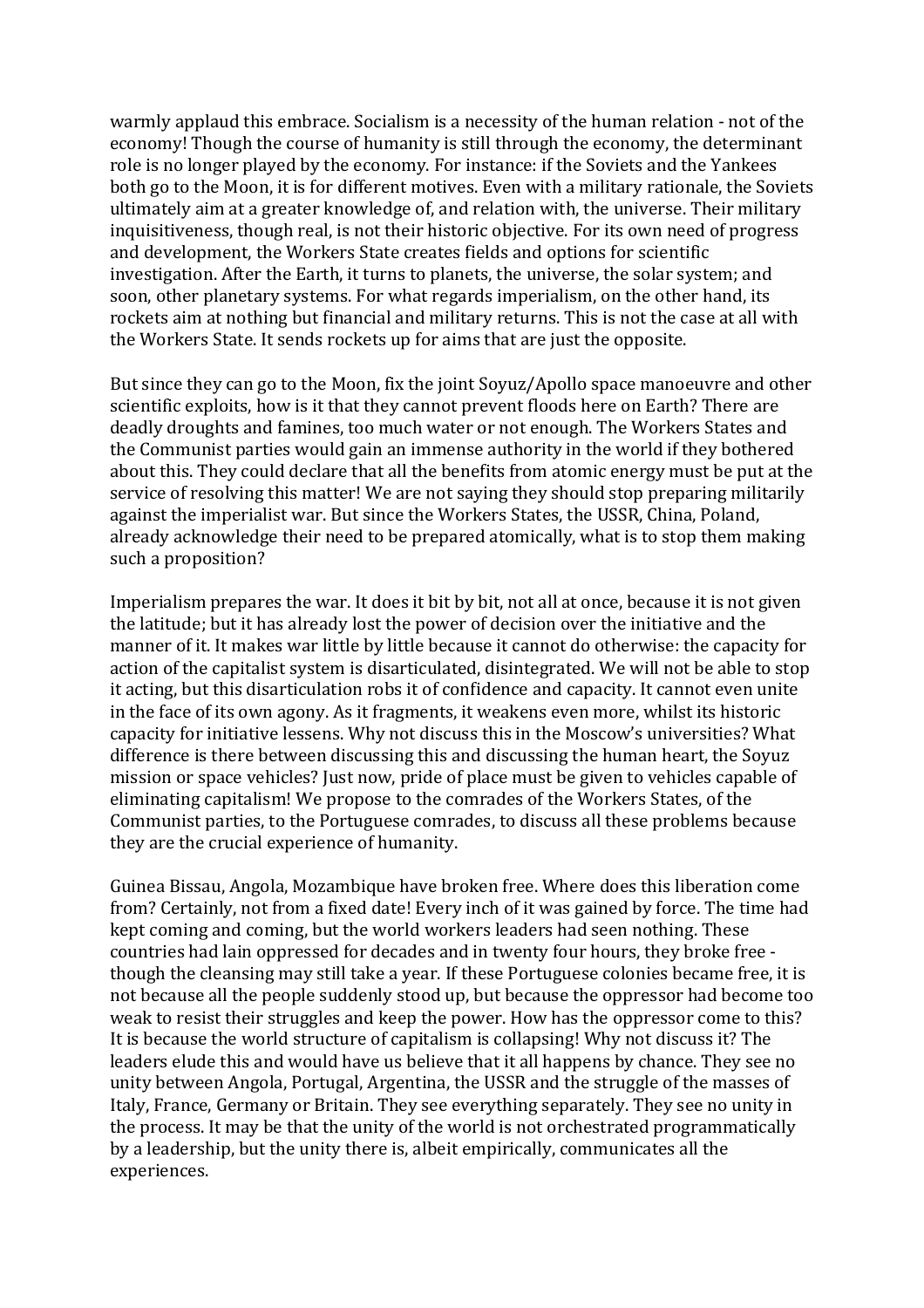The Portuguese masses abolished fascism thanks to the Army, but mainly thanks to the experience of the struggles in other countries. The leaderships that arise in this way have no programme, but they are leaderships. They are empirical, unstable, they have no road maps. But when the masses lack leadership, the Armies step in to transmit the influence of the world revolution. This links the various experiences between them, making them universal. This process is more important than all the space vehicles, Soyuzes or Apollos.

Mozambique's liberation and Goncalves' embrace are as hugely important to history as the Russian Revolution. This happened, of course, after the Russian Revolution. But in this case, you have the liberation of the oppressed and of the oppressor, both freed by freeing each other and demonstrating that the world is ripe for Communism.

This accolade does not signify a fraternal gesture but a necessity of history; and the conditions are present for more progress. The Portuguese MFA feel the need to free all the oppressed! But do you think the armies of France, Germany, Italy or the US are so very different from Goncalves'? Are they so distinct, opposed? When it occurs to an Army during its calling to stand up and play a function of political revolutionary leadership, we are not dealing with individual cases. Peron in Argentina was the start of this process; then came Guatemala, Bolivia, Venezuela and Colombia; then, the whole of Latin America; after that, it happened in Africa and Asia, and now in the whole world.

In Peron's epoch, the USSR was the sole Workers State. Today, there are 14 Workers States and 18 Revolutionary States. Why not discuss the conditions that must prevail in such world and historic relations of forces? How do they impact on the strength of capitalism, of revolution, of Socialism? How does this affect intermediate layers, how to win them? With what plan, what programme? Can the capitalist system overcome this crisis and recover? Why let it recover? The most elementary experience of history shows how it recovers: ruined smaller capitalists, financial crashes, war.

Whilst capitalism sends its space vehicle to play burlesque with the Soviets, it prepares for the war. By lending themselves to the game, the Soviets posit that coexistence with imperialism is possible. But it isn't true that it is possible. Humanity is being lied to, and capitalism believes none of it! It is false to think that this space encounter holds out hopes of living together. Imperialism is making no scientific experiment for the sake of humanity, it only shores up its regime. The Soviets' experiments, for their part, intend to improve the Workers State. These two aims are antagonistic. There is neither rivalry nor competition here: it is an antagonism. 'Antagonism' means neither side can let the other live on. It is one side, or the other. There is no room for closeness or relations. If, seemingly, you have some economic and political relationship between Workers States and capitalism, it is not because these are possible. It is because the Workers States are not moving to liquidate capitalism whilst the latter lacks in forces sufficient to destroy the Workers States. The present situation is stretching out, with the old 'status quo' gone and very little accord or mutual respect showing. It is as if capitalism were simply letting the long length drag along. But the disputes and skirmishes that flare up in the Middle East, Vietnam, Latin America, Asia, expose unremitting antagonism. The class struggle keeps sharpening in every capitalist country too; and all this for one reason only: The capitalist system cannot put up with any agreement or competition with the system of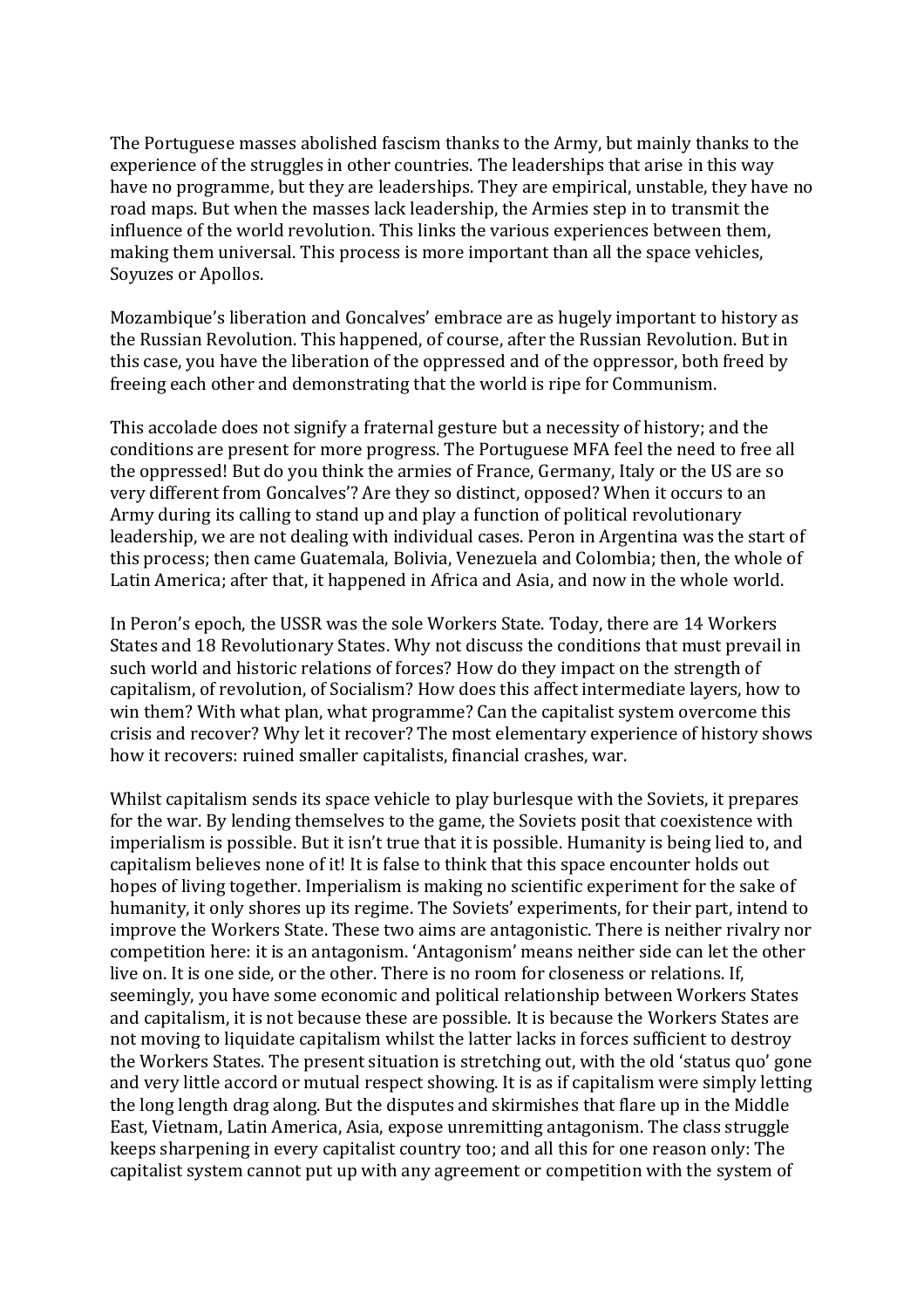the Workers States, through which history could be left to elect the better or the worthier of the two. Are these conclusions not important enough for University debates?

# LET'S DISCUSS MARXISM IN THE WORKERS STATES AND THE COMMUNIST MOVEMENT

In the Universities of the Workers States, Marxism is not discussed. When Marxism shows the top of its nose, it is as a theme amongst others and for a very superficial purpose. We propose and reiterate in this tenth World Congress the proposition we have already made to the Workers States, that they should place Marxism at the centre of curricula. Marxism must be the principal subject in primary, secondary and higher education. The Soviets had done this originally with Bukharin's ABC of Communism. This had been very empirical, scholastic and superficial, but it had set out the norms of the class struggle. Why shouldn't Marxism be the backbone of education in the Workers States? We proposed this before and reiterate this proposal. Children must learn that History is the history of the class struggle; and that the classes behave as classes and not as individual persons; indeed, it is the classes that speak through individual persons. Whilst it is instrumental to the course of history, the class struggle determines also the behaviour of classes, which behaviour can therefore be foreseen - the very thing our Marxist masters did.

We propose to the Communist parties, to the Workers States and the movements of the so-called 'Third World' that they discuss Marxism. In countries like Algeria, countries objecting to Marxism even though they have a good peep at it under the coat, we propose that they make an objective study of history: What does the behaviour of humanity consist of? Is it defined by the conduct of one or other individual, or by the economy and property forms? Are the economic plans and life decisions taken to suit some individuals, or a class?

Communists must refurbish the notion of 'class struggle' and re-introduce it in the world communist movement. This will give them a realistic view of the Stalin phenomenon. Was Stalin a rotten apple? Why did so much power come his way? Why was he allowed it? Was he supernaturally cunning? Why was he able to enforce a vile dictatorship? How could it have lasted 30 years? Why did he cancel democracy in the Bolshevik Party? Didn't the Party have the power to stop him? Why was Stalin able to impose his views on the Soviet Union? Why was there no reaction - was there a plot? Were the State and the Party in this plot whilst the people were against Stalin and did not support him?

A Review of the French Communist Party recently published an article by Jean Ellenstein (Head of the French Communist Party Centre for Historic Studies - Edit.). This comrade declares that Trotsky was right when he was in the Soviet Union; he presents Stalin as a capricious and rotten character who clamped down on democracy and made a Stalinist bureaucracy: This is a bit like saying water is wet: But why Stalin? Why his power? We propose to the comrades of the French Communist Party that they open a discussion on 'Why Stalin' and that they interpret like Trotsky in his book 'Stalin'. It is absurd to start criticising Stalin, to start speaking well of Trotsky - and then to avoid mentioning that Trotsky wrote the 'Stalin'. Why not start the debate on the basis of that book? Trotsky makes a very good job of it too. He shows that Stalin is the result of a historic stage and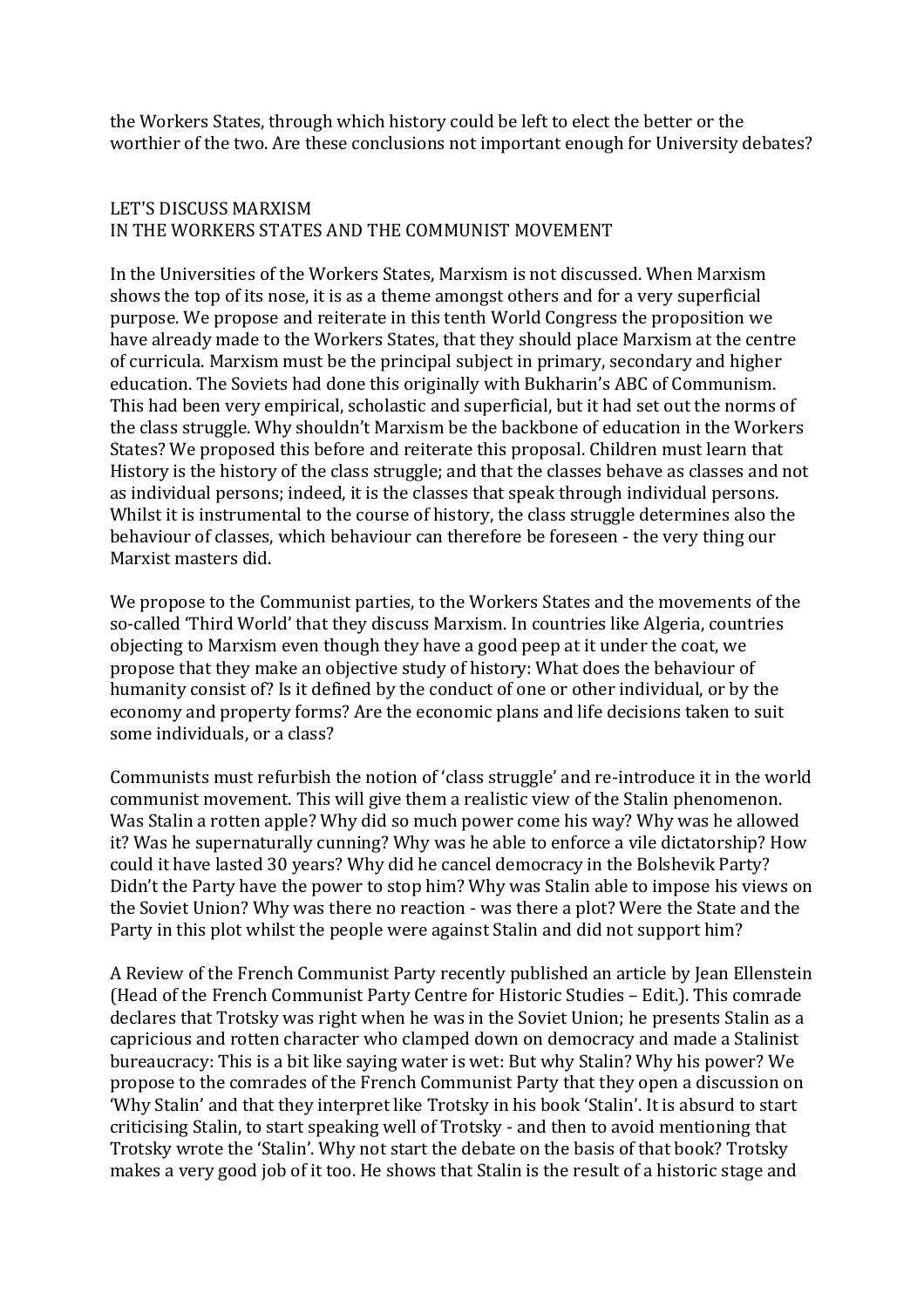of specific economic and social interests in a leading layer of the Bolshevik Party. In the then historic conditions, that layer was able to drain the Party of its power. The Party had already been enfeebled by the capitalist blockade and other factors. The revolution had absorbed all the leading cadres. The weakened Party opened its doors and allowed lots of people to participate in its life, seeing that it needed them in administration and the economy. Meanwhile, a sector of the leadership had become daunted. It did not doubt, but it had become awed by the world breadth of the revolution. Initially, Stalin and this sector had not been particularly motivated by local interests but they feared the world role of the revolution. This was made worse by a lack in Party continuity, the growing absence of Marxism, the lack of discussion, of historic practice; there was no previous historic precedent as to how to proceed. Then came the usurpation of Marxism, followed by the elimination of its scientific study.

The tradition of prizing scientific experience continues to be one of the essential tools to understand history. It teaches that history is that of the class struggle. In the USSR, Stalin came from the Bolshevik Party and was not an agent of the class enemy. The triumph of Stalinism is what Trotsky called the 'Thermidor' and 'Bonapartism' – meaning that the power that made the Russian Revolution started stagnating and halted. It then reversed, supported by parasitic forces that had accompanied the revolution. This is not mysterious, it comes from a given balance of social forces in the class struggle, balance that disappeared when the stage ended, leaving behind a formed, Stalinian, structure.

We invite the leaders of the Communist Party, and Ellenstein, to discuss in this light. Let us finally dissipate the mystery of Stalin's triumph. Why don't they explain why Stalin could triumph? They present him as Superman in the Land of no class struggle. Should they start correcting themselves upon this point, they would have to ask the next question: How could the Bolshevik Party, that took power, allow Stalin to prevail? Where was his force? Where did it come from since he started with none? The answers are to be found in the global conditions of the process: The Bolshevik Party and the Soviet Union were much weakened; many leading cadres had died in the civil war and the capitalist siege. Others had gone to fulfil administrative and economic tasks, further weakening the Party. Already before the revolution, the Party apparatus had contained sectors who had been unnerved by the world breadth and global role of the Russian Revolution. These laid hold of the apparatus; and to triumph, they had to wipe out all knowledge and discussion on the historic experience of Marxism. No mystery here either. They dumped Marxism and the class struggle with it.

Of this Ellenstein says nothing. He will only be consistent when he does. He will then realise that Stalin comes not from a trick of history, but from relations of forces, from the abandonment of Marxism and the abandonment of Marxist life in the Bolshevik Party. We invite Ellenstein and the Communist Party to discuss in this way.

Even today, the Communist parties do not discuss in the light of scientific experience. They pass judgements at the level of their concerns, their needs, a heap of accumulated interests, handshakes, bureaucratic excuses. They do not hold any scientific discussion about class struggle or class behaviour. But humanity is not detained. It goes forward in Portugal, in Ethiopia, in Latin America, Africa and Asia - Vietnam. Humanity progresses regardless and even influences leaders of capitalism whom it wins over. It enlarges the mind of children so they can play the function of leaders, which they do, both in political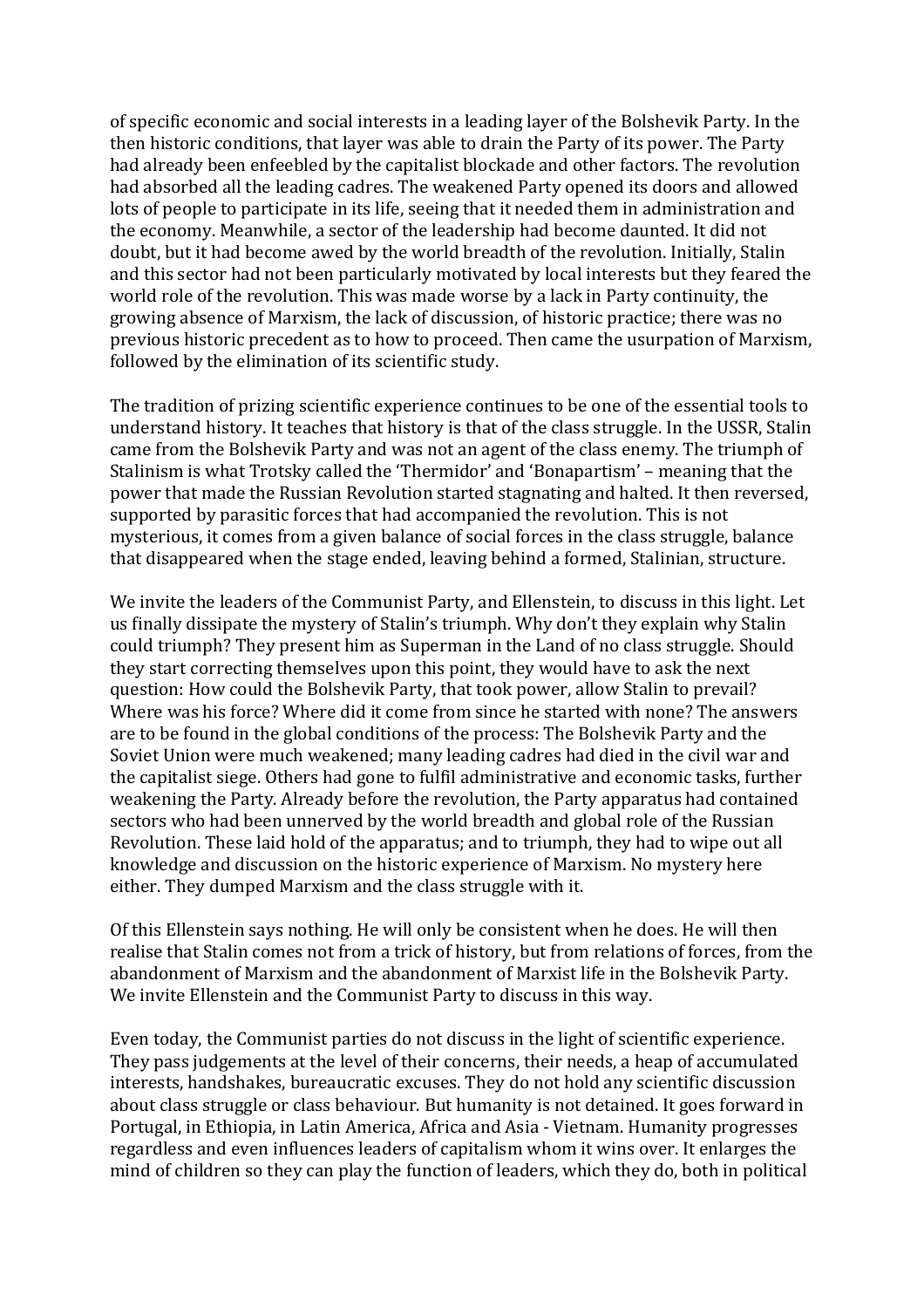parties and in society; it incorporates the old - men and women - into the leadership of society.

Humanity shows confidence in itself, sure that every problem can be solved. But the Communist and Socialist parties, the Workers States leaderships, still regard as enigmas the advent of a Stalin, and even the continuation of capitalism. They do not make any scientific appraisal of the process of capitalist war preparations. They do not discuss objectively, but partially and subjectively, according to bureaucratic interests. They still do not analyse the behaviour of classes, however blatantly capitalism behaves as a class, for its class interests, with its class reasoning, the world over. If it has not made the war yet, it is just that it has not found the confidence yet; and it is scared, it already knows it is going to lose. In countries like the United States, France or Italy, it gets full measure of its social weakness, whilst armies already feel a very advanced degree of insecurity as to their historic role. The sentiment of the defence of the fatherland, of each country's bourgeoisie, has wilted and dwindled. This is yet another way to gauge the actual weakness of the capitalist system.

In Sweden, they are considering for eventual legislation whether the traditional capitalist army should be disbanded, arming the people in case of invasion instead. This shows a loss of confidence in the capitalist system, and in its future. Prisons too, they say should be closed down, as senseless, costly things that exacerbate antagonistic social relations. They are also considering cuts in policing, what with no prisons or incarcerations to call on their services. See what kind of ideas come up within the framework of capitalism, seriously submitted to decision makers. It all goes against the structure, the support and the functioning of the capitalist system. Let's spread this to the Judiciary! In France, Sweden and Italy, they discuss that indictment and imprisonment are backward and anachronistic; that social relations must be changed to do away with thieves, criminals, assassins. Surely the judges observe this daily. In the world Communist movement, why not discuss the premises that justify imposing the suppression of armies, police-forces and judges?

Sweden is a small country, certainly, like Portugal or Ethiopia. But what is crucial is to wonder how, having started from opposed points and differing angles, ideas in these three countries have drawn towards each other and finally fastened upon one goal: The capitalist regime is not wanted. Why not discuss this? How can anyone be surprised, after that, at the sight of children with guns, children like those of Portugal, Mozambique and Ethiopia who arm themselves, fight and intervene like adults in the social struggles?

The events in Sweden are not poles apart from those in Portugal. They vary in significance but they have a common root: capitalism no longer serves. In both instances, the aim is to suppress all forms of power. This is the way to discuss. It is no longer necessary to see how best to combine with one or other sector of capitalism. Now, one has to measure the state of reasoning in people, their intelligence, the relations and interests between them: One must measure the social force humanity disposes of, in order to finish with what still remains of oppression, capitalist war preparations, its wars of invasion - mind boggling mires of human suffering. There is also unemployment, scourge on humanity, consequence of the capitalist system and yet, not even its greatest evil.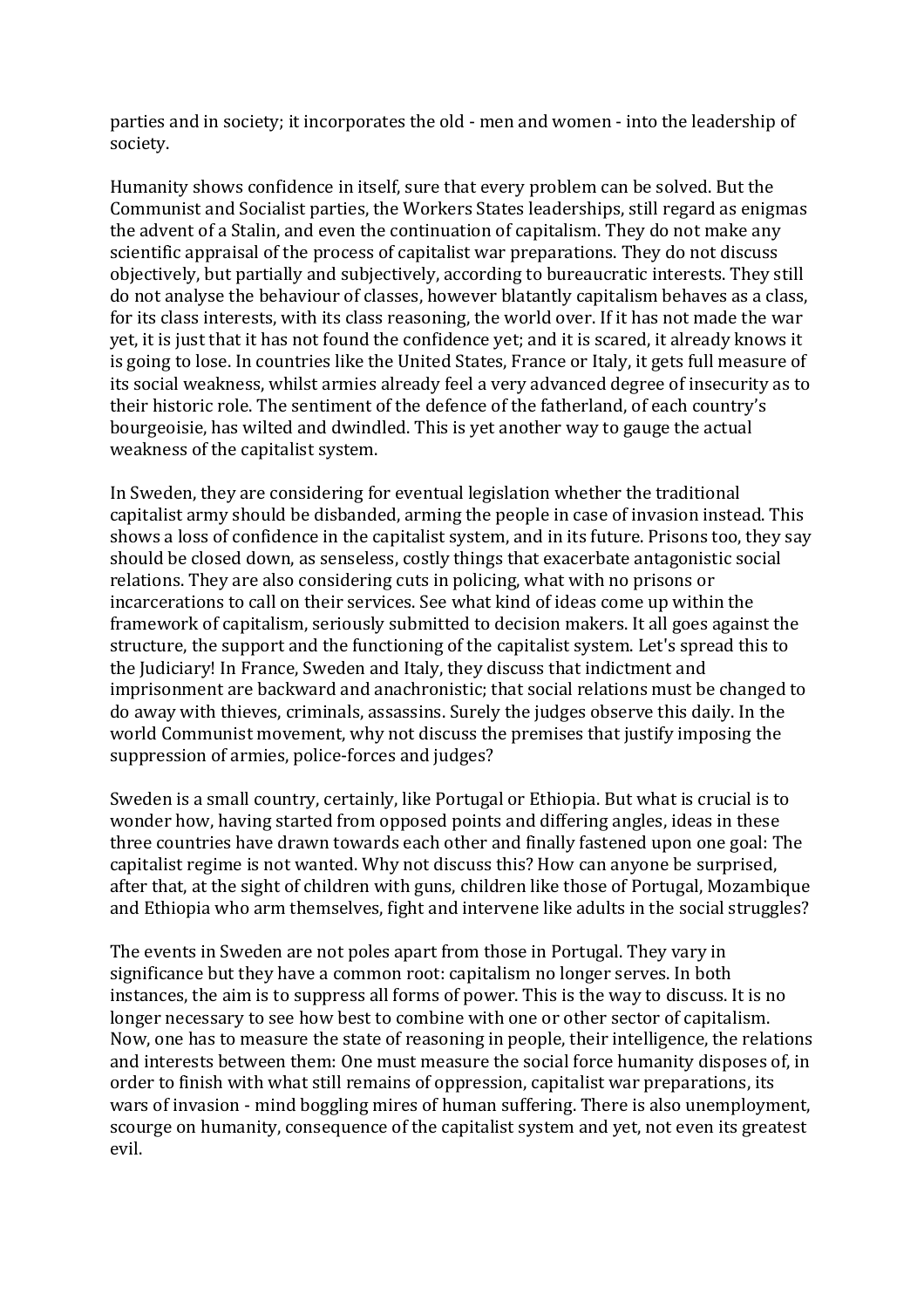#### **CLASSES BEHAVE IN HISTORY** ACCORDING TO THE INTERESTS THEY DEFEND

The essential characteristic of the capitalist system is that it produces only unemployment, hunger, misery and war, nothing else. But if you wish capitalism to end, it is no good waiting for it to depart. What to do then? Can it be overcome or changed, or is it necessary to expel it by force and violence? Not a word about this in the world communist movement. But among the Communists, there are changes whereby policy and objectives tend to seek the displacement, or replacement, of the capitalist system. Does 'replacement' mean to wait until capitalism gives in to progress? Do not think this, it is incorrect, it is not what the class struggle teaches, it is a bureaucrat's dream! There is nothing happening in Germany, in Britain or in the US that is outside the class struggle. Capitalism is not quitting history, not without having first resorted to all the forces at its disposal to maintain itself.

We call on the Communists and the Workers States to discuss all these problems. The experiences made by revolutions the world over, before Marx and still today, teach that a class does not leave the scene of history without resorting to all the means at its disposal to survive. Thus, to try and survive, capitalism will resort to the atomic war. It is absurd to believe that capitalism can be turned, suborned, frightened or blackmailed away from it. In history, classes do not behave in deference to fear, but according to the interests which they defend: this is the history of the class struggle in a nutshell. What has changed in this struggle since Marx? Has capitalism stopped being capitalist, stopped thinking as such? Capitalism cannot be anything else! Capitalist interests rule over its decisions, its projects and its opinions. The life of capitalism is overarched by the system of competition. Its daily wars are only one aspect of its functioning. Capitalist mentality finds self-identification in private property, in the power to compete, to corrupt: "To each according to capacity" and "power wins". This is how it thinks. Has any of this changed in capitalism? When? Could the historic experience of 14 Workers States and 18 Revolutionary States have altered relations in what remains of capitalism to the point of changing its philosophy, its economic and social nature? No. Is there a single example showing that the capitalists are changed, disposed to give up and accept progress? None. Then, why not discuss in the world communist movement, on the basis of this historic experience? Let's discuss, for instance, the experiences made in Portugal, Chile, Angola, Mozambique, Guinea Bissau, Vietnam, Laos et Cambodia.

We invite the communist comrades to hold this discussion. They cannot wipe history out with a sponge. Chile has demonstrated that capitalism is not going to give up voluntarily. Marx saw this, and Lenin, and what has changed? The Party is necessary. But to do what? To be an accountant, or an organiser? Organiser! But on what basis? Are classes behaving under the spur of their fears - or under that of their historic interests? No example indicates that they cave in to fear: Neither the bourgeoisie, nor the proletariat. They obey historic interests. Take the bourgeoisie: It does not plan out its defence; it does not say: 'Now what do I do?' Its position in life, its form of thinking, of feeling, of reasoning, is entirely determined, organised and structured by property. It is private property that has organised the form, the functioning and the development of its sentiments and their rapport with its consciousness. You can win one bourgeois or more; a number of bourgeois can be made harmless and this is happening. But it is not for some guys that the bourgeois class operates, but as a class, and according to a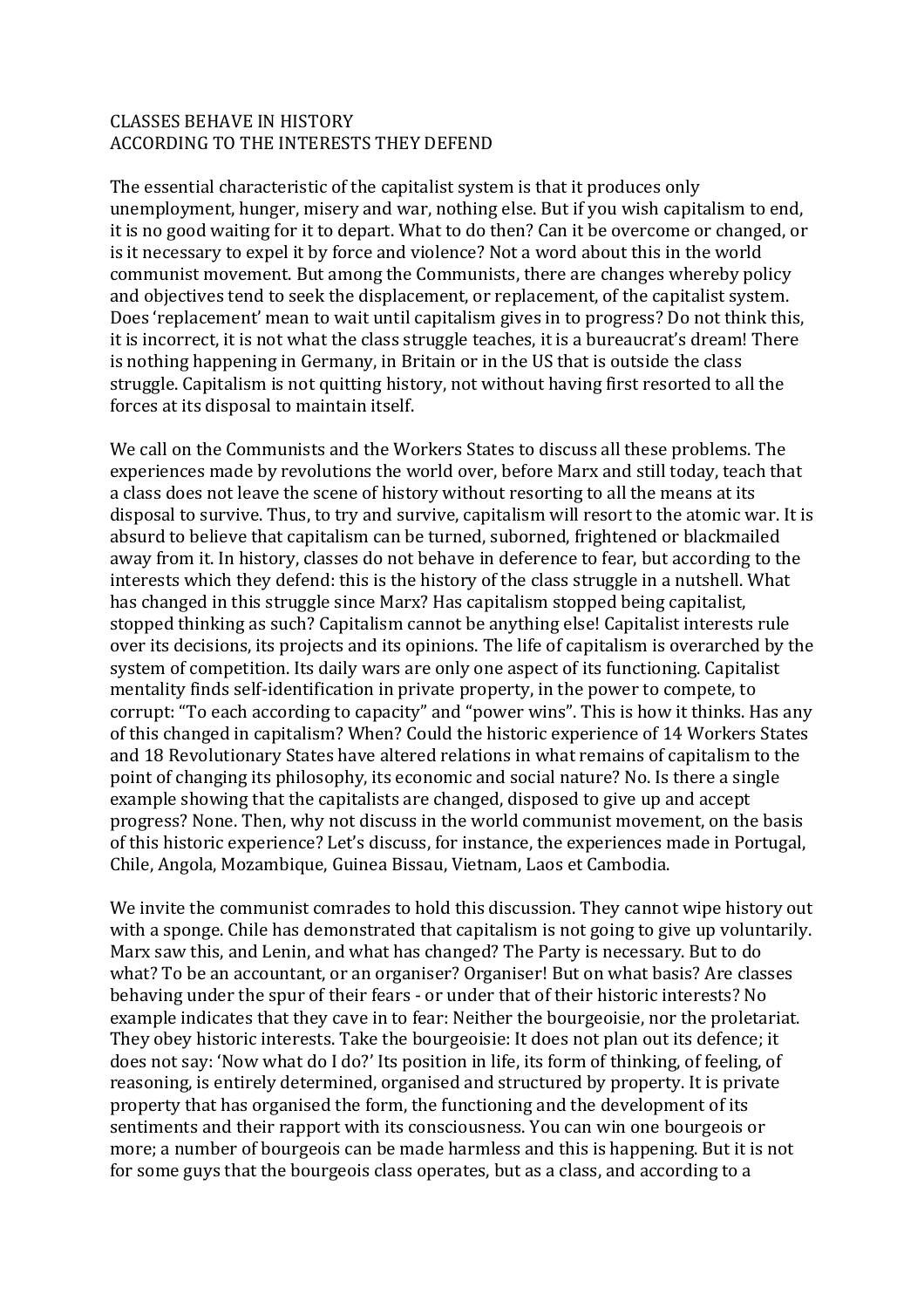structure - namely, that of high finance which decides all things in the economy.

Fear may strike and paralyse, certainly, and some bourgeois may seek contact with the Workers States, perhaps to shake bigger capitalists off their backs. But they will not renounce their class interests. It is big capital that represents the structure of capitalism; big and medium finance-capital determines the functioning of the system. They decide capitalism's every major step, war, invasion, the atomic war.

From the social point of view, capitalism is constantly losing forces, but it does not lose its domination over power: it holds on to the command posts all the tighter. One cannot be guided by one or other capitalist, but by the system as such, as a whole, because it has the resources, the means and the force to oppose any single capitalist. One must return to discuss all these problems which are, in the last instance, quite elementary.

Carrillo and Berlinguer have just made declarations which are as many bundles of class conciliation thrown at this historic stage. With each bundle, they mean to recruit and train a layer in the Communist and Socialist parties steeped in bureaucratic interests, to obstruct any functioning of the class as class - and for them to continue to conciliate nicely. But this policy offers no chance of progress. It tries to manacle the working class, but it will fail because the latter has an immense audacity and confidence; it will leap over its leaderships. However, this is how the policies of the Communists and of the Socialists constantly undermine the capacity of the working class, its dynamism and its initiative as a class.

Working class initiative is a decisive factor for the progress of history. It is the class that determines and feels; it thinks and figures out when the time has come for action, decision, organisation and leadership. Only the working class is capable of this. It does it as a result of its function in history. When soldiers in Portugal or in Ethiopia adopt the resolution to organise and lead the struggle against capitalism, they base themselves on the working class.

#### THE REVOLUTIONARY COURSE AND TASKS IN PORTUGAL

The working class has little numerical strength in Ethiopia or in Portugal, but it is numerous in the world. This makes it so that, what matters in a movement is its programme, policy and objectives. In Portugal/Ethiopia, the programme, policy and objectives of the Military are expropriations, statifications, workers control. This programme is not a peasants or a petty bourgeois one. The organs and conclusions of the Military hark back to the Russian Revolution. Their functioning and their objectives are those which revolutions developed in all the Workers States. Portugal is adopting a proletarian programme as a result of the historic function of the proletariat.

The actions the proletariat takes are not really the result of a choice made by its intelligence. Rather, it takes the actions it does because it has no other option. What the proletariat does is forced upon it by its position in history, and these give it little alternative. But history also gives it the conditions: the proletariat can statify and plan the economy. It can do this because of its position in the economy, in production and in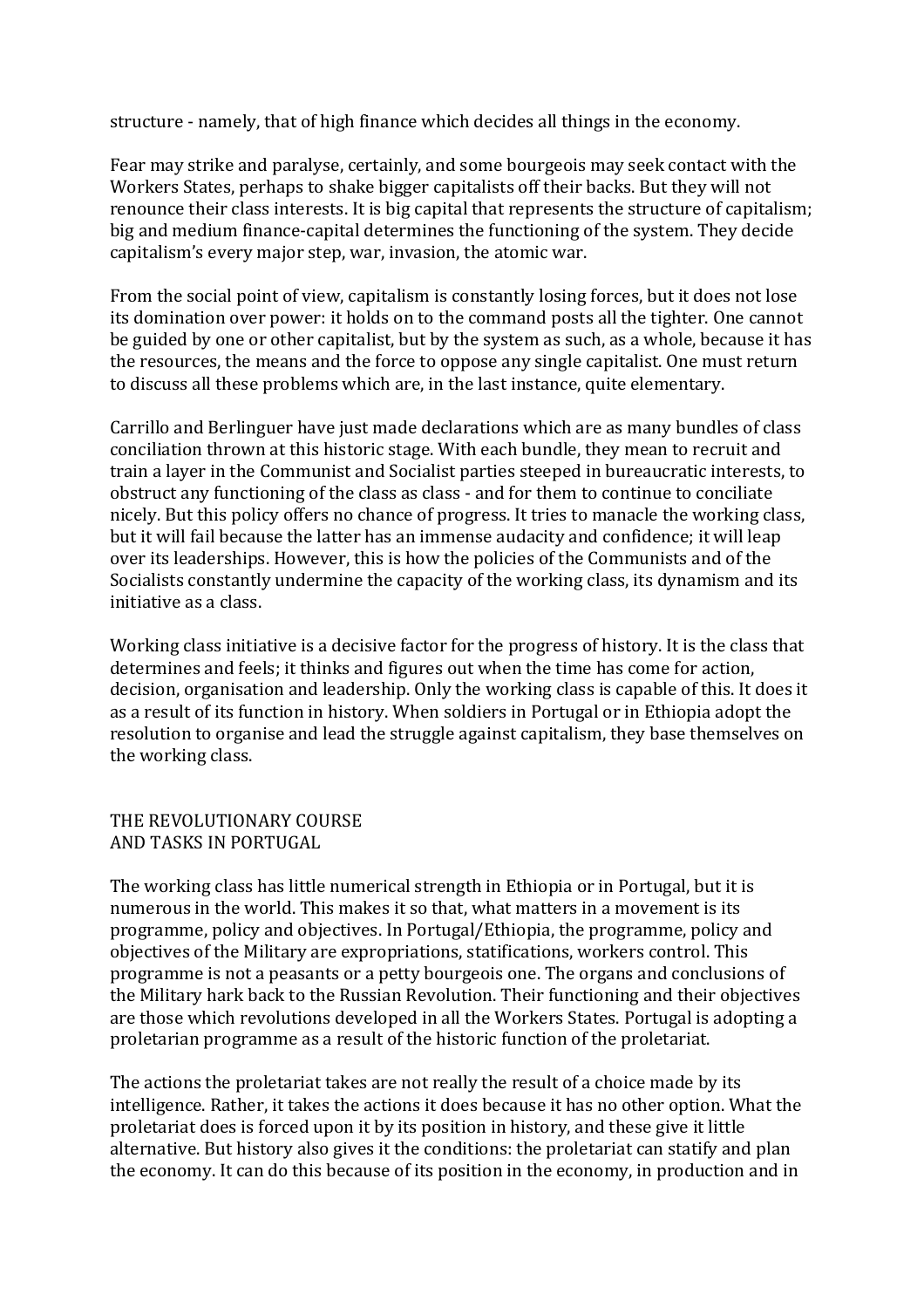society, and no other class can do it. Failure to grasp this clearly and neatly leads to the error of idealising the proletariat.

The proletariat cannot think or decide just for its own interests. Its function in society determines that it cannot be egotistic; it cannot think only of itself because it must develop society, the economy, science and human relations. No other class can do this. This is not because the proletariat has a 'worker' mission to think of others, but because of its function in history. Socialism is not an individual option; it is a necessity of history. Marx, the Marxists, do no more than interpret the course of history, proposing the programme that makes it orderly: Marxism is the consciousness of the unconscious process of history. Such a feat is not the simple deed of the proletariat. To think so again idealises the proletariat, and history. The proletariat is simply history's conscious agent; from its class position, it has not been able to give much time to scientific and theoretical studies, but Marx did. Marx did not do it in the name and place of the proletariat but as the interpreter of history. It is in this sense that Marx represents the proletariat.

In Portugal, the objectives and social organs appearing are those of the proletariat and not of the petty bourgeoisie or of the peasantry. The proletariat can be small, and the Army in charge, as is the case in Portugal; and still, the programme and the objectives reveal that the proletariat is the class that influences the Army.

The discussion taking place in Portugal shows that neither the Socialists nor the Communists contribute any idea. It is really such a crime! Not surprisingly, the military find it hard to settle on a firm course of action, and even harder to set up a Party: And you cannot invent a Party. Consequently, this leaves a yawning gap in the country which the Right wing is most eager to fill. It is fomenting another Chile, busily collecting a junta of assassins, as in Chile. But this time, the counter-revolution will be crushed and the revolutionary process will spill over into Spain.

Assaults and outrages have been launched against the Communist Party headquarters in Lisbon. If the perpetrators did not do worse, it is because they could not. Those pointing an accusing finger at the Socialists are wrong. In no country have the polemics between Socialists and Communists reached armed confrontation: It is always a battle of words. These attacks come from the Right wing. The bourgeois Right wing and Centre responsible for this may have simply used the Socialists as a scapegoat. By the manner of it, it must have been a small group of provocateurs with no foot soldiers, a small band of assassins hired in preparation for a Coup. But the 'Coup' will be against them and they will lose the opportunity for further plotting. Such things come from the right, well baited by imperialism, and with Soares (Leader of the Portuguese Socialist Party) as a cover. You must expect greater events. The the Military, the MFA, have reiterated their adhesion to Goncalves and his programme.

The MFA have the support of the proletarian vanguard which knows what to do, and how to make up for the military's political deficiencies. The Communists discuss nothing. They show no initiative. The organisms of 'direct democracy' that have been created in Portugal can only have a role if they decide in the economy. Life is still determined by the economy! If people are barred from leading the economy, 'direct democracy' has very little use; it must serve people to decide in the economy.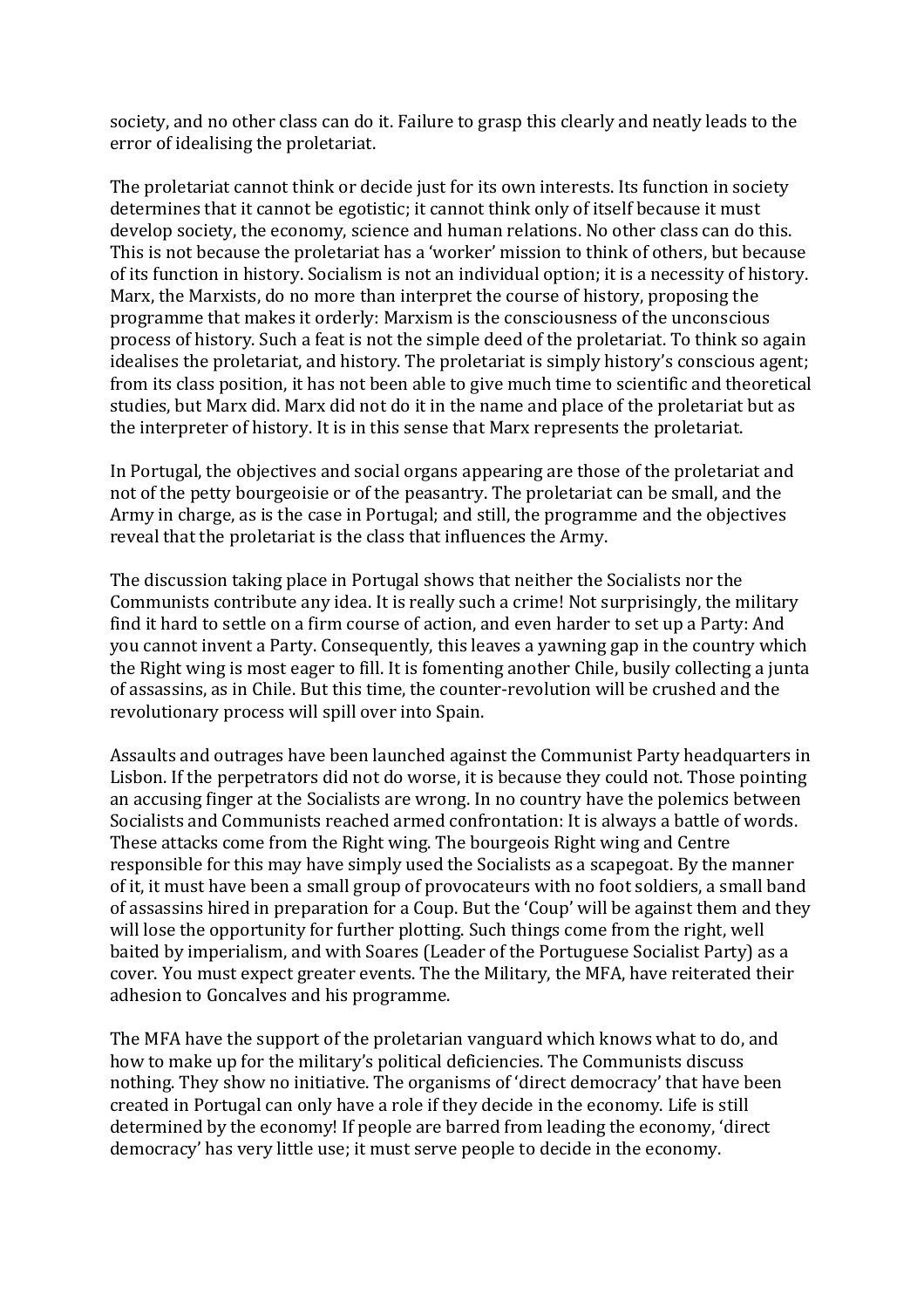Soldiers of the MFA! We call on you to declare that all the means of production are to be nationalised. You may lose the loan promised by the Common Market. This is indeed possible. But it is not certain either, because the lenders are scared of the effect a blockade against Portugal may have on the petty bourgeoisie and proletariat of the Common Market countries. But even if they cut off credit and aid - no great sums - the Workers States will quickly have to help out. Ouickly, because once Portugal stabilises the revolution and erases counter-revolution, the Workers States will become interested; indeed, they will be obliged to get involved. We are not speculating; we are drawing a theoretical and political conclusion. This way of making deductions enabled us to foresee that the Soviet Union would approve of Portugal, even against the other Communist parties, as it does. We knew the Soviet Union would be favourable and identify with Portugal: A Portugal on the way to the Workers State, or leaning towards it, has the dual effect of weakening capitalism and of reinforcing the Workers States. This is how we know that the Workers States will have to help Portugal.

The world communist movement says naught on this. But it will have to! It goes without saying that revolutions as in Portugal or Ethiopia are in sore need of economic means. But in Portugal for instance, revolution will soon find essential means if it starts planning the economy right away; if the mass organisms start leading the economy. These organisms must not come from the top, but from below, from the factories, the countryside, and decree the programming of the Portuguese economy through centralisation and planning. They must send calls to the Workers States for support and ensure the participation of the peasantry. As in Ethiopia: Nationalisations, expropriations, land distribution! The counter revolution now in Ethiopia is no more than the old proprietors, landowners and assorted feudals - the former owners - wading into the population: So, let's have organisms where the population can intervene directly. Let the world Communists and Socialists discuss these conclusions.

It is not enough to say as Cunhal (Leader of the Spanish Communist Party) does: "We are for democracy, the multinationals are against democracy". Agreed. Then Cunhal adds that the Socialists are soft on the multinationals. Agreed. But matters in hand do not just concern Cunhal, Soares and the Socialist party. There is a political leadership, the MFA leadership. It lacks in experience, confidence, centralisation, but it wants to understand. It cannot act with sufficient political sophistication because it still has to learn. It tends towards the conclusion that the statification and centralisation of the economy are needed, as well as organs where the population can take the leadership of the economy. Indeed, the population must lead the economy, directly! But the Communist and Socialist leaders fear this! They object: "You cannot do this, you need technicians". What for? They also want consultant economists and managers. These are necessary to the capitalist economy and enterprise but useless to the Workers State. In the Soviet Union, the bureaucracy retains administrators and planners as a prop for the bureaucratic apparatus; but they aren't necessary. We call on the MFA to propose a Programme of Economic Development. The Popular Committees must not be limited to matters local to where they live: they must discuss the economy. Let them all intervene. Let's break with all the experts, planners and administrators! Let all the population answer the question: What is wanted by the Portuguese people?

Planning must be done openly, with public discussions. Discussions are not grit in the oil, a nuisance or a waste of time. It is a waste of time to those who look upon it from the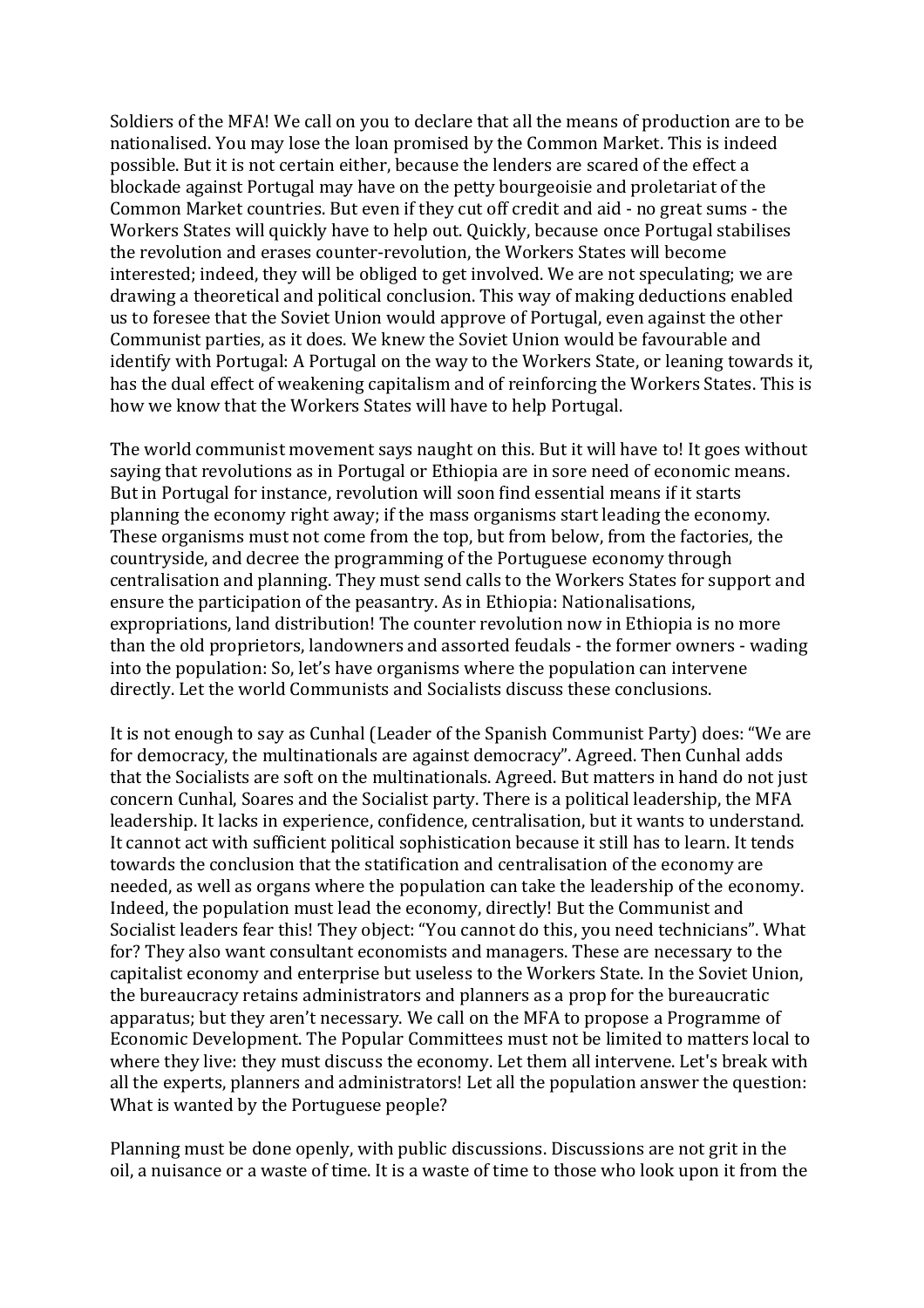viewpoint of capitalist interests. But there is more to consider than competition with the other capitalist countries. We reiterate what we have already posed in all our previous articles: the Portuguese economy must give the lion share of national production over to the satisfaction of national needs – namely, the Portuguese population. Consumption versus the export of industrial and agricultural products must be planned. Workers Control is necessary to free the revolution from obstruction and to prevent the formation of bureaucratic interests and layers. To get Workers Control in place, popular organisms must help impose it. What is 'direct democracy' to mean, if not this? What is this democracy supposed to discuss? What attributes should it have? We say that these organisms must be linked to the population. We call on the Portuguese Trade Unions to propose this also. The leaders of the Italian Communist and Socialist parties oppose this kind of thing, those of the Portuguese Socialist Party too. As for the masses – why, they agree! A revolution progresses not because the leaders make it, but because the masses steam ahead in spite of the leaders. The masses show a good deal more confidence in themselves, and in the class, than in their own leaders.

#### BOURGEOIS DEMOCRACY AND SOCIALIST DEMOCRACY

The Portuguese revolution is reaching a critical stage where the threat of a Chilean type Coup is evident; the conditions are being prepared for a Coup. It is not by chance that the Common Market has turned around, now offering, economic support to Portugal strings and all. It is not to encourage the government that it does this, but the counter revolution. It holds out a hand to internal counter revolution, hoping to muddle the political situation. It seeks out tendencies tied to capitalism and best placed to malign the socialist conclusions the Military might still arrive at in the course of the struggle. Let the masses participate!

In the world, the Communists discuss nothing of this! They want to know whether Cunhal is right – yes or no; if democracy is necessary, yes or no, if democracy is sufficient now in Portugal. The Socialists say that all democracy has not gone overboard since Soares gets shouted down. All a false discussion! We invite Communists and Socialists to say: 'let's statify the main means of production, factories, banks, and Foreign Trade and then, let's have full democracy: Discussion on all that comes up.' Indeed, democracy must serve progress, not regression or stagnation. Who is to say what is progress or stagnation? The population! Let the population determine what economy it needs: state property and planning, or private interests? When that is over, not before, there can be talk about the best form of democracy. There are not that many forms. Democracy means the right to speak and to discuss, granted. But, essentially, it means the right to a life for the Portuguese masses. The economy must allow them to develop their lives, their intelligence and their capacity to think. This comes with statified property, workers control, workers councils; the full intervention of the peasantry, workers and petty bourgeois in Popular Organisms must lead the economy and all aspects of society. The population must have the power to decide on every problem.

This is the way to discuss democracy: first, you pose a programme. Then you ask who supports this programme? Explain that it is not utopian and that the Portuguese Army is disposed to support it, arms in hand. The bourgeoisie will be against. The Socialists also.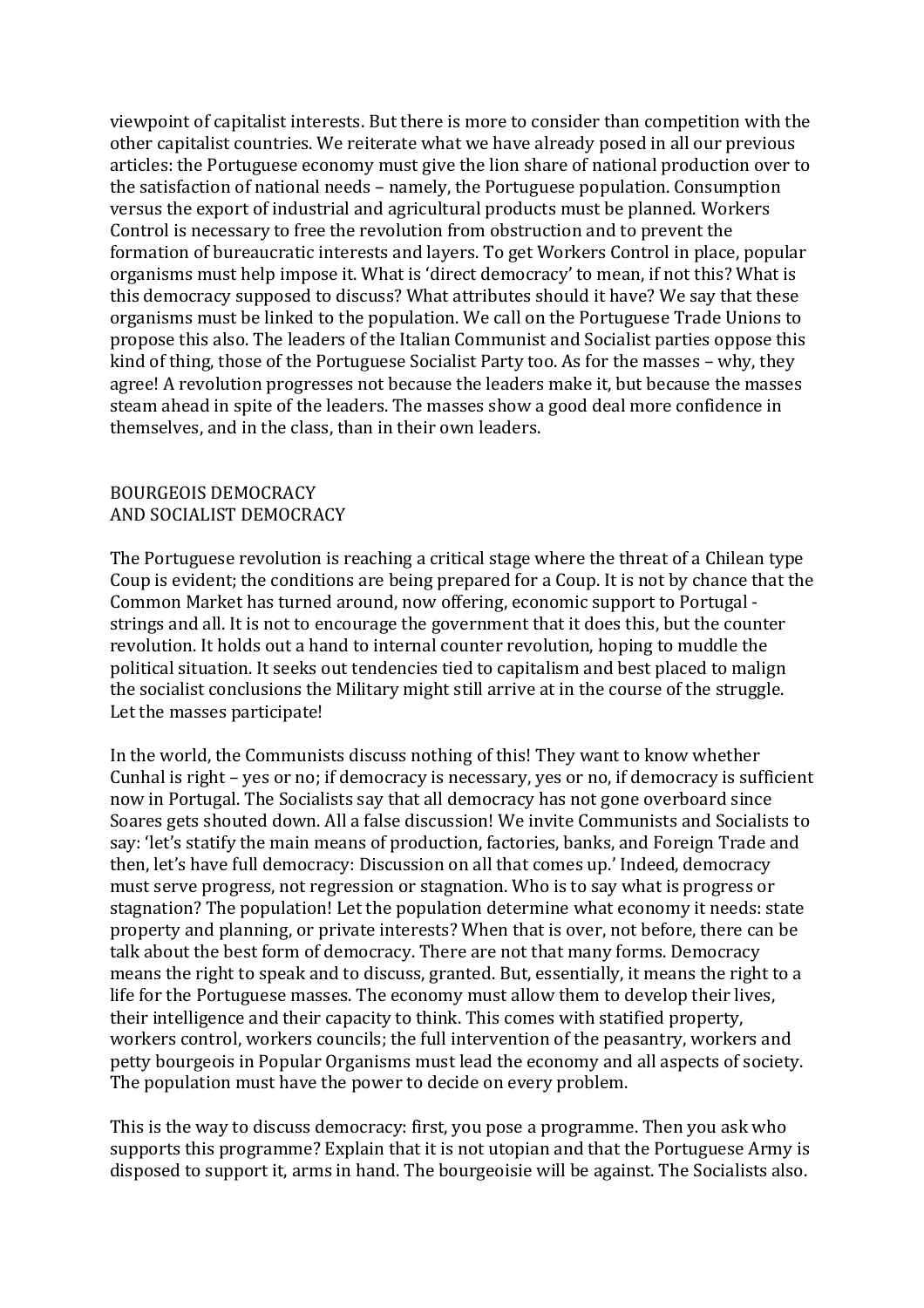Nevertheless, this is democracy! Anything else amounts to making a defence of capitalist interests, war, oppression and indignity. It amounts to opposing whatever is of service to the population. The right for every person to think is not the hallmark of democracy by any means: to think, yes, but for what aim? In the name of what? If this is unspecified, democracy is an abstraction which serves the strongest. If the murderer has the right to shoot and the victim the right to be shot, the murderer has too many democratic rights.

The Military had foreseen what is happening now with the Constituent Assembly in Portugal. They had wisely avoided granting it too much power. Holding fast to their programme, they had stipulated that the Constituent, or any other Assembly not respectful of their programme, would be dissolved. Soares himself had gone along. A bit down the road, he changed his mind after a nudge from imperialism. The latter tries to spread an adverse reaction in the whole of Europe starting from Portugal. It is leaning hard on Mitterrand for him to do in France what Soares does in Portugal, using the hackneyed 'Democracy and Liberty' pretext.

The MFA have proposed a programme and objectives. Political parties who are agreed can join and those who are opposed can stay away. The setting up of a Constituent Assembly was not the MFA's objective: It was only part of the programme. But fat Soares now howls and rants: 'We are the majority' he cries, 'The Constituent Assembly proves it'. Not true! In the elections for the Constituent Assembly, people voted for Socialism, not for the Socialists.

It is not a matter of distributing arms so much as forming Workers and Peasants Organisms to lead the Socialist organisation of Portugal; arms as well in case of a Coup. But now, the Army cannot keep on reiterating its objectives, it must develop a political life, day in, day out. It must discuss in the barracks, meet the trade unions, go to the factories, to the countryside. Let the peasants, the workers and the trade unions enter the barracks. That is what must be done.

Portugal displays the characteristics of the permanent revolution, leaping from a very backward initial situation to a most advanced one. But still, there aren't the necessary organisms. They must be set up. The Communists have no idea and consequently form none of their own. They still have a very backward conception of history. Their objective is not evil, they want Socialism. But they do nothing about it. Let's be concrete: Let's conduct a discussion with all the Portuguese people as to what is the way to advance the Portuguese economy, the living standards of the masses, the dignity and prosperity for every person. How? Let them discuss this: in the streets, the cinemas, everywhere, in public!

Note how imperialism had no stomach for a frontal attack. In the past, and never short of a pretext, it would have invaded Portugal. As it no longer has the force, it looks for others to do it on its behalf. If it does not invade, it is because it fears the consequences, the reaction of the masses. But that is not all. Above all, it fears adverse repercussions in its own country, a rising of the American people. It also fears the European proletariat. It realises that any direct venture there can have nasty consequences. Action by proxy is better. In the past, it did its own work directly, but the era of invasions has gone. Now, it organises counter-revolutions. The imperialists don't want Portugal out of NATO because this allows them to influence a layer in the Portuguese government, population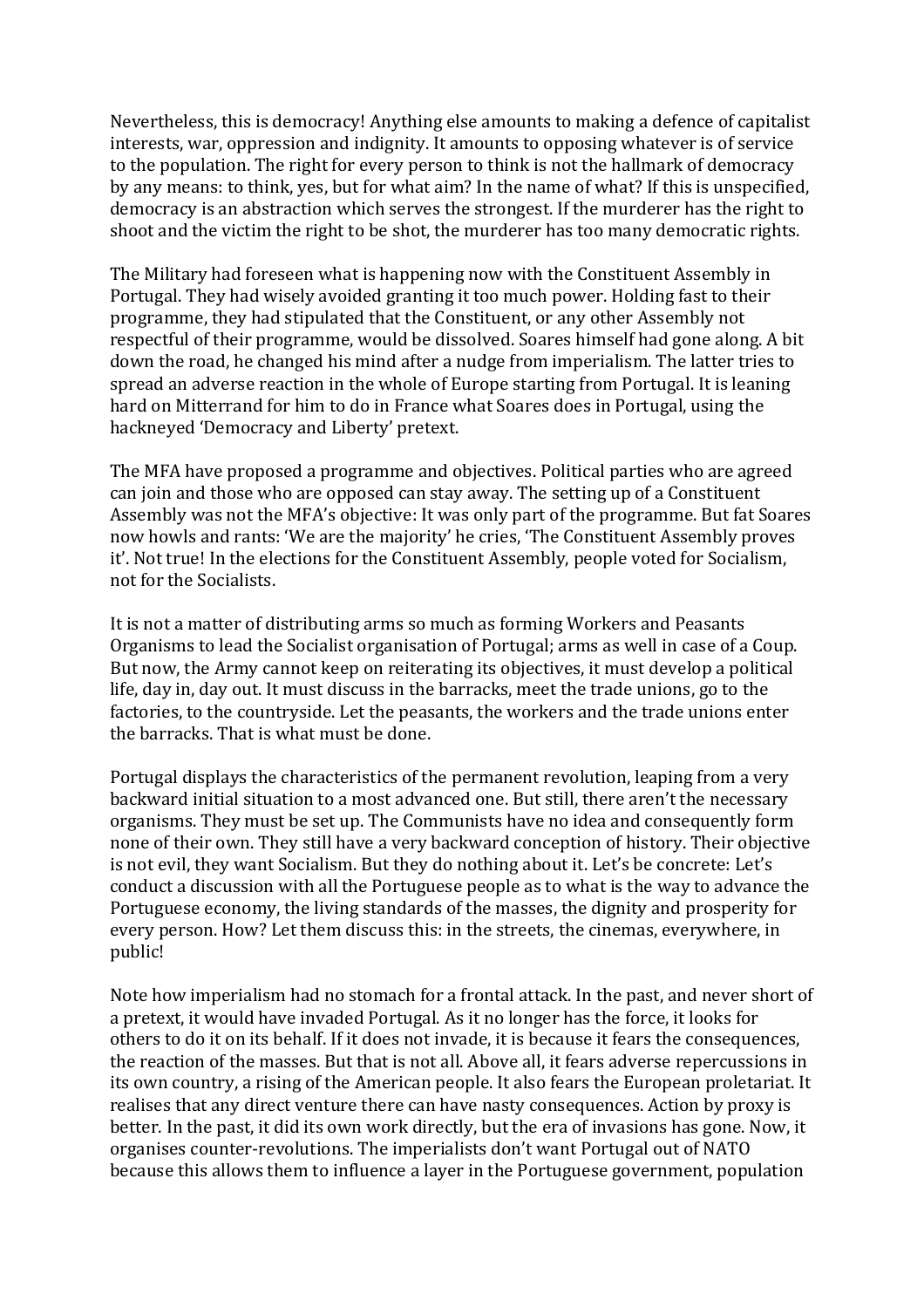and Army; and they prefer not to appear as the direct enemies of progress in the eyes of the population of Europe.

One must always start by proposing a programme for all the population to debate: soldiers, workers, peasants and petty bourgeois. This done, one must propose to let the Popular Organisms decide whether they adopt it or not. This immediately invalidates any Constituent Assembly: Out with it! No need even to call for its dissolution. There are calls for this in Portugal, but what for? What replaces it? What is wanted from it? More important is to make Neighbourhood, Factory and Trade union Organisms. These, if they are the real power, will soon want to know what the 'Assembly' has to do with anything. The various roles of soldier, worker, peasant and intellectual, must be united into a single function. The Socialists of the Soares tendency must be included, to the edification of the Socialist rank-and-file now able to view their leaders opposing the process, clamouring for democracy whilst fighting its every inch and persistently evading the heart of the question: 'Socialism, but how and for whom?' When you propose a programme of economic planning and expropriations, let the masses intervene: They will carry it through if their organisms truly lead the economy and if there are full discussions on all the problems. The central question to ask is: 'To take Portugal out of backwardness, do you want the private property sort of economy, or the State planned one?'

Examples must be shown as to how Hungary and Yugoslavia came out of backwardness in 25 years. How China left the orphanage of history to lead the progress of humanity. They did it with the planned economy, the statification of the main means of production/exchange and the centralisation of planned production. It is going to panic the bourgeois? Certainly! The murderer is going to protest that his gun has been confiscated. But what is to count, then: the assassin's protests, or the lives of those saved? This is the matter to discuss.

In Portugal, there is a notable absence of political leadership. The Communist Party is not acting as a leadership. Recently, it declared that "many years are going to be necessary before Portugal can think of nationalisations". They had hardly shut their mouths that the workers came rushing in and said: "We are putting everything into State hands". The working class base goes well beyond the leadership of the Communist Party.

In Portugal, many parties support the revolutionary process; they favour the statification programme of the means of production, production planning and the centralisation of the planned production. These parties must be able to function. The discussion among the Socialists and the Communists is not logical. The Socialist membership does not support Soares' positions, but it is doubtful about the Army too. It also mistrusts the Communists who have no programme or policy: It sees a void. The Socialist leaders and their right wing backers profit by it. The Socialist base agrees to take the road of Socialism; the way to make contact with it is through the objectives of statification, economic planning, organisms of Workers control, Peasant's Organisms, Organs for everyone to take a part in, petty bourgeois, soldiers and all. Is this not what 'direct democracy' must mean? It is not enough just to have the right to speak from below; there must also be the right to lead from below: From below, and also from above.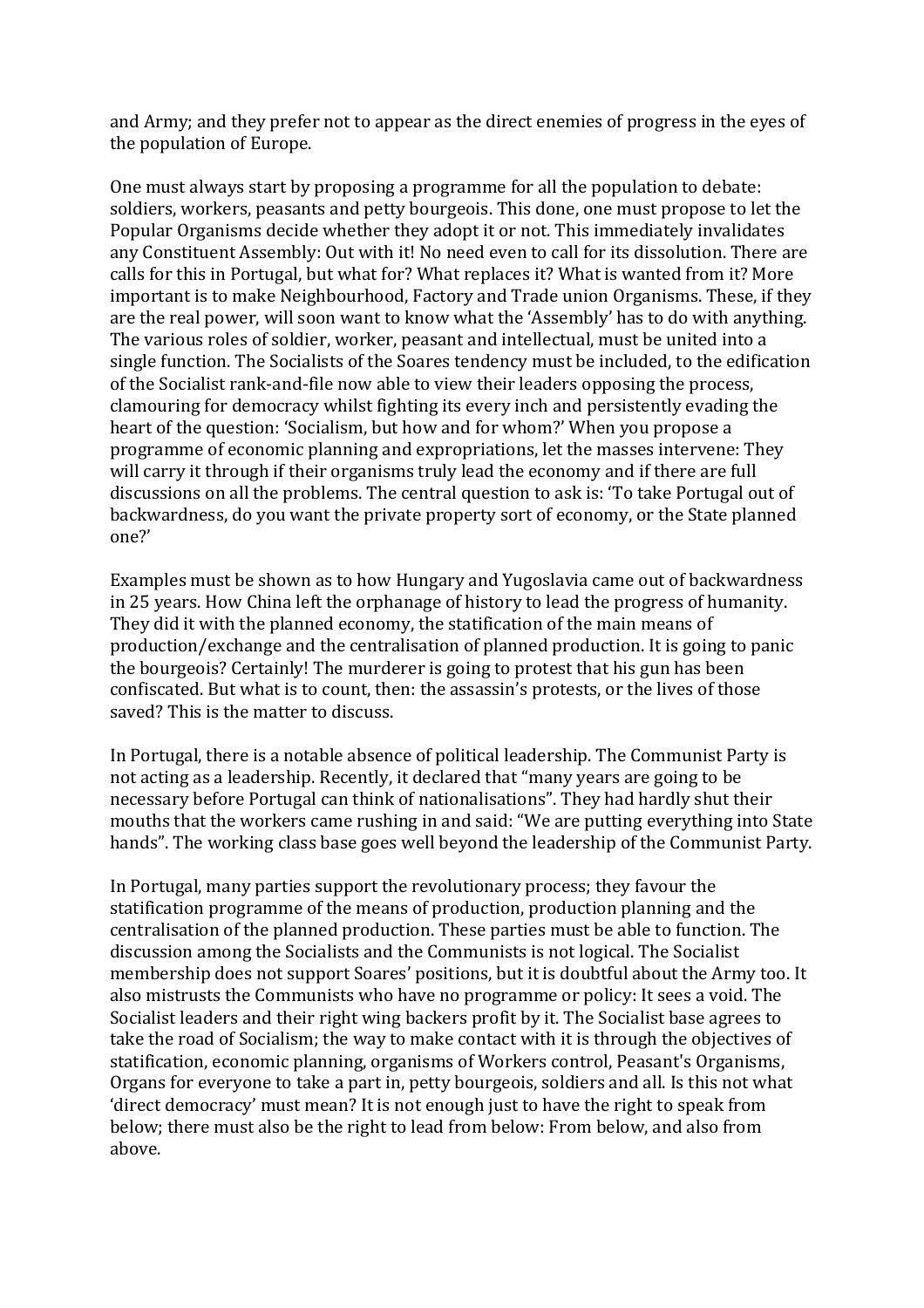The Communists do not discuss these problems. We call on the leaders of the Communist Parties to note how the world workers movement of Africa, Asia and Latin America is experiencing Portugal as if it were its own experience. The Communists must discuss what they can do, how they can develop forces, leaderships, and their capacity for organisation. They must declare what conclusions they reach. Now they refuse to draw any. But this amounts to washing their hands of any responsibility regarding the validity of the revolutionary road; or regarding the experiences/conclusions Portugal offers to the world Armies, peasants and petty bourgeois movements as in Algeria. Besides, Portugal cannot remain in its present uncertainty! The counter revolution prepares. It may not strictly repeat 'a Chile' but stage a Chile-type coup if it finds the force. It is already busy arousing the discontented petty bourgeoisie, seeking advantage in every doubt and dissatisfaction. It uses the agitation felt by those who may not be particularly opposed but who see no clarity in the objectives of the revolution, who wonder where it is all going and what will happen. Public discussion is again the answer! We propose this to the Communist movement.

Such problems have substance enough for any World Congress: USSR/USA relations, economy and Workers States, rockets that mate in Space, on Earth that separate - later to fight. Far from this being a play, it engrosses all of humanity. In the Workers States they must discuss their return to Marxism, and the nature of the capitalist economic crisis. Capitalism is not failing temporarily; it is in a total crisis. This is expressed in rising unemployment, growing disaffection in armies, police-forces, churches and in layers of capitalist planners and administrators who are being won to Socialism.

# SELF MANAGEMENT DOES NOT CORRESPOND TO THE NECESSITY OF HISTORY

The self-management slogan is an invention. It has no scientific value and corresponds to no historic necessity. It sprang up during an intermediate period in the life of the Workers States. It was a period in the Soviet bureaucracy and the world communist movement characterised by a lack of leadership. This slogan does not correspond to any call of experience or of history. But self management is around, and Socialist movements in France, partly in Italy and in Portugal - and in Yugoslavia - defend it. What proof is there of its being necessary? Is Socialism a kind of self-management? If so, Socialism is no longer a necessity of history, but a modus vivendi between different social layers; and self management is not a scientific conclusion but an expedient for them.

The elimination of every form of property, the centralisation and planning of the economy, are measures that allow production to yield fully. If production is not centralised and planned, it obeys competitive concepts and interests: it is forced by competition to make room for every form of capitalist empiricism, and you have anarchy in production. Instead of eliminating competition and dispute, self-management keeps them going. To be useful in its totality, the economy must eliminate all the clashes, collisions and discords inherent to private property. Self management maintains property, a property no longer belonging to one person but to several. It is still at loggerheads, at variance, with those around. The centralised and planned economy eliminates competition. A consequence of self-management in Yugoslavia has been, still is, that you can have five shoe factories competing against each other. The self-managers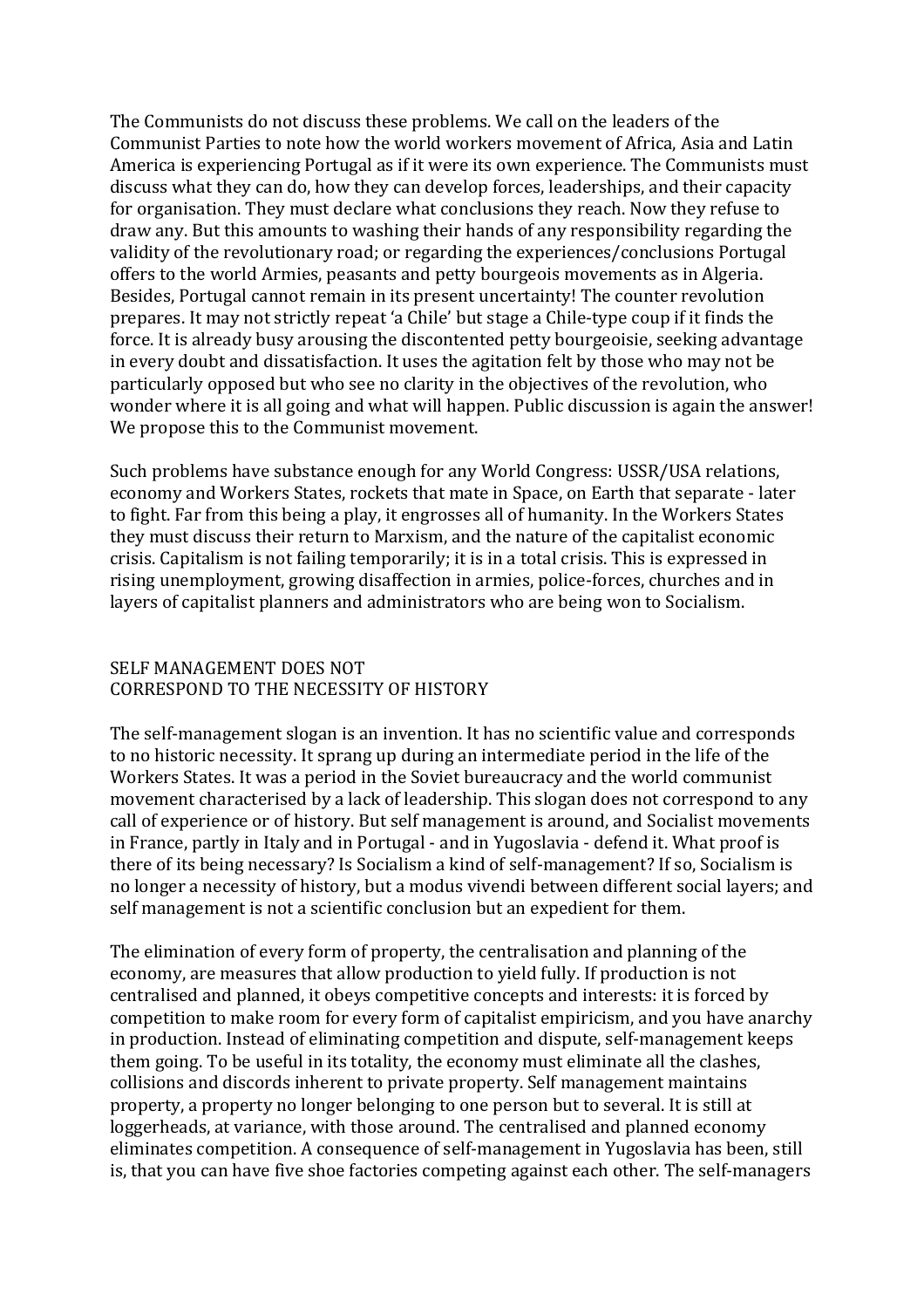argue that competition is necessary to lower the prices. And why should it be so? When all competitors have been eliminated, the prices automatically come down.

Self-management is a policy aimed at the defence of private interests. It is a muffled form of private property, of competition, that can only stimulate bigger interests. If, as in Yugoslavia, the French Socialists could set up a self managed factory, it would end up broadening its interests, accumulation and competition against the other factories. Where would that lead to? When the other factories do the same, what is that called? Isn't self management leading to competition as in capitalism and private property? Instead of one boss, you have a cluster of them who keep going the same enmities. dissentions and class interests as in capitalism. Production is not one bit improved, neither is its cost. Human mentality is not improved either since the survival of private property keeps its private interest going, complete with its norms of 'liberty' and the human/social relations of private property. The criterion of 'to each according to possibilities and strength' remains. Production capacity and what should have been a progress in human relations all stay shackled. Instead of socialist relationships, it is arrogance and the rule of the strong that persist and reproduce. Is this not worth discussing?

The concept of self-management has lived on because, since Stalin, the Workers States and the Communists parties have not prized centralisation and planning. Using this limitation as a justification, petty bourgeois layers adopted the idea of self-management without noting how scarce the examples. True in Yugoslavia, self-management continues. But in spite of restrictions, it spurts out private property and class struggle. Why not discuss this in the Workers States? Bureaucratic sectors hint at selfmanagement not being appropriate, but they make no scientific discussion, no characterisation of the interests or results involved: they are not likely to do this either, for they might as well cut their own throats!

Any form of property - the statified and planned included - develops its own forms of thought and human relations. When economic relations are centralised, humanity develops on the basis of this comprehension. When 'to each according to capacity' reigns, people's interests diverge and every aspect of the human interaction is bedevilled.

The elimination of private property creates the collective sentiment. Even when not evenly applied, this sentiment becomes the basis for reasoning. In the Soviet Union, the proletariat will soon prove that it is the most accomplished representative of the world working class. It has already experienced 56 years of the State owned and planned economy; it got the better of the nazis, of Stalin and of Khrushchev. Now, it keeps Brezhnev in line. It does not appear to intervene directly, but it has already given the proof of its historic competence. It determined the existence and development of the Workers State and vanquished the nazis. When it comes to class political consciousness, it is the most assured and staunchest in history. As a class, the proletariat of the world is secure and firm, but it does not have everywhere the same degree of comprehension and political consciousness. The historic confidence of the Soviet proletariat stems from having endured Stalin and the nazis, and overcome both.

Statified property and centralised planning generate and raise political consciousness to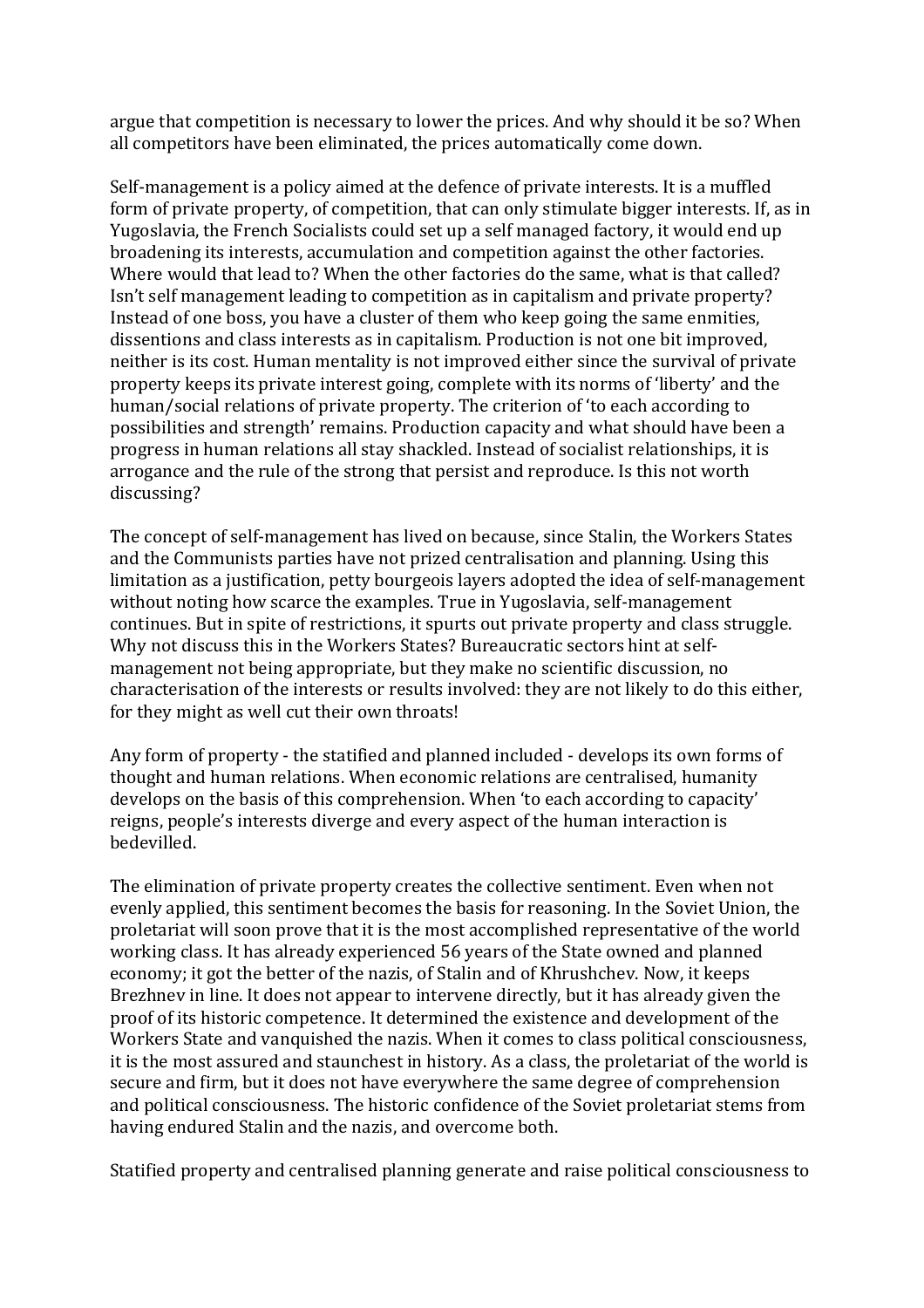incomparable levels – apart from our own in our most centralised revolutionary party functioning. Indeed, though we have not yet a role in the economy, we have the most complete objectivity. We have the deepest objective capacity to think, to formulate aims and ideas. Apart from this, there is the Soviet proletariat. It is decisively the most powerful of all humanity: Had it wavered in the least, the bureaucracy would have forged ahead with degeneration and allowed the likes of Solzhenitsyn to restore capitalism.

Remain confident in the expectation that the Soviet proletariat will soon show its mettle. Since it cannot operate in its class organisms, it displays its strength in having resisted any step back into Stalinism. Indeed, the steps the Soviet Union takes are all forward. Admittedly it is rather obliged to, but there are layers in the USSR that insist on a forward course because they have reached a certain comprehension. The particular combination of historic factors nowadays enables the Soviet proletariat to maintain its irrepressible resolve to sustain and impel the Workers State, whilst it waits for later historic stages.

The Soviet proletariat seems to be intervening in nothing much. It remains passive and seems impervious to the influence of history. But this is the surface, not the depth. Before the nazi invasion, this proletariat had received the most terrible blows imaginable: Stalin had had the whole Bolshevik leadership assassinated, enough to wreck anybody, thoroughly. But the nazi invasion unveiled the fact that the Workers State was rooted in the proletariat. At no time had the proletariat been fooled or crushed by Stalin. It never trusted him or forgot his crimes, and once it had defeated nazism, it liquidated him too. Should the proletariat have done nothing about Stalin, he would have clung to power. True, the post-war economic development of the USSR helped to get rid of Stalin, but the Soviet proletariat was instrumental in Stalin's demise. It is not the leadership of the Soviet Communist Party, but the Soviet proletariat that encapsulates the basic strength of the USSR. Soon, this will show again.

#### HISTORY GIVES NO INSTANCE OF SOCIALISM IN ONE COUNTRY

We reiterate our call to comrade Ellenstein to discuss by using historic truth as guide. This is what Trotsky did regarding Stalin's policies. He asked: Why Socialism in one country? In France, Ellenstein refers to this phrase only once and only to say that he is against. In a review of the Communist Party in Italy, Ingrao says that at no time did Lenin support the idea of Socialism in one country. These are indications of what discussions are coming. History provides not a single instance of Socialism in one country. Who says that, right now, there is Socialism in the Soviet Union? Absurd! Socialism is a level of social relations from where all forms of power have been eliminated. But in the Soviet Union there is power and inequality in distribution: Distribution is done on the basis of a wage and not according to the needs of each individual. We are told that this cannot be helped because there is not enough to go round. This is nonsense because you can still be mindful of needs in conditions of economic shortage. Besides, how can anyone present as a great triumph a social relation so unable to surmount the disparities and impositions of the economy? And posit it as a worthy example to educate and edify people's mentalities with? If Socialism were to be distinguished by distribution according to capacity, it would mean that it favours those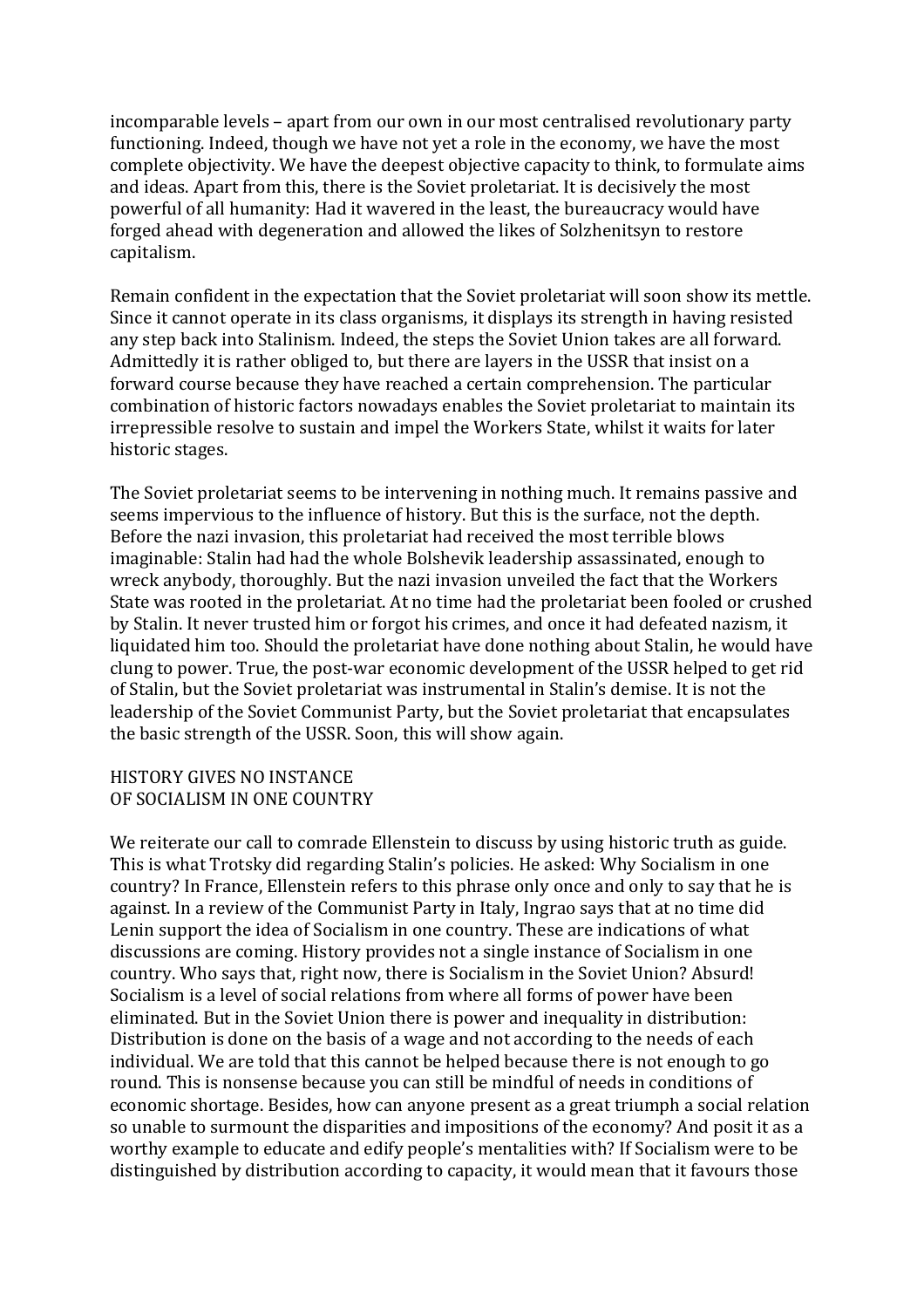who achieve more because, in social life and from every other point of view, they manage to get the best for themselves. This creates private interests and not collective social relations. Forms of private property would therefore be maintained in Socialism! This is absurd, but Ellenstein and the other Communists do not see it this way.

Lenin and Trotsky taught us that Socialism, having ended every form of oppression and of imposition, allows the newly acquired consciousness to organise distribution. The masses know this, and so do we. But the Communist, Socialist and Workers States' leaders do not believe this. They think that there will always be an authority and a power. In the recent Congress of the Italian Communist Party, comrade Berlinguer said: "We look forward to the one world government when national governments will have disappeared". But the day humanity can do away with national governments it will not need any sort of government. Berlinguer speaks of the "one world government" because he believes a ruling power is indispensable. He has not the perverse intention of a bureaucrat in saying this, but an erroneous social and historic philosophy according to which the world cannot exist without a ruling class. In this scheme, there will always be those who do the thinking whilst the others do the working, the fetching and the carrying. Berlinguer thus gives a glimpse into his lack of ideas, of thought method, his lack of dialectical materialism.

In the Workers State, the base of the State is in contradiction with its character. The base is not private but statified property: Centralised production is planned by the State. As the State also controls foreign trade, it centralises relations with the capitalist world, stopping the latter's influence through commerce. This is a sound foundation for Socialism. But in character, the Workers State still allows remuneration through wages, i.e., through the arbitrary standard of what each person can earn. As the bearer of dignity and justice, Socialism represents relations based on the needs of each person. Since wages represent relations based on what each person is capable of earning, the two principles are opposed. What connection is there between Socialism and remuneration according to what each person manages to get hold of? None, and this is not Socialism. The Workers State centralises everything - and this much is Socialism. The contradiction comes from salaries continuing: The State centralises property, concentrates planning and controls foreign trade, but salaries distribute to each according to capacity. This constantly hatches and feeds inequality, injustice and arbitrariness. It leads to unjust, arbitrary and arrogant State organisms where thieves and bureaucrats multiply. With the end of inequality in distribution, bureaucrats cannot exist. The scramble in the economy to grab everything one can lay hands on disappears, and one simply takes what one needs.

From the depth of our objective Communist love, we propose that comrade Ellenstein starts a public debate showing how Stalin came from specific conditions. Stalin was not so very clever, and he did not fool history. He did not hide in the dark either, to waylay the Workers State by infiltration: He climbed to power publicly and deliberately. The historic conditions allowed, and one of these lies in the contradictory character of the Workers State, an enduring factor that, even now, does not entirely preclude the possibility of a repeat performance.

THE WORLD PROGRESS OF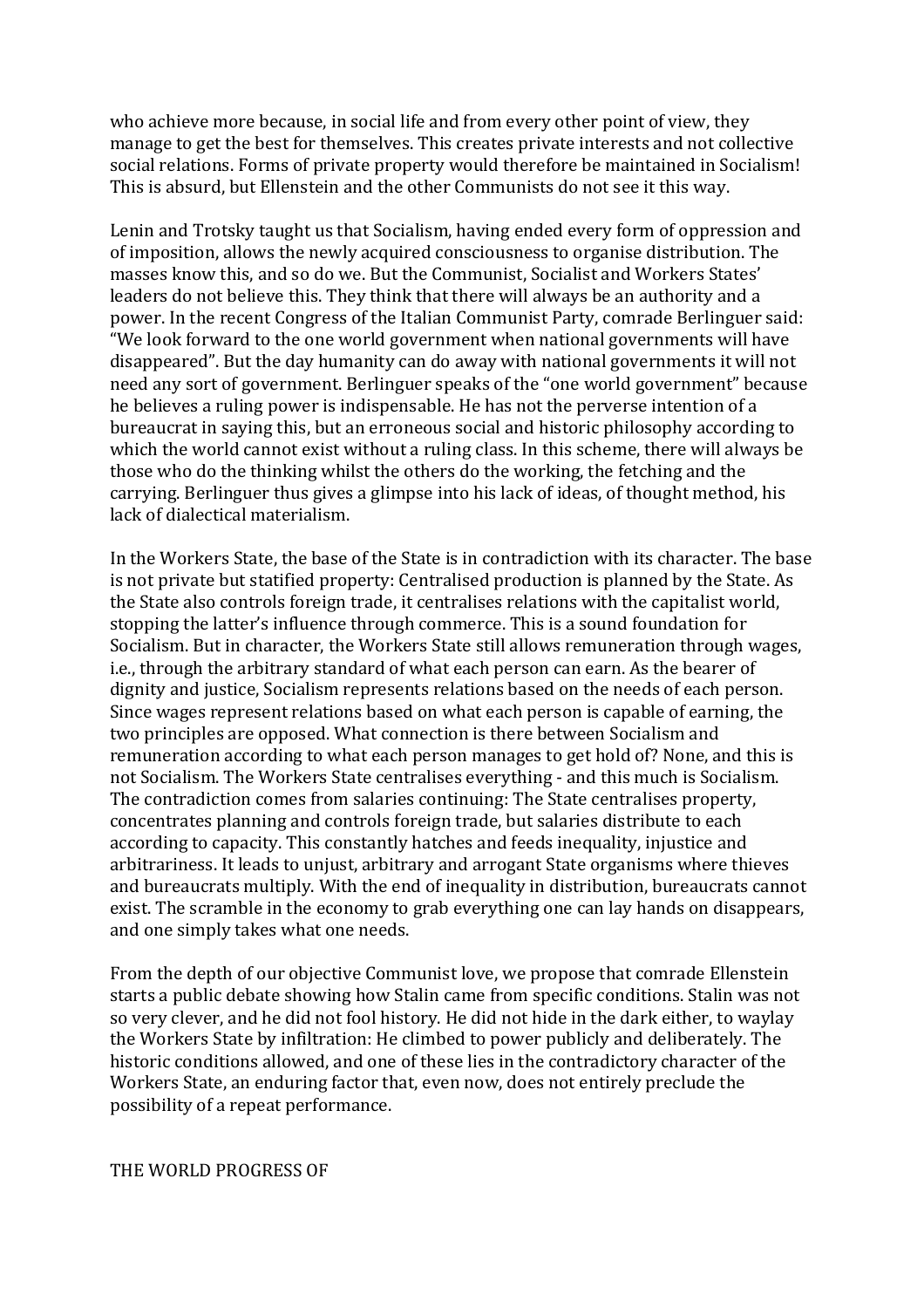# THE SOCIALIST REVOLUTION IS THE ESSENTIAL REASON FOR THE CRISIS OF CAPITALISM

The Chinese Revolution has been the deepest, the most homogenous in the history of Asia. But isn't there still class struggle and bureaucracy in China? Is it Socialism? Is it Socialism that inspires the Chinese leadership to accuse the Soviet leaders of being 'the worst imperialist agents, the right-wing of the reactionary ultra-right, even more rotten than the Tsarist regime'? This is what the Chinese leaders say. If Socialism had been reached, China and the USSR would have identified with each other and would not be in dispute.

The dispute between countries that starts in the economy soon makes social mischief because each one defends particular interests. If the economy hatches and develops particular interests, you have not got Socialism but private interests. Socialism allows human identification and does not engender private interest or disputes. "Socialism is peace, capitalism is war" said Lenin. True before the Soviet Union, it is still true now. Socialism fosters identification, it equalises people and fires human behaviour with human dignity. In individuals, it does not create the sentiment of appropriation or of accumulation generated by distribution according to ability. Why not discuss this, instead of accusing Stalin of being a bastard, a trickster, a liar whose prognostics were all wrong? But why could he do all this? Were they all blind around him? Absurd! We propose to discuss all this.

It is not essential to always dwell on the capitalist crisis. The capitalist economy is bankrupt, certainly; but it has been so for a long time, ever since the triumph of the Soviet Union. The problems of history are no longer due to that crisis but to the rise in the world Socialist revolution. You hear from all corners that 'capitalism is in crisis, the class struggle advances'. We say the opposite: The advance of the world Socialist revolution is why capitalism is in crisis. Capitalist economic crisis there is also, but still essentially because of the world revolution. Take the clear and obvious example of the armies of Madagascar, Portugal and Ethiopia turning against their former masters. Instead of defending capitalist private interest - their reason for being - they oppose it, and uphold Socialism. Is this a crisis, yes or no? Obviously it is, and a good deal greater than all the economic crises put together, for it pulls the rug from under capitalism. The latter can still partially cope with the economy and re-poise its functioning on a higher plane by eliminating swathes of competitors. But what remedy has it got against the world advance of the Socialist revolution? Revolutions keep coming, not only in Ethiopia and Portugal, but in the whole of Latin America, Africa, Asia, Indochina and in the Workers States! Everywhere!

In the past, capitalism conciliated with Khrushchev and the early Brezhnev. But now, confrontation is constant. The Workers States are obliged to support the rising process of anti-imperialist struggle. They do not support the class and revolutionary struggle – though they cannot keep entirely out of it  $-$  but they must support the progress of the so-called 'Third World' which comes up to them in search of unity against imperialism.

The 'world oil crisis' is not due to rising prices, but to capitalism no longer having the freedom of the world raw materials that sustain its entire system of domination. The socalled 'Third World' seeks out the Workers States, and vice versa. This connects up a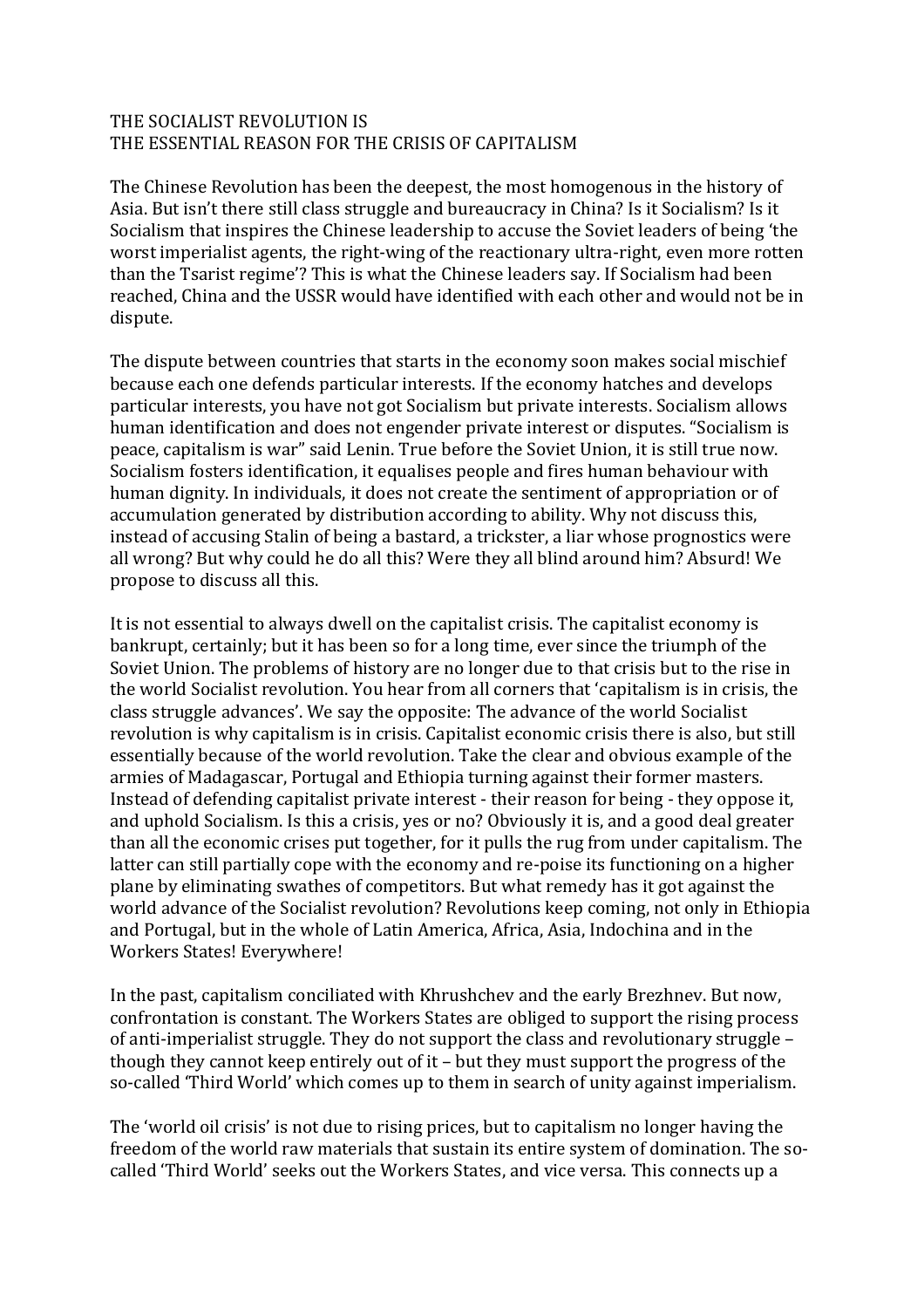circuit of constant crises for the capitalist system.

These factors destabilise capitalist domination, deepening and sharpening the crisis. Anxious to recover its previous balance, the system tears itself up internally. This happens in the United States, France, Germany, Britain, whilst their inter-capitalist relations deteriorate and find no haven. In the European Common Market, they are not at all trying to achieve a joint economic planning. The high finance sector tries to impose itself over the others. To preserve its functioning and keep confronting Workers States and masses, capitalism concentrates at the expense of its own support in the middling and small capitalists.

As a system, capitalism engenders unemployment. It then uses it to blackmail the working class and make it accept lesser living standards by constantly fomenting competition inside the proletariat over jobs. But a consequence of today's very rich process is that capitalism has had to concede unemployment pay. This is quite against its interest, structure and functioning. This stops it using the army of the unemployed to reduce the wages of those in work. Instead, the unemployed have become a force that it must subsidise, proof of its disintegration. Before, capitalism used the unemployed to bring down the wages, now it fears being brought down by the unemployed.

All these problems must be discussed in the world communist movement. The Communists do not do it because the conclusion is revolutionary. They haven't the theoretical and political preparation. They have an apparatus structure according to which they feel and act. What is the difference between Party and apparatus? The apparatus represents the interests of those in charge, whose vision, perception and comprehension are eminently short term - having been established for, measured against and determined by, those interests. The apparatus loses the capacity to see the process objectively, and the greater the interest, the lesser the objectivity. Bureaucracy is much the same: it never grasps the depth of anything or the craving of the masses to bring capitalism down. Far from it, it senses all the danger to itself and cries: "Stop! No revolution, no civil war, we do not want brother to kill brother!" Meanwhile, it lets the enemy kill the brothers.

# THE WORKING CLASS AND ITS FUNCTION IN HISTORY

The bureaucracy utters strings of lies when it opposes revolutionary measures on the strength that repression is round the corner. Those lies, not always intentional, are motivated by bureaucratic interests and apparatus conceptions. Bureaucracy in the workers movement is fond of saying: "conditions are not ready; capitalism is going to fall on us". It insists that conditions in Italy are distinct from those in France or in Portugal. Indeed, there is a difference and a distance - but the class struggle is everywhere. The bureaucracy fears that the revolutionary war and the struggle for power will displace it in favour of principles like statification, economic planning. Soviet bureaucrats and Communist leaders alike, have no confidence in the masses who they believe are simply cut out for the yoke. They just take the working class for a prop of history.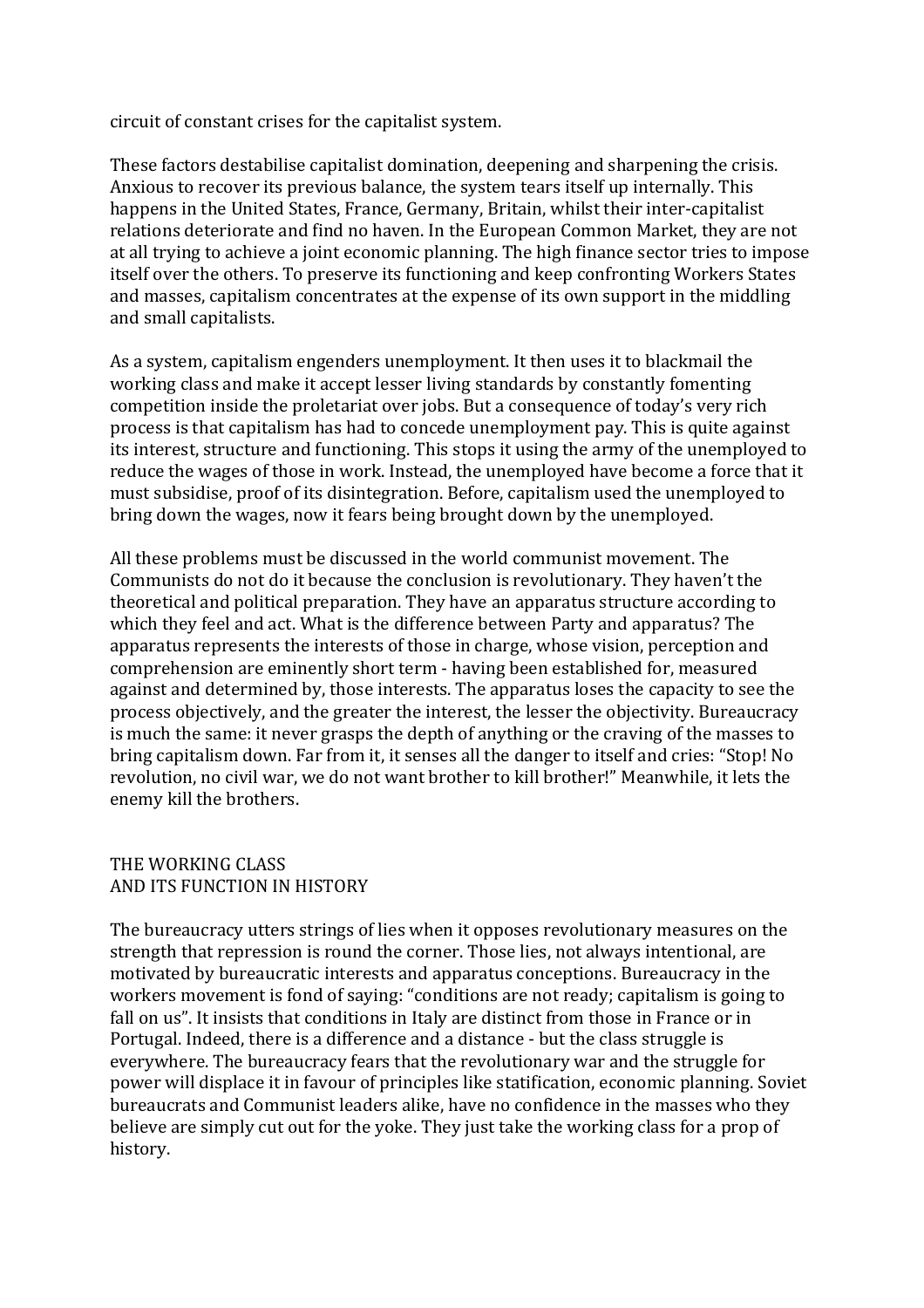From its function in the economy, from its standpoint in history, the working class can only be objective. In line with the progress of history, its vision goes beyond the concerns of the moment, those of the factory, of the workshop. It can therefore give ideas, programmes, policies and responses tending to eliminate every power, every property form. The Trade Union campaigns that run alongside its objective historic struggle, do not alter this in any way. As a class, the working class acts collectively. It cannot accept, and even less elaborate a social thought whereby, say 100 workers here and 1000 elsewhere, want to lay hold of their companies to carve them up between themselves. The conditions do not exist to attract the working class to this sort of ethical, theoretical or social stance; and they are not conducive to the mentality of personal ambition and individual lust for power. Through its collective role in production, the working class is made to feel that the solution is collective.

The social collective thought of the working class stems from its function in society, in the economy. It defends a programme devoid of any egotistical interest. When it speaks in the name of its class interests, what it defends is not only for itself: It proposes measures tending towards the elimination all forms of oppression, power and private property. The Communists ignore this interpretation. For them, the working class is good, courageous, full of resolve, ready to go without. But the class has also shown that it does not always put up with bureaucracy. Two years ago, we already posed that if the Italian CP (Communist Party) were not going to respond to the working class' drive for power, there would be a rebellion. In principle, there are all the elements for this. The class increases its support for, and concentration in the CP and SP (Socialist Party), but also its divergences with them.

The Italian Communists have passed from 9,100 millions votes to 11,100 millions, a 20% increase. This announces historic struggles beyond the demand for rights and liberties. Such a concentration of votes means that, on top of wanting better conditions of life, work, and security, people want to be rid of what blocks their way. This concentration together with greater divergences between the Unions and the workers parties, means to press the CP and the leaders forward. For the working class, an electoral triumph will not be enough: it wants progress, the same as in Britain, Germany, France.

In Germany, working class opposition and resistance to the trade union bureaucracy increases. In the unions, left leaderships are progressing and often win elections. The bureaucratic apparatus of the DGB (TUC equivalent) is dense, but the workers fight so that they manage to weigh and make progress. For the time being, their demands are mostly economic. But in the Unions, their objective of changing leaders and forms of organisation is political. This progress is very great considering that Germany, due to previous conditions, is one of the places where the rigid power of the Trade Union bureaucracy is quite feudal. Indeed, there are still feudal relations in the Unions, and the same goes on in Belgium.

There are also forms of feudal relations in some factories in Germany, in France, Italy and Britain – often in the lesser industrial sectors; but the Union leaderships that have strength and power enough to eradicate it, do not do it. This will only end when the working class can finally stand up with the full liberty to discuss all the problems. Only one small year of unimpeded discussion in the workers movement would remove every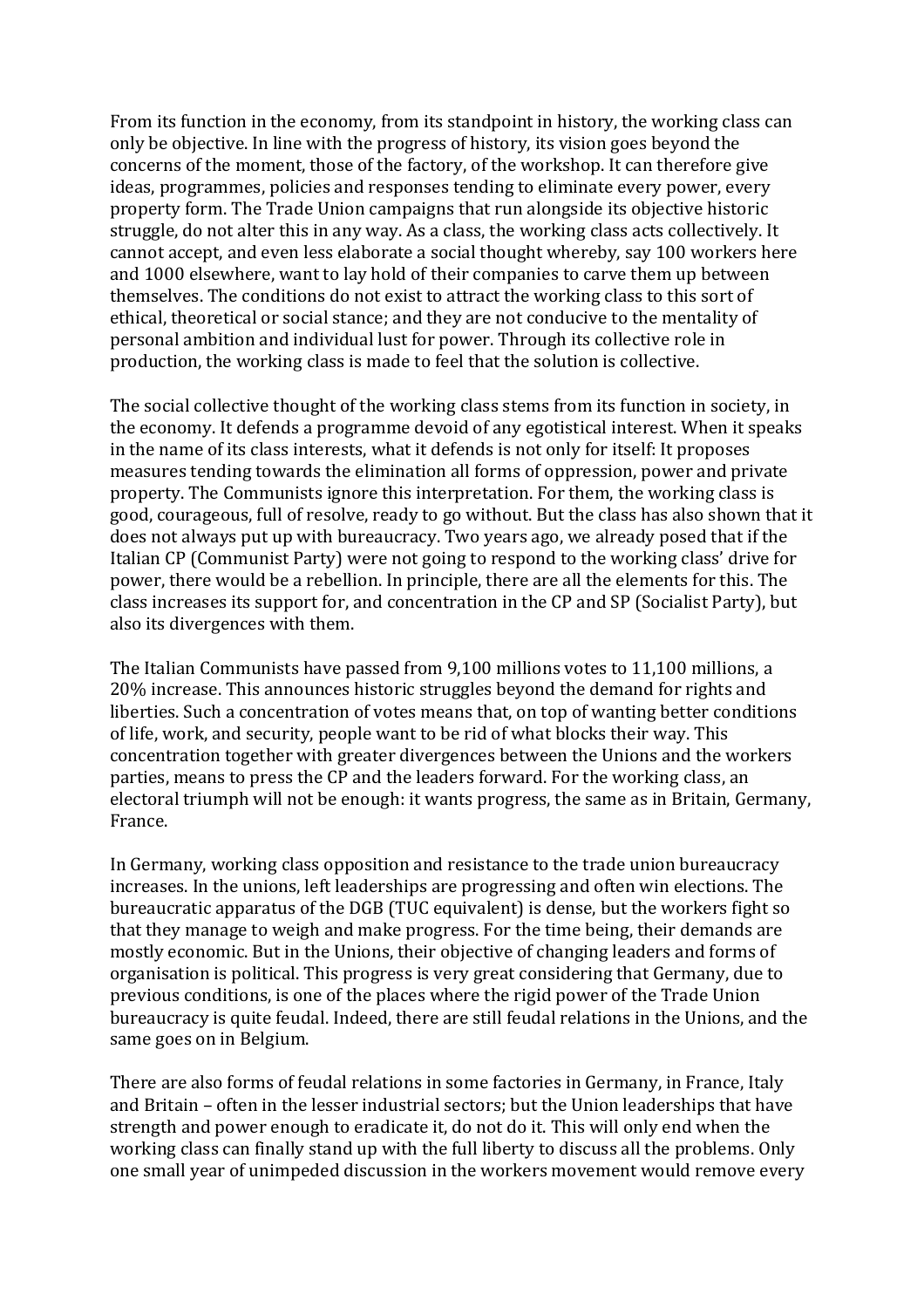type of bureaucrat! The freedom of tendency enables the class to reason, to think dialectically, to increase its capacity to judge and its ability to convince. But as it meets with a constant barrage of difficulty, interdicts and rejections, it turns to other means like 'Leftism' or whatever.

We appeal for the full liberty of tendency in the workers movement; liberty for all those opposed to capitalism! Be sure that Soares, for example, won't have any of this. Tell him you won a right of tendency so total that you can discuss all the ways of bringing down capitalism, and he will squeal: "Democracy, democracy!" When he was asked what he thought about Portugal, he cried out: "Socialism and democracy, Socialism and democracy, I want Liberty, Liberty!" That charlatan represents a layer of the petty bourgeoisie scared of Socialism, feeling itself above the working class - and history. The Communists and the MFA do not deny him anything apart from what harks back to the bourgeoisie. But Soares has no confidence in the Socialist programme, and even less in the construction of Socialism.

There is no reason why one should not trust Socialism. Soviet bureaucracy and the assassinations committed by Stalin have not stopped the progress of humanity. As to whether Socialism is possible or not, one must show how North Korea was a heap of stones, and now, after 30 years of the Workers State, it exports technicians and machines. Just what idea does Soares give that allows an understanding or an interpretation of this? None! Before 1917, Russia was the most backward capitalist country in Europe; Hungary and Rumania were much the same. In 58 years, the Soviet Union became the most developed country in history, more than the US in many ways. Hungary and Bulgaria were stables exporting horses and other animals, princes included. Now, they export machines, technicians, engineers and physicists. There is not yet the type of democracy we seek, but Soares wants democracy for another purpose. The Workers State is the road to progress. We do not give political support to its leadership but we give the Workers State every social support possible against capitalism. This is what we did when the Soviet Union intervened in Czechoslovakia.

This is the way to tackle this. For Soares, the historic function of the Workers State, planning and statified property, all these are abstractions to be ignored. To TV journalists wanting to know what Socialism was to him, he replied: "Socialism, liberty, democracy". He can say nothing else. Nationalisation, workers control, planning and economic centralisation are not for him. No. For him, these are petty matters without importance. And yet, here you have all the fundamental problems of Portugal.

# ABSTRACT PAINTING IN THE USSR, SOLZHENITSYN, AND THE NEED FOR THE DICTATORSHIP OF THE PROLETARIAT

The true and most elevated form of democracy is the dictatorship of the proletariat. The Communists have concealed this term. In Lenin's view, it was the most complete form of democracy, the most comprehensive in enabling everyone to discuss the problems of society's development. This democracy does not let the capitalists discuss because a distinction is made between those who kill and those who are made to die - between the capitalists and the workers. Let the capitalist who opposes the progress of history be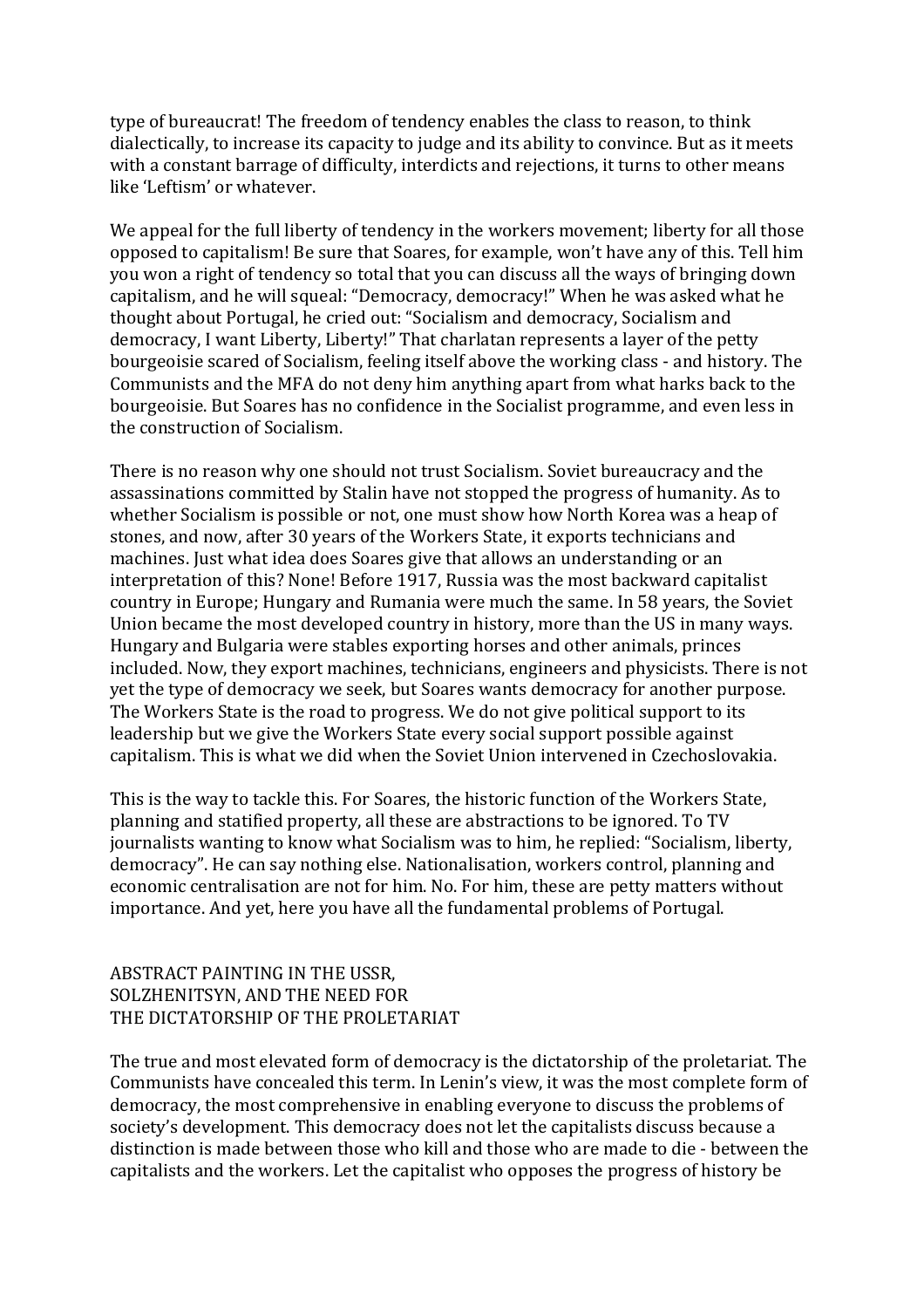liquidated. Is this murder? No! It is the removal of an obstacle. Capitalism, and Soares who defends the bourgeoisie without admitting it, wants democracy in the abstract, namely, the so-called right for all to say what they think. But such a right does not exist in reality.

Only a year ago, there was a kind of Rasputin still living in the Soviet Union. His name was Solzhenitsyn: a free man by all accounts, and decidedly not in prison. He had been incarcerated under Stalin but freed after that. He had plenty of support in the Soviet bureaucracy but the books he wrote were for outside. The outside world obliged by publishing three of them. This character is now in the US where his Conferences advocate the destruction of the USSR accused of being the greatest and most pernicious evil in humanity. Look at what has oozed out the bureaucracy!

It is now clear that Solzhenitsyn is not a product of Stalin's bureaucracy but very much of today's, the very same that clamours for the democracy to do what it likes. Solzhenitsyn had a fair share of it in the USSR – a great deal more than the Left wing Soviet tendencies which have got none: He could write his books in the same way as the so-called 'abstract' or 'surrealist' painters can paint their pictures. But when the Soviet Union, home to the most complete materialist and dialectical blossoming, ends up producing surrealist, abstract or cubist painters and writers, one can tell that the society it has become no longer inspires the sentiment of human fraternity.

Cubism and surrealism had originally a different meaning, but even then, they were already indicative of degeneration in the way of seeing life. These forms of painting, aberrant even then, resulted from given stages in history when painters registered protest, desertion and powerlessness at the absence of a revolutionary socio-political solution. They did not want to belong to the world, and painted it. But today, and in a Workers State, abstract or surrealist art reveals an individual and degenerate idea of reality. The reality of the Workers State has nothing abstract or surrealist about it. It is clear and limpid: Hungary and the Soviet Union were stables; today and albeit bureaucratically, the Workers State has routed the nazis, supports revolutionary movements and Vietnam, sends rockets into Space. How can this suggest abstraction? How can one keep on working on cubism today, such a signifier of intelligence chequered? Those with this vision make a separation between them and reality. They see the world in categories, and life through five, ten or a hundred individuals. They produce inane works because they see the world in an altered form, falsified and warped.

Why not open a discussion about how such painters come to exist in the Workers States? How come Solzhenitsyn? He did not come in a wooden horse! He enjoys the support of very important sectors of the bureaucracy who, for their part, have not left the USSR. First they freed him, and then they let him go to the US. A year on, and this individual is demanding from the Yankees the destruction of the Soviet Union, and with atomic weapons! In each of those abstract painters you have a budding Solzhenitsyn, different, but with the same individual, egotistical, conservative and backward view of history. Why not discuss this in the world Communist movement?

We invite the Communist comrades to discuss with us, to contend in public. Regarding the painters and writers, the question is not so much the individual statement they make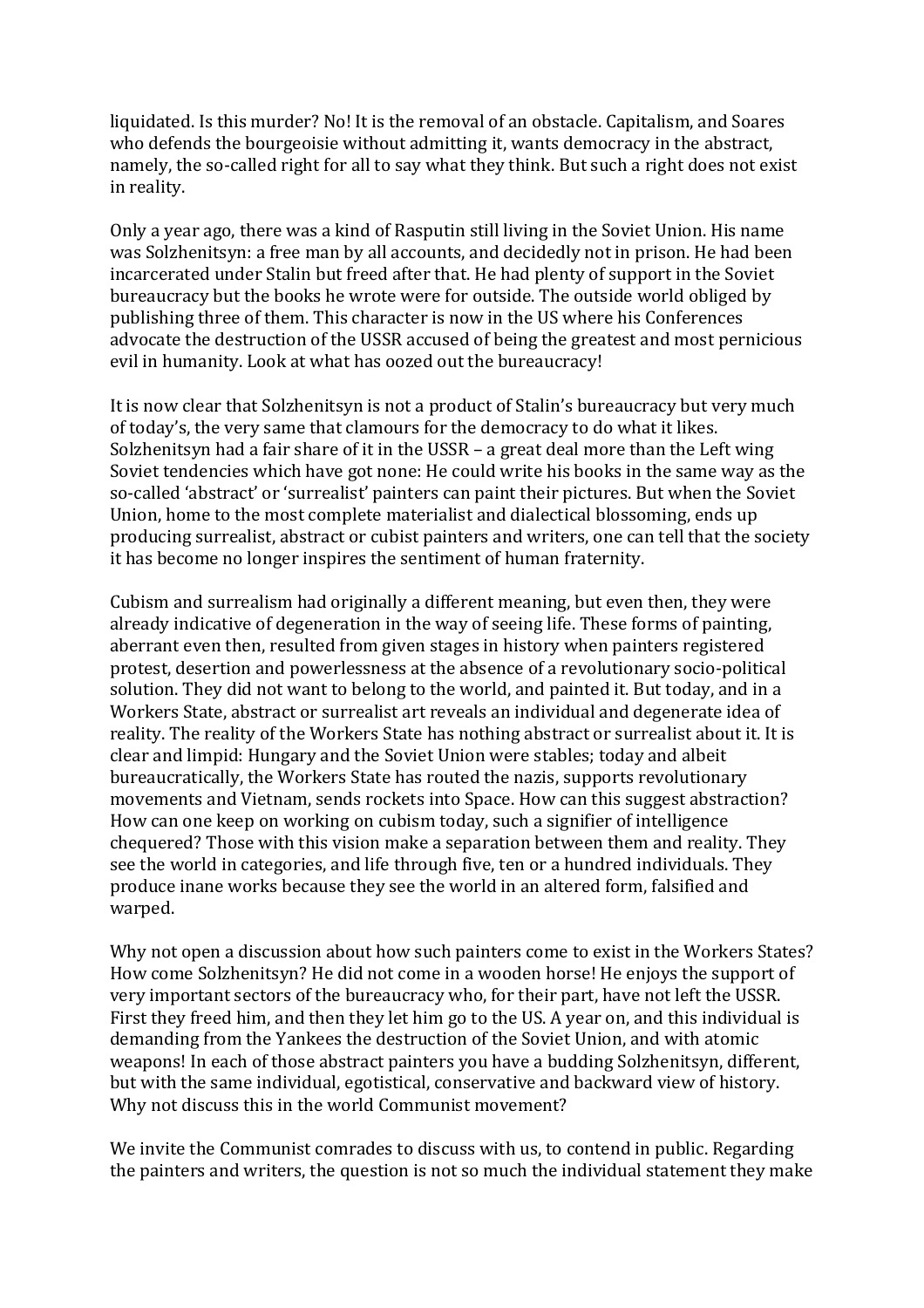as the state of relations within Soviet society which they reflect. Painters are not strangers to history. They are a moment on the vast historic scene. When interpreting art, one interprets prevailing relations. Fully functioning democracy and discussion in the USSR would leave no space for such art. Instead of twirling within cubism, painters would be developing as part of the Marxist policy of Socialism. We are not talking about so-called 'Socialist realism', this other and pure fraud - but about Marxism. When Socialism is able to show that it means superior human relations, people's sentiments and consciousness will develop. They will see the world in the light of fraternal human relations, a real-size world containing objects and relations such as they are. Reality has shown the USSR capable of defeating nazism and Stalin. It is the most evolved country in the world, the one that broke the spine of the class struggle.

The Soviet people are happy and proud to live in the USSR, even though they are still living in economic conditions relatively inferior to those in the United States. But let us not forget that in the US there are 40 million people in need, out of whom 20 million are on the bread line or famished, in the country of 'abundance'! It is abundant, for the capitalists obviously, but not for the others. We invite the comrades of the Soviet Union to discuss this.

Socialism does not emanate from a national decision, or from the capability or even the possibility of one country. It is a historic necessity. When the economy progresses, there arises a demonstrable need for coordination and planning to ensure that all its different sectors are integrated; they need to operate fully, with no mishap, no difficulty or stagnation. As the economy develops, it becomes obvious and indisputable that property is the in way. Property boils down to an individual interest whereby each owner has an individual plan. Each plan then needs to accord with the others and try to live with them. As capitalism, i.e. private property, manifests itself through competition, this curtails even the scant ability created by its own system. Take science, for example. Capitalism did not create science: It took whatever science there was and improved it, but it also stops its development.

Socialism is necessary for economic expansion for everyone. This is neither an idea dreamed up by Marx nor the result of what the workers may be aspiring to. Certainly, the Socialist Programme is a creation of Marx; but whilst it answers the workers' expectations, it is less to solve their economic problems than to respond to the scientific necessities demanded by history. Capitalism means anything but continuity: This oppresses the economy as much as science and technique: today's science has infinitely more potential than the entire capitalist economy. The intelligence of the working class encapsulates more ability than all the capitalist academicians; this comes from the particular position the working class occupies in the economy. It comes from its particular function in history.

#### SCIENCE AND TECHNIQUE SUFFOCATE UNDER THE REGIME OF PRIVATE PROPERTY

Science and technology allowed the development of the economy, but now they need the freedom to move in all directions. When they have it, they will reach infinitely superior levels. They will spread into new areas and unify all knowledge. But under the regime of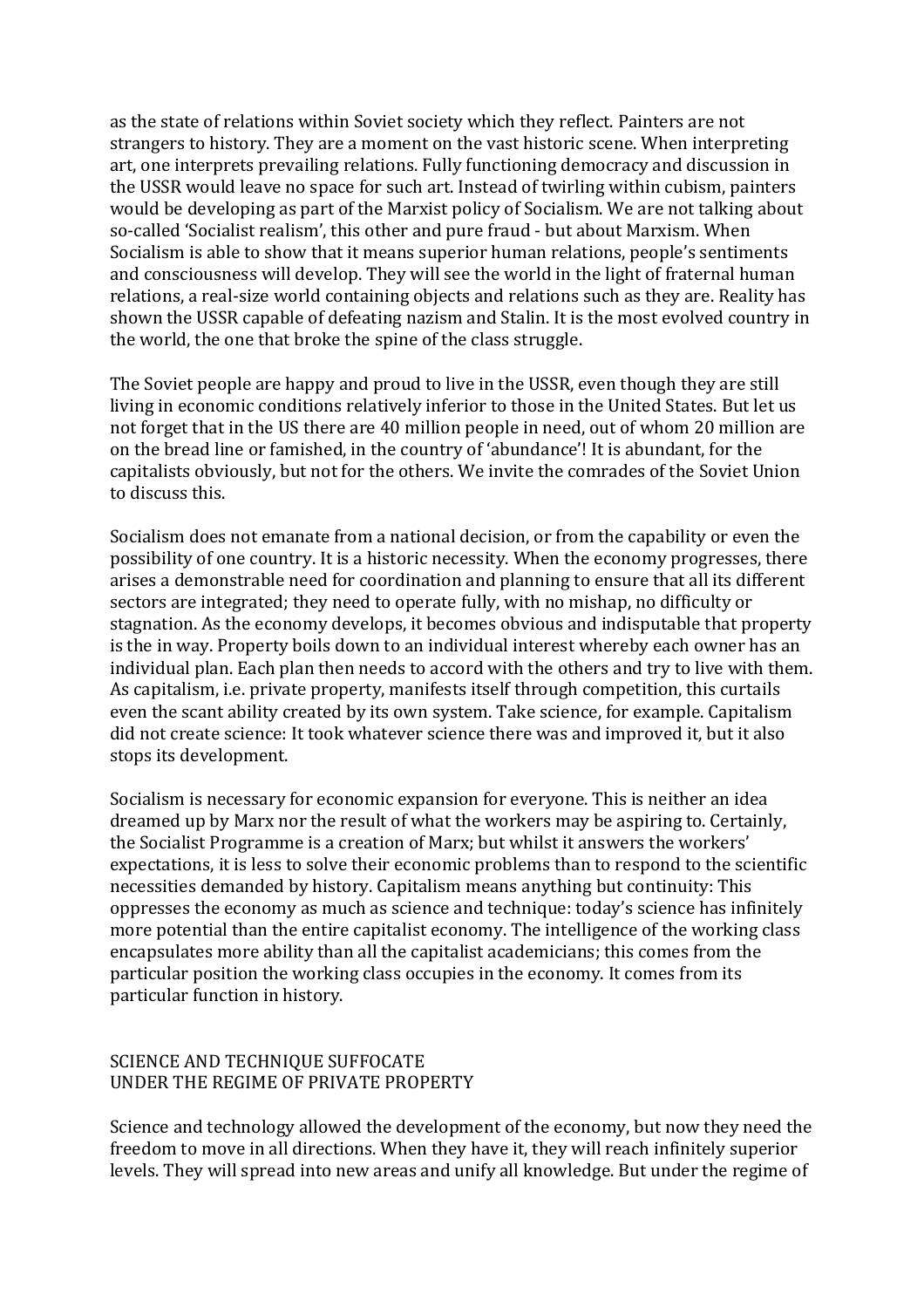private property, science is made to depend upon what is wanted by one individual or another. Give to science its freedom, and see how it engenders ideas; how it suggests and realises coordination schemes, how it harmonises production through planning. To achieve this, statified property is a prerequisite, seeing that private property is incapable of it.

The capitalist world was formed and developed through private property and competition, and therefore, through the voracious conquest of markets. The capitalists not only are greedier than the all-devouring locusts, they attack each other in competition. When capitalism was growing, circles were formed with the ability and money to develop the economy. With the spirit of enterprise, they sailed from one country to another in ships, investing and trading, buying and selling, opening communications. They were captains of enterprise. By means of communication and world trade, they enlarged what existed before. They traded raw materials against finished products and a world structure was born. No single country has everything it needs to develop its economy: neither can it have all the preparation, development and geo-economic conditions, nor all the natural riches and raw materials. Each country has to exchange with the others, and this passes through competition.

Socialism triumphs for historical reasons. To realise its expansion, the economy needs to break free from capitalist strangulation. But Socialist construction meets the point when it requires, as a basic and essential minimum, to replace 'to each according to capacity' by 'to each according to needs'. When the Communists tell us that in Socialism distribution goes on being according to ability, it is false. Socialism and competition are incompatible. Competition is a squandering of resources. Marx in 'Capital', and then Engels, Lenin and Trotsky in all their texts, have explained that capitalism is anarchy. Competition takes place on the market place: The one with the lowest price wins - but what of all the others?

World prices are not determined or planned directly, they are fixed indirectly. In the last instance, overall prices represent the labour power that has been lodged in the product. A product priced over that level will not sell and will be thrown away. On top of this waste, great number of capitalists are liquidated or made bankrupt. Who remains, wins. Nowadays, the capitalists make a lesser return per worker, but the use of machinery enables them to earn infinitely more. Before, they exploited manual work and could derive from the labour of each worker some 30% profit. Now, the capitalists profit less from each worker, but immeasurably more thanks to the machines, ten times more.

What kind of Socialism are we building with 'to each according to capacity'? What kind of an idea is this, what moral precept? What human inter-relation is engendered by a 'Socialism' that strives in the midst of greed, competition and dispute, these cesspits of conservatism, individualism and superficiality that thrive at the expense of human fraternity and solidarity? In the class struggle, the working class develops sentiments of fraternity always. But as it takes power, it cannot immediately create the conditions for human fulfilment, or the human relations needed to end confrontation and dispute: This is not yet 'Socialism'.

As soon as it triumphs, the Workers State develops the economy. To live, it must start trading with the rest of the world where history has determined that it must pass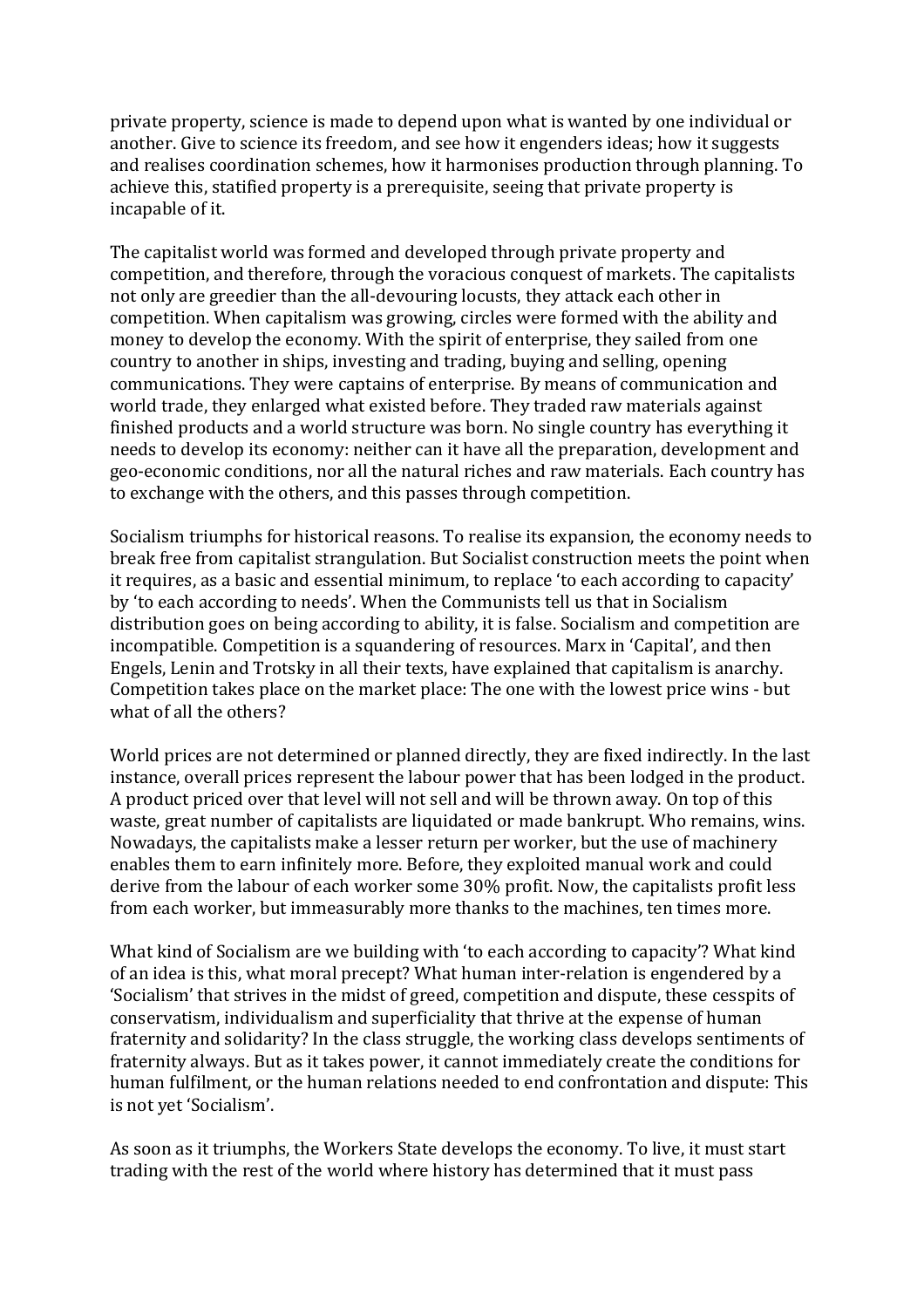through commercial interchange; even science is a means of commercial interchange. When the working class takes power, it develops an economy in need of raw materials, of goods and of links with the rest of the world. As its economy depends on the world, not only it cannot immediately reach its full potential but the poorer it is, the greater its dependency. Strictly on its own, the new State cannot reach the production levels required to satisfy all the inhabitants according to all their needs.

Commerce has divided the world. It allows the exchange of goods produced in private property. It has established world relations through competition, raw materials included. Britain was a great industrial country with its huge merchant and war fleet. This enabled it to plunder countries, lay hold of raw materials and produce. Without its colonies and warships Britain was nothing. Drake was the greatest pirate and navigator. In those days, the course of the world was determined by capitalist expansion. It led to a huge mechanised economy, to important and great inventions. The capitalists looked for their raw materials in the colonies. They built commercial ties with countries with no productive development, and this was the world division of labour - between the capitalist bandits that is - which carved up the world according to power and involvement. Large competing interests were formed. In Britain, big workers' struggles came in the way of an even greater economic development. The financial circles, masters of the world, were affected. And then, countries already in capitalist growth enlisted the support of their respective States to break or hinder English domination, to profit in their turn and see to their own development.

Thus were established both the world division of labour, and production according to the world law of supply and demand. No country, in its need to communicate with the world, can abstract its own productive forces and production capacity from this world division of labour, or from its relations of competition.

After the taking of power, a Workers State comes face to face with these conditions. If 'Socialism in one country' were possible, it would mean that one single country can develop the economy to the point of fulfilling all needs. But the Workers State cannot do this. It has neither the mechanised capacity nor all the necessary raw materials. It does not have the social structure either, the skilled labour for instance. It must depend on world competition. 'Socialism in one country' cannot exist. But one can advance deeply towards it, thanks to changes in production like the setting up of economic and above all social relations that nip in the bud every hint of bureaucracy, imposition or arrogance. These measures can be applied immediately, even before the Programme has had time to take effect. For instance, had the German revolution taken power in 1918, it could have started off with socialist measures more complete than those of the Soviet Union. Had these measures directly accompanied the initial planning after the take-over of all major land and production centres, the resulting economic development could have been three times what it had been in the USSR. Germany lacked in raw materials and in bases for agricultural production, but it had a more developed industry and an enormous labour force.

Socialism in one country is therefore not possible. But this is not the same thing as saying that in the conditions of the Soviet Union Democratic Socialist Soviet rights could not have been made to reach the sky. These rights are not determined by the course of the economy. They depend on the leadership, on the structure, on the quality of the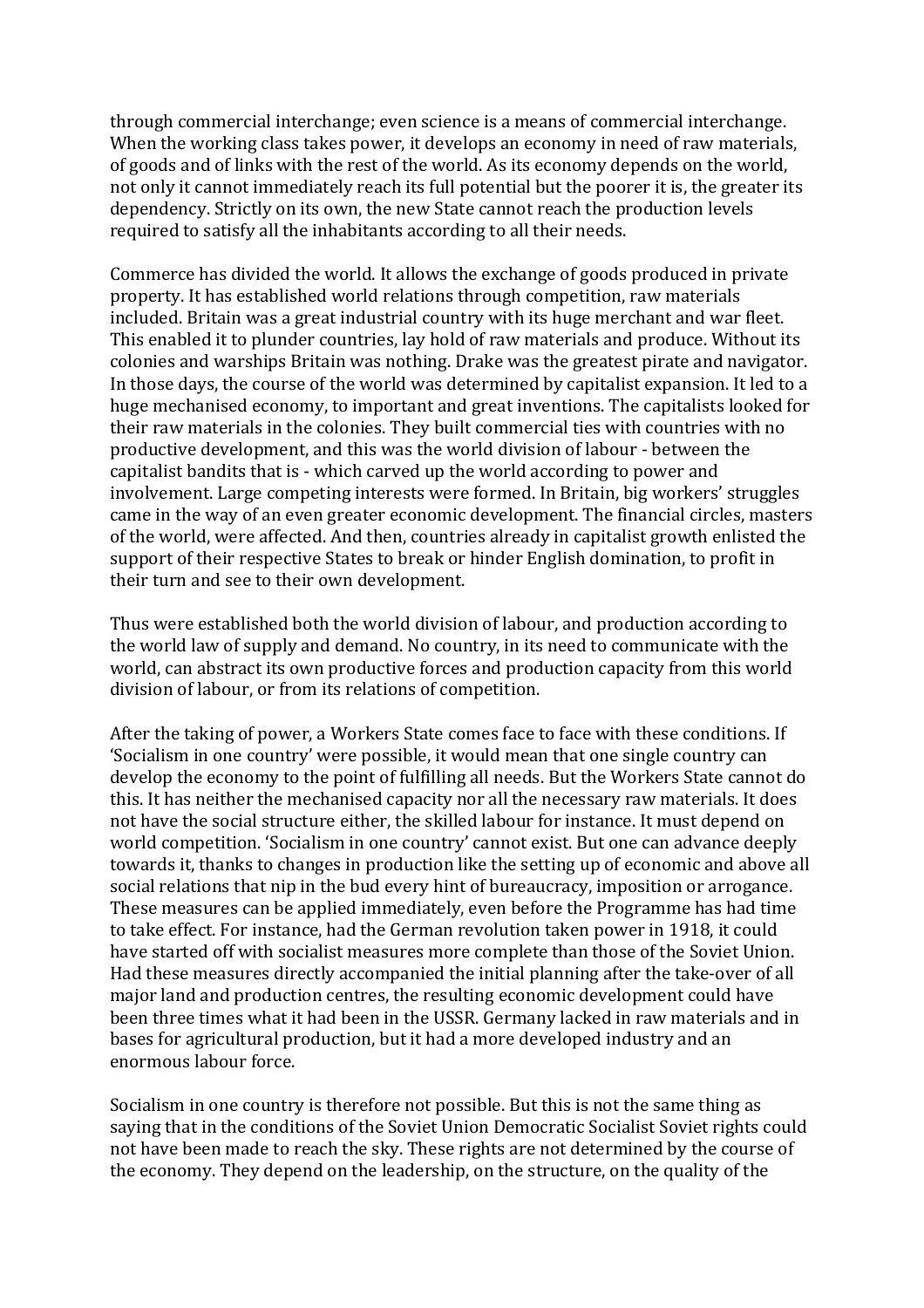Party. Stalinists and Communists still continue to lie about this today. They offend scientific thought and trample it underfoot when they say democracy could not be attended to in the USSR because there were not the economic conditions. In South Yemen today, in Algeria, there is more democracy than ever was conceded by Stalin, even though the economic backwardness in those countries is even greater than in the early USSR.

The lack of Soviet Democratic rights cannot be laid at the door of economic underdevelopment. This is a problem of leadership, a Party matter. As long as Lenin lived, Soviet organisms were a power in bloom. His death ended all this. Socialism in one country is impossible, but in the Soviet Union the full exercise of democratic liberties was possible  $-$  still is. It is not even a matter of being sensitive to the right of the masses or to economic development. It is in fact the only way to develop. It collects in a centralised manner all the capability and intelligence of the country and of the masses. Soviet Democracy not only is what allows the development of the economy, but it establishes social, Trade Union and other relations devoid of conflict, antagonism or dispute.

#### THE HISTORIC FUNCTION OF THE BOLSHEVIK PARTY

There is a tension between the still limited economic development of a Workers State and the fullest development of its Soviet Democratic rights. The solution depends entirely on the leadership of the Party and on its functioning. Complete Trade Union democracy is independent of whether there is enough to distribute to everyone; it depends on how the Party and its leadership do their work. Assume some people in the USSR were to propose today the need to return to the original Soviet Democratic rights: they would soon come up against a wall of bureaucrats whose interests were formed when the ebbing revolution was in difficulty. In the name of country and economy, they would oppose!

After 1917, the Soviet Union was besieged by the imperialist armies. On behalf of the Bolsheviks, Trotsky invented a whole army. Had the masses not been determined to win, this would not have been possible and there would have been no Red Army. It is not Trotsky's genius that made the Army possible, as is so often said, but the Soviet masses. The same Trotsky elsewhere could not have done it. This shows that, had the Soviet people been able to enjoy subsequently full Trade Union and Soviet democracy - the full right to discuss all the problems - they would have become scientifically brilliant, mature in their own ideas and secure in ability and intelligence. Instead of this, they withdrew within themselves. In the pressurised situation of persecution and repression that came next, their social functioning was smashed and the bureaucrats filled the vacant field.

The loss of democracy and of Soviet democratic rights was not inevitable in the USSR. The bureaucracy used it to maintain its power. It won the day inasmuch as the Russian Revolution took place in one of the most deprived countries of the world. But the revolution did prevail, and this, in spite of the scantiest of material means. One of the essential reasons for its victory lies in the audacity of the Party of Lenin. For this was no ordinary Party: It doggedly kept itself organised, structured and consistent with its determination to take power and to make Socialism. The Bolshevik Party was based on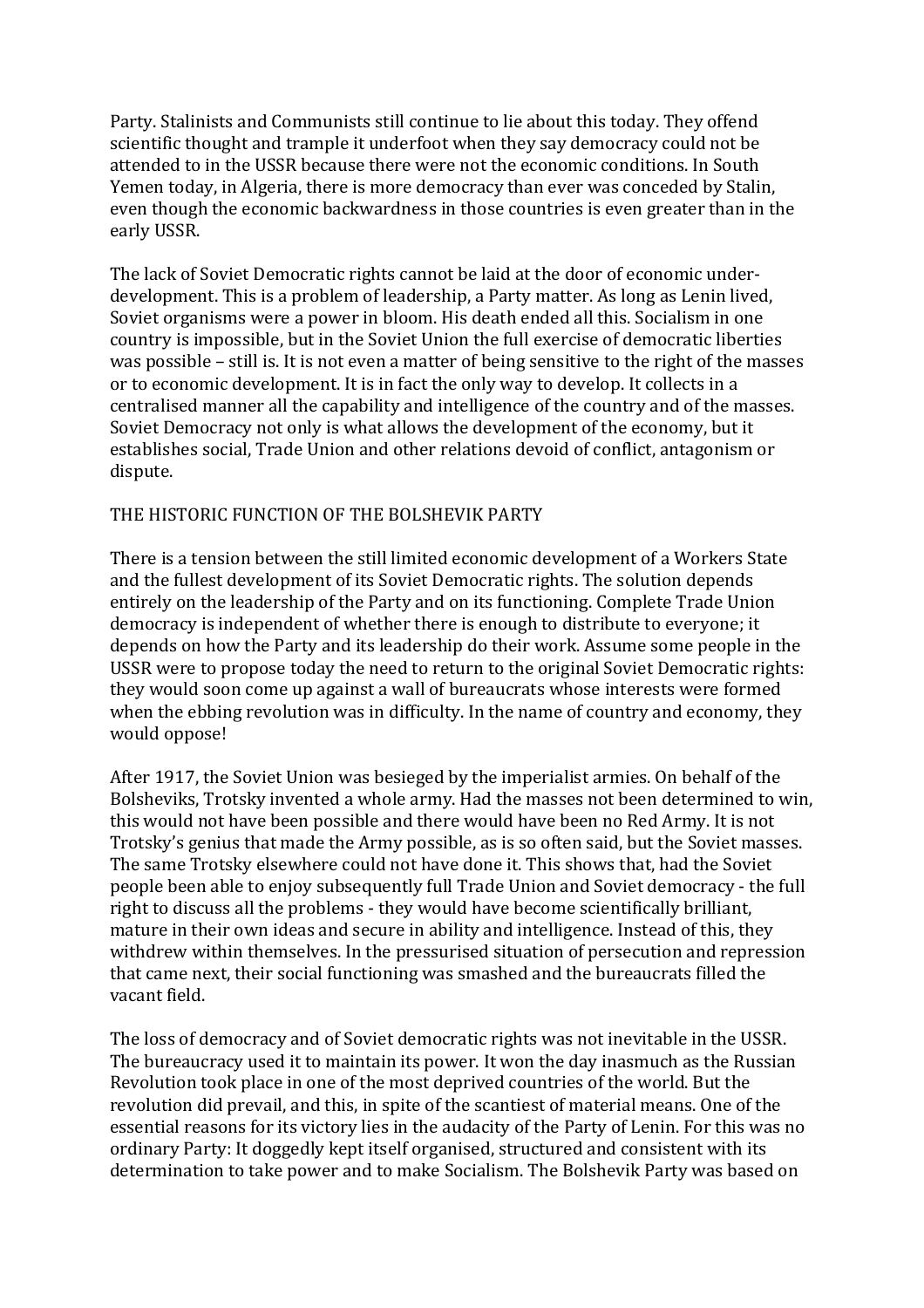no other conception but the Marxist one, no other influence but the class struggle and no other teacher but the reality of classes; far from it the belief that social classes may abandon their class function! The Bolshevik Party of Lenin was neither 'soft' nor 'hard' but simply intelligent. Here you have the crucial instrument that allowed the triumph of the Russian Revolution, and what a world of difference there is between it, and the present Communist parties.

The Bolshevik Party of Lenin saw reality as it was, thanks to being the instrument for class struggle and historic experience. Today, the Communist Parties listen to this guy or that other. But Lenin, from whom we learn and apply today, anticipated the movement of the classes and gave orientations. What the class enemy was up to in the economy, in politics or in war, was never a question mark or a puzzle under Lenin. He analysed and passed iudgements in the light of the class struggle. The Communists no longer do this today. When they happen to speak of class struggle, they mean a factory occupation or a strike. But when it comes to a political analysis of the historic function of classes, they only see individuals. This is why they blunder. At the drop of a hat, they say: "Who would have thought such a thing could happen!" Is this not why the Chilean events took them by surprise?

Marchais (General Secretary French CP) was fond of saying that one couldn't know what was going to happen in Chile, that France was not Chile; that the French army is different from the Chilean - meaning that the Chilean army is backward whilst the educated and cultured French one would never stage a Coup. But suddenly Marchais has changed. Now, the situation has evolved: In France as in Chile, the army may launch a Coup and it must be won over.

When we say that Socialism in one country is impossible, this does not mean that Socialism has to win at once all over the world. In "The Permanent Revolution", Trotsky posed the possibility of progressing towards Socialism, and without delay, to start eliminating certain forms of distribution inherited from capitalism. In his opinion, the unification of the USSR, Germany, France and Britain, had it happened, would have accelerated the process of history by hundreds of years, their economic development combining with their able proletariat to achieve an enormous progress.

But in the Soviet Union, there was not much proletariat. The war and the revolution had killed 60% of the Bolshevik cadres. Many of the remaining ones were posted as functionaries, leaders or administrators. The Party was further weakened and the gaps were filled by technicians, administrators, workers, petty bourgeois, leaders, peasants revolutionaries but with a local or national conception of the revolution. They had no internationalist notion of the revolutionary process, and they became a base for Stalin.

Stalin became enclosed in 'the Soviet Union'; he retreated within it through fear, lack of comprehension, lack of development in Marxist thought. He withdrew on the national terrain. He had the suitable traits for this and the emerging bureaucracy gathered around him. Fortified by prevailing backwardness and the shortage in revolutionary cadres, Stalin was able to put forward the concept of 'Socialism in one country'. It became the responsibility of all the Communist movement to draw around the USSR, drop the class struggle and fall back on the 'defence of the USSR' – i.e. the defence of the national interests of the Soviet bureaucracy. The triumph of Stalin is no mystery. It is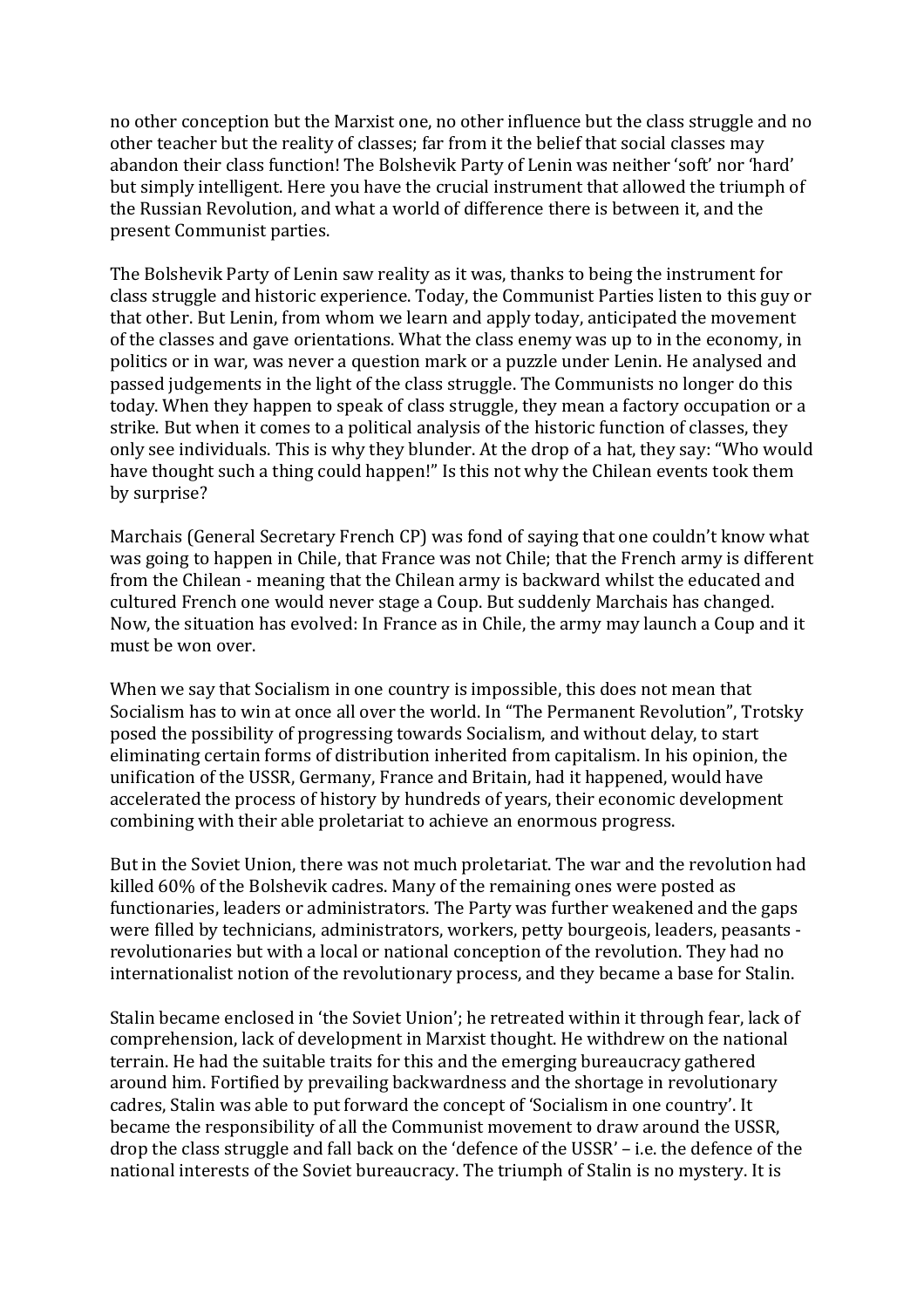due to historic conditions that no longer exist today.

The dictatorship of the proletariat does not constitute a power against the masses by any means. It is not an assault on the exercise of the right to think, to reason, speak, write. The Workers State, the proletariat, gives to each the possibility to write, to speak and to say anything necessary: anything, but what is in contradiction, in opposition with the interests of the Workers State. This is democracy! What does capitalism do? Capitalism is the dictatorship of the bourgeoisie. If it puts up with Communist and Socialist parties, it is only because the working class, the world balance of forces, intercapitalist competition and its own weakness obliges it to do so.

Capitalism protects itself as a class. Its laws and directives, like its 'democracy', automatically defend those in charge and in power. About the clear and simple right to life, the bastards legislate against abortion. Whilst they say: 'no, you cannot mutilate life, life must be defended' they kill thousands upon thousands of people every day. But the 23 million Soviet people who died in the last war, wasn't that more than an abortion? They do the same with the divorce laws.

The capitalists make laws for their own rights and uses. As Lenin posed, this is the dictatorship of the bourgeoisie. The Communist comrades like Marchais, or Berlinguer (Gen Sec Italian CP), do a lot of harm by not saying that Lenin posed all this. What is different now from when Lenin lived? They must say! What difference is there between Fanfani (Head of Italian government) and the most terrible of dictatorships? If Fanfani has been up to every lousy trick, it is not because he is a horror - though he is - but because he represents the thinking of the bourgeoisie. The Communists do not discuss in this way. They say "Fanfani bad" as in the films where the villain must be caught. But what is Fanfani, if not a policy? In the present process in Italy, he operates as any bourgeois politician would. When he makes waves in his own party (Christian Democracy), it is never serious. The Communists go on saying: 'Fanfani out'. But if the Christian Democracy decides to change policy, it will not be because Fanfani is out, but because conditions forced the change. In other words, had the workers been allowed to intervene directly, they would have achieved ten times more: They would have liquidated not just Fanfani, but Company. But the Communists are not for talking about it.

#### THE DICTATORSHIP OF THE PROLETARIAT IS THE MOST COMPLETE FORM OF DEMOCRACY

In Lenin's epoch, the Workers State was in full revolution, in the thick of an imperialist war and under a capitalist siege; and yet, all the problems were discussed, fully. It is only in 1918 that fractions were forbidden, only when the Soviets were surrounded by the imperialist armies and Makno (Russian Anarchist guerrilla leader) joined forces with the White Russians attacking from within. Trotsky had proposed to Lenin to let the Anarchists make their experiment; this way, he thought, they would realise its impracticality and would verify that centralisation is necessary to economic development. Lenin replied that he had thought the same, but that the conditions were not allowing this, since the White Russians were at the gates. Had Lenin and Trotsky not been forced to resort to dictatorship, they would have let Makno make his experiment of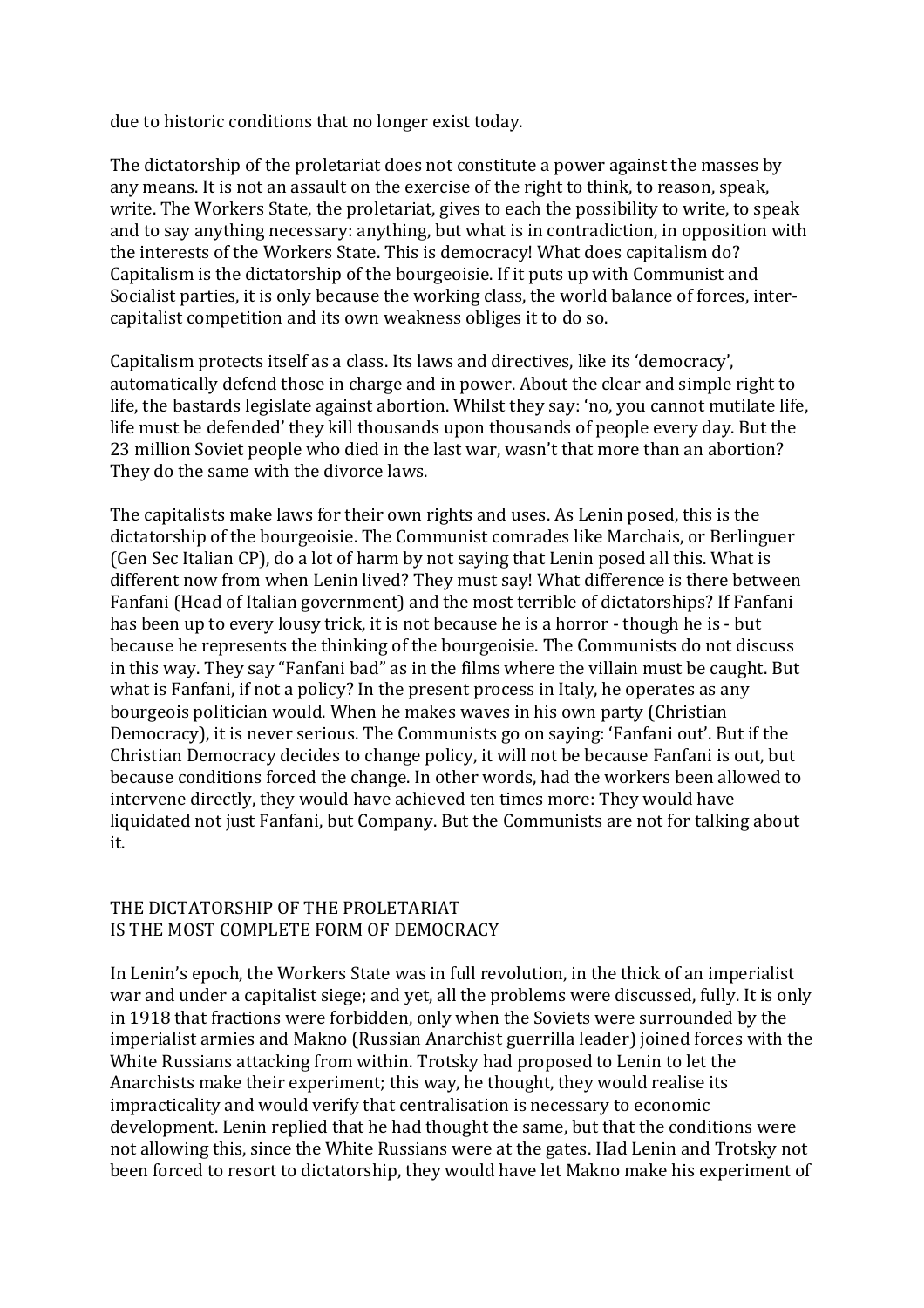the Anarchist republic. See what a 'dictatorship' that was! And this 'dictatorship' kept discussing. In the Party, they discussed about a Proletarian Army, Proletarian Art and a whole series of questions deriving from the central tenet of the Dictatorship of the Proletariat. They concluded that a real, regular army would have to be set up instead of a proletarian one. This was the dictatorship of the proletariat.

The dictatorship of the proletariat permitted - permits and will permit - to discuss all the problems: from the construction of Socialism to the creation of human relations superior to those in capitalism. What it does not permit is the abstract chattering of the counter revolutionaries who hate the centralised and planned economy. Those types do not agree in the least that the masses should head the country; that power should belong to the Workers and Peasants, and even less that these two should meet to discuss how best to lead the economy. The bourgeoisie keeps nattering on about 'democracy' and 'free speech' whilst it regroups army, police, judges, churches and clerics into a tight ball of counter-revolution. It wants the 'democracy' that gives it the freedom to organise the counter-revolution.

Take Portugal. Soares has not once raised a debate about which is the best economy in his view: The planned one, or the capitalist one? He does not agree with revolution, but he never says why: maybe he thinks the timing is wrong, or it is not correct. Let him say! All he needs to do is explain. We invite the Communist comrades to propose to Soares a debate on the planned and centralised economy, workers control and the planning of statified production. Let's have a full discussion about these basic things!

We must raise high the banner of our opposition to imperialist war. We declare that we oppose the war preparations of imperialism. We call for the total liberty of the colonies! Full support for the Socialist development of Vietnam! Aren't these the matters that count in debates? You let Soares speak and he wants democracy for Solzhenitsyn: tell him to go and give it himself. Solzhenitsyn wants the freedom to get the Soviet Union destroyed. Since the Yankees have made ample room for this opinion in the US, why should he want more of it in the USSR or in Portugal? We deny it to him. There, we have stated our case! Imperialist war is an instrument of regression and a brutal set back for humanity. Let Solzhenitsyn argue and demonstrate how imperialist war is necessary to human progress! One cannot discuss 'democracy' or even the 'dictatorship of the proletariat' abstractly. One must also state what these are wanted for.

The dictatorship of the proletariat has nothing to do with armed workers watching houses to make everybody repeat what the Leader says. It is the functioning of the Workers State with complete liberty for everyone in it. The dictatorship of the proletariat made the whole of Russia literate in only seven years. Capitalist dictatorship never, ever, made any country literate - Laos, Cambodia, Vietnam, you name it. Soares keeps mum on this point too.

The conception of 'Socialism in one country' of Stalin and camarilla, intended first of all to keep the world course of the revolution at bay; now, it provides the bureaucracy with a nice defensive shield that keeps it in command instead of capitalism. It did not return to capitalism because it was stopped. Had the world proletariat given up, had the Soviet proletariat stopped caring, the bureaucrats would have let capitalism return. They tried it in Yugoslavia.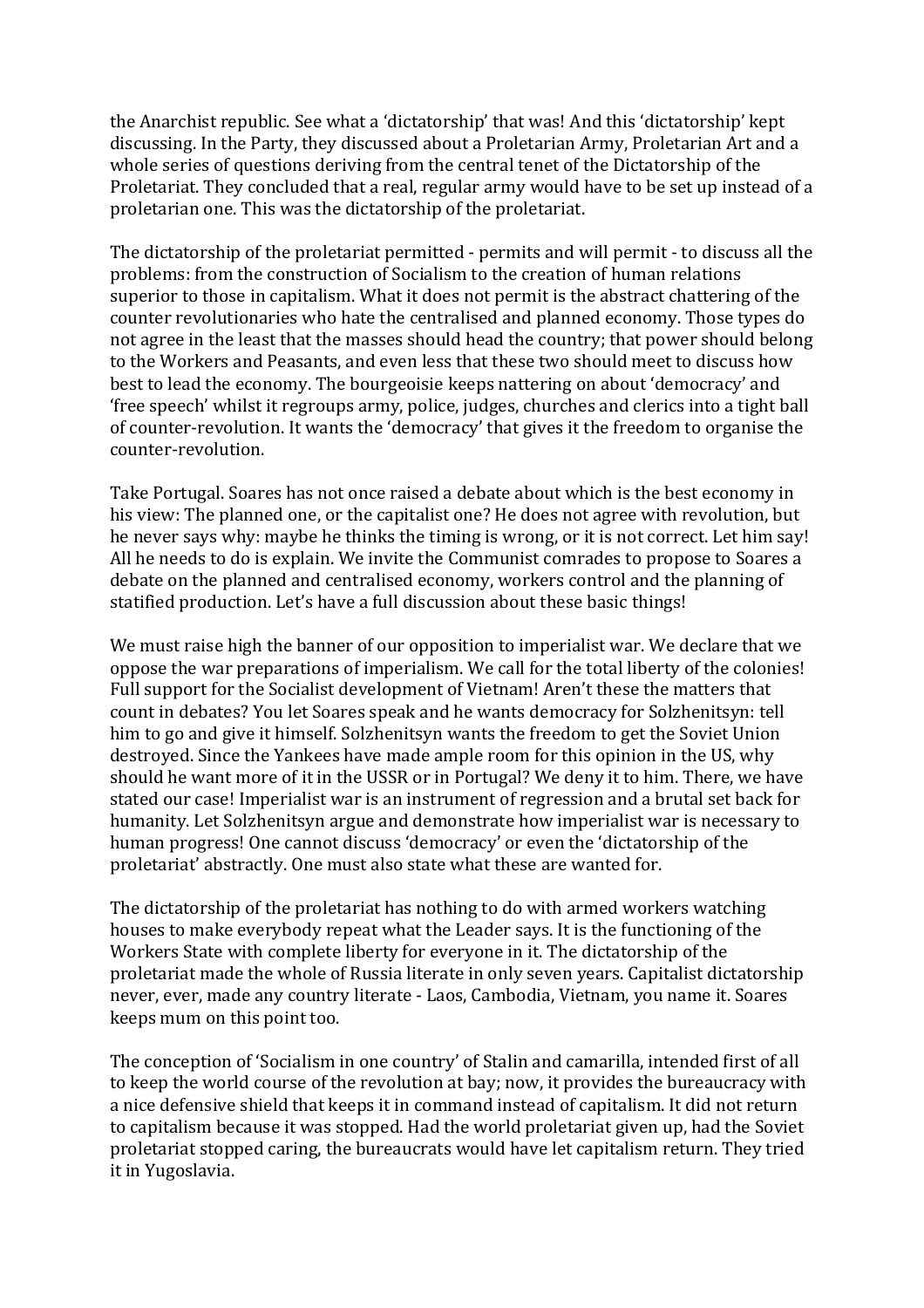Democracy to return to capitalism: is that just? No. We are against it, the same as we oppose Stalin's suppression of liberties. But when Solzhenitsyn rose furiously against Stalin's dictatorship, he neither supported the right to speak for the Bolsheviks nor for the Left Opposition. Not a peep of indignation came from him when the Trotskyists and the Leninists were silenced and sent to concentration camps. He only opposed the dictatorship exercised against him, because he could not say those things which he says now.

For such people, democracy is a subterfuge. Democracy - yes, but for whom? In the pursuit of what? To build what? Far from being an abstraction, the answer to these questions never fails to be extremely concrete. To obtain real democracy in Portugal, we propose statification, workers control and a centralised economic plan to produce mainly for the consumption of the masses. The latter will see what an enormous progress their country makes as it marches on to the Workers State. Is this not democracy? The democracy Soares speaks about is for the bourgeois, the boss, the capitalist, the cleric. If he agreed with these measures, he would not kick up such a scandalous fuss that makes him the willing hero of the Right wing. It isn't a mistake: he has turned himself into a conscious rallying point for the Right. People like him are shit scared of the revolution.

Socialism in one country' is not simply a subject or a theme about which Stalin and Trotsky were at loggerheads. In depth, it is the historic discussion as to what are, for the Workers State, its chances of getting to Socialism; no Workers State can reach Socialism alone. Several Workers States drawing close may come nearer to it, eliminating their dependency on external trade by planning their economies. They can reach a fair degree of progress towards Socialism, but complete Socialism is only achievable on a world scale.

#### CONCLUSIONS FROM THE MEETING OF THE COMMUNIST PARTIES IN CUBA

In the coming stages, it will be vital to discuss these things. Here, we have not sought to give an answer to immediate policy needs; but we have been comprehensive about the key problems that will arise from actions taken against capitalism and on behalf of the Workers State and Socialism. In the Communist parties, they have finally arrived at a very tentative discussion of Stalin. The Communists have also corrected some of their previous positions. At a recent meeting held in Cuba, they corrected their previous position on Chile and other countries. They now concede that, on reaching power through elections, one must defend this conquest by force. Without openly proclaiming it, they accept the conclusion that the civil war is necessary since the Chilean bourgeoisie resisted progress. The Communists also recognise that Nationalist movements - Military included - can have some historic importance even though they lay outside the creation, the control, the leadership or the directives of the Communists parties. In the past, they never referred to these themes.

The Posadist IV International has long been upholding, and alone, those positions the Communists now say they agree with. But Posadas raised another question they still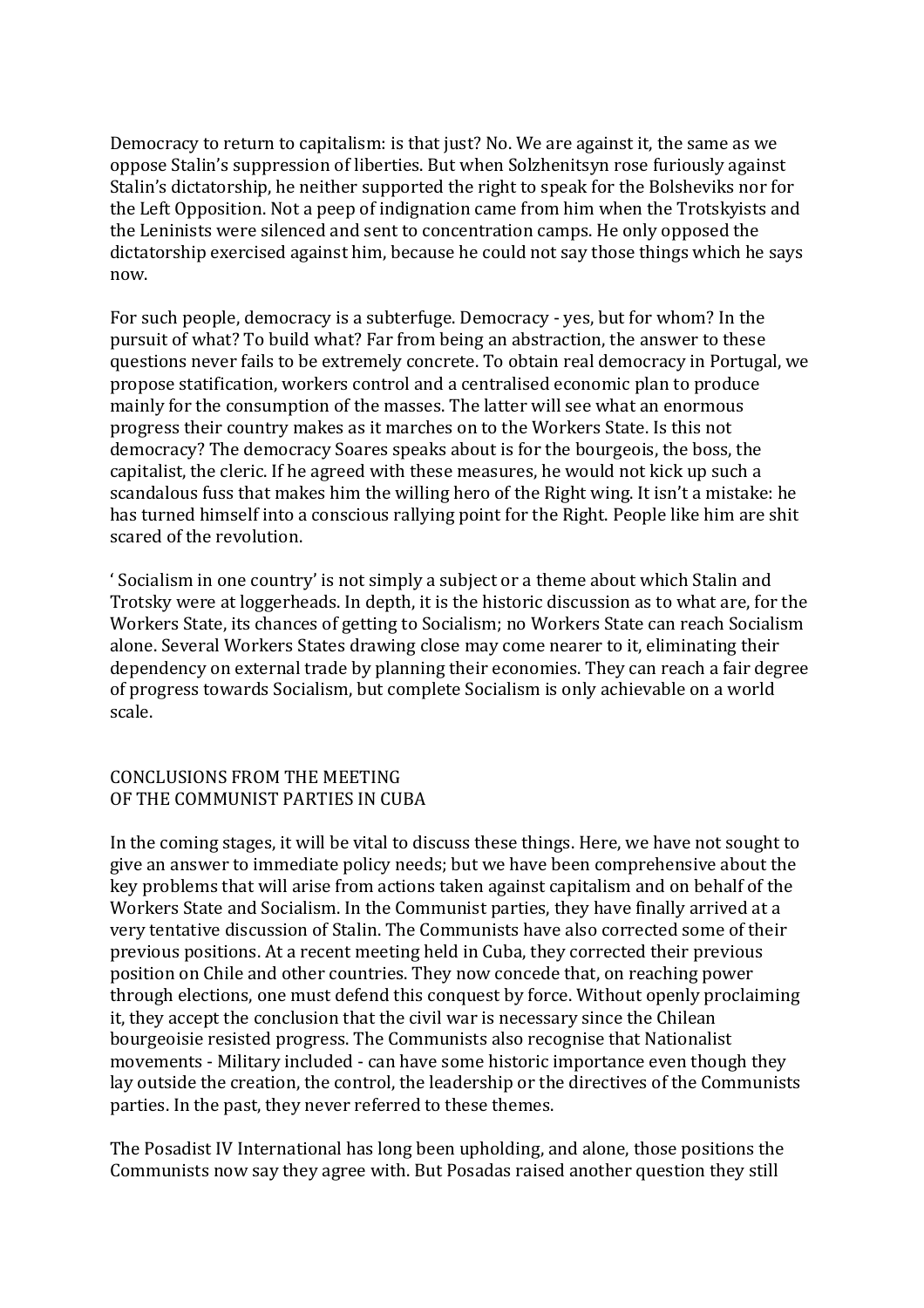avoid. And that is, the China-USSR unification. The unification of the USSR and China is the most important instrument for the progress of history. Imperialism is going to launch the war in any case. But the USSR-China unification is so strong a base, such a source of power and authority that it will sweep the masses of the United States off their feet. It will inspire the masses of the world, and fire the world proletariat with the realisation that the problems of each country are simple. A world United front of Communists/Socialists/Trade Unions will arise, winning over swathes of petty bourgeois, in the United States included. The USSR- China unification is one of the most pressing needs for history's progress. We propose this to the Communists. It is not enough to condemn the Chinese; more is to be gained by demanding the unification of the USSR and China. China is not a capitalist state - it is a Workers State! Chou en Lai called the Soviet Union 'capitalist', but he does not speak for the Chinese Workers State. The present leadership in China does not represent the Chinese masses.

Returning to the Cuban meeting: it has kept something else silent: Since the Communists changed their position about Chile, since they now value some Armed Forces and Nationalist or Catholic movements - they must also acknowledge their past errors. But they keep silent about our intervention, our capacity to interpret, our functioning as a public good of history: It is us who gave the ideas they have learnt from, and presently cling to. This silence is the fudge of bureaucratic functioning and conditioning. We never stopped insisting that, since the class struggle determines the course of history, the Chilean bourgeoisie would make a Coup. It is us also who proposed to the Allende government to try and win over the Chilean army, incorporating it into economic activities, in government even, so long as it was not given the political leadership. We posed that a political campaign should be aimed at the army, if only to prevent it from dissembling whilst making counter revolution. When the time came for the Coup, it is us who showed what to do about the bourgeoisie blocking the Socialist road. This was the time of the 'Saucepans' demonstrations; we posed that now was the time for audacity: statification, workers control, expropriations under the control of the masses! Counterdemonstrations were not enough; they removed no power from the bourgeois 'Saucepans'. The force of these idiotic women was in not their shouts and screams but in their properties: expropriate them! But the Allende government did not do it.

We supported the Peronist movement when the Communists declared it fascist. It is the Posadists who characterised Peronism as a progressive Nationalist movement. We supported its anti-imperialist proclivity and the creation of the CGT (Trade Union Centre) by Peron. The CGT was not a backward or repressive instrument. It was set up to channel the working class and keep its leadership tied to the national bourgeoisie. The Communists said all this was fascism. But the CGT of Argentina had nothing whatever to do with fascism. Two analyses, two conclusions: you either fought the CGT, or you tried to improve it and make it sprout a class tendency. It took a fair amount of time, but that tendency was formed.

The Communists were also saying that Villaroel in Brazil, Arbenz in Guatemala and others in Colombia were fascists. We stood in opposition and analysed that these movements resulted from post-war conditions; that they were nationalists, Left-wing nationalists and quite empirical; but in 1968 the Communists were still denouncing the Peruvian 'Gorilla' movement as reactionary. And therefore if they now think this was wrong, they owe it to historic truth to bring out a declaration saying that the Posadists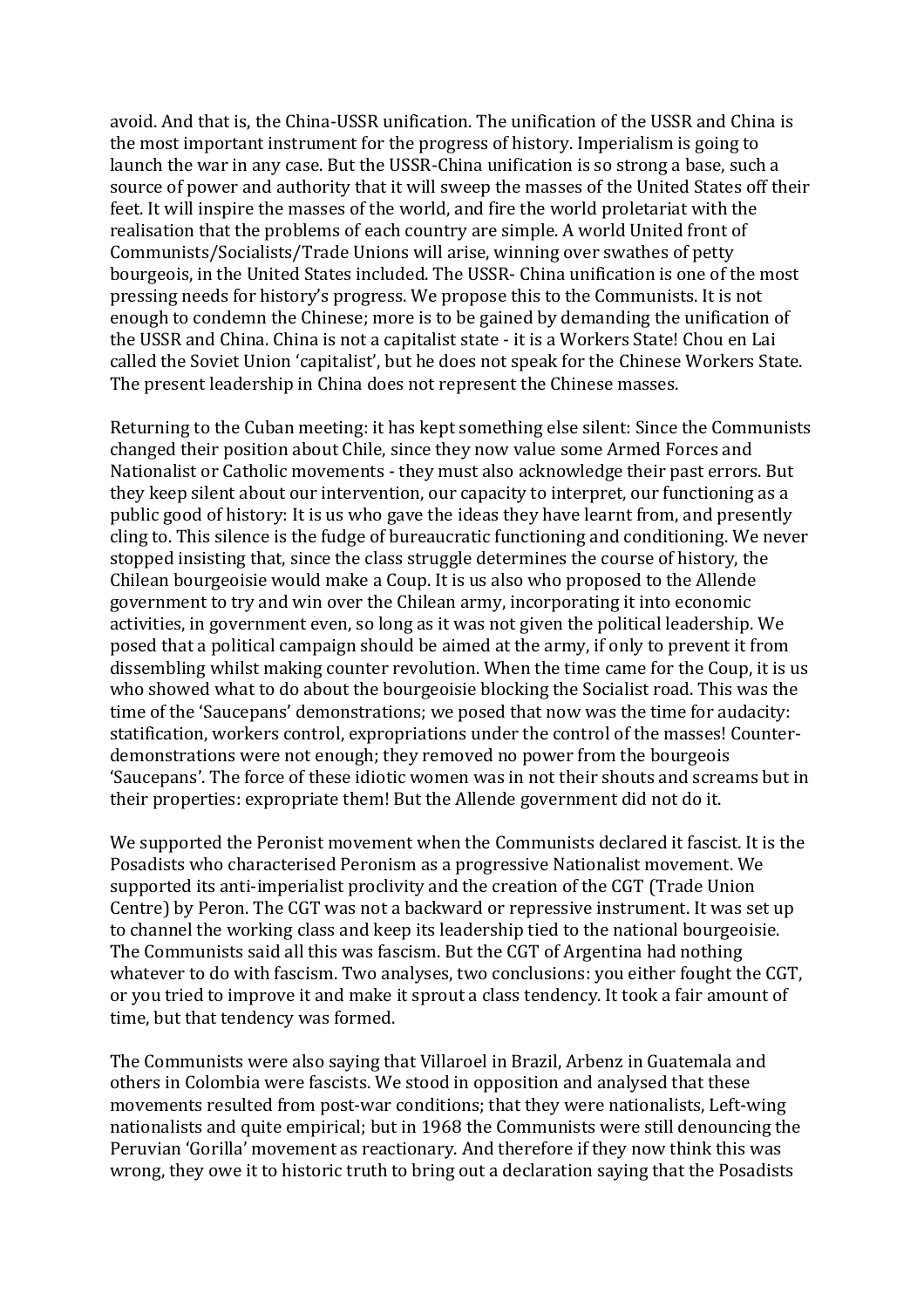had been the first to understand this process, in Latin America, and indeed outside Latin America.

Socialism cannot be constructed without Marxism. Marx saw his method as an instrument for the interpretation of history. Without the Party, Marxism is a museum piece that creates nothing. As for the Party it cannot function without internal democracy. The latter opens up the militants' mind and calls on all their intellectual faculties. It concentrates and focuses their preoccupation on what is necessary to advance the class struggle and the revolution. They take an interest in the experiences made far away; they discuss them and transmit their conclusions to the Party. The Party gathers these up and develops them.

Had the Cuban meeting ended up with conclusions and projects, each Communist Party would have been given the task to apply them in their own country. There would have been Communist meetings, Conferences, Congresses and Cadre Schools to disseminate the new knowledge in the rest of the Communist movement. This would have influenced the Latin American and world Socialist movement. But no one speaks about this Cuban meeting any more! We hear not a word! To the comrades of the Latin American Communist parties, we propose a public discussion about these conclusions.

## LET'S DISCUSS WHERE STALINISM COMES FROM

We propose to the Communist parties to appreciate the necessity for a public discussion on Stalin. Stalin could establish a dictatorship and stay put, because of the way certain historic conditions combined. These went from a 'Thermidor' process to a world retreat of the revolution. It is not as if Stalin had imposed these conditions himself, or even sought them: they resulted from the relations determined by the world class struggle. Of himself, Stalin had no colossal powers and even less mystical ones. He represented a layer of the bureaucracy that was allowed to develop in the Soviet Union. It is not true that every revolution leads to a bureaucracy. The bureaucratic apparatus involved in administrative functions is one thing; the actual role of political leadership is another. There is no reason why those in administrative functions should be allowed to exercise political ones. The conditions of history, and nothing else, have permitted a Stalin. The conditions of history also gave Hitler victory in Germany. But didn't they also enable the Soviet masses to smash Hitler and his 'genius'? Hitler showed his genius in one thing only: in choosing to die, and where - his wholly imbecilic dream of smashing the Soviet Union going down with him.

We must prepare for these discussions. The Stalin debate must not simply revisit a historic process; it must draw scientific conclusions from the experiences made in the class struggle. We pose, for instance, that there is a class struggle in the Soviet Union and we have published a text on the subject. Some Communists have been scandalised. "What class struggle?" they demanded "In the USSR, there is Socialism!" But without mentioning Posadas, the Chinese have admitted that there is a class struggle in the USSR; adding that the leadership of the USSR is the most right wing of all the treacherous and contemptible leaderships of the right wing Tsarist scum. But this could not be right. The just way to put it is that there is a class struggle in the Workers State due to its contradictory character: The State has statified everything, but distribution is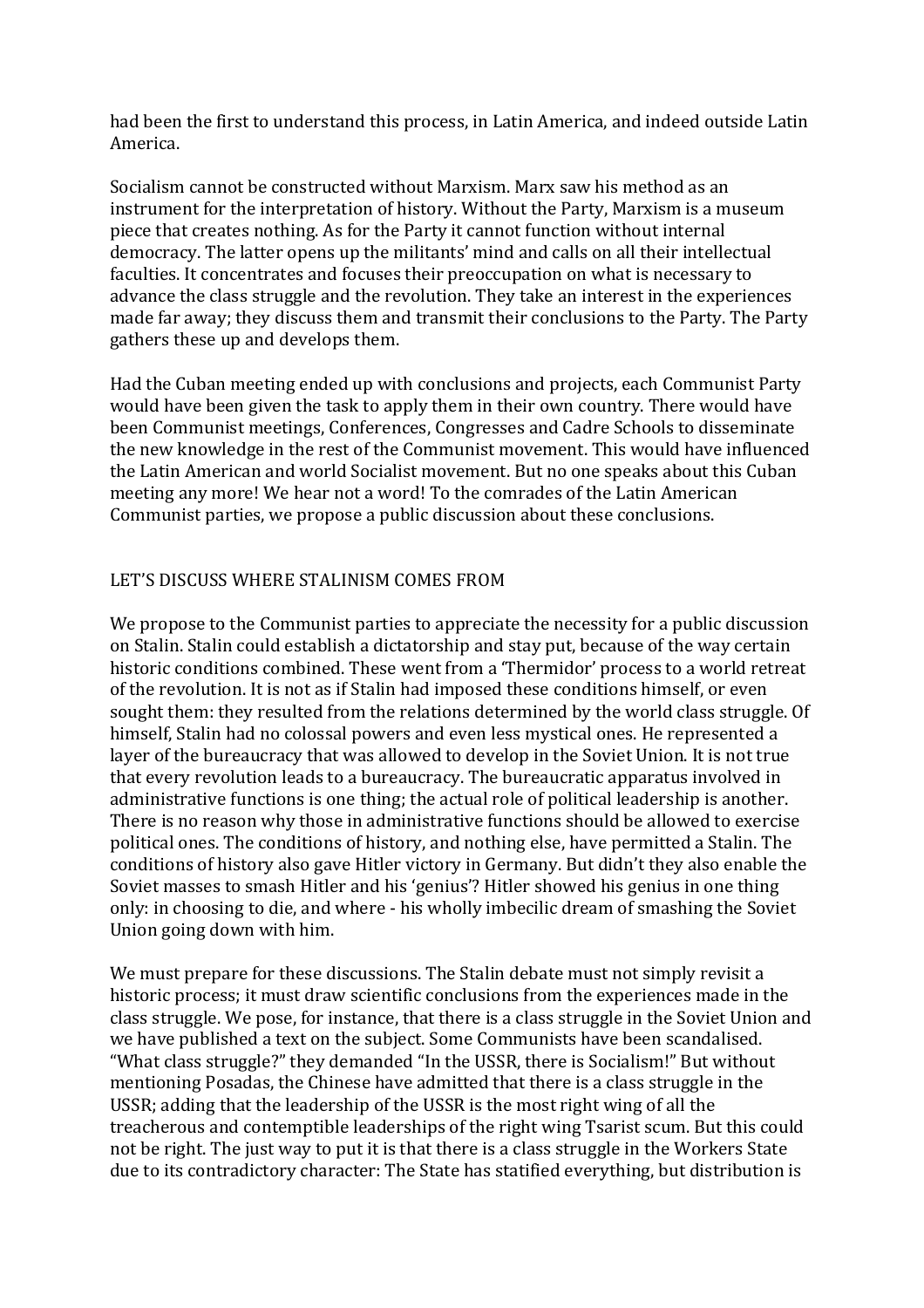on private property lines. Complete statification is a feat, but the distribution 'to each according to ability' via wages, is in contradiction with the objective character of Centralised Planning and the State Monopoly of Foreign Trade.

The contradiction between the Socialist base of the Soviet Workers State and its capitalist form of distribution, created – and still does – relations favourable to bureaucratic cliques. These latter are the product of this contradiction. Lenin and Trotsky knew this. To lessen and counter the possibility of bureaucratic development, they proposed to maximise the functioning of the Dictatorship of the Proletariat: Workers Councils, Workers' Commissions, Workers' Plans, plus the Independence of the Party and of the Trade Unions from the State. 'Independence' meant neither neutrality nor indifference, but a simple independence from the State. Per force the State develops bureaucratic functions, but it has no reason to take over the political ones. There is no need of this at all. Why should the leaders of the government, and the ministers, be automatically Party Leaders? They may very well be in the government and Party members, but not representatives of the Party. In the USSR, the Party should have kept its functioning independent from the State, whilst still supplying the State with its Party conclusions. Lenin and Trotsky were stipulating this, precisely so that the bureaucracy should keep to administrative functions.

When bureaucracy exercises State political functions, it comes into contact with the capitalist world. In the USSR, this came on top of the trials of the revolution and the perspective of its slow but sure retreat. For the Soviet bureaucracy, the contact with capitalism was an invitation to capitulation. It soon acclimatised and sought a conciliation best suited to the interests of those layers formed during the revolution and before. The struggle of Lenin and Trotsky against bureaucracy had been very deep, going back to before the taking of power.

Indeed, half the Bolshevik leadership had been against the taking of power. In this event, there already lurked the potential for the notion of 'Socialism in one country'. Those Bolsheviks were strong and proven revolutionaries, but they had felt overwhelmed by the turn of history in not knowing where it as all leading to. Their insecurity was ultimately a measure of their lack of confidence in the proletariat. For these layers, the proletariat was strong, it won strikes, it was against Czarism and brave in war. But they did not think the proletariat would ever create ideas, technical means or scientific evaluations. They still saw these functions as the preserve of small categories of individuals. Later, when the proletariat gave the proof that it could do all this, these layers joined in the 'Socialism in one country' chorus and lent their support to Stalin.

The so-called 'mystery' of the Soviet Union boils down to this. There was no mystery, only the objective conditions of history. We warn against letting any Workers State bureaucratic apparatus exercise a leading function in the Party. The members of the government can belong to the Party, but they must never be its approved Leaders or Representatives. The Party must be completely independent from the State. We are not saying that the Party must be indifferent to the State! This is what has to be discussed with the Communist comrades when they evoke Stalin, and we are going to raise all these problems - past and present.

The Communists have neglected and abandoned the essential quality of always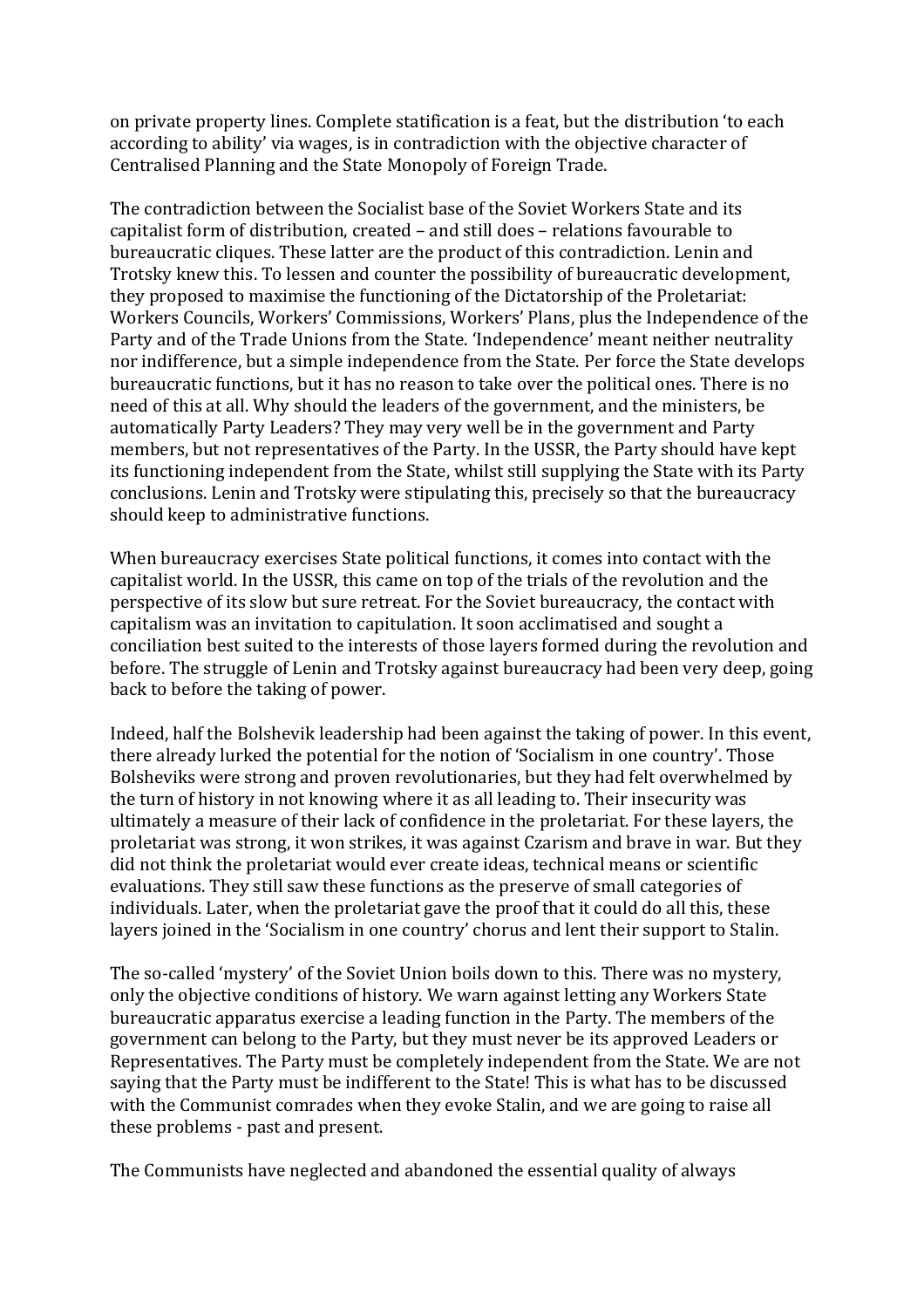discussing in the light of the scientific experience of history. Take the 'Thermidor' in 1927 and its significance in the USSR. Thermidor means that the power won by the revolution turns around and loses confidence; it lets strangers influence it or get hold of its leadership, pushing the revolution against its own aims and conscious goal. Something similar created a reaction against Robespierre in the French Revolution. Trotsky draws from there his 'Thermidor' qualification. But he later wrote that the Left Opposition had made an error in its Programme: It had not seen that the Thermidor had not happened in 1927, but before. This error in the date had prevented the adequate policy from being pursued.

All these problems are going to re-surface. We are on the ready. We propose to the comrades of the Communist parties to discuss them with our public participation, without casting aside the anti-imperialist struggle, the struggle to overthrow the capitalist governments and bring to power the Communists, in United Fronts with the Socialists and the Military/Catholic/Left wing Nationalists. These actions must be combined with the discussion about Stalin. Stalin is neither an 'illness' of history nor an impotence of the proletariat. He rose from historic conditions that have all gone today.

### CAPITALISM PREPARES THE WAR. BUT IT CANNOT LAUNCH IT WHEN, HOW AND WHERE IT LIKES

Capitalism prepares the war. But it cannot do it as it likes, nor when it likes. It supports itself on the existing divergences and disputes between the Workers States. It counts on being able to widen these before launching the war when it thinks the time is right. It aims at regaining some Workers States to capitalism, if it can. This explains its attitude towards some Communist parties that it hopes to seduce. The "New York Herald Tribune" for example, has printed a eulogy to Berlinguer who felt the need to reply thus: "I do not know the United States, I would like to know them, I have a whole world to discover". What world, eh? Haven't the United States been discovered long ago? Just ask the Vietnamese masses what the United States are! Just look how Nixon was elected with 60% abstentions! Is it as if we did not know the United States? Berlinguer's silver tongue means conciliation with capitalism.

The Communist leaders dread having to face the necessity of the class struggle. They try to calm it and hide away. The recent agreement between Carrillo (Gen Sec Spanish CP) and Berlinguer shows how much these leaders are moved by expediency and local interests. The conclusion they draw regarding relations between Communist parties is based on no scientific experience whatever. We must discuss this. We must hold fast to the principle of the class struggle.

We reiterate a conclusion which we have stood for, analysed many times and written much about: The Italian Christian Democracy (CD) is a heterogeneous party, where you find bourgeois, workers, peasants and petty bourgeois. But as a Party in Italy, it is led by the bourgeoisie which represents the interests of the capitalists. What determines the conduct of that Party? Is it its programme, its aims and policies - or its social composition? The CD's social base contains some workers and petty bourgeois, but they are not made to count, they have no weight or say in the CD. The bourgeois sectors are those who decide.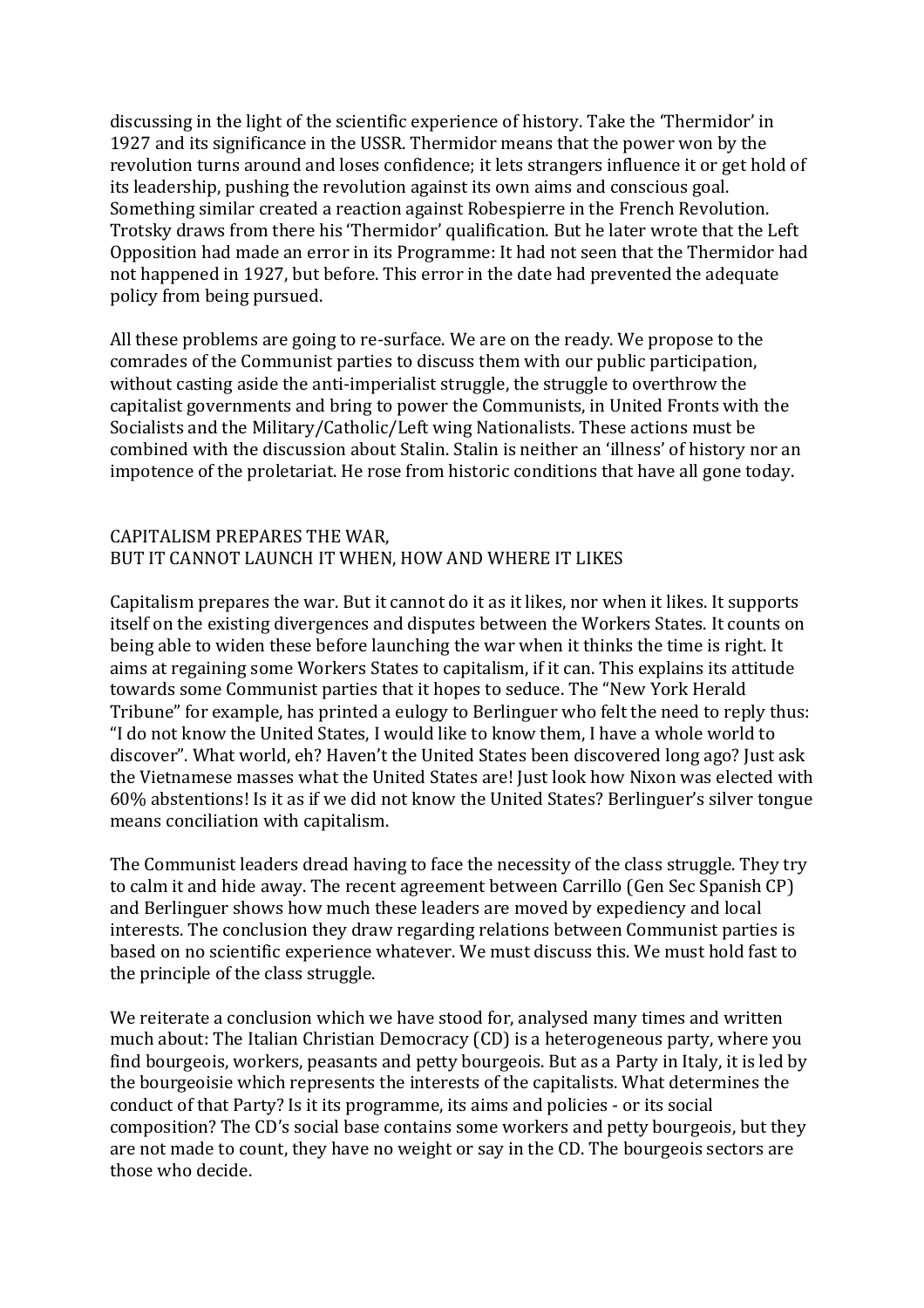We invite the Communist parties to discuss in this way. Italy is not a case apart. It experiences particular aspects of the class struggle, but it does not stand outside the world relations of the class struggle. It is necessary to win over the Socialists of Italy. But to manage this, one has to reach the Socialist base. The actual policy of United Fronts with the Socialists in the various regions prepares for the rise to power of the Italian Communist Party. The Communists do not reject power, but they lack confidence and fear a rupture with the Socialist Party and Left wing Christians. Their trepidation is justified and sensible but their policy is not. They need to interest the CD base. But how can they do it, if they do not say that the CD is heterogeneous, (workers and petty bourgeois, peasants and bourgeois) but that the leadership is firmly bourgeois? As it is, they keep expecting from the policy of the CD Party conclusions and changes that will never happen.

Whether they analyse the Christian Democracy or the Workers States, the Communists show the same contempt for the Marxist method. Capitalism prepares the war. It does not prepare it for tomorrow or for the day after - but every day. If it does not launch it, it is because it cannot, but we are aware of its preparedness. The day it feels it has the conditions, or its back against the wall, it will launch the war. If the Communists go to power, with or without elections, it will launch it. If the Communists, together with the Socialists, reach power via elections but fail to conduct an anti-capitalist struggle, this is what capitalism will do: It will use the Communists to breathe life into its system and to attack the Communist movement; it will wrench it away from the Socialists and cut it off from the masses. Result? The Communists will have given their all to capitalism and nothing to progress. If, on the other hand, the Communists continue to generalise the policy of United Fronts they have in the regions, then, capitalism will accelerate its war preparations.

The French Communist Party has reiterated emphatically its accusations that the French government has supplied atomic missiles to the German army. These are short range but enough to reach the Soviet Union: Such weapons upgrade capitalist engagement against revolutions. The French Communists are perfectly right to denounce this, particularly since the Italian Communists keep silent. But all the inferences are yet to be drawn in anticipation of capitalism's riposte at a given moment, either with war, or civil war. It is necessary to be on the look out, disposed and ready. One must learn how to read the possible paths in the movements of the class enemy.

We propose to discuss the continuation of the Communist, Socialist and Left Radicals United Front in France; and in Italy, to continue to try and influence the base of the left Christian Democrats (CD). The CD base, not the leadership, is worth the attention because it struggles in the factories, the countryside and the offices. Apart from this, it must be said that capitalism is doing its utmost to stop the Italian Communists going to government or participating in it - viewing these things as class defeats. This means that capitalism would 'do a Chile' against a Communist electoral victory. The masses, the Communists, Socialists and Left CD must be warned of this eventuality, or rather, this certainty - because even with a few people following it, capitalism will stage a military Coup. This is not the kind of matter to leave to chance as in: 'heads or tails, will it or will it not?' or: 'let's hold capitalism back, turn it round or steal its weapons before the Coup'.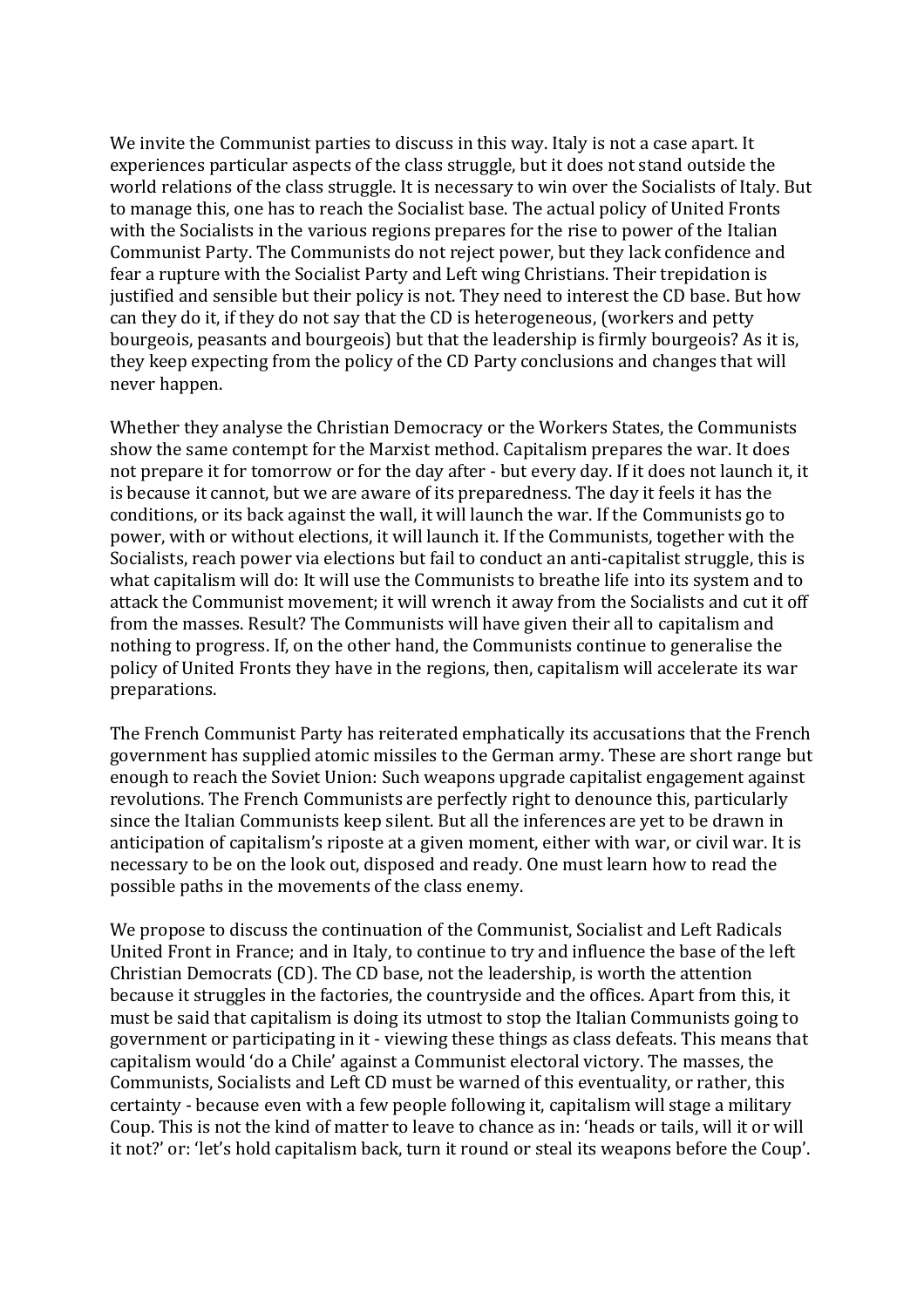Capitalism will do it, full stop. Without being obsessed about it, one must prepare for it, in Italy and in other countries.

## THE REVOLUTIONARY PROCESS IN LATIN AMERICA AND THE TRADE UNIONS/ARMY UNITED FRONT

There is a very deep process of revolution in Latin America, and crisis in the Communist parties. This is because no country in Latin America can develop within the capitalist system. World capitalist competition continues to intensify. The centralisation of capitalist investment is ever greater, increasing the power of the big monopolies - the multinationals so-called. Faced with this, the countries of Latin America, or of anywhere, cannot grow anything more than a few twigs of competition at an inferior economic level. None of them will ever obtain the huge accumulation and development to match that of a large country.

The workers' vanguard, the Military and intellectuals circles, already know Latin America is not going to develop under the system of private property. They realise that they will inevitably have to plan production. In Latin America, we foresaw one of the richest events in history that was not foreseen by the Communists: Army/Trade Union United Fronts. We have placed ourselves in a position to be part of this process. None of these United Fronts have a firm structure because they are still at the stage of agreements and dialogues. But when the Argentine Unions - tools of Peronism in the past - start disputing the country's leadership from the national bourgeoisie, when they wrest economic/political concessions from it, the stage is set to go further. The very same Union leaders who had previously been the government's pals now turn against it, and try to make it fall.

The Trade Unions/Army United Front in Argentina announces a more advanced level of class struggle to come. It is not just a circumstantial, electoral or political agreement. No longer finding the force within itself, capitalism must look for solutions in the mass organisations. When he was in charge, Peron resolved all things; but he has hardly been dead a year that this crisis overthrows Lopez Rega, placing also a question mark over Isabel Peron. This is a gauge of people's understanding and of their thirst to intervene. This sort of thing is not specific to Argentina, it happens in Latin America, Africa, Asia and also in Europe. Whilst it takes place in Argentina, it is not an Argentine process: in varying degrees, it happens all over the word. Our Argentine section must discuss and propose the formation of a Workers Party Based on the Trade Unions (POBS) and a Socialist/Communist/Peronist United Front, not forgetting the Montoneros and the Authentic Party.

Consideration must be given to such events in history. They take specific forms in Latin America but they contain aspects to be found in other parts of the world. Take Portugal, and measure the crucial importance the Portuguese Army's behaviour has for the world class and revolutionary struggle. The Communist Parties rarely write about this and when they do, it is only in reference to concrete facts or immediate measures. They do not give the historic interpretation called for by the full scale of this process.

It is not the Communist parties who lead this task - they have left the lead to others. We call on the Communists, the Socialists and the Left to appreciate what it means when the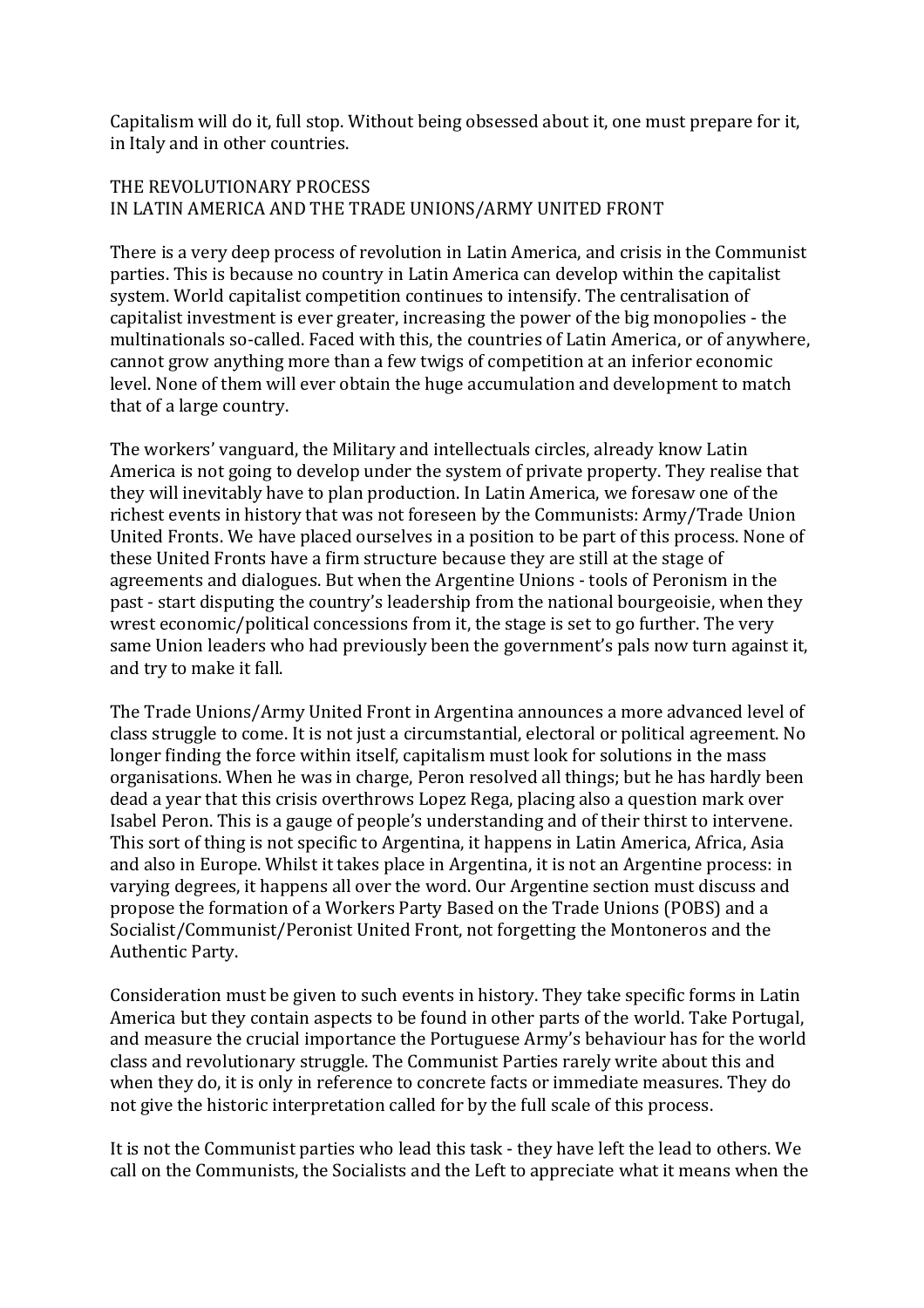struggle for socialist-leaning measures is not with them, but with the Armed Forces! What it means when this happens not once in the world, but repeatedly, insistently and conclusively. The Communist and the Socialist parties have not earned the authority to be those who decide or weigh. Their deficit does not reside in a shortage of possibilities but in their policies so lacking in audacity. It was left to the Portuguese Army to stand for what the masses would welcome and support! If this Army were out to smash the masses, it would not do such a thing. And so, the least the workers parties could have done, was to respond with appeals and a work to influence the Army even more. The Communist and Socialist comrades must, like us, draw these conclusions.

Our intervention in countries like Venezuela and Mexico requires a comprehension, a specialisation and a preoccupation always superior to before. The problems we have raised cannot be considered superficially, for they are of the highest importance. Through these movements, we must be able to develop ourselves with the view to advance within a mass movement. The Communists are unable to control or lead in that field. In Uruguay, Mexico, Colombia, Venezuela, Ecuador and Peru, in the whole of Latin America, in parts of Africa and Europe, people grapple with the ideas, experiences and scientific comparisons which we make. Here are movements in search of historic progress, even if they are guided more by the objective situation than by their own theoretical, or class political preparation. We have to take them as they are, seeking in them bases for mass support. In Venezuela for instance, the 'Democratic Action' youth has a programme to the left of the Communists and fairly good considering that it was passive before. The same goes for Colombia, Mexico and Ecuador.

The process is blooming: It is open to ideas, experiences, scientific comparisons. The advent of someone like Ellenstein shows unease in the French Communist Party concerning Trotsky. But the ideas which Trotsky developed up to 1940 are no longer directly applicable. The process is different today. Trotsky had not foreseen 14 Workers States or the form which the political revolution would take. But he foresaw the course of revolution ten years ahead when he said: 'Within 10 years, millions of revolutionaries will follow the objectives, the programme and the policy of the IV International'. He was correct and it happened. But he could do no more, it was not possible! Marxism is not divination but a means of foreseeing the course of history. With the elements at his disposal, Trotsky did what he could. But today, concretely, there are 14 Workers States and 18 Revolutionary States. There are political parties and movements which, without renouncing their bourgeois origins, are driven to adopt positions, policies and programmes outside the camp of the bourgeoisie. This process breeds revolutionary tendencies and currents. They are not attracted to the Communists who do not influence or win them over. We must be those who do, in Greece, Portugal, Ethiopia and Latin America. We can and must conduct activities to win over these movements because we have the necessary ideas, the positions, the programme and the historic comparisons.

The Communists do not draw lessons from the process. They do not compare the course taken by different revolutions in the world, in Latin America, in Portugal. For them Portugal was a riddle and all they could say was: The military of Portugal is good, it has broken away from fascism. But why such changes in the historic behaviour of a movement whose destiny was welded to hard discipline and the soldier's pay? When the military breaks from these things - without even being sure of success in its new aims - it is because it is compelled by historic forces superior to those of the Army, forces that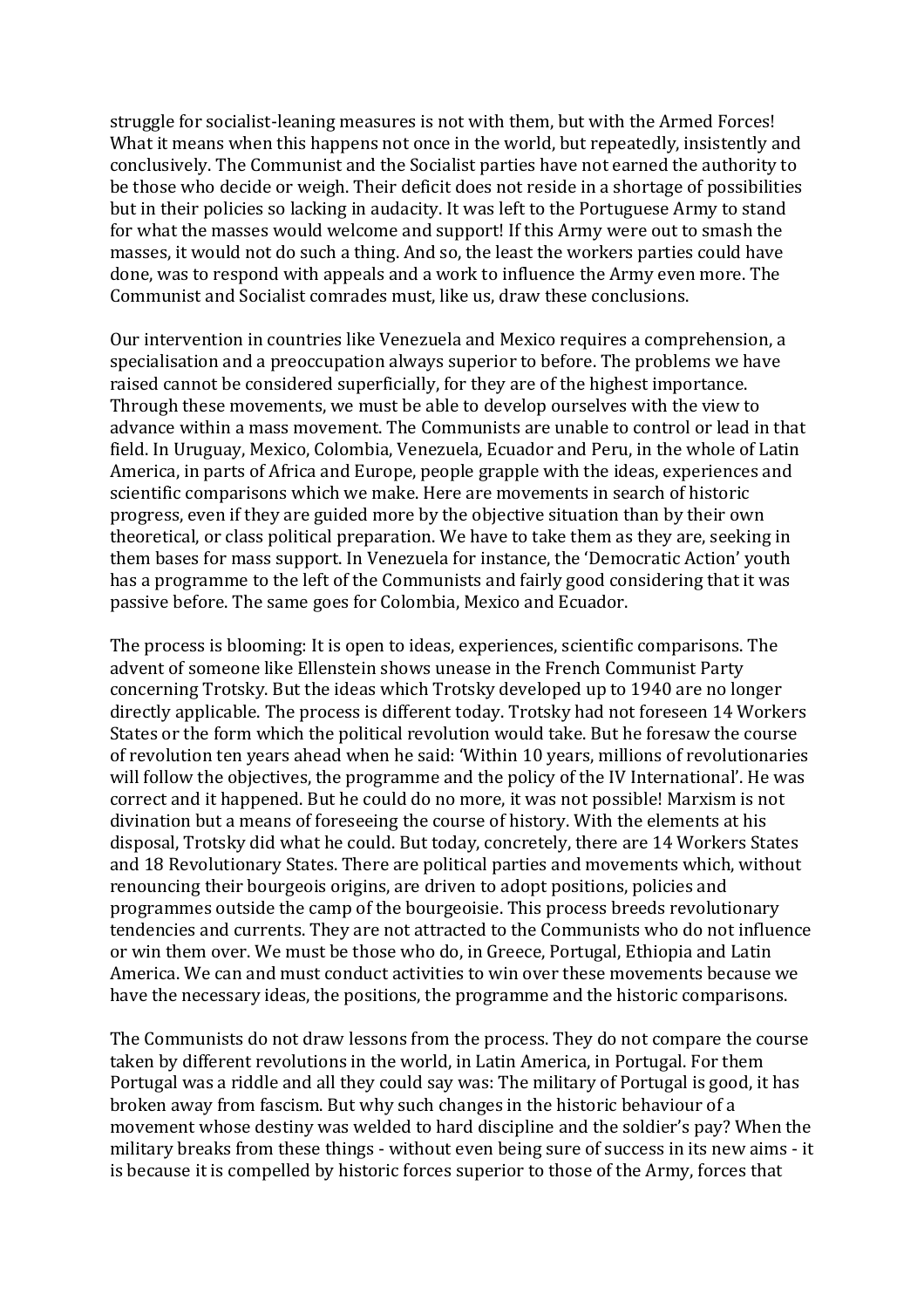have come to it on the wings of the world revolution. We can and we must develop in all these countries.

The objective conditions in the capitalist world, the development of the Workers States and the struggle of the masses preclude conciliation. The driving force underneath this principle is simple: the bureaucracy of the Workers States on a one hand, and the capitalist economy on the other, can no longer draw close and act together. Their class competition is too deep and constantly sharpens. The possibilities are exhausted for durable conciliation between the Soviet and Communist bureaucracy on one side, and the capitalist regime on the other.

The condition which gives us access to the Communist Parties lies in our ability to unravel the problems which they do not understand. Why this process in the Portuguese Military? The Portuguese Socialists feel in competition with it, but the Portuguese Communists have welcomed it. This means that the crisis in the Communists does not come simply from limitations in each Party. It is not by chance that a book by Ellenstein comes out in the middle of the present conflict between the Italian and the French Communist parties. All these aspects are one, but the Communists discuss so limitedly and parsimoniously that it leaves them with no idea where to start, and they soon return to their bureaucratic view of history. When they take a small step forward, it is only because objective necessity and the progress of the revolution have come crashing down on them. They open their eyes awhile, and wonder; they adopt one or two correct positions - and go back to paralyse any discussion.

Certain Communist parties, as in Greece, thrash about in uncertainty. They used to mock the Trotskyists and their "20 fractions". Today however, there are at least 40 Communist fractions in the world. It is crucial to understand why, in the full flux of world revolution and extension of the Workers States, the crisis in the Communist parties keeps growing. The Communist parties give no answer to the calls of history. If they did, you would see them leading the process in Portugal, Greece, Ethiopia and Latin America. They are not leading any revolution anywhere, because they have neither the force nor the preparation.

#### PARTIAL REGENERATION AND THE FUNCTION OF TROTSKYISM-POSADISM IN HISTORY

Not one Communist Party dominates the present living experience. As the Communists are obliged to advance and discuss, they do it empirically, as in this crisis over Stalin's role; all because a letter was sent to the Editor of the Communist Review 'France Nouvelle'. Perhaps the letter was sent to limit the budding polemic to the Readers' Column. Anyway, there came a reply signed by Ellenstein, who managed to eulogise the Trotsky of 1917 and carefully separate him from the Trotskyist movement of today. We know that Elleinstein has read our texts. He knows in what way the Trotskyist-Posadist ideas diverge from those of the other groups. But when he puts all the Trotskyists in the same crate, all under same vintage, it is not an oversight on his part.

Even though he thinks Trotsky's worth stops in 1932. Ellenstein is nevertheless obliged to speak well of him; what counts now is to apply Trotsky today. But Ellenstein says: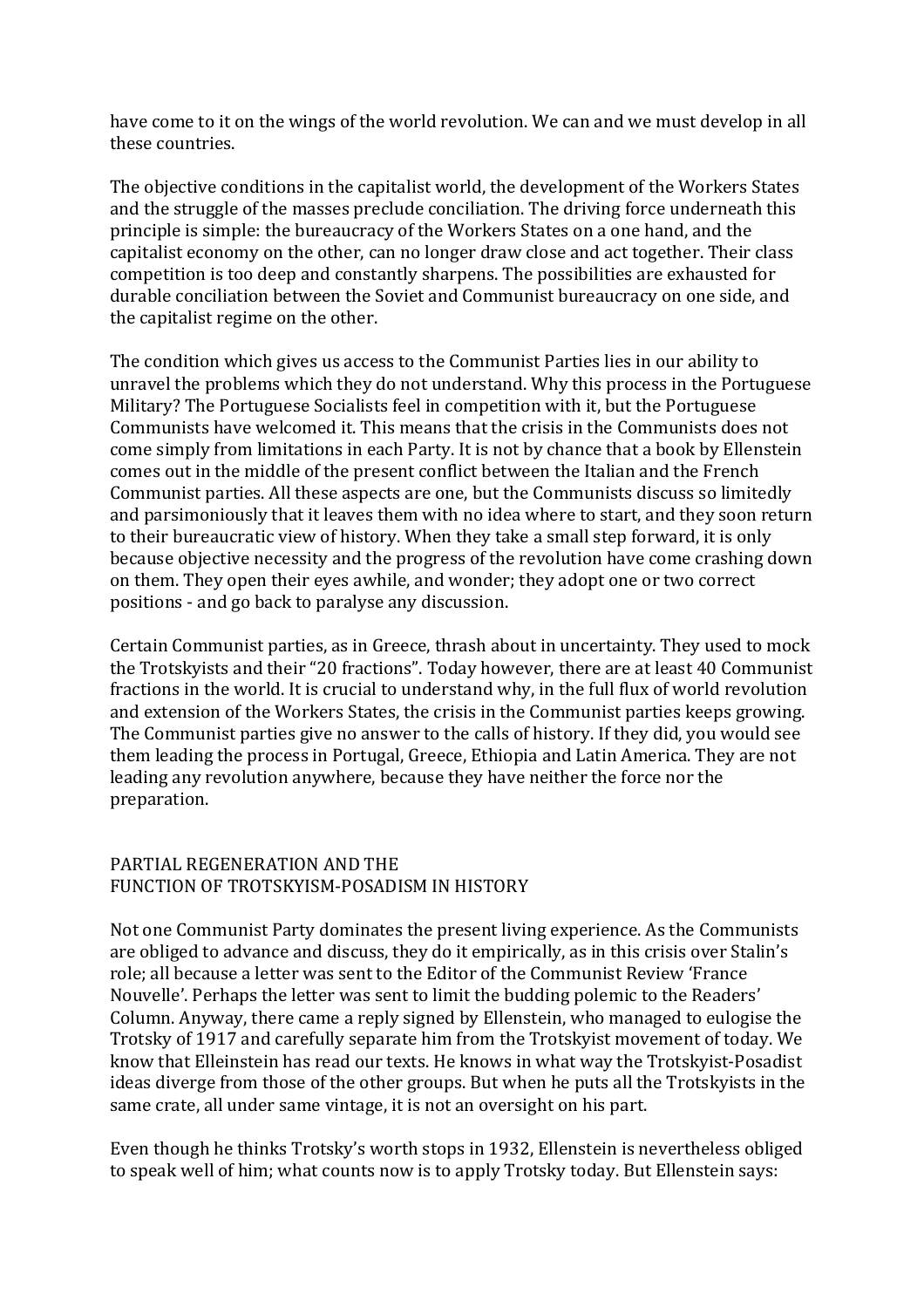"What Trotsky did up to a certain period was just, but the Trotskyists who followed after him had no value": thus, he re-directs towards himself the authority of Trotskyism in the Communist Party, to stop it turning into a base for class policy re-growth. In intention, this comrade is not necessarily setting out to do wrong with a conscious attitude of dishonesty: He simply shores up the borders of the apparatus. If he had chosen to act responsibly and as true Communist leader, he would have said: 'The Posadists have already defended this and that position which we now also support. The Posadists have written such and such text, in such and such a publication'.

Trotskyism is still necessary. The conditions of today are begging for its corpus of unassailable and mandatory principles. The role of the Trotskyists in history is unchanged because the Regeneration of the Soviet Union is only partial. Partial Regeneration leading to Complete Regeneration will not happen without huge historic events. Degeneration in the USSR led to degeneration in the use of Marxism - the Workers State's very power source! As the Communist parties cannot return to Marxism alone, our intervention is indispensable. This is why we call ourselves Trotskyist-Posadists and not just Trotskyists: We help layers to regenerate and acquire the experience and intellectual bases for the Conscious Regeneration. Ellenstein's article indicates that in the French Communist Party, and beyond, there are aspects of Conscious Regeneration. If he speaks well of Trotsky but denigrates the present-day Trotskyists, it is to curtail Trotsky's authority over important sectors of French Communists. This happens in Portugal too and elsewhere, the world over.

Our growth is complicated by our function in history, but complication is not the same as impossibility. Complications arise because we are not intent on a large self development, or on the satisfaction to be had in simple agitation. In order to offer ideas, our militants need to be preoccupied more with their theoretical and political preparation than with their intervention in concrete or immediate problems. In concrete interventions, say in a trade union, we produce less in the way of agitation to win cadres than in the way of giving orientations. This task does not win many people but exercises a greater influence because it is needed by the world communist movement. Had we dedicated more time to trade union work, we would have now a good supporting base better than the Left groups. But this would have had no impact on the Communist parties. The Communists and the Socialists, not the groups, are those who are going to decide matters. This is why we apply ourselves consciously to this task. It requires high levels of preparation, much flexibility and a capacity of persuasion which we have to constantly refurbish, develop and firm up.

We must increase our capacity to argue and analyse. We still harbour attitudes of impatience at not being able to grow more numerically. But it is our authority that experiences a very important growth. We are already in a position to win a current in the world. 'Gauchist' comrades of the groups tend to feel satisfied when howling, insulting or attacking the Communists. They may take part in a strike or two, then go to bed - and that is it. We do not act like this. We write good trade union articles that educate a part of the world communist movement. This task does not overflow with the kind of satisfaction to be had in a strike or in the denunciation of the Communists. But we feel the joy of having contributed to the formation of Communist thought; or the joy of having helped organise Marxist wings in Nationalist movements of a bourgeois origin in Algeria, Mexico, Peru.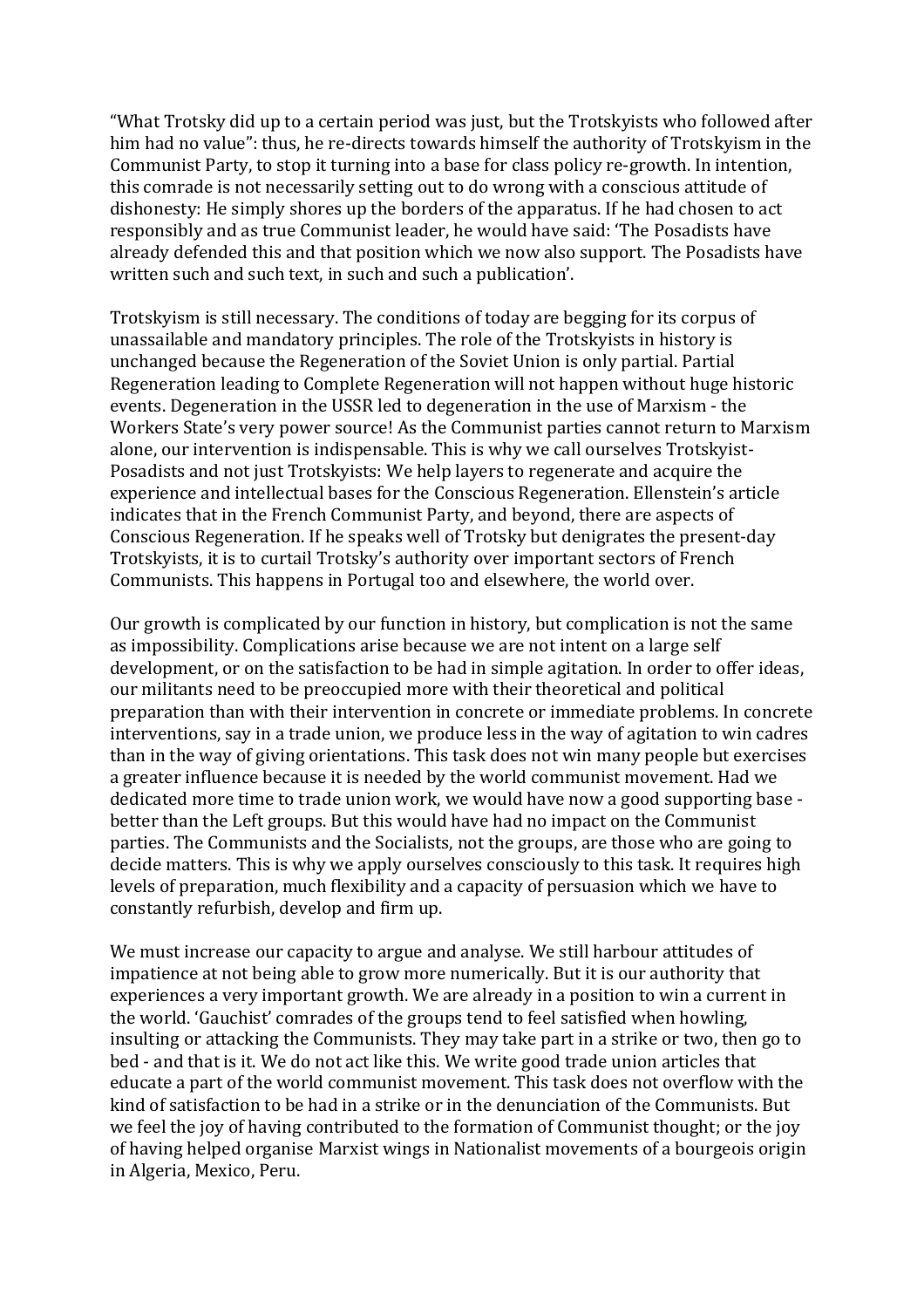We are not engaged in an idealistic task without future or necessity in history. Had we not been around, the world Communist movement would not be what it is now. Ellenstein would not have bothered with his book, and there would have been no such Cuban meeting. It is Posadas and the Posadist IV International that warned of the junta of assassins in Chile and foresaw the Coup. We were the only ones in Chile to support, critically, the Left wing groups. We supported their land occupations, expropriations and nationalisations, and we criticised their way of ignoring the Allende government. Of course, we did not say to them: 'Stop and wait for the government's blessing'! We told them that they should coordinate what they were doing with efforts to influence the government. There was a crying need to coordinate all actions so that the leaderships of the masses - so short in confidence, in experience and in political resolve - would dare go forward. Without our intervention and texts on Chile, the Communist Conference in Cuba would not have drawn the sort of conclusions it did.

Our task is to influence the Communist movement and to generalise experience. We are going to persist in encouraging the Communist left that exists potentially, a left that seeks to develop. The polemic between the French and the Italian Communist parties is profound. It is expressed bureaucratically but it points in that direction. Ultimately, it transcends all bureaucratic interests because it raises matters of programme, policy and historic objectives. The polemic between Marchais and Berlinguer is not a comedy or a simple dispute. Even in the manner of an apparatus - of which they reflect all the limitations - these two leaders deal with fundamental matters. Their discussions are terribly narrow and insufficient: it is not as if they could consult a book, read a few lines and put it back on the shelf sighing: 'Enough for now'. On realising that others have already read it, some Communists want a second look. But they all trudge heavily, without innovation. Without specifically meaning to cheat, they never desist from trying to slow the process down. We do not think that Marchais or Ellenstein intend to cheat. They are so extremely limited because they have no confidence in the Marxist method or in the power of persuasion of Marxism.

#### PEACEFUL COEXISTENCE IS ILLUSORY IN SPITE OF THE JOINT APOLLO-SOYUZ VENTURE

Capitalism prepares for war, but it will not be able to launch it when and how it pleases. Whilst it continues preparing, its internal crisis blazes and the Communists take no advantage of it. Soyuz going up in Space changes nothing to capitalist war preparations down here. The Soviets hope that, by dint of reiteration of peaceful purpose and the joint Apollo-Soyuz Space flight, they are going to mollify part of the Yankee and European bourgeoisie. This is illusory and it amounts to class conciliation. True, this gives a blow to the Yankees by demonstrating the Soviets are able to accomplish this task and still arm countries against imperialism. But imperialism does the same: it arms Israel to stop the liberation of the masses of the Middle East. This is the way the world people see this, and judge it.

The Soviets should make their Space experiments alone. They should denounce imperialism and call for the taking of power in the world. They should show that imperialism is preparing for war and will launch it. Even now, they could explain that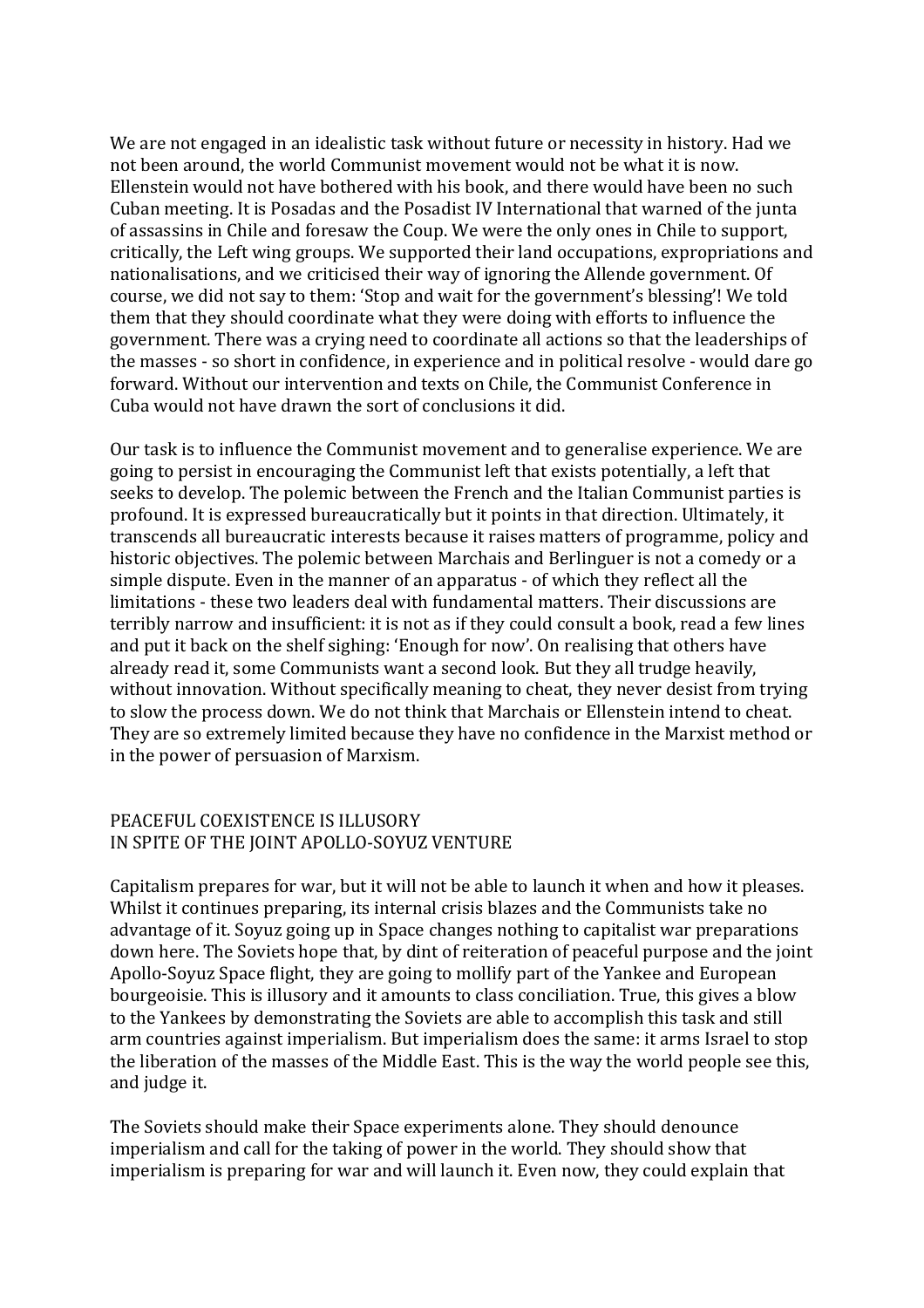this joint Space venture has no value. They must call on the North American people to rebel against imperialism, to statify the US economy, reduce unemployment and plan production under workers control. The Soviets must make appeals to the peoples still living under capitalism. They must encourage a World United Front for the taking of power, production planning and Workers Councils. To the North American people, this is more important than all the Space Stations, because capitalism will never believe in the peaceful intention of the Soviets.

Capitalism is not in any way impressed by Soviet achievement. As far as it is concerned, 'Workers State' means statified property - and capitalism private property. Confrontation is therefore inevitable. By hiding this fact, the Soviets lose a great opportunity to spread their influence, whilst they do not even get 'détente' either. We would agree with 'détente' if war could be prevented by coordination and consultation with imperialism. But imperialism, never short of an excuse or two, will launch the war. It has not done it vet because it fears the USSR: it fears its own destruction. But it is only a matter of time - it could do it tomorrow.

One must foresee that imperialism is preparing to launch the war. Without a sense of obsession, it is necessary to prepare the workers movement, and the North American masses, in the realisation that, indeed, imperialism is going to launch the war; that it is going to lose it, and that it will be destroyed. The greatest possible amount of social conquests must be achieved now, whilst still in capitalism, with urgent petitions for the USSR/China unification. We clamour for this unification. Appeals must be sent to the world communist movement for it to adopt an anti-capitalist programme, inexhaustible source of education that will show to the North American masses how to drop their abstention posture. A factor retards imperialism and its war: at its very core, it does not feel safe in the United States. It fears that if it launches the war, a human tidal wave will rush at it and crush it.

One must discuss all these things with the Communist parties, using the new experiences of Portugal, Ethiopia, Mexico or Argentina which they have neglected and failed to understand. The world is ready for Communism. Thousands of things prove it, such as the homogeneity of humanity in its search for progress. Capitalism is in constant retreat and crisis. Wilson won his 'Yes' in the British referendum – but with the support of the right wing. This does not increase his authority over the Labour Party and there will be ruptures. There is nothing to stop the European Communists appealing for a United Front for the overthrow of capitalism, without necessarily appealing to bring it down by force; nothing stops them setting up Socialist/Communist governments with left-wing programmes. If they conducted such a campaign over six months, it would have an immense effect, say, in Britain. The Labour masses have stood up to Labour governments before. They have laid serious bases to organise a Left in the Labour Party with a real programme of the left.

Just consider the world character of this process. What decides is not the triumph of a strike, an anti-capitalist or an anti-governmental movement in one place or another. Rather, each movement influences the rest of the world because an uninterrupted world process feeds every one of its parts. We must always count on this world process because this is what prevents capitalism from finding economic stability or confidence. The resulting crisis helps the Socialists and the Communists in France and in Italy a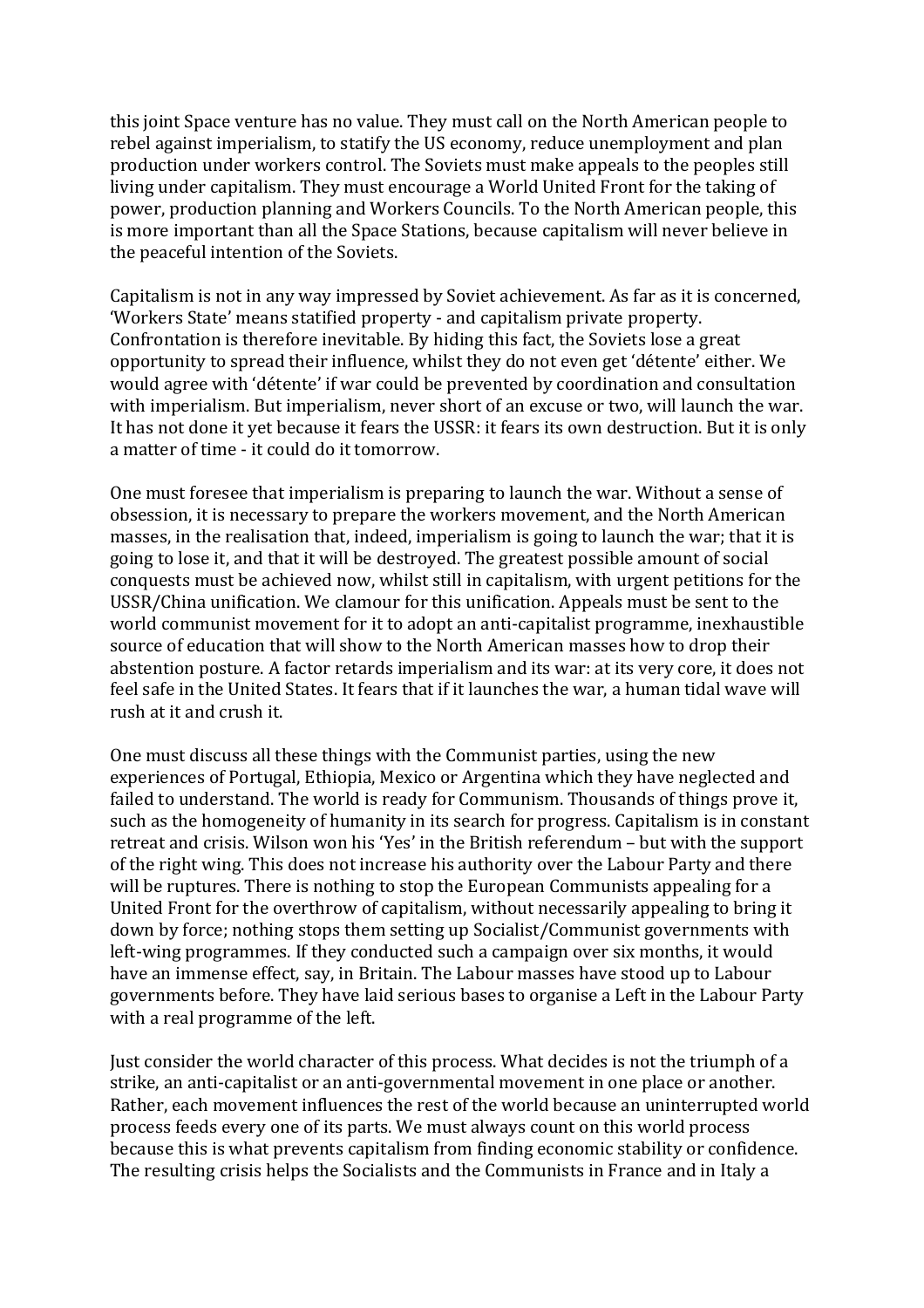great deal, with rippling repercussions in Britain. The Communists do not progress much in Britain or anywhere, apart from France and Italy. In Spain, their crisis can only deepen, if Carrillo's policy is any guide. If the leadership of the Spanish Communist Party does not break with his policy; if it keeps agreeing with the Right in the hope that the class struggle can always wait until tomorrow, it will be by-passed. These things should be discussed amongst the Communists of the world.

We do not discuss the precise moment when imperialism may launch the war because it can still procrastinate. But when we pose that this conclusion and foresight must be kept in mind, it is because imperialism can also launch it at any moment, as it did in Chile. In Chile, the Coup was coming and coming, publicly. Everyone knew it was coming but no one took any action. The war, the coup of imperialism, is not imminent; but its plans are always afoot. With the war preparations of imperialism just under our noses, it is insane not to prepare the workers movement.

Basmanov (USSR Communist leader) erroneously accuses us of seeking the atomic war. He has no ground for making such an accusation. We reiterate that it is necessary to make the preventative war. But we do not say either that this must be done at any old moment. In a stage such as the present one, of big struggles, large movements, elections, United Fronts, general strikes and victories of joint Socialists/Communists, it is natural to put the stress on these mobilisations, to help them mount the next step and improve the slogans. In a stage like today, it would be absurd to come up and say: 'Stop what you are doing; what you need is the preventative war'! Absurd! But at no time are we saying the atomic war is not going to happen and that the preventative war is not needed. We simply do not give prominence to the preventative war because it is not the necessary slogan at this moment.

But when Basmanov needs to say: "Posadas has been wrong and has now corrected himself; he no longer speaks about the preventative war", it is because inside the USSR there are many people wanting to discuss this. For our part, we neither want the preventative war, nor any war - nor even any strike. But we would dearly like to live without capitalism too. As we live in capitalism, it is incumbent on us to show that it means war, and strikes. The discussion of these problems in the communist movement is improving. There seems to be a deepening of their need for clarification even though the leaders nip every discussion in the bud.

The Communists do not discuss Lenin's 'State and Revolution'. But they soon will have to. To the extent that they think it possible to take power by 'assimilating' the bourgeois State without destroying it – as they do in Spain and Italy amongst other places – they foster what we call 'Czech wings', people like Dubcek and Ota Sik. It is both erroneous and criminal to pose that the bourgeois State machine needs no longer be destroyed: for indeed it is the first thing to be done after the taking of power. The example of Chile is eloquent. One cannot take power and implement progressive measures without destroying the apparatus and functioning of the capitalist State machine. The Communists elude this question, and Carrillo goes as far as to say that: "the Russian Revolution took place in other conditions, now is no longer the epoch of Lenin". We answer that it is certainly correct to always take account of conditions better than when Lenin lived, like the existence of 14 Workers States and 18 Revolutionary States; or like the disintegration of the capitalist apparatus - army, church, police and administration.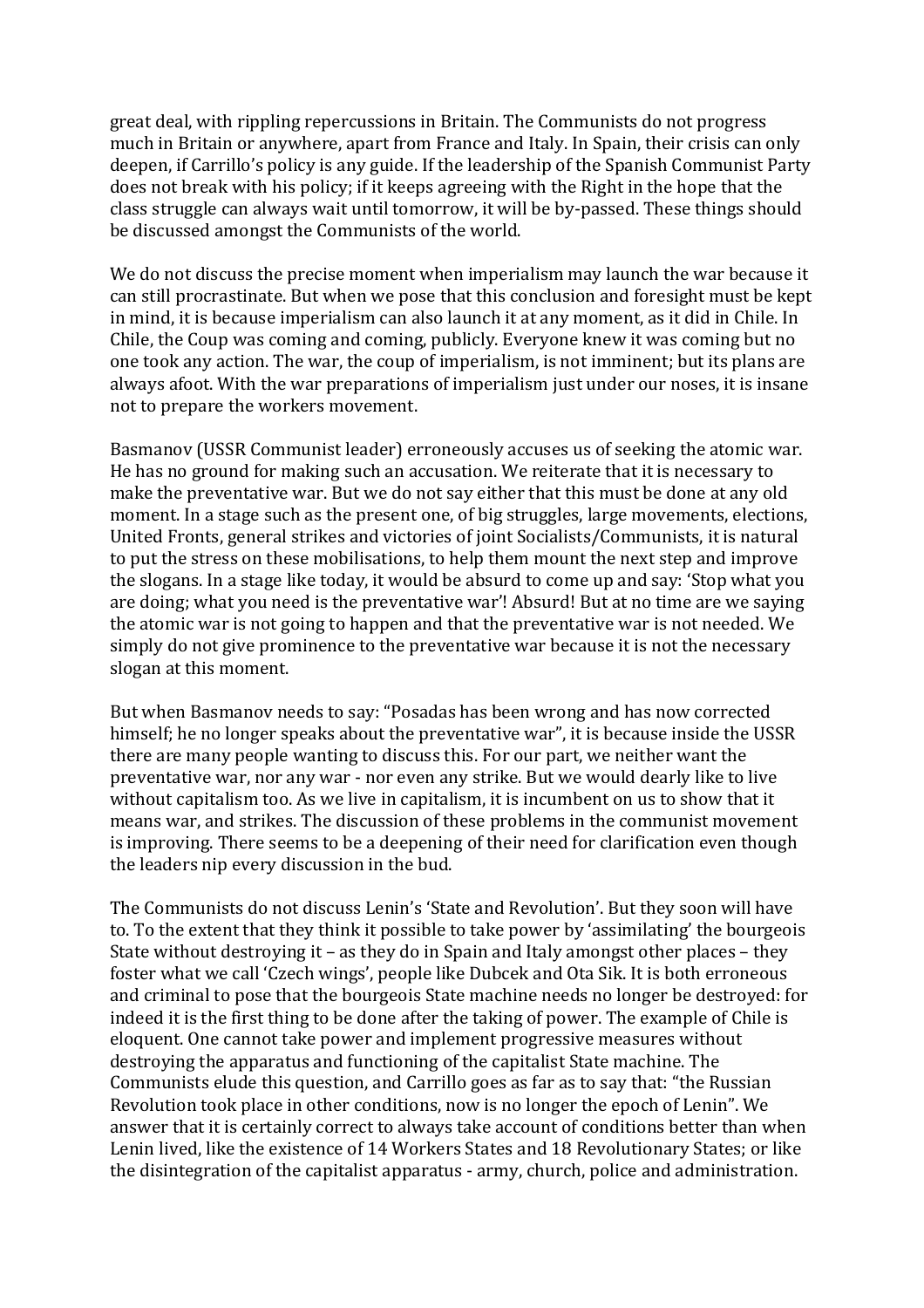These conditions are truly better, but they have not stopped imperialism from making war on Vietnam or on the Middle East. If in its disintegration capitalism were utterly gutted, it would not make these wars and it would have no atomic weapons. Absurd!

The first measure to be taken when going to government and power - even via 'the parliamentary road' as they call it - is to destroy the capitalist State machine, smash it! To take power means, amongst other things, to make the police function for the progress of the country; it means to transform and incorporate the Army and make it part of the progress of the economy. Relations inside the Army must be transformed, as some Communists are now saving. The barracks must not remain apart, but be treated like the factories and with the same rights. The soldiers must know against whom they defend the country. The soldiers must be told that the capitalists no longer speak of war against each other but against the USSR, and that their atomic weapons are poised against the new revolutions.

#### THE CRISIS IN THE WORKERS STATES

It is necessary to discuss, argue, give examples and help the development of a Communist and Socialist vanguard capable of reasoning about both the experiences in Lenin's time and in our own. It must be made conversant with such topics as the Workers States, the Ota Sik types, Hungary, Yugoslavia, Rumania, Germany and Poland. All the events that took place in those countries demonstrated that the old bourgeois apparatuses had needed to be changed. Though COMECON and CAME are organisms of bureaucratic planning, they show that the Workers States need to plan between themselves. We must intervene to insist on the need for Soviet planning. No amount of COMECONs or CAMEs will replace Soviet democracy, which is the means by which to develop and advance each Workers State, over and above commercial exchanges. Most of all, there is a need to elevate the function of the working class in each of those countries so that it truly gets hold of the leadership.

If nothing gets in the way, the North American masses will achieve in one leap what used to take decades. It is not enough, of course, to launch appeals to them. They must see examples. In Poland, there are very important structural changes, with the elimination of local powers for a greater centralisation and unity. Progress in the economy and science imposes a superior planning, a more centralised one. This collides with local, regional and provincial bureaucratic interests. This is the reason why, in Poland, as in Rumania, Hungary and Yugoslavia, local interests are liquidated to the benefit of the centralised plan. True, the bureaucratic upper layers involved in this, broaden their relationship with capitalism where they appeal for investments. In not being motivated by Soviet intent, their combined activity benefits some of them, eliminating the competition of others. But overall, the bureaucracy no longer permits the local planners of yore that only came together to carve things up between them. Their interests have now been made to heed more global interests, having now to produce in each region and in each province according to the central plan.

This represents a progress in the Workers States. At present, it benefits the higher rungs of bureaucracy, but it also weakens them historically since they lose local points of support. This progress encourages and stimulates an interest in a centralised sort of leadership and functioning. In four countries already, Poland, Rumania, Yugoslavia and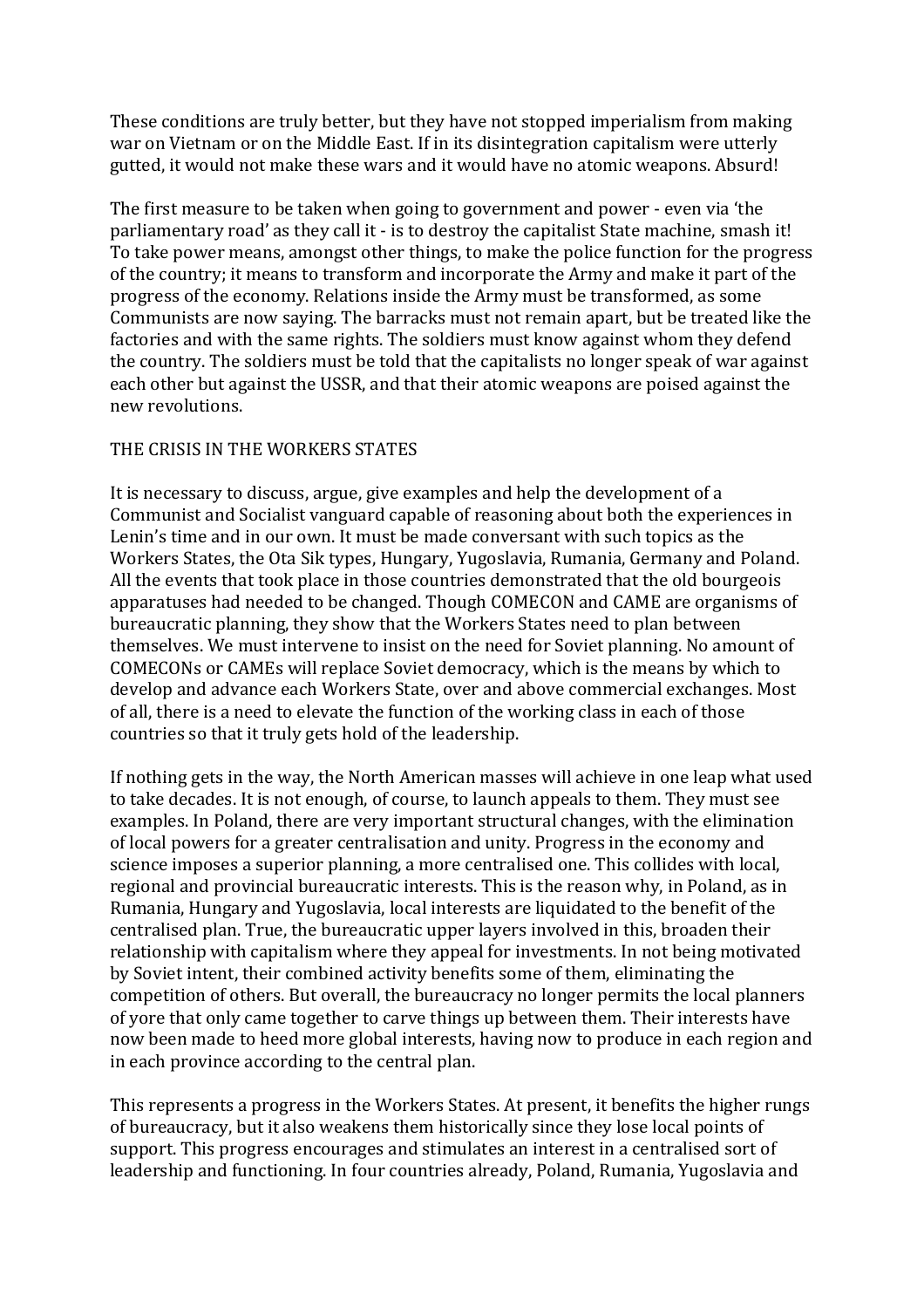Germany, local interests are being eliminated to the benefit of the centralised structure. In the next stage, the necessity for the democratic rights of the masses is inevitably going to be posed. It will be evident that it is not just through economic proficiency that the Soviet Union has authority and influence. But the present measures already prove that the economy must be centralised in order to develop. They are an example for the countries on the way to Communism.

Capitalism feels that it has reached the end of its viability. It is not going to pack up and go without a struggle, but it cannot launch the war when and how it likes. An example of its disintegration and crisis lies in that it must finance unemployment. Not only must it give the means of life to the unemployed, it has to give them some spending power too. The very functioning of the system demands this. In the past, it financed soup kitchens before which thousands queued up for a bowl. Now capitalism has to give them a wage, however insufficient. All in all, this is a spur to resistance. One does not see the unemployed going as a body to break workers' strikes. You never saw this and you will never see such abasement. Today, there is one million two hundred thousands unemployed in France, one million five hundred thousands in Italy  $-$  but those in jobs occupy the factories. In France, there are 250 occupied factories, big and small, and often by women workers. They run them too and undaunted, refuse to surrender; people even go and buy their produce. In Belgium, the same. In Britain, the workers occupied the Clydeside naval shipyards over a very long period. To a lesser extent the same happens in Germany, regardless of better living standards.

These examples show that the crisis of capitalism, unemployment and price rises do not discourage the working class. It keeps intact its resolution to fight and it does not despair. It keeps all its sense of resolve and combative vigour, all its historic and concrete confidence. The Communist and Socialist parties are usually attentive to these aspects, but they do not plumb the depth of this process. It is not only due to their incomprehension, but to their bureaucratic conception of history. However, the French Communist Party has progressed lately. It has nodded approvingly in the direction of a series of movements; it has opened the door to positions and activities that speed up a Communist/Socialist march towards government. This pushes it in the direction of more critical policies and objectives in relation to the capitalist system. Without quite yet proposing to destroy it, it raises the need for certain economic and production measures, and the nationalisation of some properties

# THE POLEMIC BETWEEN COMMUNIST AND SOCIALIST PARTIES

The Communist-Socialist polemic opens new and very important stages in the course of history. The crisis between them has the same sense as that between the Communist parties, the French versus the Italian, or between the Portuguese, Spanish and Italian ones. Conciliatory methods of adaptation to the capitalist system are being defeated by the process. History requires changes that will not be obtained by electoral means, only programmatically. Thus the crisis into which the Socialists are immersed, can only increase.

The Socialists are in crisis because they are not prepared for this historic stage. They always have had a programme and a policy of reform and of adaptation to the capitalist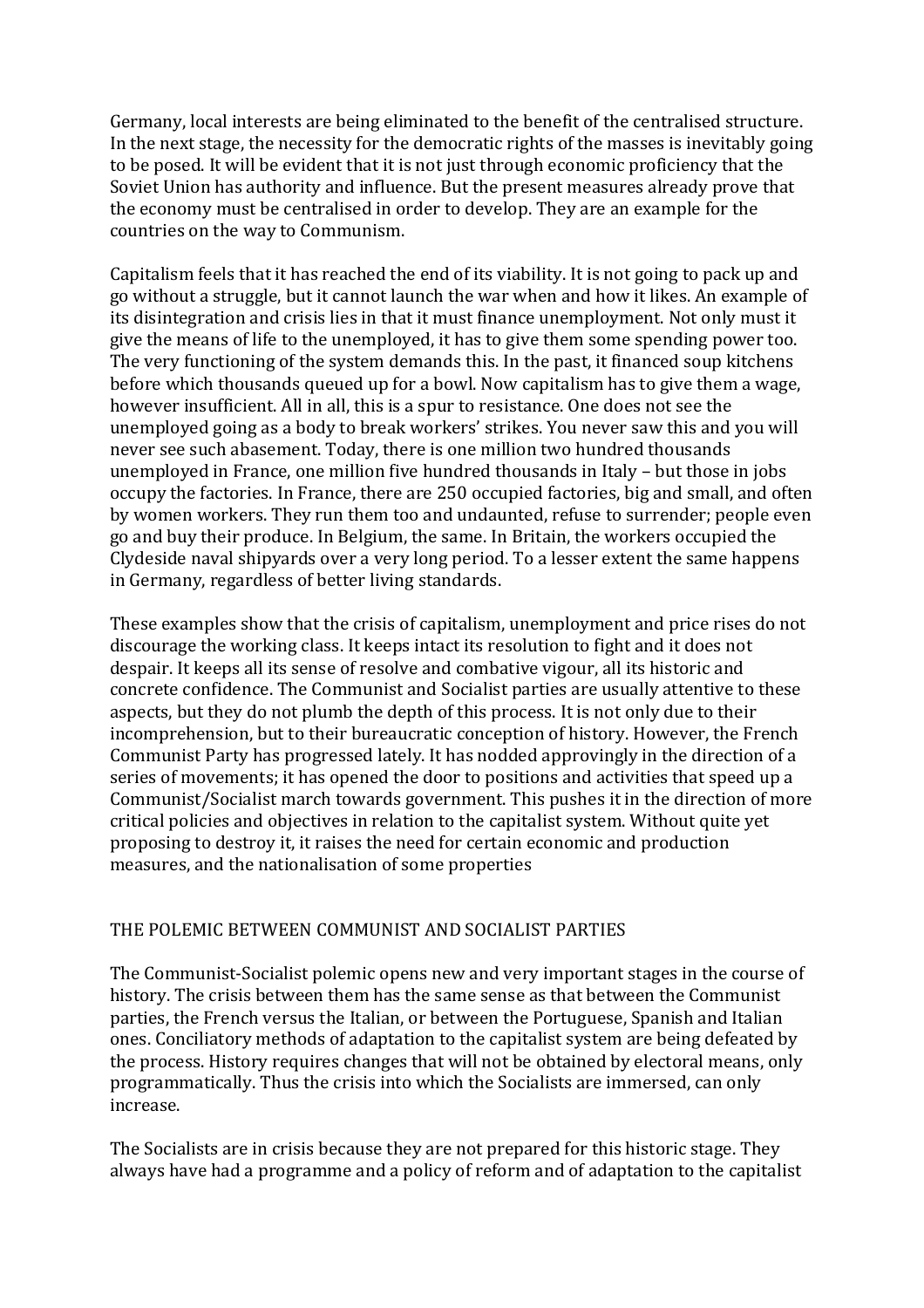system. Even today, they only propose changes that do not transform the system. True, the Communists do the same, but the Workers States push and shove them so that they keep pointing in the direction of historic change. This explains many of the divergences that have arisen between the various Communist leaders, Cunhal, Marchais, Berlinguer, Carillo.

The concrete case of Portugal has opened the floodgates to a process of differentiation that was waiting to come out between them. The USSR, some Soviet leaders and the Soviet bureaucracy do not mind using the Communist parties as a means to increase the authority of the USSR, since this also reduces the authority and domination of capitalism. Thus they are not averse to the idea of pushing - without revolution - some Communist parties towards government. Though they never dreamt of a revolution led by the MFA, this is the reason why they approved of Portugal.

The Socialists are faced with the historic alternative posed by the problems of government and capitalist crises; but apart from self-management, they have no programme for social transformation. They eventually realised that self-management was not viable, and since then, they had to return to the question of knowing what is their own perspective or objective in history. Indeed, it is no longer a matter of Parliaments, Ministerial posts or how to become an MP. The problems of the economy, of relations with imperialism, of relations with the other capitalist countries and with the Workers States – all these need solutions. What lies at the bottom of the profound crisis in the Socialist parties is that they have no solution for this stage of history. The utmost they can propose is a programme of nationalisations.

There is 'nationalisation' and 'nationalisation', so to say. Often, the nationalisation of an enterprise amounts to a private company being expropriated and handed over by the State to the management of a private group. When this happens, the State cannot use this enterprise to plan the country's economy with others: It has simply transferred the private property of one, to the private property of several people, making no difference as far as planning is concerned. On the other hand, the programme of the Popular Union in France makes a difference when it includes the 'nationalisation' of the most important Banks. This differentiation sharpens the crisis between Right and Left in the Socialist Parties. They wonder what to do, what programme to adopt, what perspective to have. They were not created for this and they are not prepared to replace the capitalist system. When they made reforms before, it was always by adapting to capitalism and by managing it. They sought to ameliorate the function of capitalism - partly to improve its relationship with the population. But every Socialist government has demonstrated that this road is being closed.

If capitalism cannot function as a system, it ceases to function. Its political leadership is not crucial to its function - its property relations are. The Socialists cannot cope with this. We must intervene towards them, so that some of them take the first step towards revolution, accepting the revolutionary Communist viewpoint. It is necessary to win the Socialists - and the Communists - to persuade them, and draw them towards the Communist conception of history. We must argue and help them with the experiences their cadres make. We must assist tendencies, sectors and groups in those parties. We must show them that nationalisation in the sense of 'statification' is an objective necessity of history, a necessity to develop the economy. It is the only possible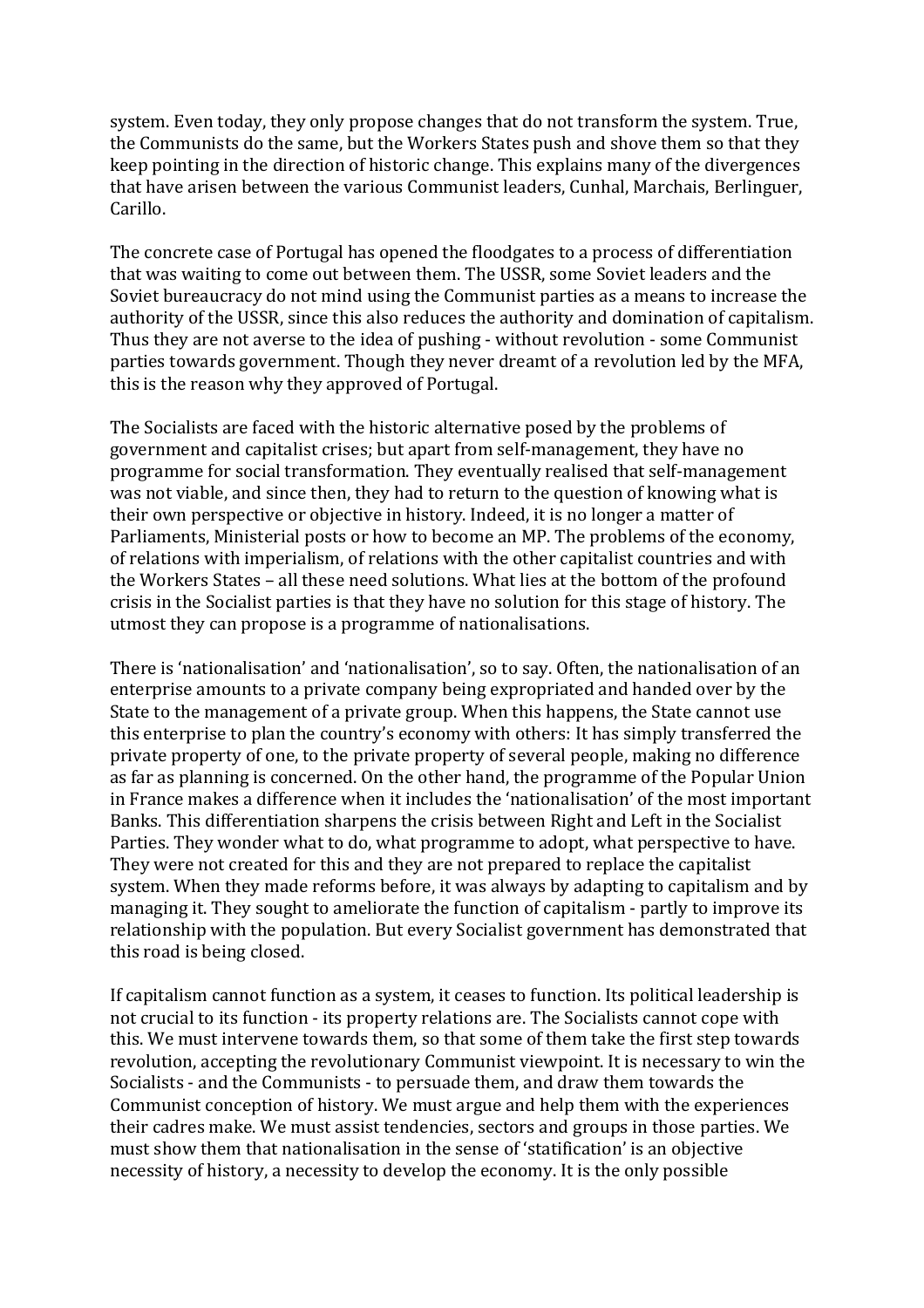locomotive that will move the train. You put a better engine in the administration of capitalism, and nothing changes. As long as one remains within the system, there are only temporary improvements. The capitalists operate on the basis of competition. They relate to each other only through the market, where they each do their own thing and only when convenient to them. You impose on them other norms and they resist, cease production, close the factory, move away. Thousands of examples show this. You try to make a 'cleaner' management but all you get is a little office cleaned up. Finance, salaries, production always stay firmly in their hands. As the class struggle advances, which side are the Socialists to take: the workers', or the capitalists'? These are not simple problems because they are historic. The Socialists give no answer to them because they never had a Marxist education. They never mention Marx or Marxism. They have an abstract method of interpretation of Socialism.

It is necessary to intervene in the Nationalist movements, movements like Peronism which advances towards a Socialist comprehension. They make progress, albeit limitedly, and they represent a mass alternative. The Peronist leadership of the CGT went ahead of a process that it feared was by-passing it, with the intention of trying to contain it. But once it got hold of the leadership, it started using it less to stop the process as to raise it onto a higher plane: That is how it brought down Lopez Rega. Movements like this are no longer strictly the representatives of national bourgeois interests. Meanwhile, the Peronist base is exerting a series of pressures that go well beyond these interests. It demands nationalisations, workers control and the right for people to intervene in economic policies. These crises cannot be halted or contained, let alone managed, by capitalism. We have to realise that since the Communists will not lead it, we can and must intervene in this process.

The final settlement of accounts cannot be many vears away. History no longer puts up with fiddling and tinkering as a means to avoid the necessity of statification. This necessity cannot be avoided! Every step taken in that direction increases the level of people's intelligence allowing them to verify that progress depends on planned, and not on private, property. Nothing points to the least possibility of development for the private sector - for it even limits itself. Capital is more and more concentrated in multinational societies and monopolies. Ever smaller spheres and layers involved in production go on raising their output. They hold such a power of capital accumulation that, against them, it is not possible to compete.

In the world communist movement they will have to return to the Stalin question. For now, they just chip at it, indirectly and without continuity. They present Stalin as an accident of history. But if Stalin triumphed it is essentially due to the objective conditions produced by the ebbing of the revolution, the absence of Parties and the lack of Marxist party political life. This last point must be emphatically highlighted: Stalin would not have existed had the Bolshevik Party gone on with the Party life it had under Lenin and Trotsky. Lenin said: "The USSR is the beacon that illuminates the world; it is an experience that summons all of humanity. We must spread the Soviet Union to the entire world. If we are beaten, the world proletarian vanguard will know how to do better than us. If the USSR closes in upon itself, it will choke". The Soviet Union did not perish because capitalism did not have the strength to liquidate it, but the Soviet bureaucracy took it all the way to the brink. One must discuss urgently the present reanimation of the Workers State. We have no interest in raking up the past to maintain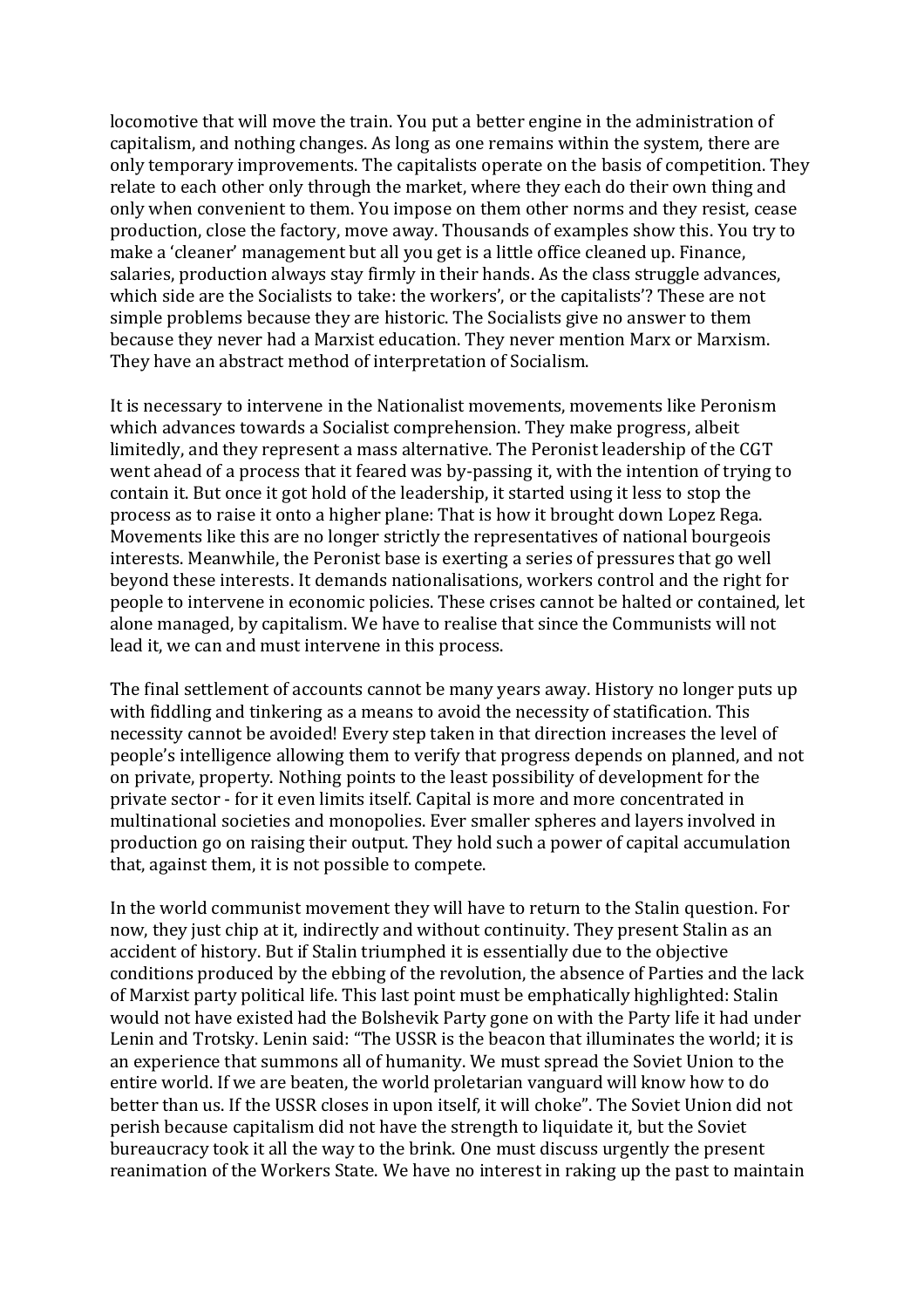that Trotsky was right over Stalin. What interests us is the method of analysis, the conclusions and the experiences remaining to be drawn. We avoid and refuse to be drawn into debating whether Stalin was right or Trotsky. What is of interest is what policies were conducted in the past, and what is to be done today.

Otherwise, the discussion takes a theatrical turn: "Trotsky was right, but he is dead, let him lie in peace. But his texts are no good. I already told you that Trotsky was right, etc". It may be the left wing groups gain some authority in this sort of duel amongst intellectual layers, or people who fear such things may happen again. But this does not elucidate or clarify what is to be done today. The thing to query is this: did the bureaucracy triumph as an inevitable consequence of the taking of power? Or because of historic conditions partly determined by the elimination of the Party and the Party's scientific analysis?

To build Socialism, the Party is an irreplaceable instrument. No power of any kind, no other instrument, can take its place. The Party evaluates, elucidates and learns from experience; it makes comparisons. Yesterday, the French Communist Party was saying about France: "Here, it is different from Chile". Today it says: "Here, it is as in Chile". On what experiences has it based itself? What lessons has it drawn? Should the State apparatus be destroyed? Should the workers be armed? Is civil war inevitable? All these discussions are going on in the French Communist Party. In 'France Nouvelle', a Communist leader wrote: "In the last instance, we are ready to defend our conquests arms in hand. We shall not submit to the formalism of bourgeois democracy". This speech means that it is necessary to take up arms!

We make it our business to know what laws determine the construction of the Workers State, its functioning, and what Soviet democracy is. We are not beholden to the Stalin-Trotsky conflict but to the need for the dictatorship of the proletariat today. 'Dictatorship' is not the same thing as persecution, repression, the cancellation of workers' tendencies and rights. It means a ban on all activities opposed to the Workers State. On this last point, we are adamant. If Soares demands the right to speak against the Workers State, we vote against. We ask him: "you want liberty – but to do what?". We are against what they call 'intellectual and artistic liberty' and very much against Solzhenitsyn's. We ask what does he want to do with this liberty? We fully support the workers of Repubblica in Portugal who refused to print his book. We will support all others actions of that sort. But we disagree with those who refuse to publish a text from the 'gauchist' Left groups because they have political differences. In Portugal, let's publish their writings and get the workers to reply. One must learn how to handle polemics and debates, and the Portuguese Communist Party must be in thick of it. At present, it keeps well away from any notion of 'Workers State'; it hardly even tackles concrete facts, always preferring generalities.

The Workers State has created a mode of planning that is opposed to private property. In the struggle for government and to take power, it is necessary to show how the structure of private property in capitalism narrows economic development. Take Renault in France. It is a nationalised company but it is directed in a private manner by executives. What benefit does it afford the French people? None! The leading bureaucrats at Renault are those who profit. This nationalisation removed the ownership from a private owner, in deficit mind, only to hand it over to a set of other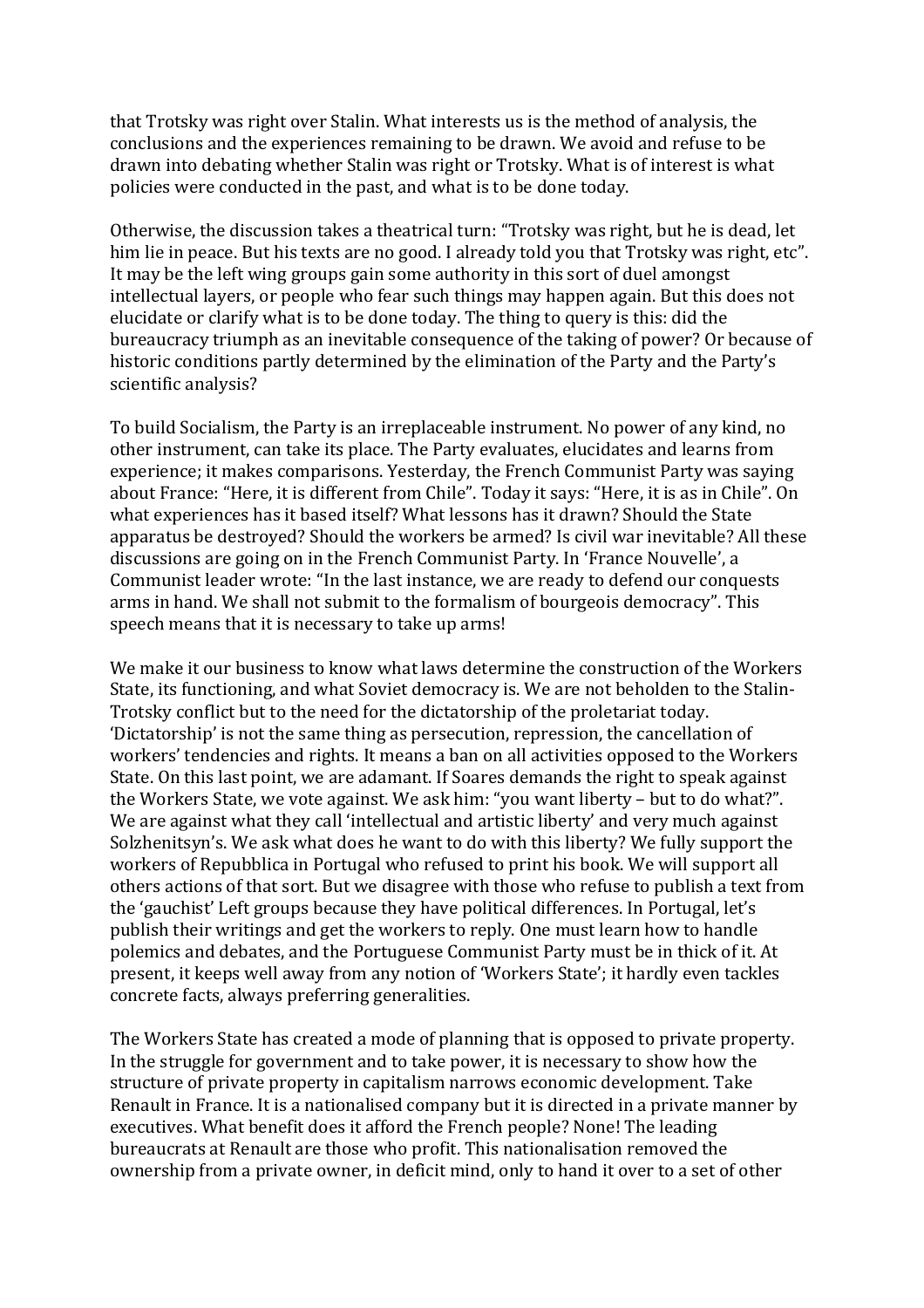private owners - whilst the State goes on airily financing the losses. There must be statification. It will plan production according to the interests of the population, namely, according to what the French people need to consume. Instead of cars, it is necessary to produce cookers, baths, heaters, hammers, you name it  $-$  all planned. We propose the world communist movement discusses this very minute that car production must be stopped; that most of the present car companies should be statified without compensation and made to produce consumer goods. If compensation there must be, let it be spread over one hundred years. The resulting planned production must be under the control of Workers Councils in the factories. The workers must meet the population and decide what to produce. Why let the capitalists produce what they please? The workers must expropriate them and produce what they need. You will hear howls that the company will collapse, that it will not be profitable. Tut-tut! It is the capitalists who will collapse.

The class struggle today interweaves with the crisis of the Workers States and of the capitalist system. The public Communist/Socialist polemics and those between the various Communist Parties form part of this. There is a crying need to discuss theoretically and politically. The leaderships try to reduce the discussion to pique and irony. But deep in the Communist and workers vanguard, in the base of the world communist movement, they wonder about the Workers State, the road to power, the crisis of capitalism and its war preparations. They discuss the nature of the world Nationalist, Catholic and Military movements. They do not want to know what Stalin was so much as what to do now. The Communists are increasingly led into accepting our intervention.

We hold this Congress in order to increase our intervention in the world communist movement. We have not come here to make triumphant declarations but to intensify our intervention in the world communist movement, to weigh directly in the Communist parties, the Nationalist, Catholic and Military movements. The revolution evinces an irresistible power: Progressive Military movements are today arising from it. They are not directed by one individual or the other, but by the world pull which the revolution exerts on them. The capitalist system disintegrates and retreats before the advance of the Workers States and of the revolution, where young and old participate. Military forces are won by this process.

#### CONSCIOUSNESS' AND 'EXISTENCE' IN THIS STAGE OF HISTORY

Existence determines consciousness. But in the case of the progressive Military, it is their consciousness that now determines their existence. When it comes to Yankee imperialism, to the representatives and the masters of capital, they go on forming their consciousness according to their existence. But whole teams without which capitalism could not possibly survive, now turn around to take a swipe at it. How do you qualify this? Amongst the people in these layers, consciousness already determines existence, and will do so ever more obviously. The balance of forces grows in favour of the revolution. The same thing is observable in the church; you get a fair amount of Marxist priests nowadays. Their existence is determined by the consciousness they acquire in today's world. Their form of life is more influenced by their consciousness than by any careerism. The disintegration of the capitalist system produces all these side effects. There will come a time when there will be any number of children, old people, police,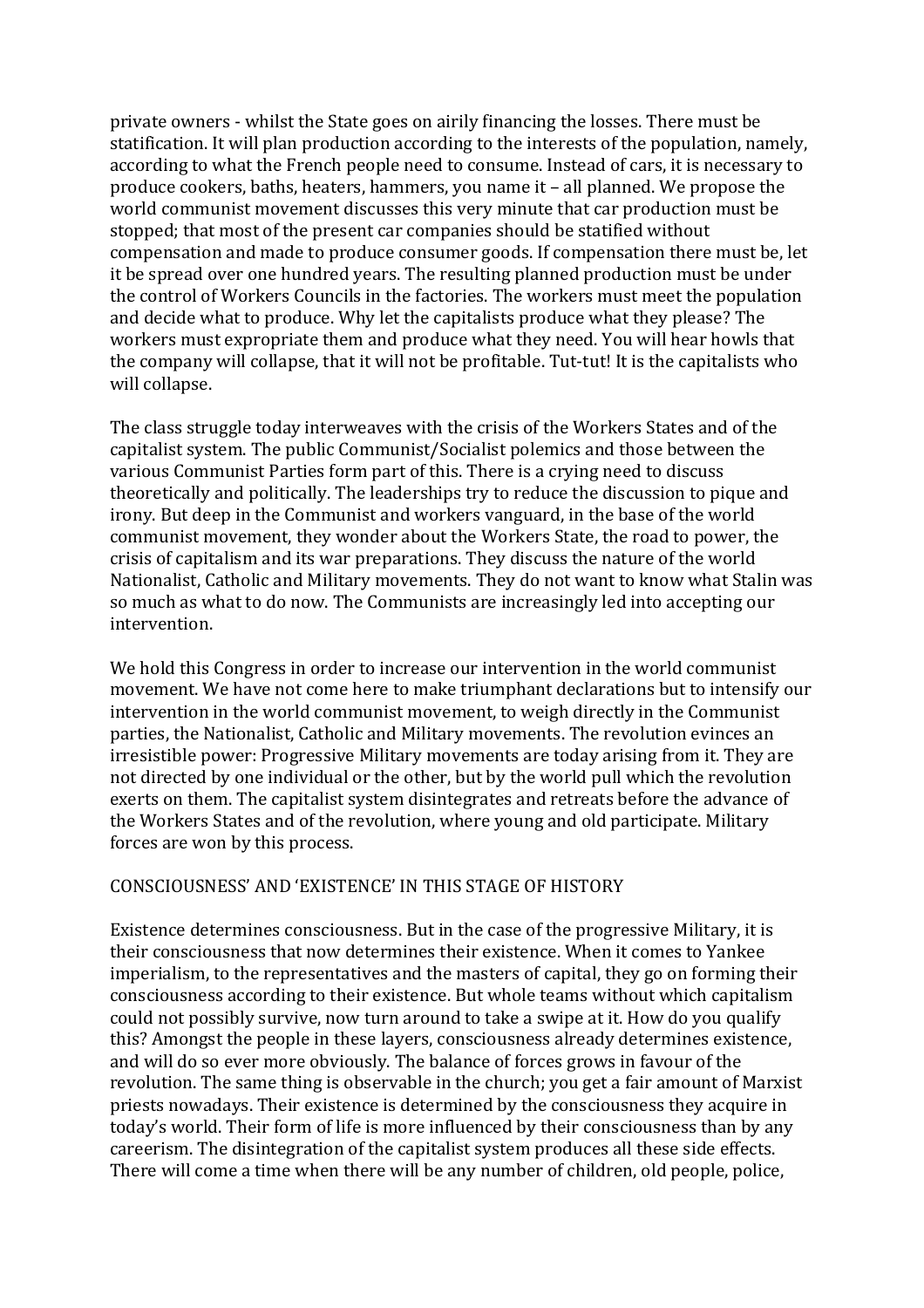philosophers or priests who become Marxists. One of the most important aspects of the progress of the revolution lies in its ability to dissuade and disintegrate the enemy.

My concern in this intervention has been to highlight the essential points that serve as pivot and communicating axis between the present and the future. They are: what are the main problems of the revolution in this stage; how does revolution develop; what experiences come out of it; how to develop themes that educate, strengthen, support and impel present day revolutionary movements who crave for ideas. The ability to do this is the essential quality needed today. We are dealing with the construction of a new society. Its construction has started even though the Communists and the Socialists have no notion of it. They think Socialism is meat and 'vinoverde' every day, like Soares. For Soares, Socialism is democracy of the sort that puts him in command, in the place of the fascists or the big landowners. But Socialism is a necessity of history and not a need of the stomach. What they are all doing is abominable: Socialism signifies, amongst other things, the blossoming of human relations - relations presently crushed to pulp in consequence of private property. Where do you find dignified human relations today? In the unfolding historic events! In the intervention of the backward peoples of Ethiopia or of Portugal who, with nothing at all, rise up to what is demanded of them in collective works, land distributions, statifications and planning. Portugal has leapt from 50 years of fascism, over to the start of a programme that the French, Spanish or German proletariat, for example, has yet to acquire.

Any conscious leadership using the scientific method and interpreting Socialism as a necessity of history, finds its inspiration in such events. It finds it in the expression of true human relations. The Ethiopians threw the Negus out, and instead of seeking revenge, they embarked upon programmes of construction. After 100 years of imperialist domination, Algeria sought no reprisals but a rapid opening towards Socialist measures. It is busy building Socialism. These countries give a measure of today's human relations. With a proletariat small numerically, Portugal comes out of nothing, brings fascism down and its Armed Forces come up with a Socialist programme! With much ingenuousness and a deal of uncertainty, the Military propose organisms that roughly follow the norms of the Dictatorship of the Proletariat. This is human relations! There is no other sort of human relations. When you go to the shops and are told: "if you please, thank you" this is not 'human' but diplomatic and commercial relations. The countries referred to above are building human relations.

None of this is important in the eyes of the Communists and Socialists. They are not ignorant of this and they do not turn their backs. Only, they have a contrary, a matrimonial conception of Socialism. We need clarify further a series of aspects that concern the construction of Socialism: one of them is around the question of how, exactly, to destroy the State apparatus. Is it possible to adjust or to adapt the State? Can it be changed in the 'moonlighting' way of moving house during the night? The Communists do not consider that it is necessary to destroy the State apparatus. They think it can be transformed - the way you remove a part and sneak-in a spare when no one is watching! The Communists have this conception which quite mocks science. We do not follow Lenin and our masters by preference, but because they represent scientific thought. Science gives a grasp of history's progress.

The capitalist State was created, formed, structured and developed on the basis of a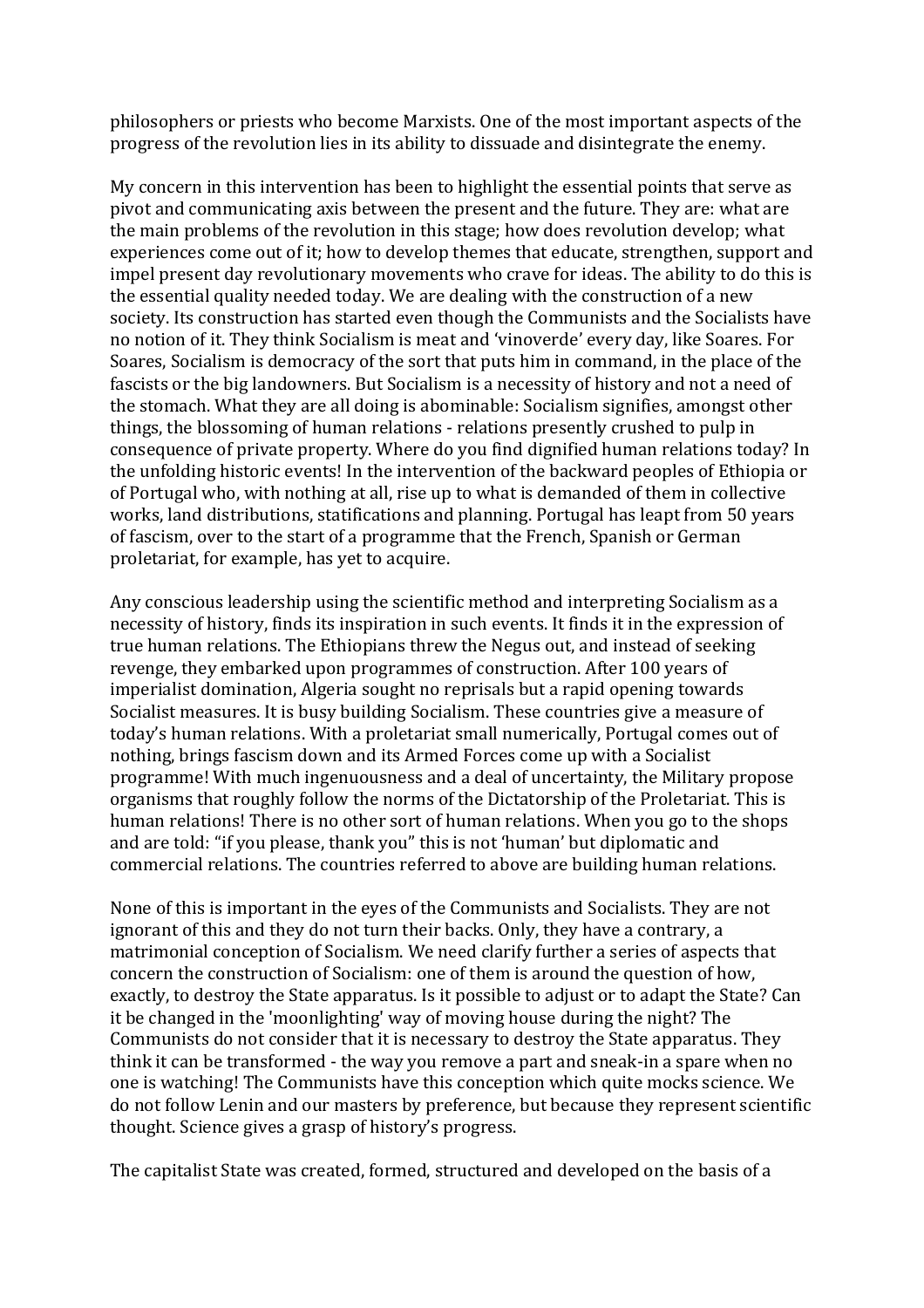State civil service steeped in private property. Private property determines everything: conceptions, functions, structures. All this has to be changed! True, one can win a fair amount through elections and we agree to advance as far as possible through them. But to oppose change, the class enemy is inevitably going to use the structure of the State and all its connections, from top to bottom. First and foremost, it is imperative to discuss scientifically this necessity of destroying the State apparatus.

There is a second point to discuss: does Socialism respond to a necessity of the stomach or of the family - or to a historic necessity? To a historic necessity! A necessity of history, mind, not an aspiration of the proletariat, although the proletariat is the representative of that necessity. True human relations are the conquest of today, and represent the most complete form of progress. It is the sole and unique form capable of eliminating the essential factors that retard humanity and block its progress. On the ship of the economy, enters the captain of human relations. He grabs the atomic weapon and flings it overboard. He then takes the helm and commands the ship. Take any text of the Communists and you find that Marx, Engels and Lenin are ignored. Not only they do not quote them, but they do not heed their experiences. One must discuss scientifically, as our masters did. The Communists are moved by an interest that causes them to trade-in the private property of their Parties. They defend local and set interests, calling these: 'the interests of the Party'. This is absurd.

In Lenin's epoch, 'Party interest' was still spoken of, because of the Socialist parties. There existed a sentiment of Party but it was not a sentiment of property. Lenin never gave to his Party any consciousness of being a property. What he did with Trotsky proves it. Lenin said to him: 'come!' and he won Trotsky. He criticised him much, because he wanted the most brilliant intelligences in the Bolshevik Party. He tried to win Martov and others who went over to the other side, but who could have developed great qualities with Lenin.

These problems are of prime importance, and it is with great optimism and simplicity that we deal with them. We do not strain our brains over them and we do not see them as steeplechase hurdles. They are just the problems to discuss now and tomorrow. For how is anybody to explain that such a movement as the MFA originally in the service of capitalism, can turn around as a body, and start fulfilling a function opposed to the capitalist system?

Marx posed that existence determines consciousness and this goes on being true today. Capitalist consciousness is formed in relation to its interests. 'Class' determines itself in relation to its position in the economy. One's 'existence' in the economy determines one's consciousness. Capitalism, let us say private owners, goes on determining its consciousness according to its existence. But this no longer applies to its servants. Some of them are already won to the revolution, to the sentiment of dignity. Such an event in history resounds like an alarm bell for capitalism: "What! Is the whole world Socialist now?"

But the police, or present-day Nationalists, are not the proprietors: they are servants. They form part of the superstructure of the State apparatus without which capitalism could not exist. They used to model their consciousness on the necessity to defend capitalism. That was the way they had been educated, that is how they had functioned.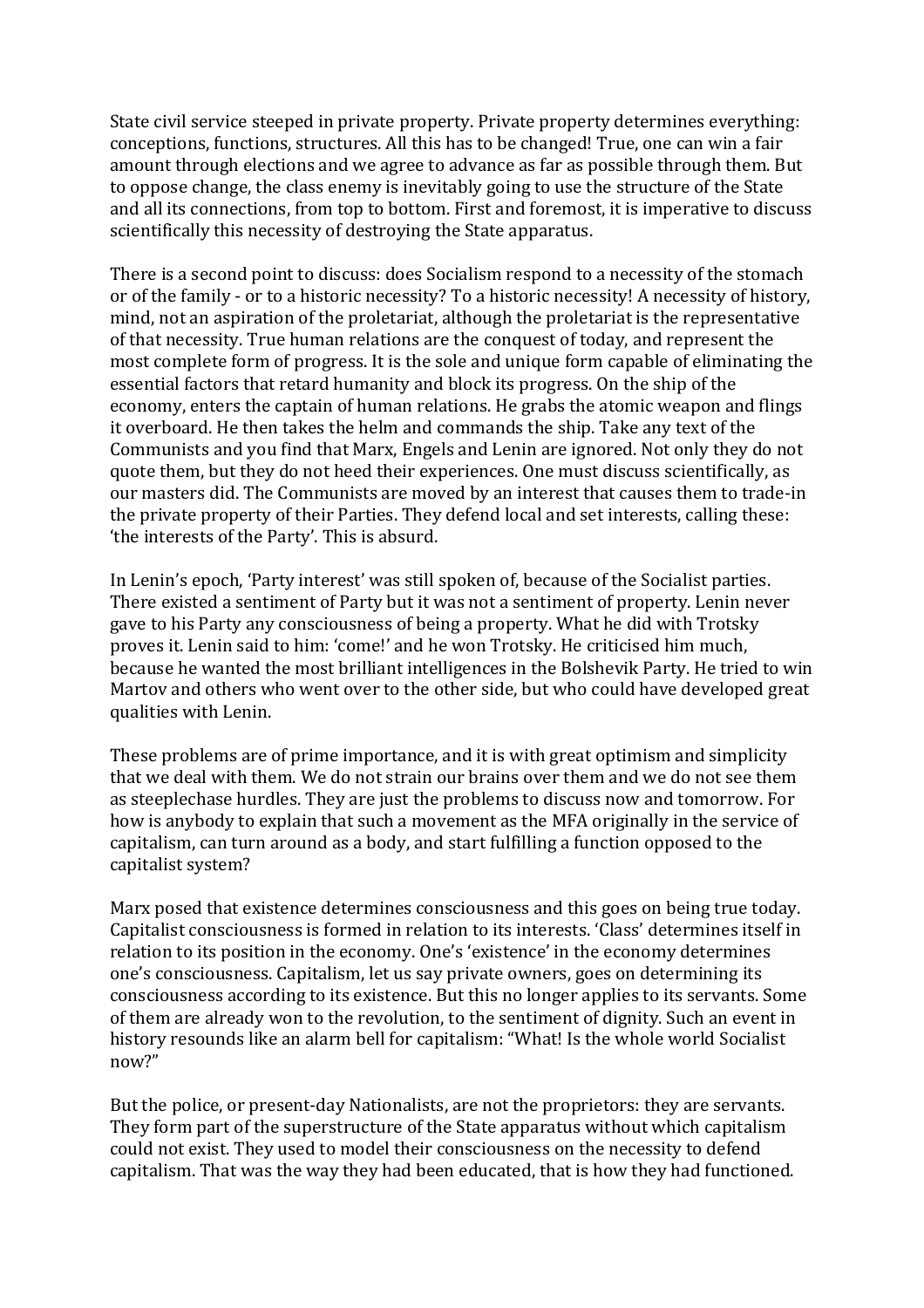But this had also imprisoned them in 'the solitude of the uniform' while the rising revolutions had started winning new layers of population. When they maintained their assassin roles, these servants isolated themselves from life. Full of reproaches, their own families, their children, decided to march out and rejoin life. Everywhere people came out to reject the filthy role played by the servants; eventually, and in several countries, half the servants decided to join the revolution. You can no longer say that their existence determines their consciousness, but that the consciousness the world revolution has given them, determines their existence. In no way does this conclusion turn Marx on his head. There is no replacement, superseding or discarding of Marx, but a continuation of his analyses in the concrete and ongoing process.

In the past, Socrates, Aristotle or Homer took on board what had to be studied. Today, it is Marxism that does it. But what are the Communist parties doing? It is indispensable to write on all these problems: this is our function. These analyses cannot be avoided. It is possible to hide the truth for 30 years, as Stalin did when he locked up all the archives. But he ended up being an archive and was buried.

History goes forth because its progress is a necessity of life. The economy is still paramount to the progress of history, but no longer exclusively. Consciousness already determines the process at a very high level, and in a large part of the world. There are 14 Workers States and 18 Revolutionary States. Processes in Mexico, Peru, Algeria, Ethiopia, Portugal, are possible because the global process of history determines the individual behaviour of each country. It is not the other way around, as the Communists believe, for whom various individual behaviours add up to make the whole. Concerning Peronism in Argentina, regarding Peru or any other country, they will say to you: "Who knows what is happening over there?"

Marxism is an instrument, so it gets built. This instrument observes and foresees the process of history. The Communists do nothing of the sort. For instance, they have never understood Stalin's reason for being. What Ellenstein does at the moment has nothing to do with a serious quest after the truth. Were he motivated by love for the truth, he would not close his calendar at year 1927. When he says that: "Trotsky was right up until 1925-1927 but after that he was wrong", he means to tell the Communists that they should look no further. This is because he was himself involved subsequently and never explained, even to himself, where Stalin's got his power from.

In the last stage of Lenin's life, Trotsky and Lenin discussed like Marx and Engels and they were aware of the professional dangers of power. In a book written in prison about "the professional dangers of power", Rakovsky had analysed that any revolutionary leadership intent on building a better regime than capitalism would face internal forces thirsting after power. The conclusion for us is that Socialism has become possible and necessary today, but that humanity has not yet gathered every means, organisation and condition to live up to the possibilities; it still lacks in experiences and in social bases. The professional dangers of power' were always already latent, and Stalin gave them their starkest expression.

Stalin triumphed because he found support in a layer of people, revolutionaries like him, who had become daunted by history. They took fright because they were only partially Marxists. What all the Communist party bureaucrats have in common is that they run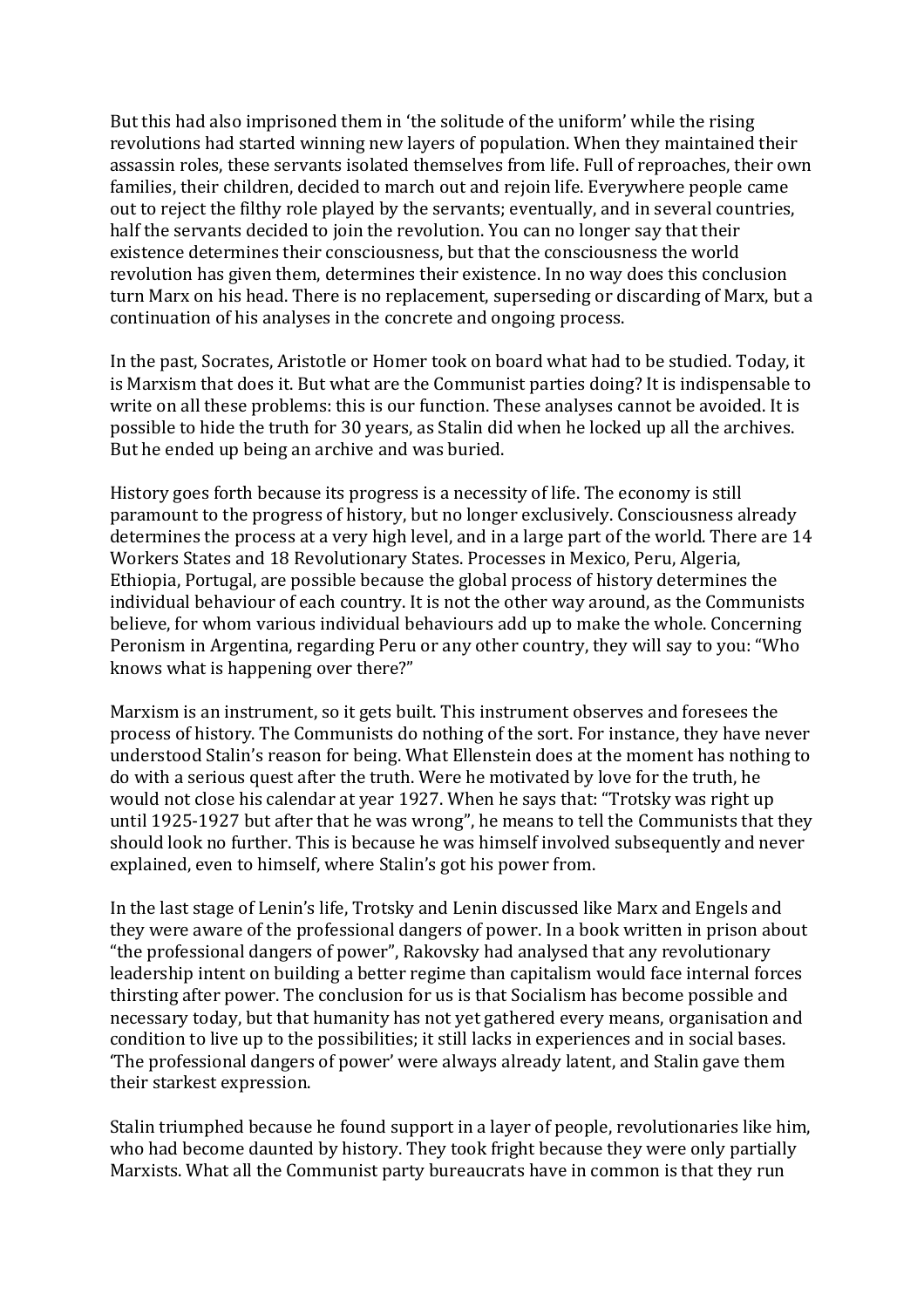away from science and accept Marxism only under the bedclothes. And even then, they only tolerate the label 'Marxism' and make no use of it. It neither underpins their thought nor the consciousness that informs intelligence, which in turn, builds the instrument capable of exercising that intelligence. Science is necessary to build Socialism but one cannot use science without the dialectical materialist method. With this method, one finds that Stalin represented a laver of bureaucrats who based themselves on certain conditions in order to usurp power. In this, there is not the slightest hint of impotence on the part of the proletariat; Stalin had no supernatural gifts and bureaucracy no more talent for fraud than others one could name. It is not good enough to say as Ellenstein does, that 'Trotsky is an important person who was right about this and that point'. History is not determined by one point or another: it is a process that requires ideas, positions, experiences and a Party.

The Party is a conscious creative instrument. Capitalism had no use whatever for a revolutionary dialectical Marxist Party. It only brought together a series of interests in the defence of the bourgeoisie against feudalism, and developed the capacity of production. 'Liberty, Equality, Fraternity' summed up its interests. But Communism signifies neither liberty, nor equality, nor fraternity: it signifies the complete abolition of every form of oppression. Stalin did not triumph because he was clever, capable or devious. He based himself on a layer of society, on the world retreat of the revolution, on the devastation of the Soviet Union, on an weakened Party, on the disappearance of the best of the Party cadres. But even then, and before he could gain power, he had to spend two to three years suppressing every aspect of political life in the Soviet Communist Party. Ellenstein says nothing of this. Stalin outlawed all political life to guard against any fresh consciousness, experience or progress in Party cadres. Ellenstein shrinks from us and breathes not a word about us. For him, it is as if we did not exist. But Basmanov has already written five books on Trotskyism. In his role as bureaucrat informer, he is increasingly busy with Posadas. He has turned himself into an 'expert' on Trotskyism and 'specialist' on Posadism. He reports to bureaucracy on 'Posadism in this stage'. He makes passing references to the Left Groups about one or other concrete event, and without historicity; and little wonder, because they mushroom out of activities which only serve from day to day. But as for us, we attract the attention of the bureaucrats because we have programme, policy and objectives. They see that we have given a continuation to revolutionary thought; and that we have known how to muster the resolve, the determination and the organisation to do it - and it scares them!

One must take account of the fact that capitalism is preparing for war like a corpse trying to breathe. It realises that the USSR prepares too, and for triumph! Victory for the USSR is palpable. The great confidence it exudes does not come from a bureaucracy hoping it will go on for ever. The bureaucracy mirrors the contradictions of the Workers State, in conditions where the aspects adverse to progress lessen, whilst those favouring progress and development improve. The bureaucracy has not engineered this. It is the result of the ineluctable progress of Marxism. The USSR prepares for triumph. This is why we pose that humanity will have to cross the atomic massacre and quagmire - since it is inevitable - but that humanity will survive. Meanwhile, we prepare the very thing that will correct the world communist movement: Thoughts, ideas, experiences and cadres dedicated to this activity - the best activity possible in history.

As from my origins and education, I am an agitator. For years, I climbed onto podiums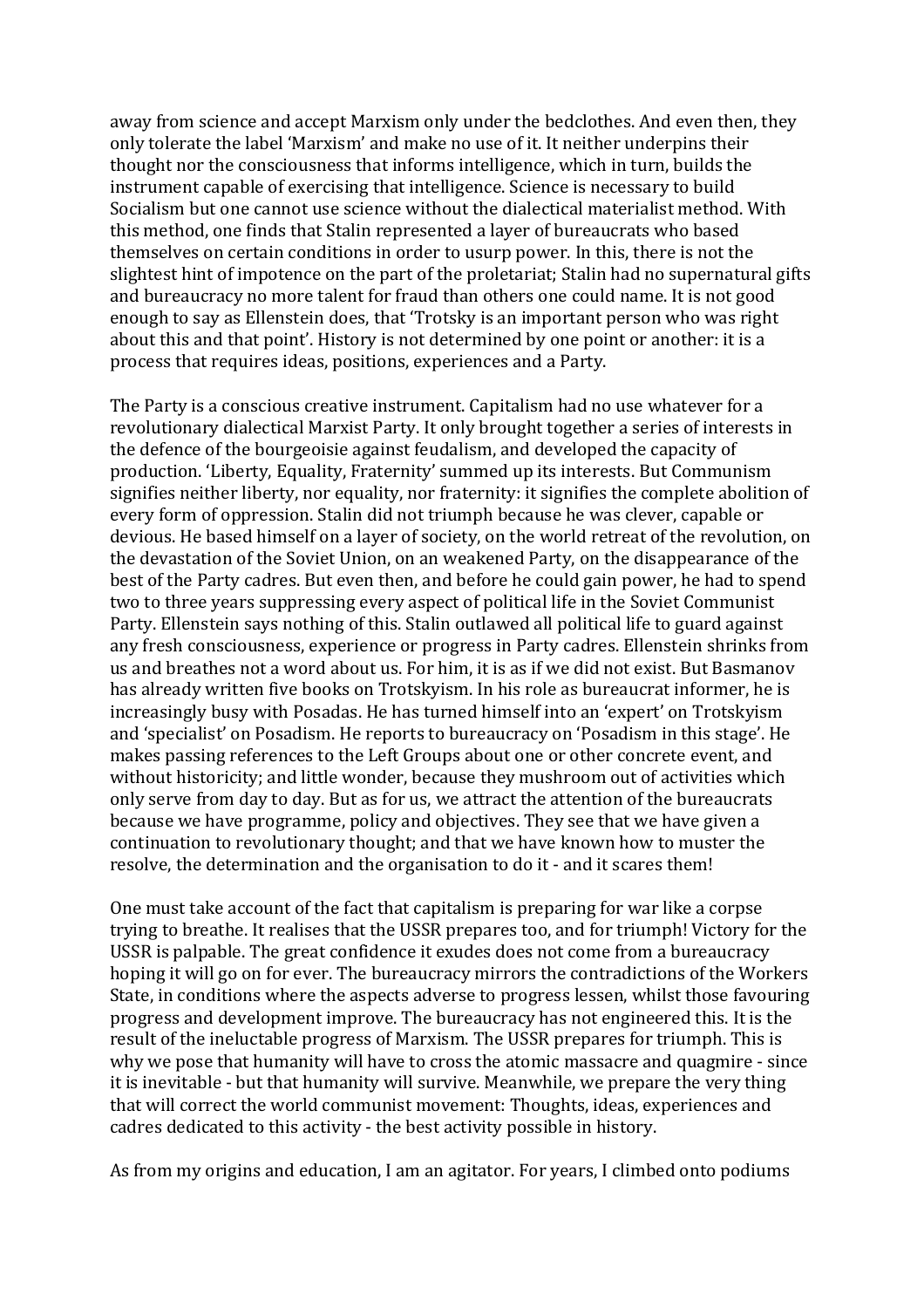and spoke. When I grasped what our function was, I stopped doing it. I only spoke from small platforms as in this Congress. The Left groups derive much individual satisfaction from loud-speaking and attacks on the Communists and Socialists. For our part, we experience the joy of making the Communists advance because history has not created another instrument. Had it been possible, we would have made another instrument. But it was not possible. The masses of the world have seen that the Workers State is superior to the capitalist regime; that Stalin was defeated and that the Workers State wasn't. They know the Workers State can be pushed. But unlike us, the Communists do not trust the masses. They have the task of building a new society without any notion of history! They know dates, facts, quantities, but they have no trust in the masses and even less in the course followed by the movement of humanity.

Take India. On the face of it, Indira Gandhi has led a Coup in the name of one bourgeois sector against another. But there is nothing to prove this because this Coup has set off non-bourgeois and non-capitalist mechanisms. This demonstrates that 'democracy' has to be assessed against whether a society progresses. Soares and company say not a word about India. They do not explain why all the guys Indira Gandhi has thrown out or imprisoned were told first: "We voted for you, you bastards and thieves! Jail for you!" -This is democracy!

Indira Gandhi stood for nationalisations and agreements with Moscow. Those types used their electoral majority to oppose her policies: jail for them! We agree with this piece of dictatorship, it is the most elevated form of democracy. Why? Because it defends an interest rooted in the objective development of the masses and not for a few idiots who have the power to decide and distribute democracy. This squabble about 'democracy' is a complete fraud because the real point is how to plan the nationalised economy and how to make the masses intervene. We will be told: "Eh you! Hasn't Mister Bourgeois any right to speak?". "Too right" we answer: "He hasn't. He has only the right to get lost!"

We know that in order to intervene and pursue our intervention, it is paramount to elevate our Marxist culture, the Marxist experience of the International. Our magnificent team has the historic audacity - like Lenin's - to respond with its intelligence to the necessary task.

We are eulogising the children of Dhofar and the young of India, because they have the audacity to intervene. But the Youth of our International also forms part of the teams of young people now 'shaking the world'. We have lived through the 'Ten Days', and many more, that are shaking History and not just 'the World'\*. This small core of people dedicates itself to this task. Had we devoted ourselves to the role of agitators, we would be little more than an important movement with no perspective. Here, we have dedicated ourselves to the construction of the scientific comprehension tailored to this historic goal. We are necessary in history. We must always be concerned with our better preparation. It is one of the essential objectives of this Congress - a Congress that has been prepared by the most complete texts since Trotsky. Our texts have tackled all the essential themes. They are the most complete since Trotsky.

J POSADAS 19 July 1975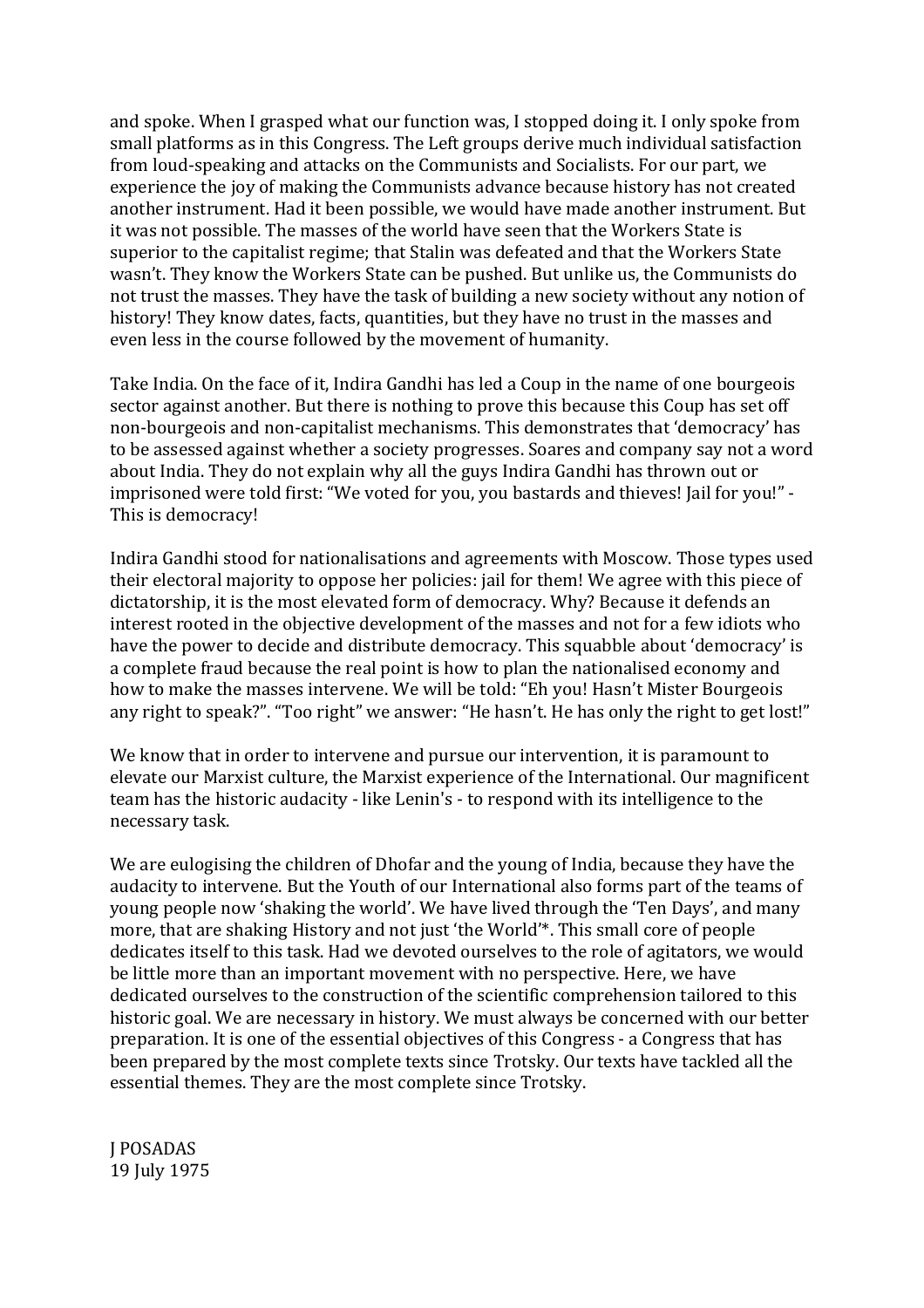· Reference to: 'The Ten Days that Shook the World', by the American author John Reed.

INTERVENTION IN REPLY TO THE DISCUSSION

J POSADAS 20 July 1975

With great joy, we have listened to the intervention of all the comrades, the grown ups and the children. In holding this Congress, we experience the immense satisfaction of fulfilling our function in history. We also salute the record participation of women comrades. They are more or less half of this Congress; they intervene with passion and with intelligence, taking part fully in the activity. Far from being here as ornaments, they participate actively in the thought, the action and the progress of the International. You will find this quality in no other organisation. We are not saying this to show off, but to show that we operate according to a necessity of history; it is not by chance, we have organised for it.

The Communist and Socialist Parties discuss nowadays the incorporation of women. They hold a 'woman's day', speak of 'the emancipation of women' and wonder 'how far have women come'. They are beginning to be preoccupied with women, children and the old. If truth be told, this is a very retarded and superficial response to a call of history that had long been crying out for the incorporation of women with the same rights, activities and functions as men. Aren't men and women united through their aims and intelligence? Where women have not quantitatively the same intelligence as men, it is because society has fragmented it. If the child does not take part in society as an organiser, it is because society does not allow it. This is the result of the human relations of private property and it applies as much to the family, as to sex, or to relations between adults and children.

This Congress is an example of Communist life and how it operates. We have incorporated the women into our movement as a beacon in the world revolutionary movement. We want to have it known that the Posadist women act with the same ability and preparation as the Posadist men. We do it to stimulate others and in order to weigh objectively. Women may be more or less gifted in the same way as men. Nothing more.

Let us feel the joy of seeing here such an increase in young people and women, together with the very good interventions of all the comrades and the emotion expressed by many women comrades. Their emotion is natural: how is it possible not to be moved when taking part in such a Congress? The bourgeoisie represses the emotions of the masses and of the populations – represses and despises. There are also demagogues and Chair Professors (often claiming to be Marxists) for whom a display of militant emotion points to a disability or lack of fibre. Pure lies! As an essential part of the human condition, emotion is a springboard from which to let oneself be touched by love for the human being, love for the human plight and love for objectivity in history. Emotion is totally legitimate.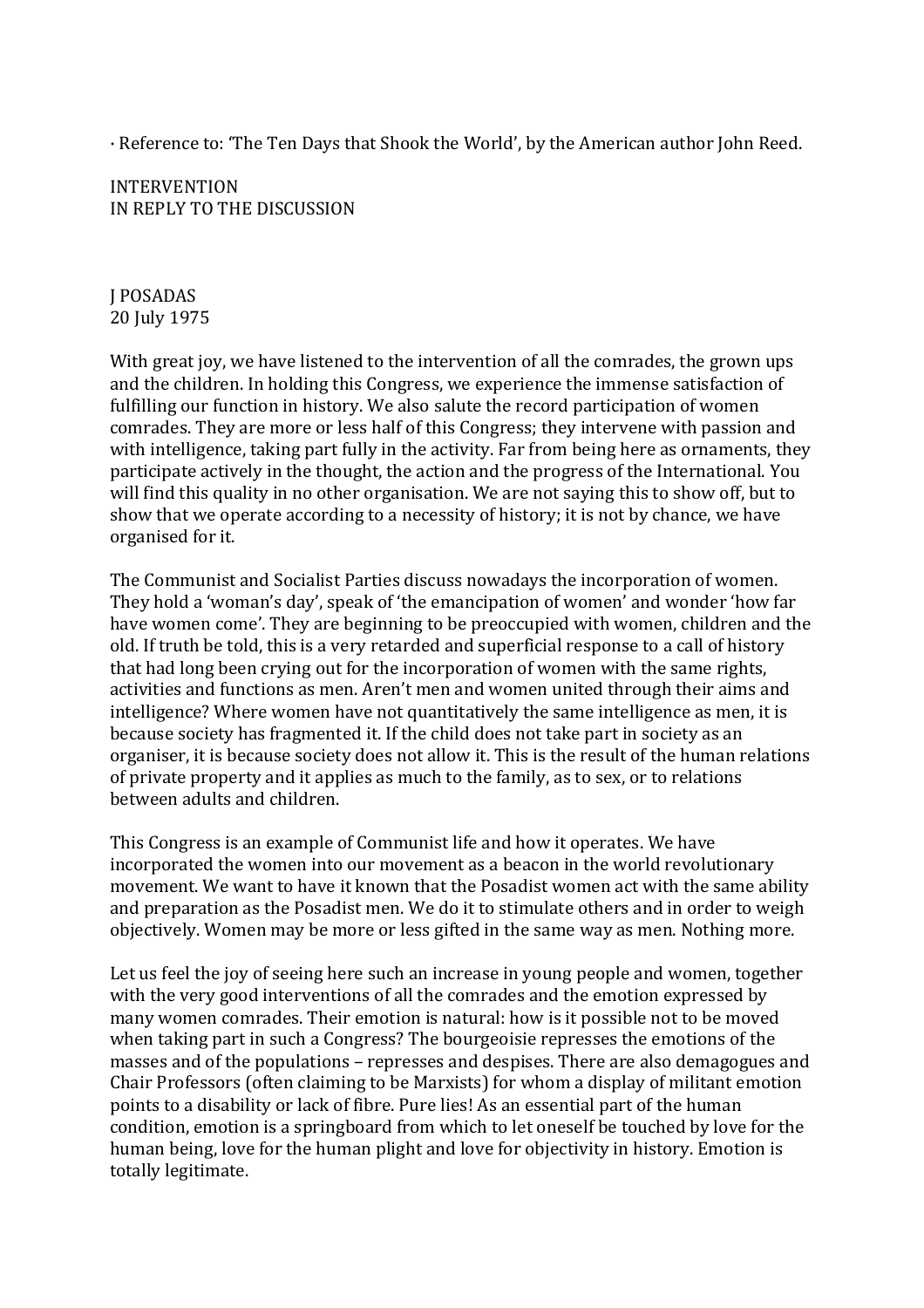The tears that accompany it can equally be legitimate. With more maturity and development, the quality of emotional tears can be made to reach a higher level where it elicits more accurate forms of words, thoughts and resolutions. At that point, it becomes an edifying material force well beyond even that which is ideological and intellectual. In the evolution of our Congress, tears of every sort have found acceptance. We have guided them so that, far from limiting or detaining the capacity to think, they helped create higher forms of constructive impulses. You have two essential props: preserve your ability for critical judgement and that for self-criticism. This done, tears and emotions cease to be the choking suffocation that halts the thought process. Instead, they become helpmates that keep thought answerable to the plea of human love. This leads to great surges in the determination to fight on, and on, all the way to the objective triumph of what history needs.

We salute the emotion of all the comrades, women and men. This normally happens to me too. I am used to upsurges of resolution: For instance, when the comrades reported that the Bolivian miners were giving their meal vouchers in exchange for newspapers and political material. This is equivalent to the French May (1968), because the aim is identical. The French May had more means at its disposal - that is the only difference. The Bolivian miners living in very poor conditions, and the immense progress of the French May, are indissolubly united in the commitment to see to progress. This is not conceivable or possible outside the construction of Socialism. The miner who gives his voucher to pay for the paper is moved by a deep longing. In this gesture there is constructive thrust, a passionate care for all humanity, for the future: Not the future of tomorrow - the future of today. For Marxism, there is no longer any uncertainty regarding the future. The future is foreseeable, it has become the present. We are engaged in building the future. Today we are building the component parts of a process which the world will see tomorrow completed and whole. The Bolivian miners teach all of us: For, if the comrades look closely, if they take enough trouble, they will find the same thing happening in Italy and in France.

The Bolivian or Italian workers feel a sense of identification with the French workers who occupy their factories. There are more than 200 occupied factories in France. The same vehemence, the same resolution, the same determination to overcome, can be expressed in so many different forms of emotion and sentiment. Isn't this a theme for the philosophers of today, the poets, the writers, the singers? This is what they must do, instead of writing about any old thing. Humanity wants Communism not tomorrow, but today, and it proves it in all its actions. It cannot express it everywhere homogeneously because it hasn't the leadership. But it demonstrates it constantly at a very high level, in a clamour that should prompt the leaders to build mass organisms, offer perspectives, set up action plans. The leaders must be made count on the triumphant vearning of the masses.

At this particular time, imperialism has just received an immense blow in Argentina: Lopez Rega is out. This is going to be very, very important because it informs the world that the mettle of the Trade Unions has finally shone through, even from behind the economic and social apparatus, even when the leaders were hesitant, doubtful and unprepared. We are not saying that the present Trade Unions and this Trade Union Centre are the best; we are saying that workers organisms and unions are decisive. It is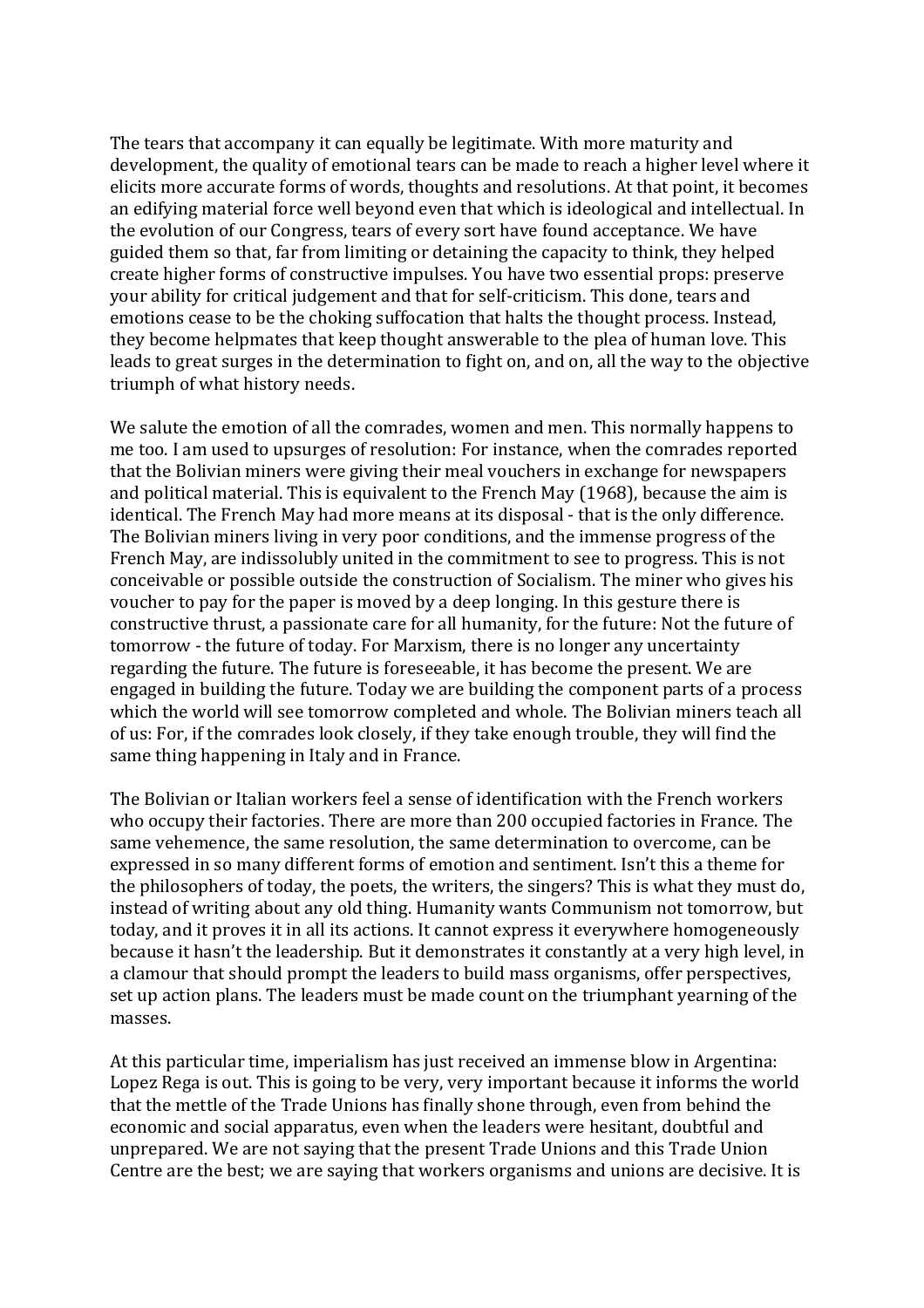possible that the present ones will eventually be replaced by others. But right now, let the Workers Party Based on the Trade Unions become the Workers Party based on Presidency! The trade unions are raising their function. It is them who brought down the Lopez Rega government, not the petty bourgeoisie, nor any bourgeois organ, nor yet even the Army. Ultimately, it is the people's mobilisations that did it, thanks to unflinching persistence and commitment to struggle. This is what obliged the Trade Union leaders to bring Rega down. The workers mobilisations have imposed this on their leaders, by force.

We had foreseen this whilst these leaders had not. Now, they are busy trying to contain and avoid any further loss of control. They want to prevent the organisation of a Left union leadership with an anti-capitalist programme and policy. For this purpose, they ran at the head of the movement to shorten the leash they hold around its neck. But they cannot tether it, for if they do, another form of workers' organisation will spring up; and much as they try to hold the leash real tight, they cannot do it and they fail.

Our comrades have made an enormous contribution to the process in Argentina. They are a small core, fairly numerous but small for a country like Argentina. Inside the bourgeois camp, they audaciously and resolutely waged the political struggle that spills over the bourgeois barriers. They intervened in a movement containing bourgeois leaders - military, government and Peronist party people - and the trade union leadership which isn't bourgeois. In the United Front of the Army, Trade Unions and Peronist leaders, programme and policies will not stay long under the control of the Army and of bourgeois Peronism.

We must understand this process as it moves: its origins, ramifications, evolution and the hybrid forms it adopts. To the extent that it has no logical and representative leadership, actual acting leaderships display façades only: With its reality hidden and only appearances visible, the content seems motionless. We must prepare for struggles which will lift the veil on this reality. It is a learning curve. Our International, our cadres in Argentina, Bolivia, Mexico, Peru, Ecuador, all the sections, must increase their theoretical and political ability.

A process similar to that of Argentina works in the world communist movement, the Workers States and the Communist parties. But there, of course, it takes place at the level of ideas, positions and objectives: This is 'Partial Regeneration' and one must learn to understand this process. Hence, there is such a need to increase our theoretical and political calibre. This implies a deep Party life, always more harmonious and more consistent: To read, discuss, draw conclusions, make plans and projects and continually learn how to intervene. In Argentina as much as in the world communist movement, there are signs of new revolutionary upheavals to come soon.

The process inside the world communist movement, focusing as it must, around anticapitalist positions and ideas, cannot be the same as that in Argentina, naturally. We must appreciate and feel with all our passionate communist affection that the discussion in the world communist movement bears upon necessary changes - like corrections in the political line. Meetings such as the one in Cuba are not the fruit of Congresses, debates, activities, Seminars or Cadres Schools concerning the essential problems of this historic stage. But the Communists used to say 'no civil war', 'no brother to kill brother'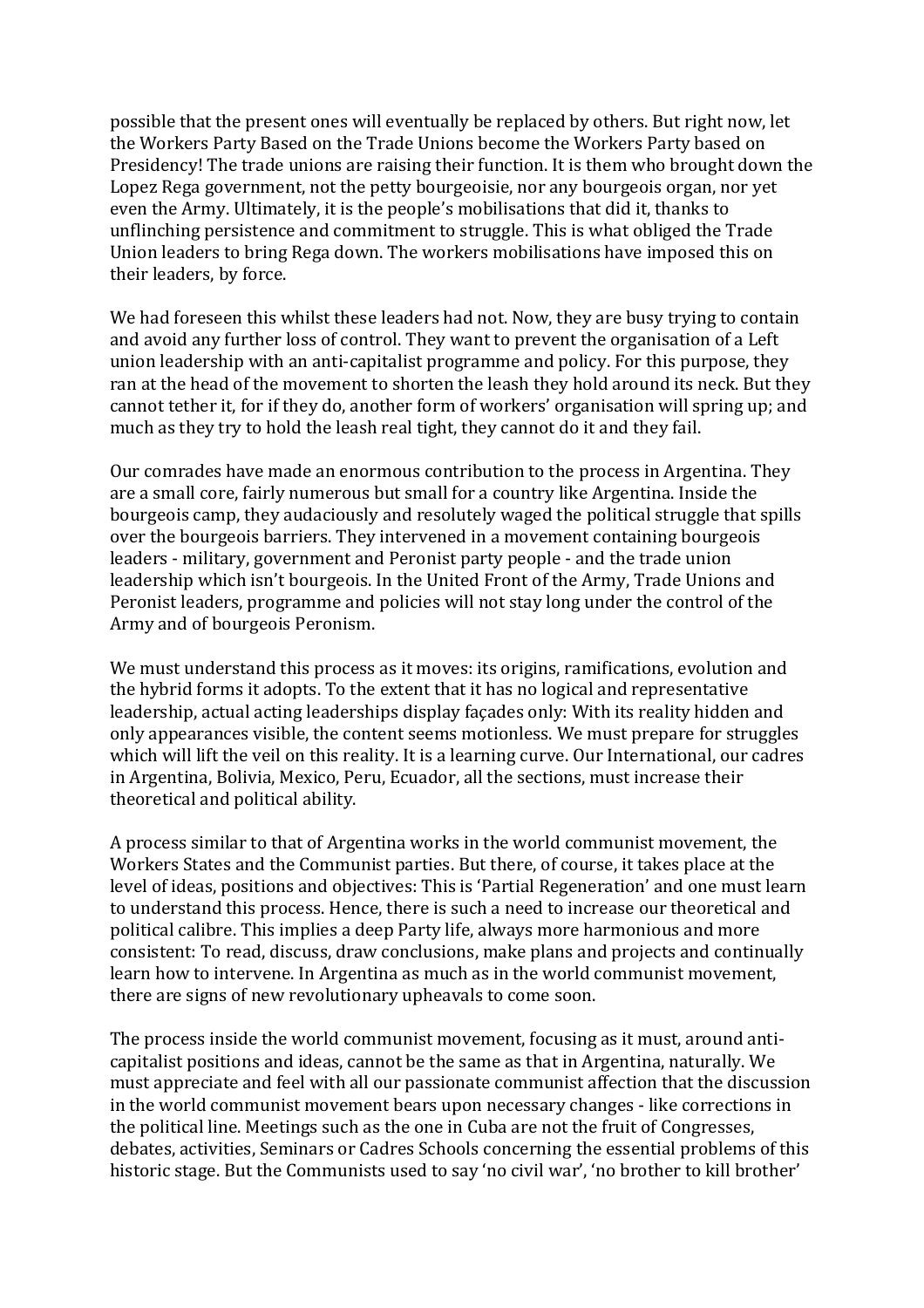and now, albeit with the same lightness, they suddenly declare: 'yes to civil war. ! ...' Have they made a study? A debate? No! Reality has dawned. But 'reality' is not just the vile foe whose junta of assassins is presently roaming around Chile. It is also the workers vanguard which, refusing to be cowed, mobilises itself on its own account and draws conclusions from events as in Chile. The changes among the Communists do not stem from their leaders, be they Fidel Castro, Brezhney or Ellenstein, because the initiative does not belong to them. These detect the scent of initiative on the wind and let it escape. The scent rises, like a kite well launched and blown hither by the revolution. The cord is near-by, but the Communists cannot direct the kite. This is asking more than they can do.

They discussed in Cuba: The closing speeches were hardly finished before each Communist Party was back again doing its own thing. This shows what kind of a discussion they must have had - an invented discussion tossed this way and that by the winds. The debate too was invented because the kite is still up there, unattended. The Communists could catch it; it would not be very difficult. And, since it stays up there and keeps on rising, there must be a wind! It is the wind of the revolution, plus the wind created by the actions people take every day. If the kite soars on, it is due to the concentration of the will of the masses themselves, determined to keep going, with a maturity for ever greater than that of their leaders.

#### THE REVOLT OF PRISON WARDERS AND OF PROSTITUTES

There have been moving scenes in the Chilean prisons: The gaolers, not the inmates, feel terror. Petrified warders wonder: 'What if the birds fly off?', or 'What will become of me tomorrow?' They feel a constant compulsion to protect their own lives. They are full of foreboding and badgered by insecurity. They fear the future.

But how can it be that the human being still feels a prisoner when science reaches today's levels? There are space modules capable of staying many kilometres above the Earth with exchanges of crews (kissing in Space and kicking on Earth). Since space science and technology have freed us from Earth; since we have started the conquest of space - how can there still be people who feel they are prisoners? The contradiction is absurd! Today, there is no revolutionary political inmate who feels a prisoner: jail makes things less comfortable, that is all. The one with the feeling of being a prisoner is the gaoler. Capitalism realises that its jails have no effect and this fills it with panic - as happened in Turkey, Spain and Greece. Sweden already proposes to do away with prisons: This idea is not an Olof Palme brainwave to save money but a state of mind and a sentiment that have found him. Such things cannot be stopped from finding their way, and they do, by every means.

Recently there were rebellions in prisons, and now there are prostitutes' rebellions. No doubt, prostitutes have a limited view of life, but in revolutionary conditions they too proclaim their rights. It is a base for them to win back their human dignity. If they raise their sights, it is not just to keep exercising the same function but to improve their relations with society. Their revolt indicates, even if indirectly, the very accentuated and focused revolutionary influence upon this layer of 'human merchandise'. For what is the difference between this merchandise and the factory workers? Aren't they both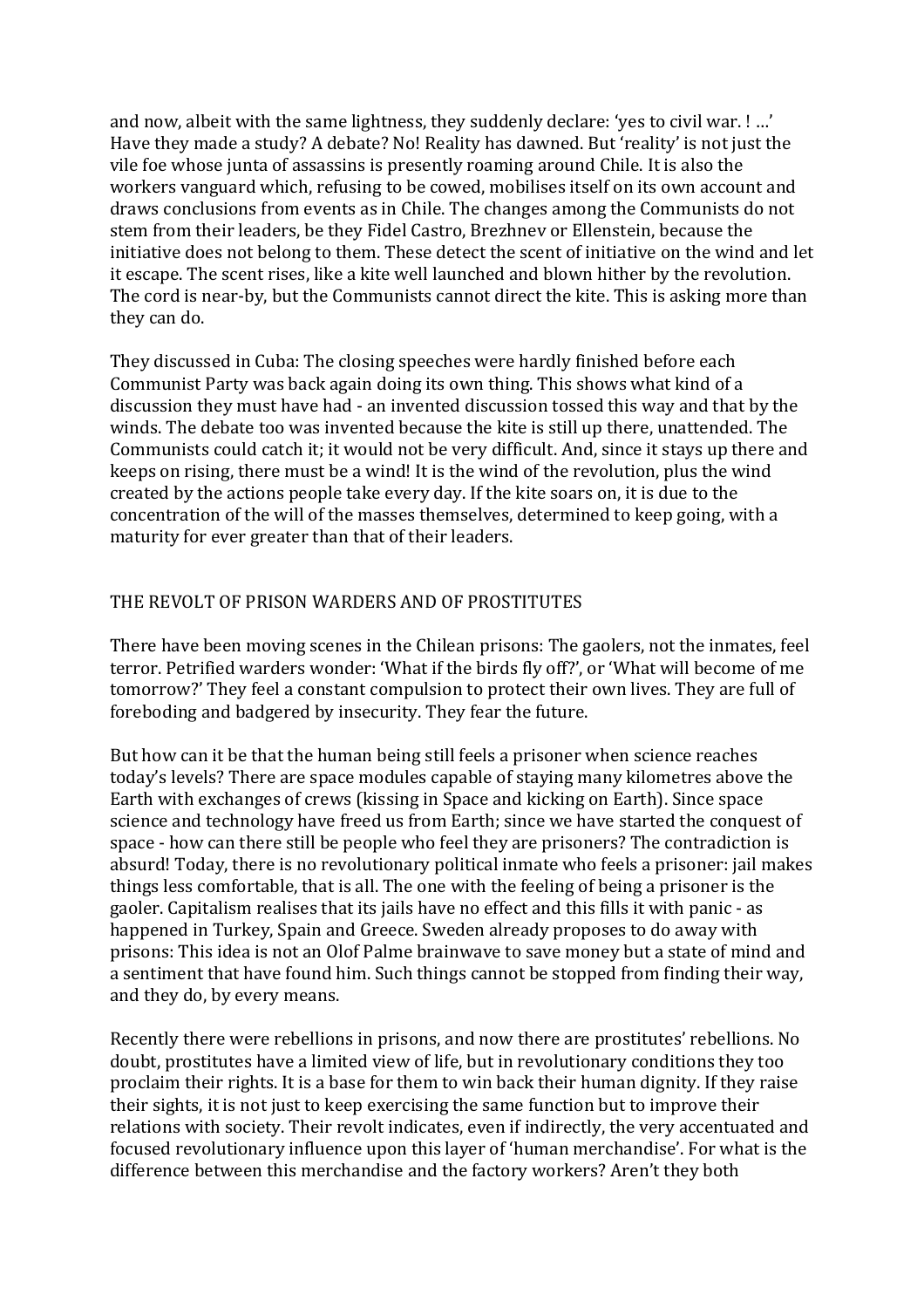prostituted? Marx explains this well: They are exploited and turned into objects of commerce and prostitution is precisely that. This practice snuffs out human dignity but the revolution revives it. This is why an ex-prostitute could be heard explaining that she wanted to become a philosophy teacher or to start studying. This means the influence of revolution reaches down to her.

In the prisons of the world, a United Front has started between prison officers, and prisoners in revolt. What is it that unifies the two, when they have such different interests? Capitalism cannot prevent its warders from being incorporated in the whirl of revolution. Look at the conditions we are living in: The workers in every country, Iceland, Belgium, France, Italy, Argentina, etc, launch strikes that are not for money, like the strike of Villa Constitucion in Argentina; it was not for a rise, it was a trial of strength – albeit an empirical one. And Villa Constitucion won the essential thing: the Lopez Rega government was brought down.

Amin Dada of Uganda has delivered a considerable blow to Yankee imperialism. It is an indication; it is one way in which the rebellion of the world's peoples finds an expression against their enemy, imperialism. There are more elevated instances, like petrol statifications and United Fronts in the Arab world. These impel the oil producing countries against imperialism, as well as the countries of Latin America, Asia and Africa. Amin Dada in Uganda, is no direct representative of this anti-imperialist resolve: the direct representative lies in programme, policy, objectives, and in the formation of the Party.

There are differences in delays, in qualifications and in objectives between say, Boumedienne (President of Algeria) and Amin. But they go back to the same root: the world is ready for Communism. If Boumedienne is more advanced than Amin, it isn't because conditions in Uganda are less favourable but because Boumedienne realises the need to organise scientifically and politically. This is why we address him as much as we do. We have had the audacity of addressing texts to him to tell him: "Make a Party, you need a Party!" The IV International intervened in the Algerian revolution from day one, and we have given it all our support. Even before that, the IV International always sought to become included in the world anti-imperialist movement, as one more means of fulfilling its historic function.

It is necessary to include in this world situation what happens in France, Italy, Britain, Japan and the main capitalist countries. There is an irresistible rise in the revolution. There are differing degrees from one country to the other but what characterises them all, objectively and historically, is that they are advancing. Workers' United Fronts and conquests by the proletariat are appearing everywhere. The progress of the struggle against imperialism and capitalism never abates in the colonial and semi-colonial countries. The time when struggles were uncertain, or ignored, is over. Struggles, nowadays, have a clear and visible political programmatic level and they cannot be ignored.

In the oil producing countries, the leaders are really blackmailing imperialism. True, they wish to become oil masters and form local bourgeoisies, but if they have this power today, it is thanks to the existence of the world force of the revolution - the very influence they cannot entirely ignore in their own countries. The world forms a whole.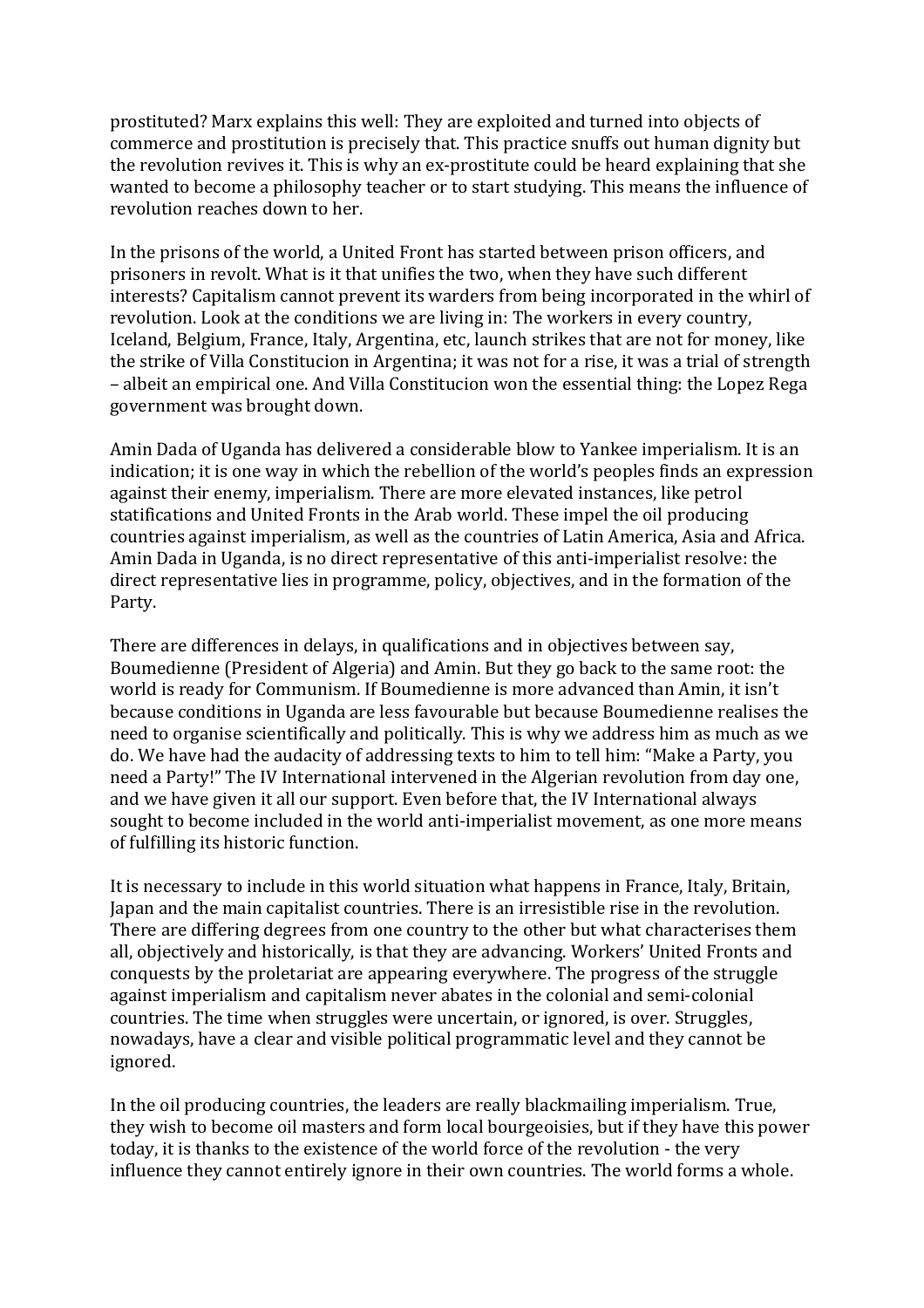This whole is established by the existing relations between the economy, science, technology and art. The economy unites the world via inseparable ties and daily needs. Art, science and technology unify the economy through the human need for intellectual life. All the elements are becoming more and more closely associated and interwoven. As struggles mount, there are more reasons to bring down the capitalist system.

This situation is reflected in the Communist parties and in the Workers States. They feel it, and express it in their discussions. The recent meeting in Cuba is an instance, and some corrections of previous errors is another. But they did not explain the changes and now they do not admit to having been wrong previously. They draw no conclusion that might permit them to overcome the errors and move on. They only turn the page. They had no preparatory discussion before Cuba, and now, they do not try to understand what caused the errors. They take no account either of the Posadists who warned them; the Posadists who called on them to foresee the course of revolution and counterrevolution in Chile and what was going to happen. The Posadists called on them to draw the conclusions and be changed by this historic experience - one of these fundamental conclusions being: no class abandons power without resorting to all the means at its disposal. If this were not the case, why, there would be no class struggle at all. There would only be struggles between individuals.

One must feel and understand this process of elevation in the course of the revolution. It expresses itself in Latin America: Chile, Mexico, Peru, Argentina, soon Uruguay and Brazil and in the whole world. It is the determination of the masses that prevents capitalism from triumphing. In the Chilean prisons, the political prisoners sang the chorus of Beethoven's Ninth! Our comrades wrote to us what life was like in the prisons; the women and the men, fathers, mothers, children, all united by a complete homogeneity in the resolution not to let themselves be cowed: Imagine! There was no political leadership.

In Chile, the leadership capitulated and surrendered; and after that, it did nothing to organise anything. But the Chilean political prisoners stayed resolute in upholding the dignity of the struggle for Communism. They may have been mistaken about some things, but these shortcomings were nothing compared with their resolve and dogged certainty as to the need to bring down the assassin junta. They might have made political mistakes, but these can always be corrected. When the intention is honourable and just, when the means are absent and the path is unclear, it is not the aim that has to be rectified but the path. Anybody can learn how to do this. The Ode to Joy of the Ninth Symphony was a way to unify and cheer up. It was not sung instead of the Internationale, it complemented it. In those specific conditions, the chorus of the Ninth played as great a role as the Internationale, and, as happens when there are no other means to communicate and unite, people use every means at hand to express what they have to say. In Chile, the prisoners refused to be intimidated. Our team went on afterwards totally confident and convinced that triumph would come; not the triumph of our Party, but the triumph of the Chilean revolution. The most important thing that is needed now is to draw conclusions from the defeat in order to avoid repeating the same errors. The masses do not seek revenge against the Christian-Democracy or the bad Communist leaders; they seek to overcome.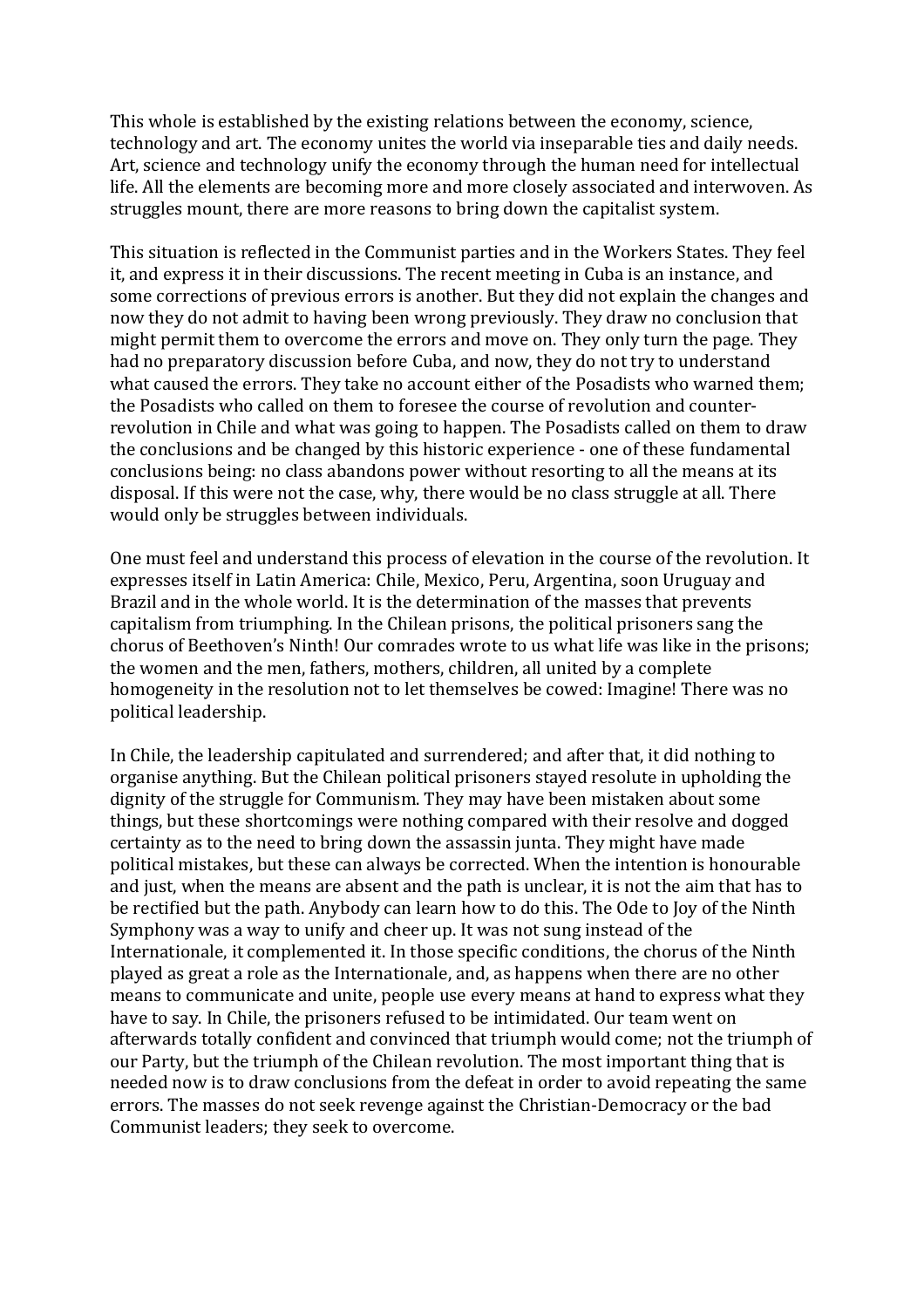#### THE COMMON MARKET AND THE CRISIS OF CAPITALISM

There is no strike of whatever importance which fails nowadays in the world. There has not been any retreat of the working class on the world scale. In Laponia, a remote part of Sweden quite at the end of the world where the sun does not set, hotel cleaners have gone on strike for three months, and won. The Swedish comrades sent us the cutting which highlights that it was the first time in the history of the place that there had been a janitors' strike in hotels. It had never happened before! The bourgeoisie could not believe it: "you, going on strike? But you must be mad!" They were women who had never been on strike before either. They replied: "We are neither mad nor stupid, and we are going to win". They received the complete support of the population. The newspaper noted the unity there had been between all the women, young and less young, around their decision to win. They collected money and people came from all around with money and support: "hold on fast until victory!" they said. Even the rich turned up in support. The bourgeoisie did not admire this and told them they were mad too! In supporting this movement, these people felt that they, too, were rejoining the progress of history. This is how this movement triumphed. The struggle was victorious in Laponia, and in the hotels.

In Britain, the workers have won all the big strikes; in the cases where they did not get what they wanted, their determination has grown. They keep creating the conditions and changes to eventually challenge the leadership of the Labour Party. The same goes for France; in Italy, the avalanche of votes for the Communist Party came after the avalanche of the masses on the side of the Left that had not been expected. Recent election results confirmed the trend previously characterised by factory occupations, factory committees, strikes and anti-fascist mobilisations. The masses give ample proof that they want to triumph. The avalanche of their votes to the Communists is a reiteration, as if to say: "See?" The result is: crisis for Italian capitalism and crisis in the Italian Communist Party.

This crisis blazes in the great divergences in internal debates. The same happens in the French Socialist and Communist parties. Revolution progresses - and all these parties go into crisis. In the French Socialist Party, the left can have up to 26% of the vote even in places where the apparatus decides: this represents at least  $40\%$  of the Party. As for the left of the French Communist Party, it is neither homogeneous nor sure of its direction. It stalks tentatively in an attempt to locate its social support, and Ellenstein is a good illustration.

All this happens at the time of an extremely acute and profound struggle in the bourgeoisie. You see the defection from it of bourgeois sectors closer to the petty bourgeoisie, which itself is closer to the proletariat. These sectors are the Radicals, the Centrists, the Gaullists, and the UDR. Crises are all around. In another stage and in other historical conditions, the bourgeoisie would have already imposed fascism and started the war. As things go, it must keep crawling along for another period without being able to do either. It tried once, and lost. Had it found encouragement in the Middle East or in Vietnam, it would have launched total war. But instead of this, it lost! Its war was not total, but its defeat was.

The same happened in the Middle East. What prevented imperialism from continuing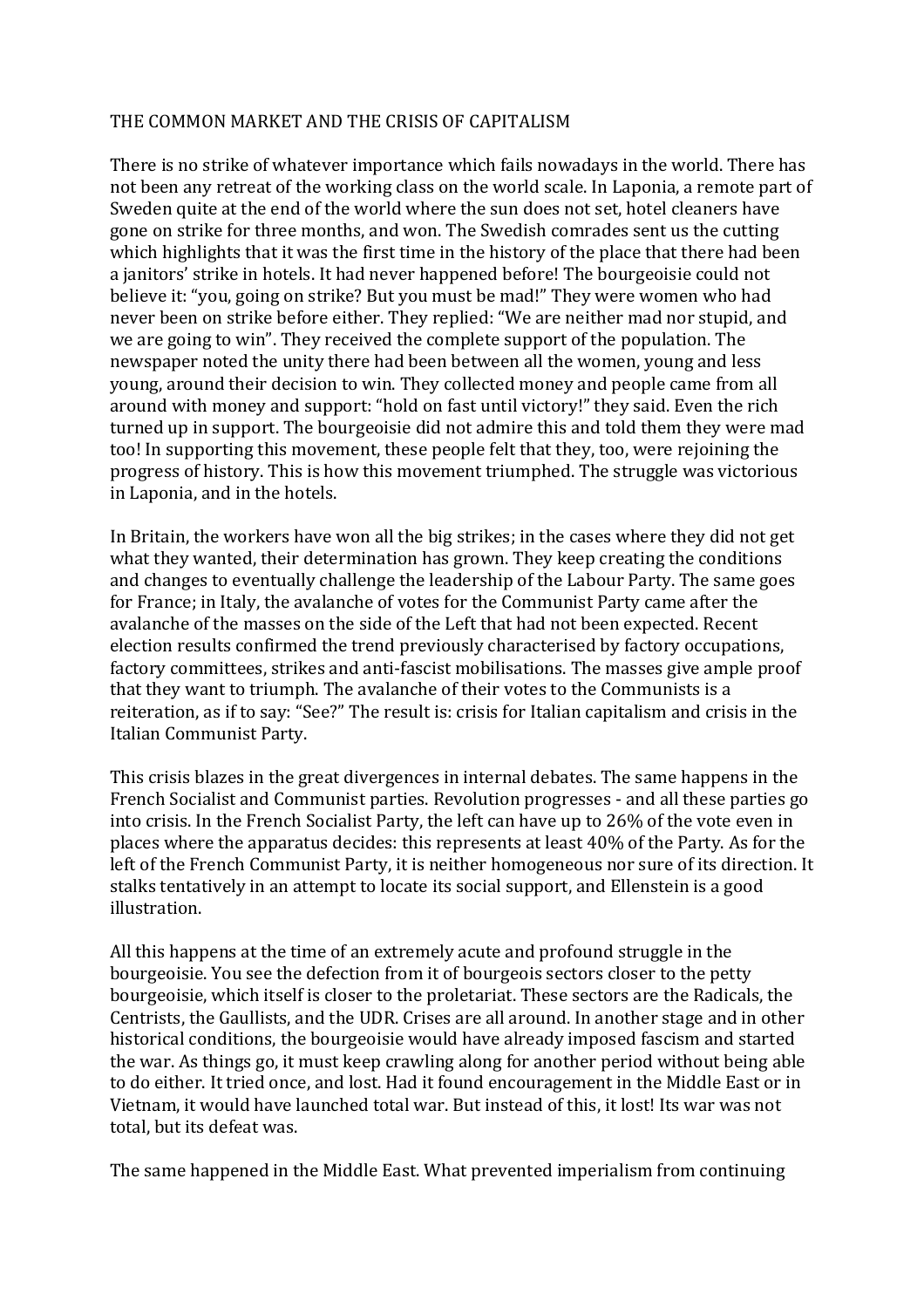with Vietnam-type wars is not because of any Yankee doubt, hesitation or vacillation. It is essentially due to the conduct of the North American people: had they supported Nixon and voted for him - instead of their 60% abstentions - Nixon would have felt supported and would have launched the war - a blitzkrieg no doubt. Imperialism is fond of lightening wars, but history holds the lightening of the Workers States' atomic weapons up its sleeve. Imperialism keeps on preparing war but it has not launched it yet, because its own population is opposed whilst the Soviets have the weapons to crush it with. And then, the Yankees wonder: 'what will happen after the war?' War is no longer, like before, a field the victors enter to reap the benefits. After this war, it will be revolution - a thing imperialism/capitalism can verify wherever it goes in the world, and that explains its doubts. Its crisis drags on and on, through the swamp of its insecurity. If this were not so, the 'ten' or the 'twelve' in the Common Market would have long ago come to an accord.

The Common Market shows how capitalism is incapable of resolving the problems its own contradictions engender. The problems of capitalism do not fall from the sky but follow the normal evolutions of capitalist competition. Capitalism is heterogeneous because it is unable to translate into social advances those made in science and technology. Competition goes on dominating, manifesting itself unremittingly and putting every kind of spanner in the works of the system. France, Germany, the United States and the rest of them all have the common interest of crushing the USSR. But they do not manage to unite due to the social situation that arises from their economies, from their competition. Only one thing can unify them: the jackboot. The French bourgeoisie and French imperialism keep clashing with Germany for instance. One must count fully on these factors.

It is essential to understand all the contradictions of capitalism. It is not homogeneous, it is contradictory, the opposite of the Workers State. Stalin signified that certain contradictions existed in the Workers State, caused by bureaucratic functioning. But in that contradiction, the Workers State won and not Stalin. Between the Workers State and Stalin there was neither a dispute nor a kind of lottery: the Workers State won because the economy made its victory necessary, and because the objective conditions of history - the masses mostly - rose to the occasion. On the other hand, the competition and contradictions between the various capitalist countries prevent them from uniting to crush the Workers States. The Communists believe that Stalin and Stalinism had the ability to develop the Soviet Union. Not so! What a lie! Comrade Ellenstein demonstrates that he is ignorant about many things, that he is still an orphan of Marxism. He is still in the pram when it comes to explaining how the Soviet Union had to face up to Stalin and fascism, and triumphed over both. Had things been as Ellenstein says, it is Stalin and not Trotsky that would have been right. But Ellenstein cares little for the beauty of truth. He only deals with certain aspects, shreds of truth adrift upon a sea of uncertainty and contradiction.

We are in a historic stage where capitalism seeks the war without being able to launch it. It steadily accentuates the war conditions in a mass of contradictions and immense inter-capitalist competition. It no longer determines the course of history and no longer decides. The Workers States do! When we say that 'the impulses can come from anywhere, but the decisions are taken in Moscow', it is because the USSR has the economic, military and social means at hand. It has the most concentrated proletariat,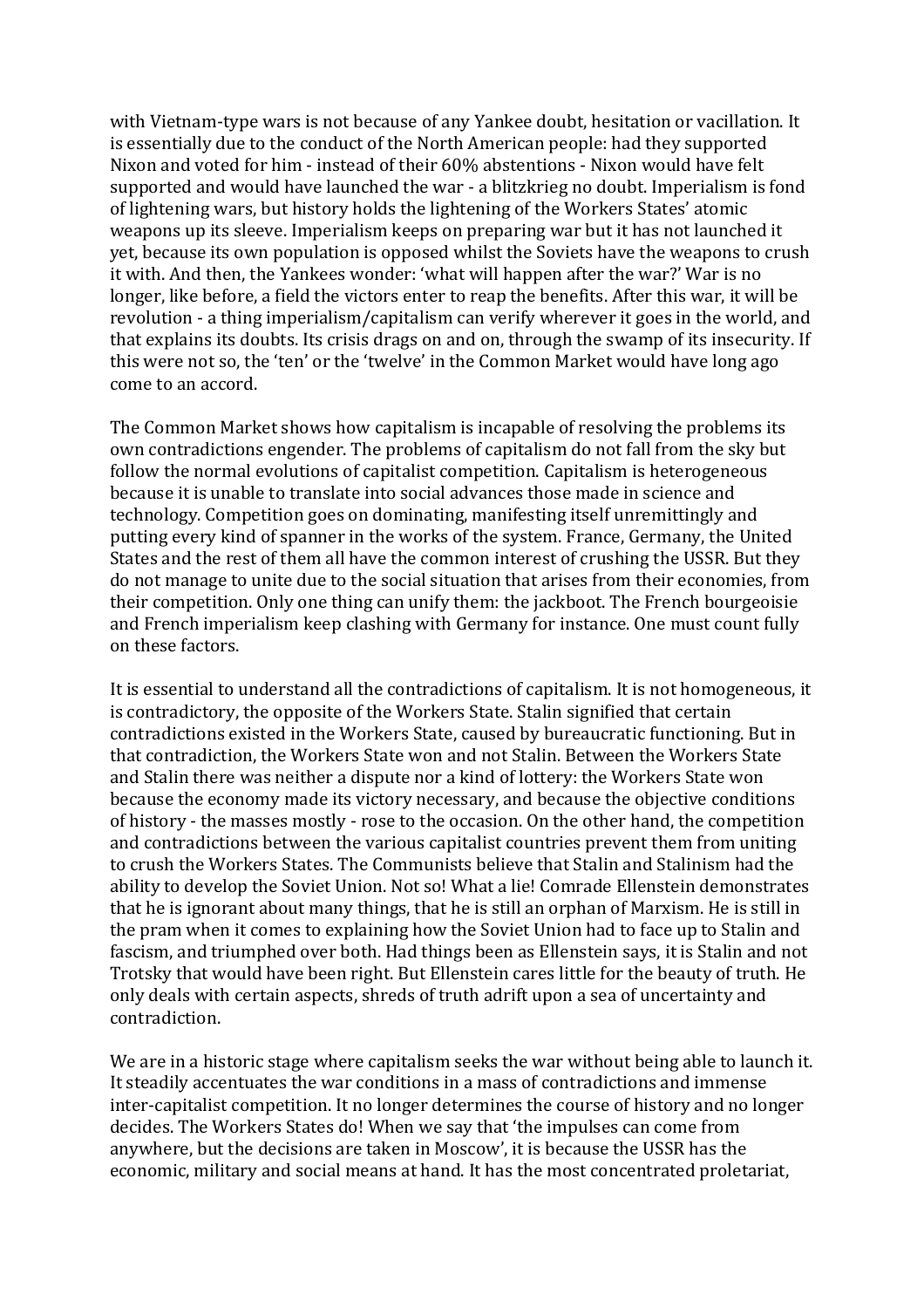the most centralised and powerful proletariat in history. The Soviet proletariat defeated Hitler; and regarding Stalin, it showed the historic ability to put up with him, resist intimidation and deception and finally crush him. It triumphed over both Stalin and Hitler! Had the Soviet proletariat fallen to its knees, imperialism would have crushed the Soviet Union to dust. Hitler invaded the USSR in the hope of finding a passive resistance, a general disinterest in masses of people full of hatred for Stalin. But those masses could discern that Stalin meant, and in what way the Workers State meant something else.

The masses of Cuba had the same behaviour at the Bay of Pigs invasion. The Yankees invaded in the hope of using the internal struggle in Cuba. At the time, there had just been a demonstration by thousands of electricians protesting against Castro's position on salaries and trade union elections. It is perfectly true that there was great indignation amongst the workers. But the moment the Playa Giron was invaded, the Cuban masses rose as one and totally routed the Yankees. After that, they sorted things out with Fidel Castro.

Be it in Cuba, the USSR, China or Vietnam, the masses show their maturity and their sensible ability for analysis, resolution, deduction and application. They are on a superior plane to that of their leaders. They demonstrate their class, political and very mature common sense - way over the head of their leaders. You can verify this in all the processes in development, as much in France as in Italy.

The masses do not abandon their Trade Unions; neither do they abandon the Communist parties in spite of the leaders persisting with contradictory policies not infrequently opposed to the interests of the masses; leaders who do not echo the will of the masses to take power. But the masses stay concentrated in their Trade Union, or their Communist Parties, or in both. They seek where to apply their pressure. This is why there is no disintegration at all in the workers movement, neither on the side of the Trade Unions nor on that of the Socialists or the Communists. Ouite the reverse, for layers of the bourgeoisie carrying a substantial social or technical weight pass over into the proletarian camp. It is these layers to whom the Socialist parties make the offering of 'self management' in the hope of attracting them. But capitalism has not been able to draw any advantage from it; nothing has come out in its favour from this revolutionary process which has much crisis of growth in  $it$  – what with all the crises in Trade Unions, workers centres, the Socialists and the Communists. The masses show an inimitable class common sense, and this is not new: it characterised people under Stalin, at Stalingrad and at Playa Giron. This is the actual condition of the world.

Any project or programme of ours must be anchored in these conditions. This process has such a power that it impels prostitutes to go on strike, prisoners to revolt, police and under-officers to rebel with demands for democratic and trade union rights. This same force pushes important, substantial portions of capitalist armies to pass over to the camp of the revolution. We are no longer in the times of the Tsar when one or the other individual could be won to the Bolsheviks. Now, entire armies are won, as the one in Ethiopia. The army does not change sides entirely, but many of those whose function was to kill, pass over to the other side with the resolve not only to replace one power by another, but to abolish power. They commit errors because this is not obvious, but don't the Communists make any? The Portuguese Military (MFA) makes mistakes but, what do you say about those of the Communists and Socialists in France, in Italy - before, and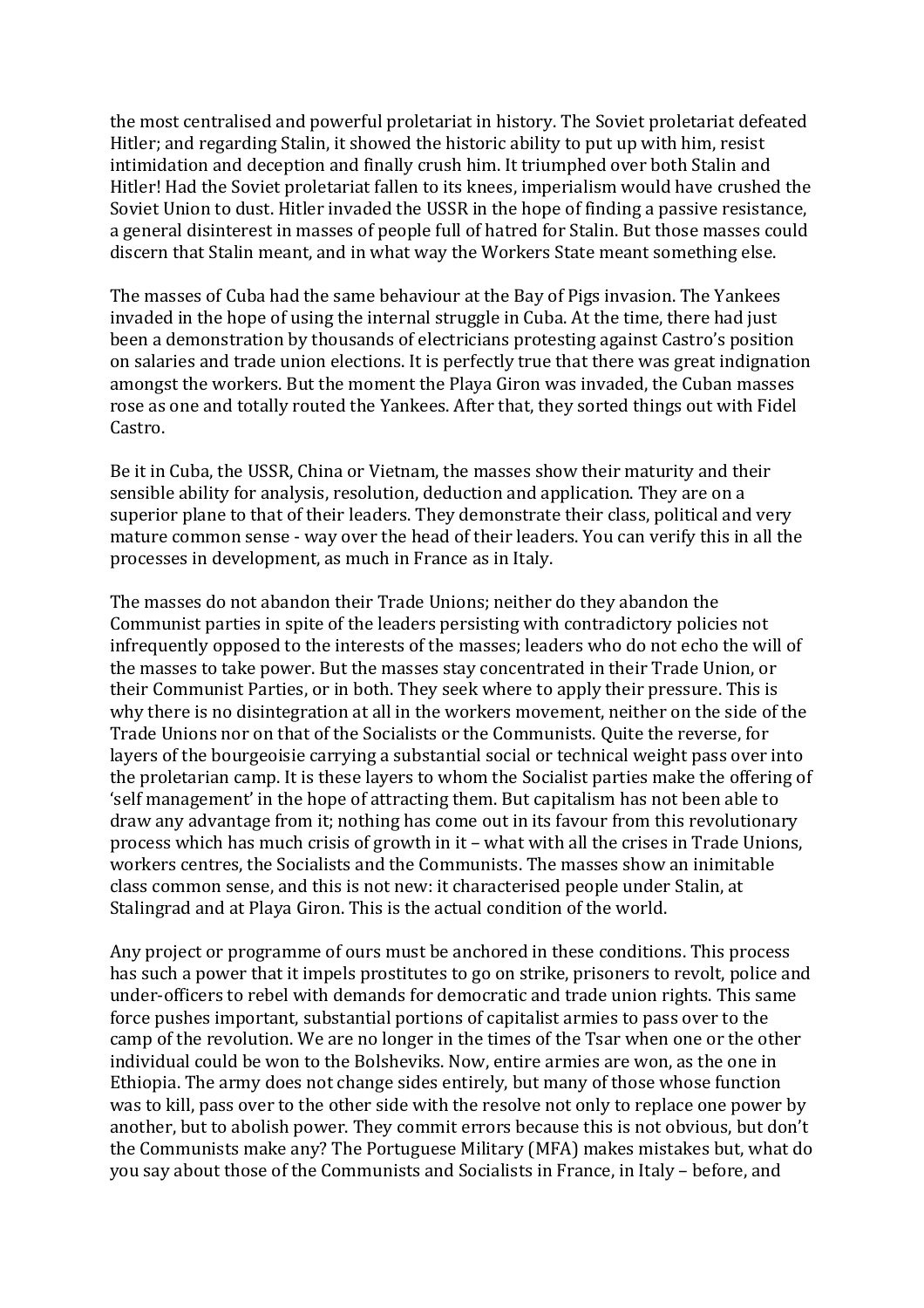now? In comparison and considering their previous function, the MFA's errors are small. It had been trained to give not a fig for anyone's ability to discuss and reason politically, to organise or develop any intellectual or political ability. It was all imposition and iron discipline. See how these soldiers have developed their ability to make deductions and analyses, to draw conclusions. They are won! This is very beautiful! Looking at this beauty - how can one ever be sad!

The world is bathed in joy, the exhilaration and the beauty of intelligence. It is because of this that human relations blossom today. Joy used to be defined against what was of a personal, individual, family or class interest. Today, joy is defined in terms of human intelligence, of which it is the most elevated form, evocative of the most edifying notions and images. Intelligence consists in seeing that all the problems can be solved, those of humanity as well as those of history. All in life that used to appear mysterious, insoluble or unbearable turns out to have been only an easy-to-solve class problem. Entire peoples are in the process of experiencing this, from Portugal to Ethiopia, passing through France and Italy. Their leaderships hold them back and prevent the taking of power but the workers at the base and the peasants, the petty bourgeois and the military, the priests and the nationalists, are all increasing their political and scientific ability; their capacity for organisation, leadership and action too. Those leaders who can prevent them taking power cannot make them desist, and regardless, each mass movement elevates its political, scientific and intellectual potential. From nothing at all, the people of Ethiopia advance in leaps and bounds that would have been impossible had they been isolated from the world. It is the world process that engenders such effects, lending them the sprightliness to leap ahead. This knowledge must be kept in the mind of all revolutionaries. In these conditions, how can the Communists avoid being influenced? How can one believe they will remain insensible?

## THE PERMANENT REVOLUTION IS A WORLD PROCESS

The Portuguese masses draw their own conclusions, even if Cunhal does not. If not everyone in Portugal is allowed to draw them, the masses of the world do. Albeit at differing levels, there is an uninterrupted process of elevation of the revolution, permanent, continuous, always anti-capitalist. For that reason, this is a world process of Permanent Revolution and not something peculiar to one country or another. The Political Revolution in the Soviet Union develops in a world process that gets concretised in the Soviet Union. A greater level of revolution in the world means greater qualities, abilities and revolutionary conditions that make the Soviet Union better disposed towards its Political Revolution. The Political Revolution is not being eliminated but simply made less stormy, less costly to history, more accessible and flexible. The growing confidence observable in the world revolution induces changes in the Soviets. If they become more pliant, it is not that they have changed their nature, but that the progress of the revolution demands it.

We must be based on this world process and view it as a whole when we make prognoses and draw conclusions. The course of history is determined essentially by the world progress of the Permanent and Political Revolution - one of the consequences of which is the Partial Regeneration. The course of history in Portugal, Uganda, Ireland or Argentina, is not the result of conditions prevailing in each of these countries but of the world balance of forces. At any given moment, one of these revolutions can have the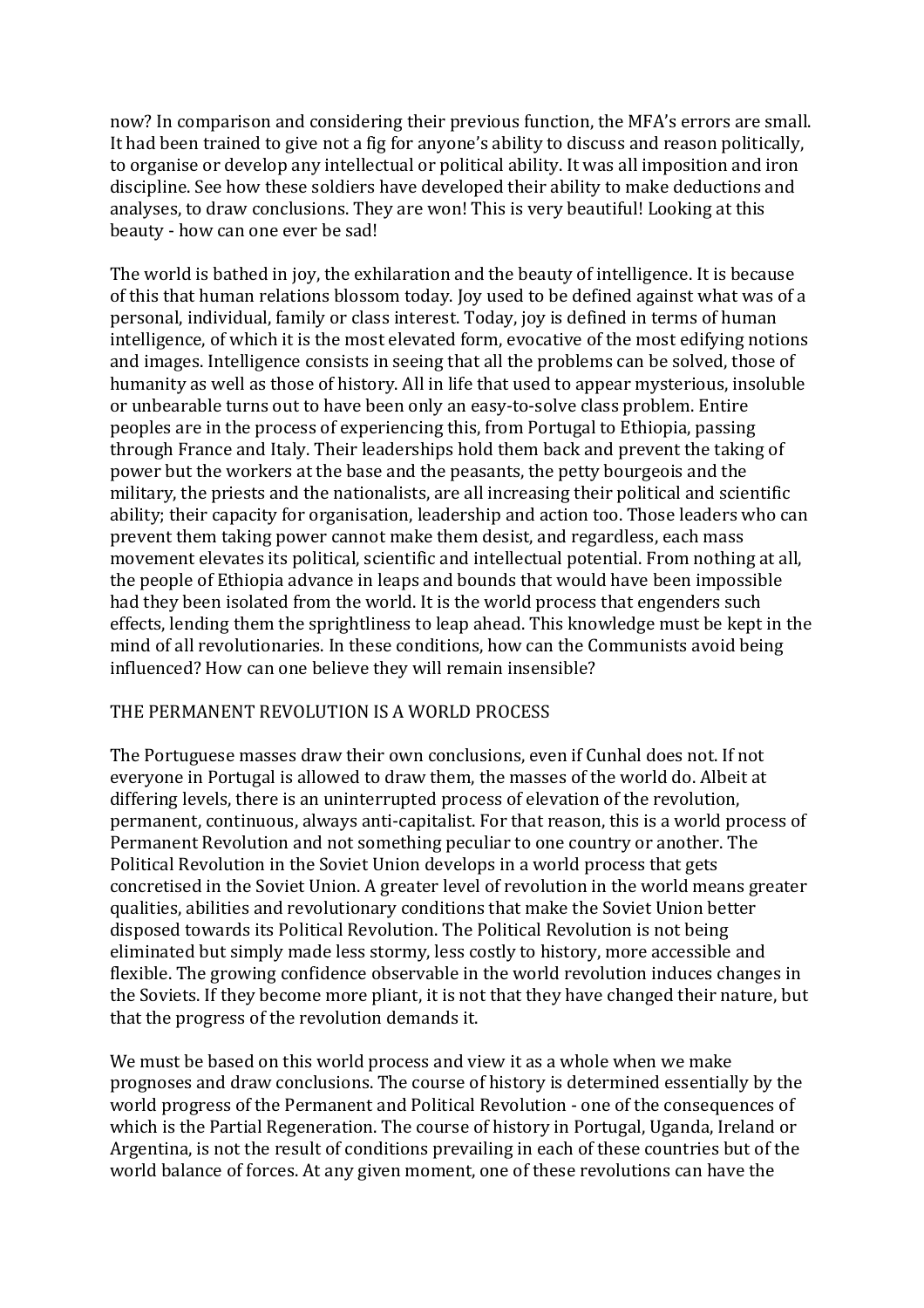effect of creating more organisation, as well as improved principles and movements for vet further advances. Take the example of the Trade Unions/Army United Front in Argentina. It is not a unique case: There have been instances of this before. But this time, this United Front has attracted the world's attention, even in Italy and France. The trade union leaders in Europe look over their shoulders, wondering whether Army and Trade Unions are becoming the new Peronists. What is more, this is happening in Argentina, a country that has tightened its links with all the Workers States, North Korea amongst others. At one time, Peron had appeared on TV surrounded by 70 children from North Korea.

Such is the world level of relations nowadays. The crisis of capitalism is, without doubt, very deep and insoluble. But imagine if the proletariat did not give a class solution to this crisis; Imagine that! If the Communist and Socialist parties, the Workers States, the workers' parties in France, Italy, Japan, Britain and Germany do not react - what will happen? Capitalism will find a solution - at the expense of the revolution. However, this time round, it will be neither in a position to find its feet, nor to re-kindle in the world the light of authority and confidence. It may re-establish its functioning but it will stay in a permanent crisis of confidence. Thus lame, it will roll on down the hill, all the way to where the proletariat is waiting to crush it.

If the Workers States, the Communist and Socialist parties fail to make headway in this structural crisis of the capitalist system, the latter will seek solutions that make short work of precepts, principles and agreements. The big monopolies are on the alert. They concentrate the functioning of big capital for a further elimination of competitors. This has also the effect of increasing the weight of the masses and of the revolution in the world. The result for capitalism is continuing decadence. This time it will not be as in the past when capitalism had always a solution because it had no competitor. Now the Workers States exist, and the masses of the world too. The technicians, the scientists irreplaceable as they are for capitalism - see that there are no such agonies in the Workers States.

The countries of Africa, Asia and Latin America who started with nothing, manage their own incorporation into life. They develop their economies whilst capitalism never managed an iota of it with all its investments, armies and assassins. These countries develop on the basis of the statified form of property, with production centralised and planned. The technicians and engineers of capitalism, and all their administrators, feel galled and shaken by this. This is the actual stage the world has reached.

We must consider what policies for this stage, what major preoccupations and what our main function shall be in all this next period. The crisis of capitalism, that of the Workers States/Communist parties, plus the world development of the revolution, all find their realisation in a world vortex of Permanent Revolution, Political Revolution, Partial Regeneration and Historic Re-encounter. Of all these, the Historic Re-encounter is the least important aspect, having less possibilities to advance openly and consistently at present.

The prospect for the next stage is sharper class struggles and struggles for power. This World Congress must ratify the conclusions developed in our first exposé. The inexhaustible world course of the revolution takes thousand forms. In Uganda, Amin told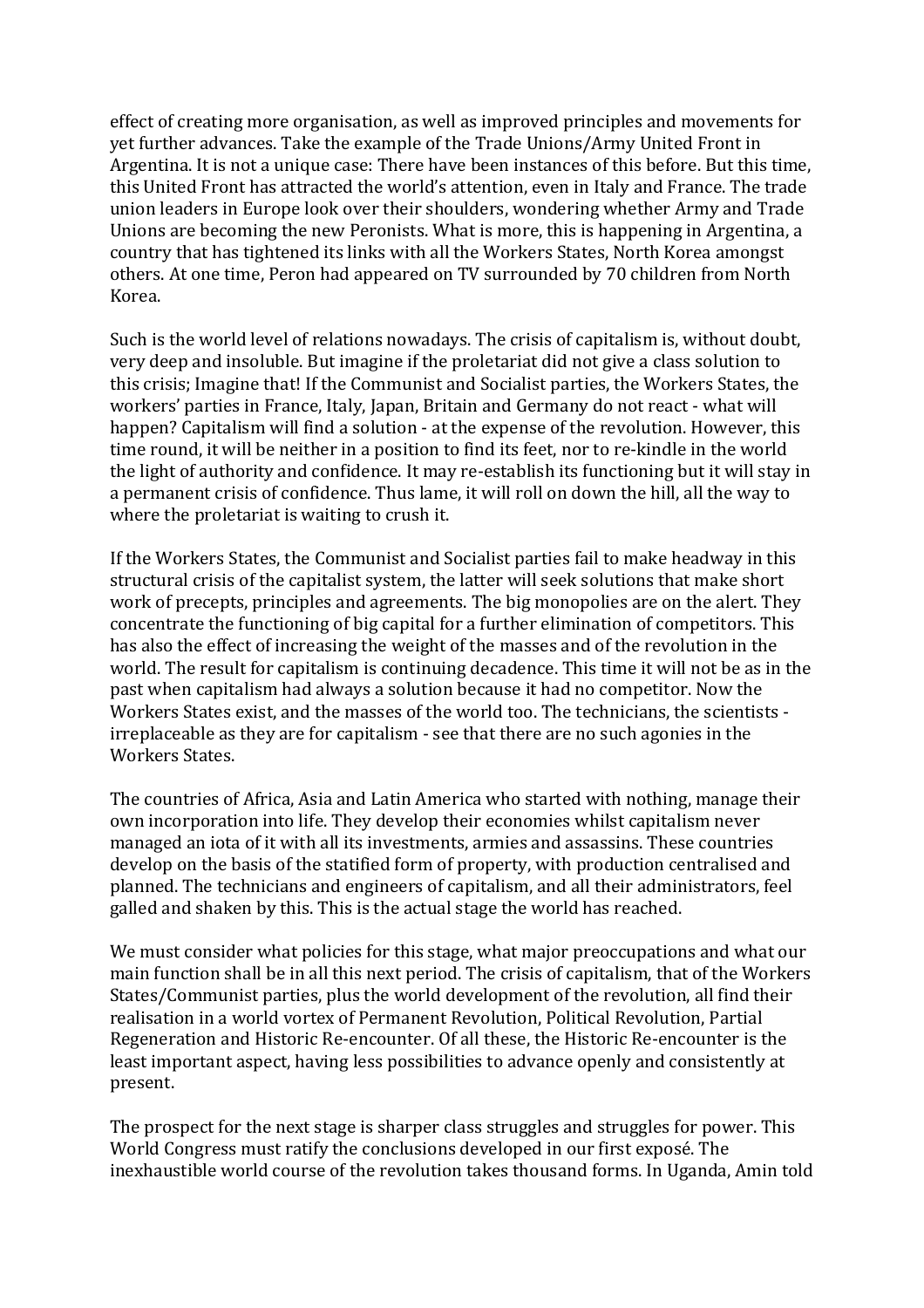the British PM: 'Come here and beg my pardon'! Without representing their class decision, he reflects the opposition of people. This highlights the indirect use that can be made of the fighting will of the masses of the world, though the effects in this instance have a limited historic scope.

The world crisis of the capitalist system increases. There is a constant search on its part to respond in every country by more counter revolution and world wide by means of a front between Yankee, Japanese and European imperialism. They seek to combine forces and confront the rising tide. But they have not the means to stem it all, outflanked as they are by the masses politically and industrially. They are preparing small atomic wars. They keep on about 'tactical' weapons in Germany, France, Italy and Britain. It is not certain that they will succeed, however much 'tactical' for them might mean 'easy to use'.

Behind the fraudulent qualifier of 'tactical', they mean pocket size weapons for a 'lightening strike'. What is that but preparation for counter revolution? And by means of atomic repression? We call on the comrades of the Communist parties and of the Workers States to kick up a world fuss to challenge this now. The fundamental conclusion, surely, is that the capitalist system must be brought down! We are not against trying it through an electoral process. In France and in Italy, let the Communists be elected: we shall support them wholeheartedly, with all our consciousness and intellectual power.

We invite the Socialist and Communist comrades, all the movements of the Nationalist left, to make a United Front in Europe, Asia, Africa and Latin America, on the basis of an anti-capitalist programme: expropriate capitalism and plan production to satisfy human need! From that point, one will be in a position to forge ahead towards the total elimination of capitalism. The appeal for such an action would, of itself, have an immediate revolutionary effect in North America. We agree with the struggles to conquer and maintain democracy. But the problems of Europe do not reside in a lack of democracy. Bourgeois democracy will give no more than it does now. Any progress in Europe, or anywhere else, will be made against the bourgeoisie and its interests. This must be proclaimed! The very demand for greater democratic rights signifies structural changes. In Italy, for instance, the regional Left United Fronts must spell this out, loud and clear. If this is avoided, the workers' movement cannot prepare itself and this limits the effect of all other achievements. Take the Venice or Turin United Front: It must state what exact programme and policy will gain more democracy for the masses. This is as important as having formed the Fronts themselves, since they are destined to become Local Governments of the Communists and Socialists.

The crisis of the capitalist system is insoluble. It is not an occasional or partial crisis. It is a crisis of structure, with effects in every corner and from A to Z, passing through every imaginable or unimaginable letter. As far as history is concerned, capitalism has exhausted its function. Since when? Since the day of the Russian Revolution! If capitalism went on living, it is only because it was not brought down. It was not brought down because of the incorrect and conciliatory policies of the Communists and the Socialists. Now capitalism has not force enough to continue living: Proof is that it could not combine to smash the Soviet Union. Perish the thought it was negligence or an oversight! After the Soviet Union, there came 14 other Workers States. Had the USSR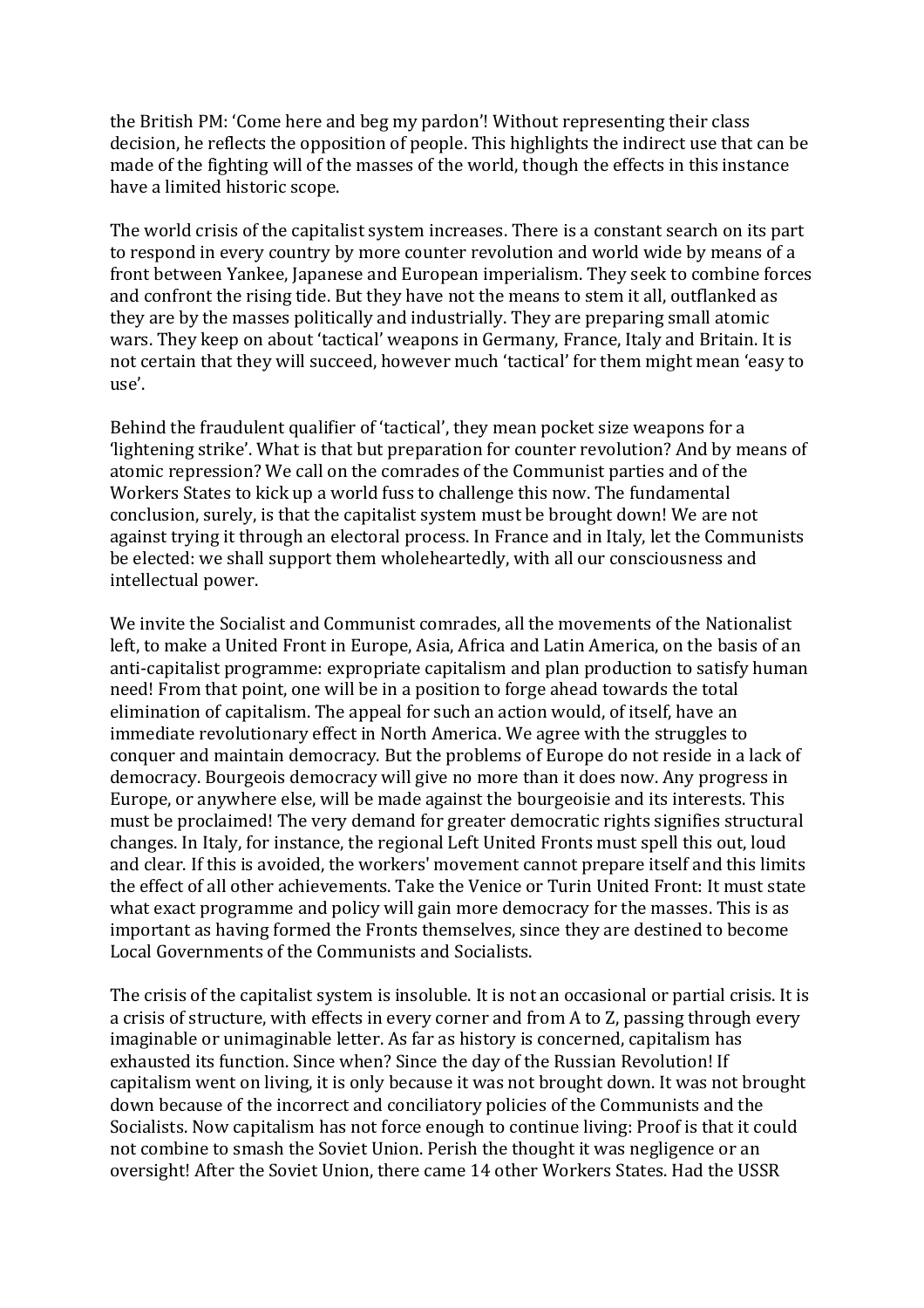been crushed, these 14 would not have been born. World capitalism did not crush the USSR because it did not have the force to do it, and because the world proletariat was opposed. Had imperialism invaded, the world masses would have stimulated anticapitalist movements everywhere. The inability of the capitalist system lies in this past example, but it is still the same today.

The capitalists can no longer make war between themselves. In their economic competition, France, Britain, Germany and the United States have ten times more reasons to make war against each other than they ever had before. In the Common Market, conditions are such they could make one every day, but they dare not. Thus, they make small, local, wars about onions, carrots, meat, wine. These may be less costly, but they are wars alright. When imperialism cannot launch a war against the oppressed countries, it blackmails them. It used to say: 'we will no longer invest here', but now these countries make their own investments. When it cannot blackmail, imperialism makes agreements, as with the oil producing countries of Africa, Asia and Latin America. It is all wars. Do not think that the Common Market signifies 'accord' within Europe! A pure lie! Faced with capitalist crisis and the stiff world competition of the Workers States, European capitalist discord is complete and terrible. This is the Common Market in a nutshell. Because of its huge concentration and the expansionary imperatives of big capital, the Common Market turns itself into the great monopoly of the monopolies.

The capitalists need to form these big monopolies to deal with their own crisis, and with the Workers States. They make this giant multinational to lessen competition; but this fails and discord erupts between them. The last ten years have seen their unceasing squabbling and bickering: For they are not just faced with their inter-capitalist competition but with that of the Workers States. The Common Market centralises big industry, high finance and large capital at the expense of the small and middle size European producers and industries. Their concentration needs to break up and eliminate, restrain or destroy an immense layer of what was previously their base of support; like small to medium industry and agriculture. No 'entente' is possible here. Capitalism has no perspective and the Common Market will never reach an accord. You may get an agreement at the top of the multinationals but that is also a fight. They will never manage the unification of the Common Market because competition is at the heart of their divergences. They try to regulate it, to plan it, but this is precisely what is unattainable in the system of competition where the strong wins, and nothing else. In Europe, capitalism works no differently than anywhere else.

The Common Market has not been able, and will not be able, to resolve any of the problems of the capitalist system. This is another highlight of its exhaustion and total crisis. The Communist and Socialist parties would like to believe the Common Market can produce a stable economy and some planning. Some Communist parties as in France and Italy - in Germany and Britain it is different - have reservations, but they propose no policy. What they must demand is the Socialist United States of Europe. We call on the Socialist comrades, the Communists, the Left Radicals and the Catholics, to pose the need for the Soviet Socialist United States of Europe in opposition to the Common Market which only guarantees instability in life. The unity of Europe demands the Soviet Socialist United States, where democracy will bloom. How do we know democracy will bloom? Because there will no longer be democracy for the bandits! In the Building of Life, bandits have no place allocated. We invite the Communists and the Socialists to take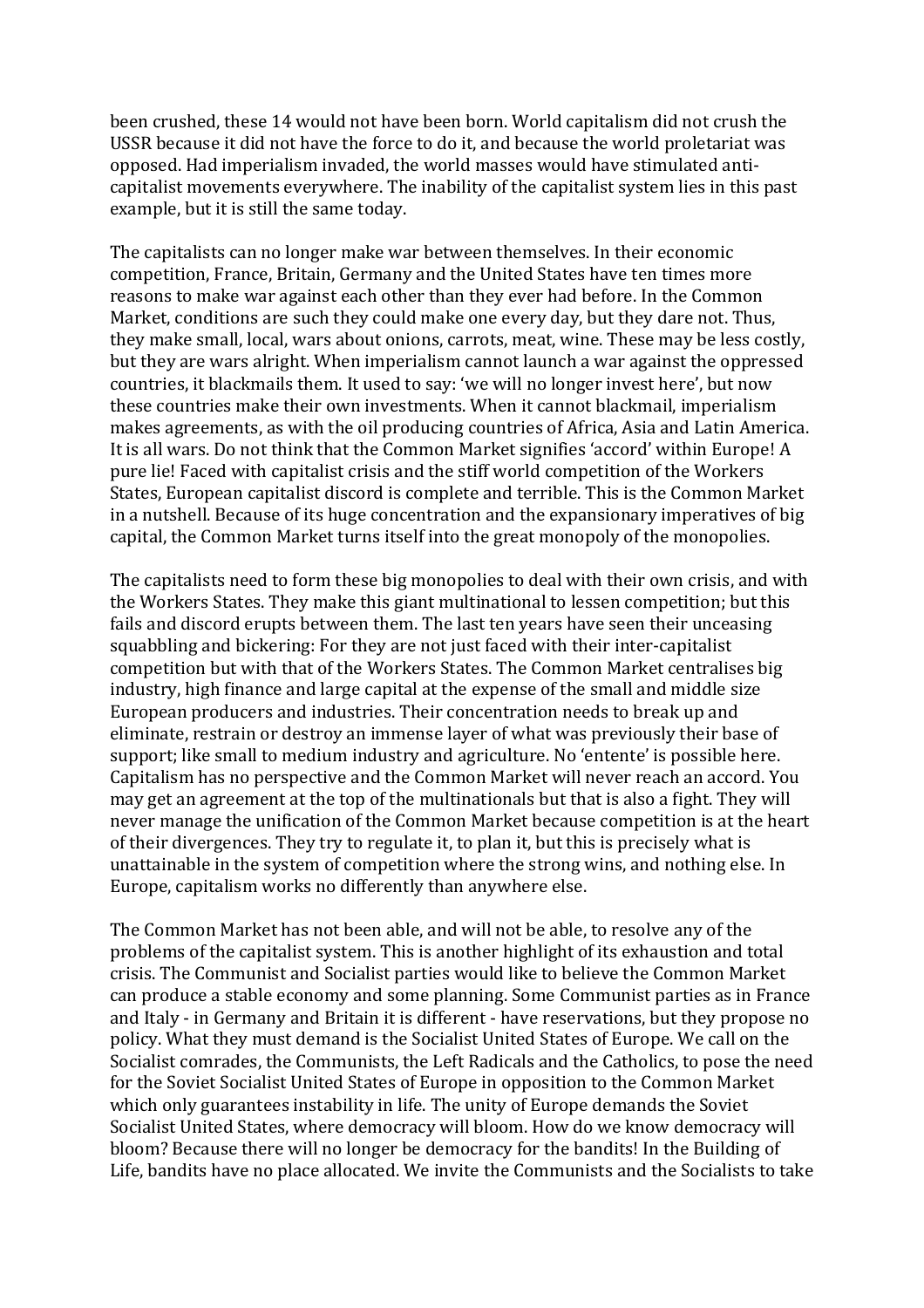this discussion on board.

The Workers States weigh limitedly in the world and they do not sufficiently identify with progress. They need to offer an alternative to the capitalist Common Market. The latter still attracts a substantial petty bourgeois layer – itself, a demonstration that it is possible to build the Socialist United States of Europe. The Workers States must unify: let them plan between themselves in their common interests and with priority given to the least developed. If they start this, the broad masses of Europe, its petty bourgeoisie and small proprietors will feel an immense attraction. The effects of the 'tactical' war capitalism prepares will be immensely less disastrous whilst the attraction felt by people towards the social progress of the Workers States will be enormous. In offering a united perspective, the Workers States will be quite compelling. We appeal for this discussion to be made with the view to organise in the whole of Europe a United Front of Trade Unions/Workers Centres, with the Communist and Socialist parties, plus the Radicals and Catholics of the Left. This Front must call for the Soviet Socialist United States of Europe, a Socialist Unity based on a common European programme and planning, requiring the statification of property. We call for the unification of the Workers States, in Europe, and in the world! This breakthrough will give an example whilst becoming a force to reckon with, a force of authority and experience.

## THE NEED TO UNIFY THE USSR AND CHINA. AND TO CREATE A WORLD ANTI-IMPERIALIST UNITED FRONT

The division China/USSR is one of the greatest deficits of this process of history: it enables capitalism to arm itself and to constantly brandish its atomic answer in the face of the progress of the revolution, against Socialism and humanity.

A foremost basis for any meeting of the Communist parties must be a discussion of the reason for the divide between the USSR and China. The essential conclusion to be drawn must be a call for these two Workers States to unite and plan jointly. We call for this unification and common planning to be discussed in the world movement of the Communists, Socialists, Radicals and Trade Unions, as well as in the Workers Centres and in the factories. This does not simply suit the USSR and China; it is a necessary conclusion for the whole of humanity: Humanity needs this unification! And what is preventing it? The existence of bureaucratic interests! It is necessary to state clearly that the interests of the bureaucracy, and nothing else, prevent the unification of China and the USSR.

We appeal also, and fundamentally, to the Communist parties, to the Workers States the 'socialist countries' as they say - to develop a complete Soviet Democratic activity in the factories and in the public places. They must engage in daily and unceasing activities of demonstrations, rallies and public meetings in all the Workers States from where appeals need to be made for the crushing of the capitalist system - this atomic warmonger and oppressor of the world's peoples. Let there be appeals to develop democracy in the Workers States and to unify China and the USSR via their common economic planning. Let the masses of China, of the USSR and of the whole world discuss!

It is necessary address the US masses with a programme. Just the start of such action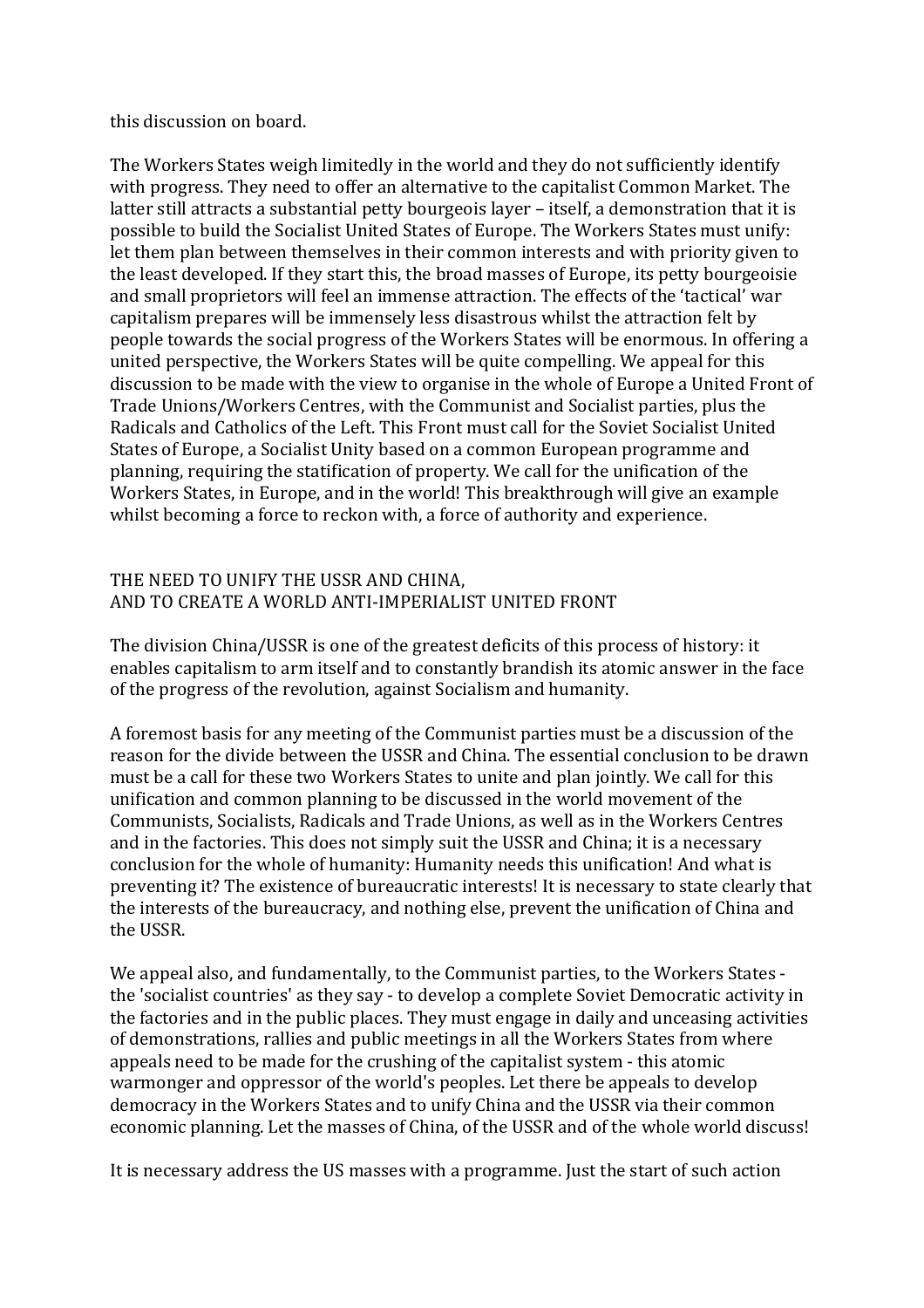would have an irresistible effect on the masses of the United States. It would help their class organisation and prepare them for their own class, rapid, dynamic response to the war preparations of imperialism, and to the war itself. We are not saying that war is imminent, but every Communist and Socialist Party must denounce it in their programme. Without being obsessed by it, one must remember that the more imperialism is pushed against the wall, the greater the risk of war: Imperialism is ready and can start it any minute. The alliance of spacecraft overhead makes no difference. Capitalist science has no historic interest whatever - and not the slightest preoccupation or possibility - of uniting with that of the Workers States: It is their antagonist. The capitalist countries have not vet launched a concerted war against the Workers States because they cannot agree on anything. Instead, they have a thousand motives for war against each other. The Common Market is a case in point, where the capitalists are not fighting against each other with weapons, so afraid are they this would serve the development of the revolution and favour the Workers States in Europe.

We appeal to the Communist parties/ Trade Unions/Workers Centres, to draw the conclusions from the present crisis of capitalism for which it has no solution. It has exhausted all its possibilities. Whether it is today, tomorrow or the day after, it will react with war. It is therefore paramount to organise against it, without either feeling haunted by it - or waiting until it happens! It is necessary to gather together the understanding, the consciousness and the means - economic, social, industrial, political and military with this perspective in mind. The indispensable condition to remedy the war is to be prepared for it, elevating the qualities of the masses of the world, increasing both their authority and their progress to Socialism. Let's the North American masses be told! Let us count on their homogeneous conduct, their upright behaviour. They have no political or trade union means of expression, but they speak through their abstention. Imperialism dreads the consequences of its own war because it senses the hostility of the North American people.

The US Trade Union Centres are useless, to say the least. They invited Solzhenitsyn! But it was at the behest of the CIA, not of the Unions, that this shitty pant went to the United States. He went to lobby, stimulate, foment and shore up the US's decision to "bomb the USSR". Isn't this a call to bomb Workers States? Revolutions? Solzhenitsyn's function is that of a shit that can hold a pen. This is what he was hired for, since he has no other talent or political skill. He is incapable of raising his political thought above his imbecility, but there is carte-blanche for the likes of him in the US: he can hold public Conferences and declare what no one else dare to. In the US, they knew what he was going to say because the top US security chiefs concocted it all beforehand. They made Solzhenitsyn say what they did not want to say themselves, due to so-called 'détente', etc. This prepares for atomic war! Besides, look at what extremely malicious tendencies there are in the Soviet Union and the other Workers States: they are not just 'democracy' loud-mouths but malevolent enemies like Ota Sik in Czechoslovakia and this feather brain in the Soviet Union. The US invitation to him is proof that imperialism prepares for nuclear war.

We call on the Workers States to hold public debates about this and to publish declarations in the workers movement. The latter must explain that the policy of 'détente' has no value; that it does not hinder, dampen down or lessen the dynamics of war preparations. We are against the nuclear war! It is not us who are pushing for it -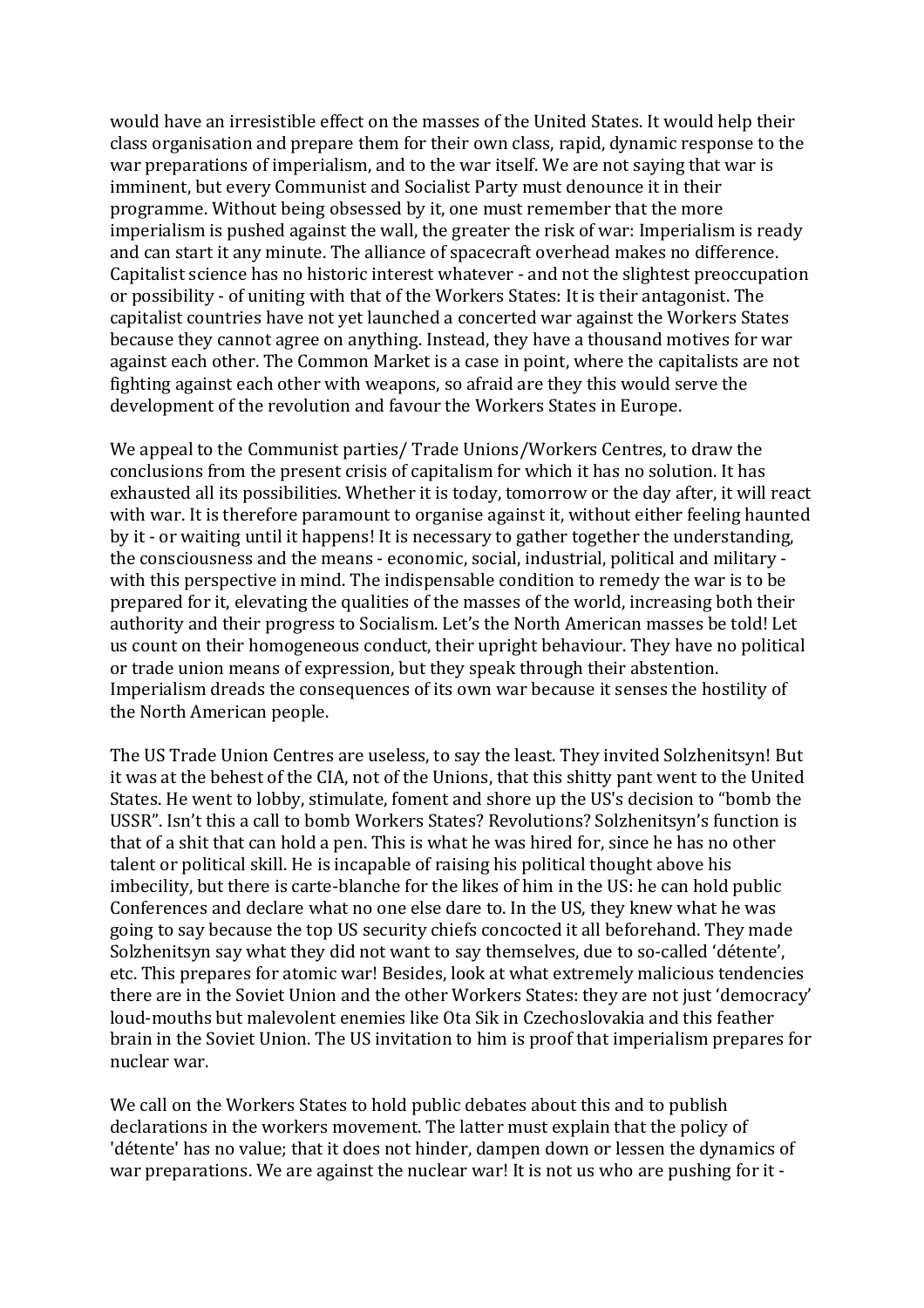they do! It is imperialism that prepares the nuclear war! Solzhenitsyn is only one aspect of these preparations, along with Ota Sik and assorted bureaucrats in the Workers States. For the time being, these types try destabilisation tactics with the aggressions, disputes, tensions and confusions they spread in the Workers States. We propose that the USSR and Czechoslovakia respond with public debates on Dubcek's petitions in Czechoslovakia as part of a campaign for the Socialist planning of Europe, to include both the Workers States and the capitalist countries. This elevated democratic functioning will soon find solutions to the crises of the economy, society and work. We propose the Communist parties discuss all these problems.

The masses have demonstrated that they want to finish with the capitalist system. This is reiterated in Britain, for instance, in the strikes, the electoral advances and the crisis in Labour. There is no need for great consultations or much head scratching; you simply pick on anything that happens, and open a public discussion in the workers movement in support of a United Front of Socialists, Communists and all the Left tendencies. An end will soon be put to the crisis of capitalism by expropriations and statification.

It is necessary to have a discussion in the World Workers Movement and the Workers States aiming at a European United Front with an anti-capitalist programme. Production needs to be planned in the interest of populations, and this demands the statification of the main means of production - basic production centres first. Let's have this instead of individual cars! It is necessary to construct collective facilities for people, trains, transports, planes, cookers, fridges, roads, hospitals. Who benefits from investments presently sunk in the car industry? Are they a guarantee of wealth for any country? No, they guarantee wealth for car industry bosses and nothing more. With expropriation and planning, all that energy and labour would go into building hospitals, roads, houses and collective amenities, thereby also resolving a thousand other problems. No more capitalist accumulation? Let's have public well-being accumulation! The Communists and Socialists will say this pie in the sky. But why? It is not as if it couldn't be done!

We propose the Communist and Socialist comrades discuss in all the factories about the planning of Europe on the basis of production programmes and commercial exchanges to unite with the Workers States. The aim must be the Soviet Socialist United States of Europe. Why not discuss this? Who is against? The leadership of the workers parties says that the situation is not yet ripe. Whatever else do they need? The masses have already made their point in the 'Whistlings in Bologna' and the 'Avalanche of Votes for the Communist Party' in Italy (See Red Flag 246 - Edit). In Britain, they made a front of resistance in the Common Market referendum amounting to a 60% Labour abstention against the Labour leadership. The immense majority of the Spanish people are against Franco-ism. The masses have made a revolution in Portugal. There is a rising tide of revolution in Germany, one of the most stable capitalist countries. Why on Earth shouldn't this be discussed? It is false to say that forwarding the revolution precipitates the war which capitalism is preparing. If it launches it, it is because it has no other solution. One must not give it the liberty of making the war when it suits it best. Besides, why should it go berserk because you call for a Workers and Peasants government in Italy? But why? The Italian Christian Democrat (CD) leaders of the Fanfani, Moro and Rumor sort, will certainly sound the trumpet of their opposition; but what are they, and their noises, compared with the CD masses? We know that the CD masses agree with a programme of social progress, a programme that only the Communists and the Socialists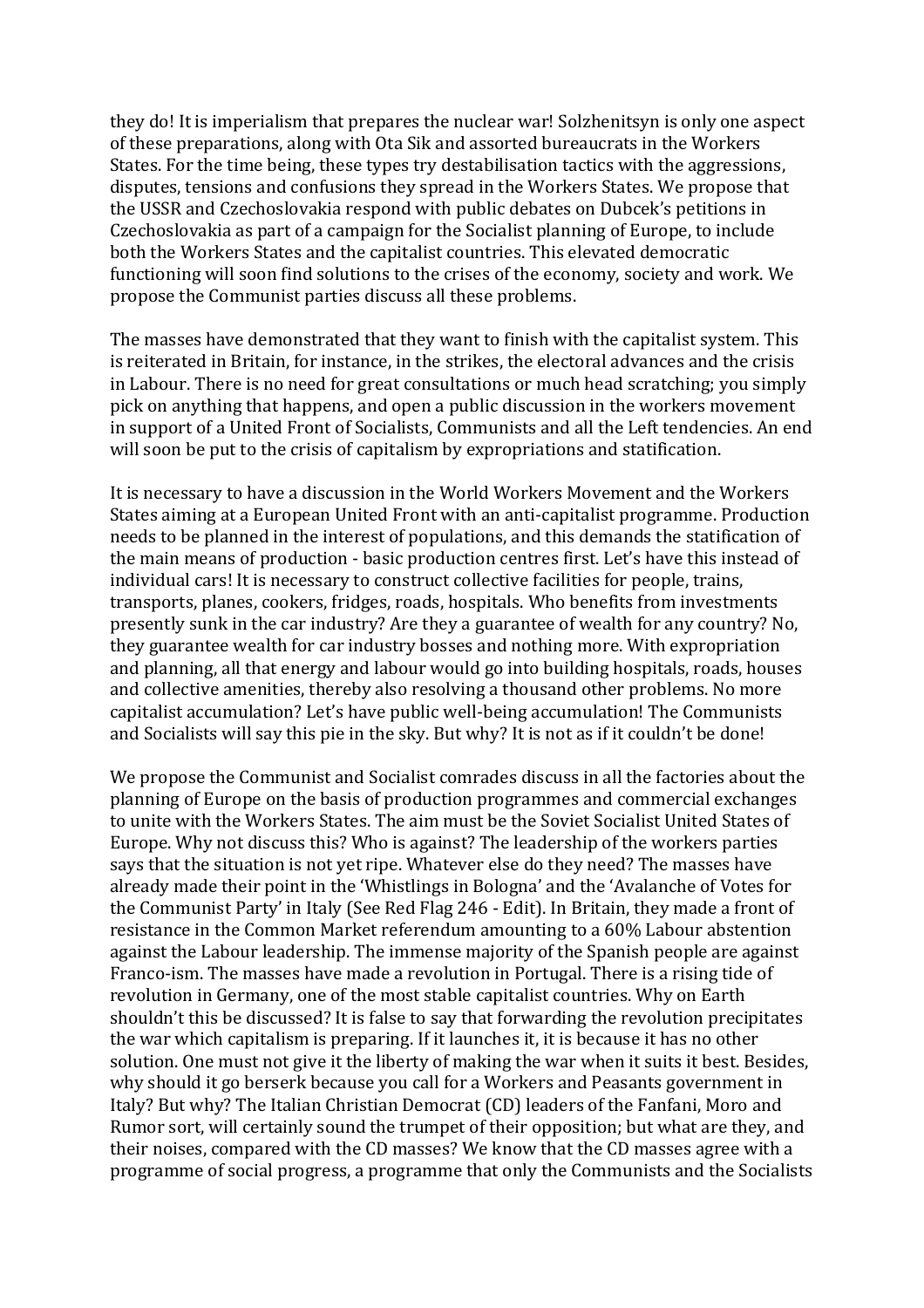are in a position to accomplish.

It is necessary to give a class response to the crisis of capitalism in Europe and in the world - United States included - with a world offensive by the Workers States, Communist and Socialist parties, opening a struggle for a Workers and Peasant Government of the Left (electoral fronts wherever feasible) on the basis of a Left programme spearheading measures for Socialism via Workers Councils and local/regional Committees serving as social and political spearheads. Let's give this response to the crisis of the capitalist system.

## CALL FOR INTERNAL SOVIET DEMOCRACY IN THE USSR AND IN THE WORKERS STATES!

We call for a World United Front on a common anti-imperialist programme: Expropriate imperialism and statify property! Plan production under the control of workers, neighbourhood and factory committees! In the leadership of society, must be placed those organisms that show ability, efficiency and intelligence in dealing with society's problems. Capitalism cannot resolve them, and besides, it has not one iota of interest in trying. Since it is preparing for war, it will launch it in any case.

We invite the Communist and Socialists parties to return to class analyses and conclusions. Capitalism is a class - and not a set of people united by their roles as heads of enterprises for instance. It is a class, whose character lies in the function of being boss or financier. It thinks, makes deductions and takes decisions as a class. In small Belgium or any large European country, every aspect of the capitalist class' behaviour, is steeped in its class interests in the class struggle. This is not to say one must not look for electoral advances. Far from it, United Fronts must be made for electoral gains. But the very condition that renders a United Front necessary lies in the incapacity of capitalism to resolve - today or tomorrow - any of the problems arising in Europe. In this case, capitalism is not beset by a passing or circumstantial crisis; it is in a total crisis. Imagine that the proletariat does not give a class response to this crisis, or that the Workers States do not help the proletariat: Capitalism will simply be at liberty to prepare and launch the war at the time of its choice, instead of being forced into it by the development of the revolution  $-$  i.e., the least favourable moment for it.

One must seek - with all endeavour - to get this policy understood and debated openly in the workers movement, where all tendencies must be included, the Posadists, the Leftists and the Communists. Discussions must pose the need for a United Front of all the Socialists, Communists, Left Nationalists and Catholics plus all the Left groups and the Trotskyist-Posadists, to make a Front against the capitalist system.

We call on the Workers States to maintain and develop COMECON, and to discuss publicly joint economic planning where their Trade Unions are seen clearly intervening, as well as neighbourhoods and schools. Let every location where people live, discuss and debate all the problems of society. Let the North-American people, the Japanese and the Chinese, observe these debates in full operation. Such an activity contains, and will always contain, power enough to send both the Chinese bureaucracy and the capitalist system crashing down. We say that there is no reason why each and every place cannot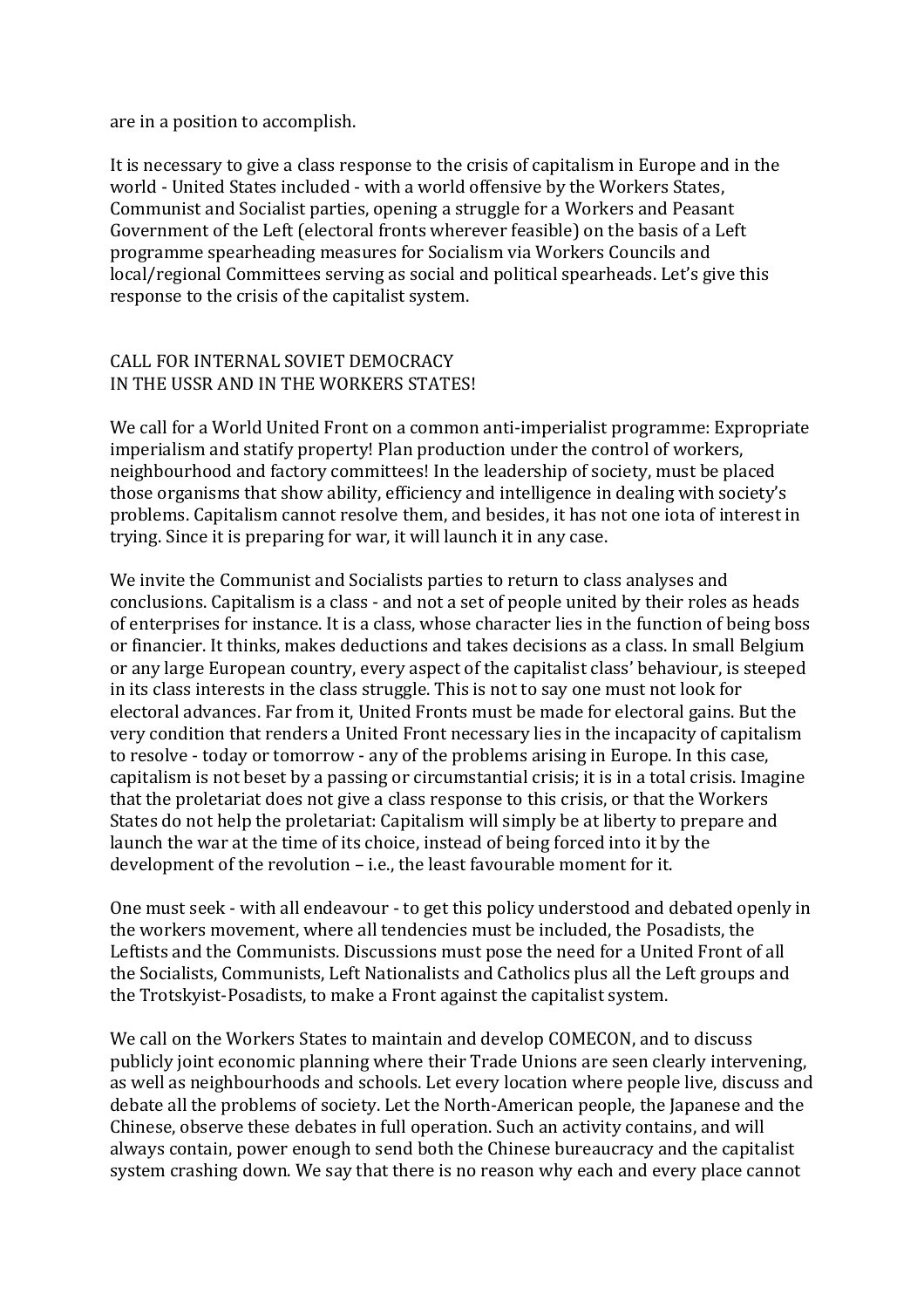have its debating hall - in the capitalist countries and in the Workers States! Let the 12 year olds participate in such meetings in their schools, in the capitalist countries and Workers States.

We propose a public discussion in all the trade unions, the schools, the local wards, the houses. Let's get out of the deadly grip of the 'specialists' and the 'experts'. Let everyone in society intervene in debates on every subject. Isn't this democracy? The people will soon want to know how to develop the economy; and how to reach an egalitarian distribution that takes account of what every person needs rather than what every person can grab hold of. We propose to discuss openly in the Workers States, in the factories, in the barracks, the houses and the streets, absolutely everywhere, how to resolve the present problems of humanity; and how to uproot the crisis of humanity regarding food, health and the environment. We propose to break the Soviets' Space alliance with the Yankees, and to make an alliance here on Earth with the masses of the world.

We would not be against 'détente' if it were possible or beneficial to the development of the struggle of the masses. But there is no such thing as 'détente'. It does not exist! At this very moment of 'détente' talks between Yankees, Soviets and Workers States, the Yankees are making war! If they do not go farther in warmongering, it is because they can't. Just look how they create the most terrifying weapons! In their heads, in their mentality and in their conceptions, they look no further than war to solve the problems of their historic antagonism with the Workers States and world masses. Surely, this has to be discussed openly.

We would not be opposed to 'détente' if it benefited the Workers States and the world masses. But what does détente bring? Nothing - apart from a greater opportunity for imperialism to keep the masses out of power in France and Italy above all, but also in Britain. This is the benefit! Had the proletariat, the Socialist and Communist parties taken power in France and Italy, they would have slashed the power of imperialism down to a minimum. What is the perspective of 'détente'? To hang about until imperialism and capitalist governments get tired and disarm? Never! The Left can go to government, as in Chile, but counter-revolution carries the day if class power is not exercised, arms in hand. See how now, once again, capitalism is offered the same opportunity in Portugal, where it uses Socialists like Soares for its purpose! With 'détente', what perspective, what delays? It is an aimless policy, devoid of perspective.

We propose that maximum use be made of the weakness of imperialism. Since it cannot make the war this minute, the opportunity must be seized, in every country, to sap at its structure, capabilities and possibilities. No accord is necessary or interesting if it is, in any way, at the expense of the class struggle. With such things, one must simultaneously develop, stimulate and impel the class struggle to overthrow the capitalist system.

This principle, when publicised, will tell the time of day to the Chinese camarilla that has so much to say about the Soviet Union being the most reactionary, most backward, most feudal tsarist right wing of the capitalist system. These types in China are no better than Stalin: they have the same concepts rooted in economic interests and deliberate agreements with capitalism. Many of them are of feudal origin. Their perversion shows in their hostility to any tie with the Soviet Union; even more so in their keenness to hold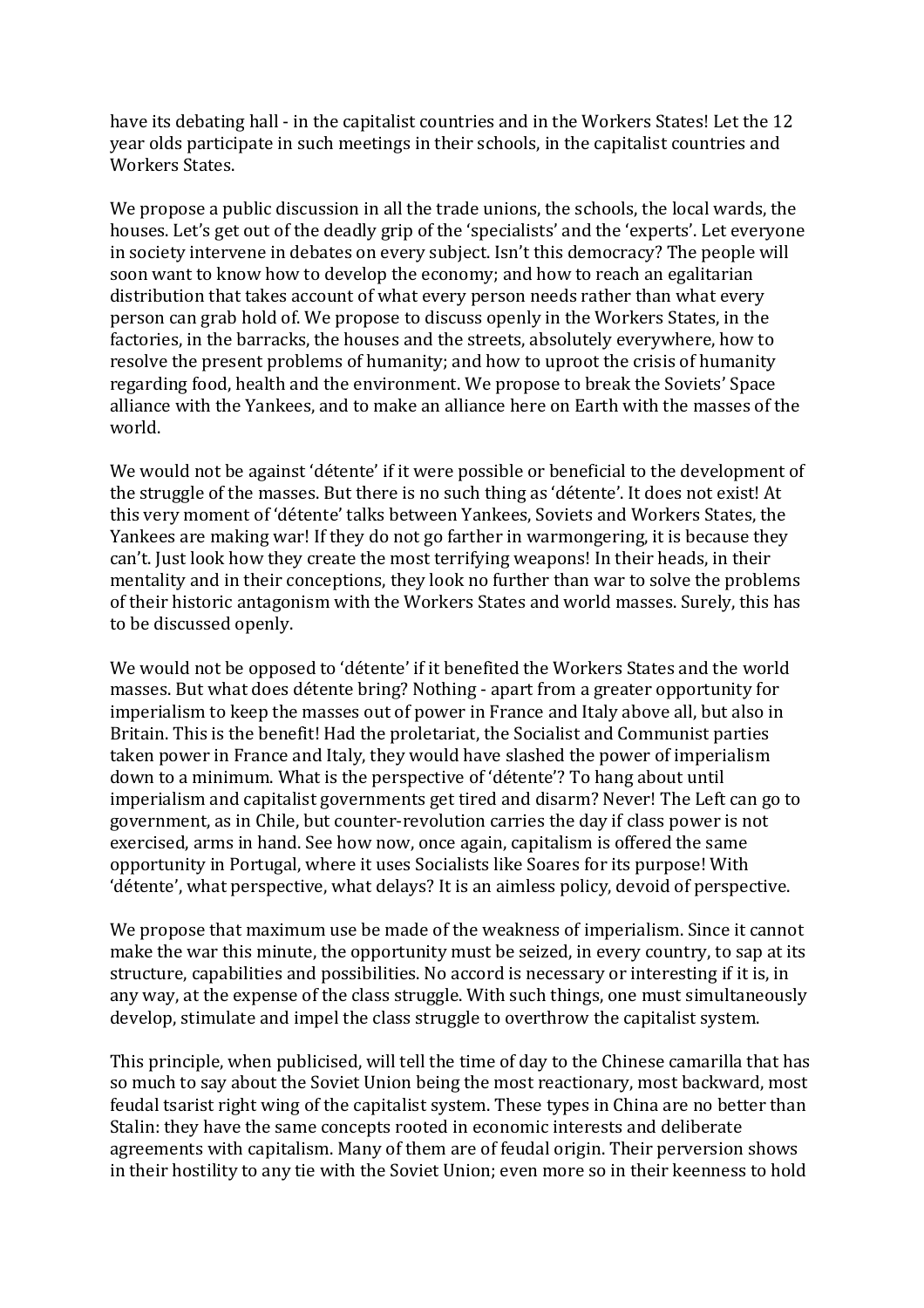back and oppose the development of Workers States. They can only do this, of course, by making pals with capitalism. What perversion lurks behind this conscious and organic not only organised, but organic - support for the capitalist system! Such political positions are not indicative of errors, wrong forecasts, inconsistencies or political incapacity, but from retrograde social interests. This camarilla is ready to become a prop, a support, to the imperialist war!

The Soviets do not put up a more determined fight against this Chinese bureaucracy because they fear this would revive the class struggle. They fear the adverse repercussions this would have internally, against the Soviet bureaucracy. As for this Chinese camarilla, it is not a bureaucracy engaged in rivalry with the Soviets, it simply is retrograde. It has stooped as low as to ally itself with reactionary Chile and some Western countries against the USSR! Only very adverse economic interests can explain this. This policy, entirely against the grain of the world advance to Socialism, can only sharpen the class struggle in China. We call on the Soviet Union to improve Soviet life, to give an example and lance this boil. This also demands the heightening of Communist political life in the Communist parties, better internal Communist life and anti-capitalist discussions. What will transform China is the historic and concrete class discussion in the Workers States. No 'sound barrier' will ever stop the sweet music of the world revolution reaching Chinese ears.

The Chinese bureaucracy keeps on stirring and deliberately fomenting false divergences with the USSR. These two bureaucracies diverge, but the USSR is so anchored and positioned in historic conditions, that its bureaucracy is forced to make ties with, and even support, the world revolution. It does not advocate class struggle or civil war, but it has to encourage the struggle. It looks for those places where it feels it can both help the struggle and enclose it within a gradual process.

The viper of competition, on the other hand, pushes the Chinese to contain any revolutionary development that may favour the Soviets. It is false to think this Chinese policy is caused by some failing in the Soviets. No such thing. It emanates from a bureaucratic camarilla very similar in China to that which existed in Stalin's epoch. It has no interest in the development of the anti-capitalist struggle or the revolution. It did not hesitate to support a government as reactionary as that of Chile to further its own policies.

There is no need to wait until China changes. Two things can reach the Chinese masses outright: direct appeals and one's own good example in Soviet democratic organisation. The very example that will influence China - as much as Japan and the United States - is an organic public discussion in the USSR, in the streets, the Trade Unions, the housing blocks, capable of airing every social and economic matter and everything concerning the leadership of the economy, the Trade Unions and politics.

On this tenth World Congress of The Trotskyist Posadist IV International, we call on the Soviet Union and the Workers States to elevate their internal democracy, organising the purest sort of discussion on all the problems. This will have an immense effect on China, and the whole world. Let this be done! We call on the Communist parties in Europe, Asia, Africa and Latin America to consider the necessity of a United Front of all the Communist parties, Socialists, Left Radicals, Nationalists, Military and Left Catholics.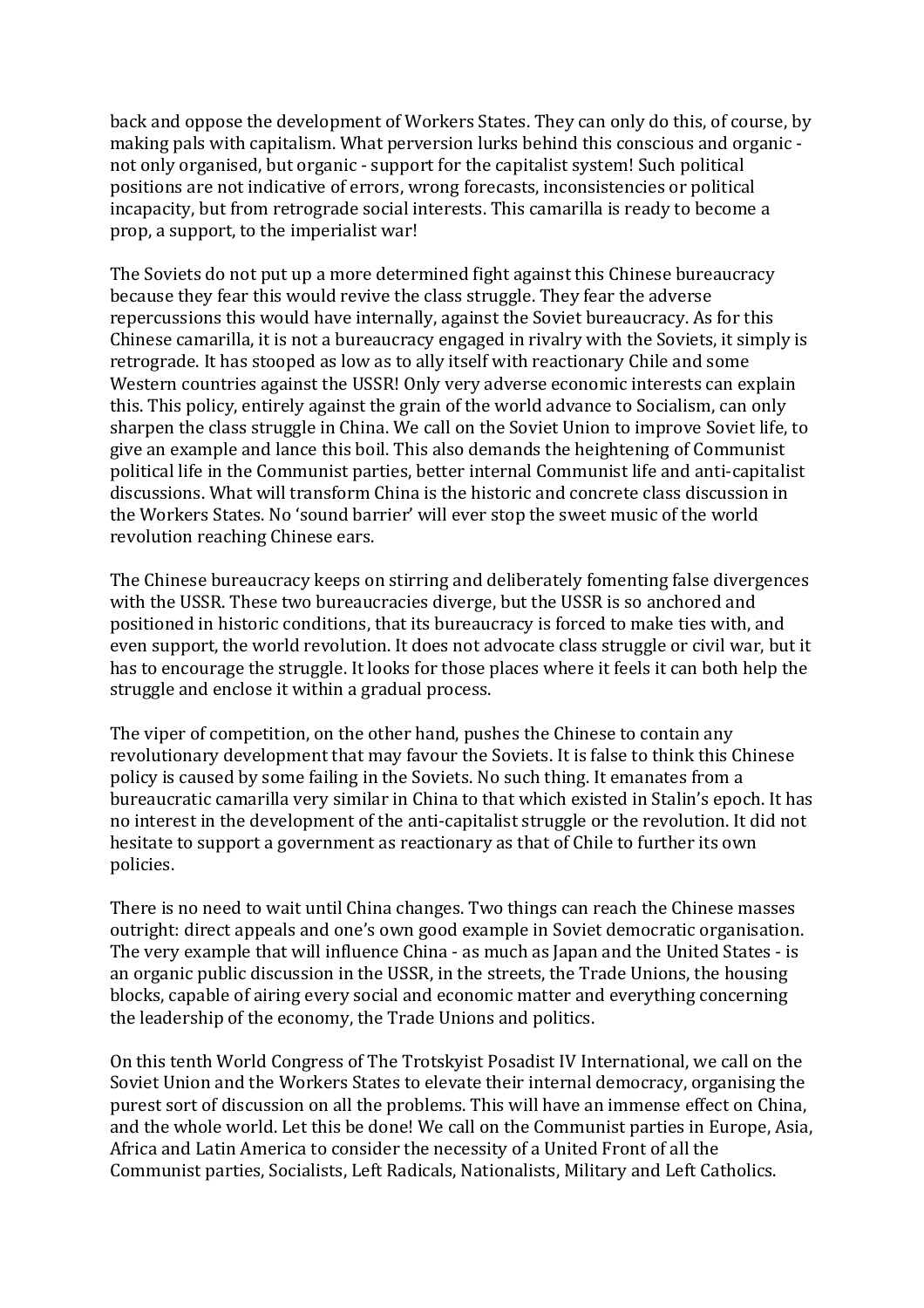This Front must include all the countries in struggle against imperialism, on the basis of joint political and social actions - anti-capitalist and anti-imperialist - in the world, and between the Workers States. We invite the Communist parties to appeal for the replacement of the capitalist system, even via elections. We propose that capitalism be changed and that even when electoral means are used, one should foresee that capitalism will unleash the war regardless. Transformation plans must be adopted, of the sort that offer solutions to the capitalist crisis, to unemployment, the adulteration of foodstuffs, the low standard of living, pollution.

We call on all the Left wing groups, Trotsky ist and others, to make an anti-capitalist United Front. They must serve that Front by opening a discussion conducive to a feeling of collaboration and support for the changes that must happen in the world Communist parties. These changes are indispensable and they necessitate discussions, analyses and theoretical political conclusions. These groups need to adopt the corresponding internal programmatic political life, based on the necessary texts and on the discussion of ideas, programmes, objectives. They must understand the structure of the world as it is, with 14 Workers States that determine the course of history today. The comrades must consider this in conjunction with capitalist atomic preparations, the crises of capitalism/imperialism and the internal crises in the Communist/Socialist parties. This intervention demands the sort of ideas and human experience that bring solutions to the historic problems of today. We call on the comrades to accomplish this task.

One of the most important events in history, certainly one of the most profound and beautiful, lies in the fact that the world revolution keeps advancing even without a conscious leadership. It does so by suppressing private property, and the capitalist regime and system. The steady rise in the measures that organise and coordinate this march to Socialism determines the course of history. By holding fast to these conclusions one can understand history, and even science. Though they have no Communist or Socialist leadership, new and triumphant revolutions in Ethiopia, Portugal and Algeria adopt the measures and programme that end capitalism and even plan production. Elsewhere, governments lean towards the Revolutionary State in Mexico, Peru, Argentina in part, Ecuador, Panama. There is another dozen or so such countries in Africa, plus Vietnam, Laos, Cambodia - soon Thailand and Burma.

Progress is constant, uninterrupted, eager and vibrant. Such is the norm of the process of history today. Capitalism can no longer dominate or even contain it, and it is on the back-foot even in countries at its core like Japan, France, Germany, Britain. Even in these countries it is impotent, incapable of holding its own, unable to increase its social or electoral support. It is in decadence, whilst the Socialists, Communists, Left wing Catholics and Nationalists gain electoral strength. Such is the norm of history.

There is logic in all this. In countries as backward as Uganda, as much as in countries such as Japan or France, the same directing line of anti-capitalist purpose works away. This can only happen when a norm has become established in history, and when it has found its representation in the consciousness of humanity. 'Norm' is not established because two people have spoken, written, telephoned or sent each other a telegram. 'Norm' exists because it is a criterion which proceeds without any need for words or wires: it works through the experience people make. Today's criterion is that you cannot progress without state control and planning (statification), and this is because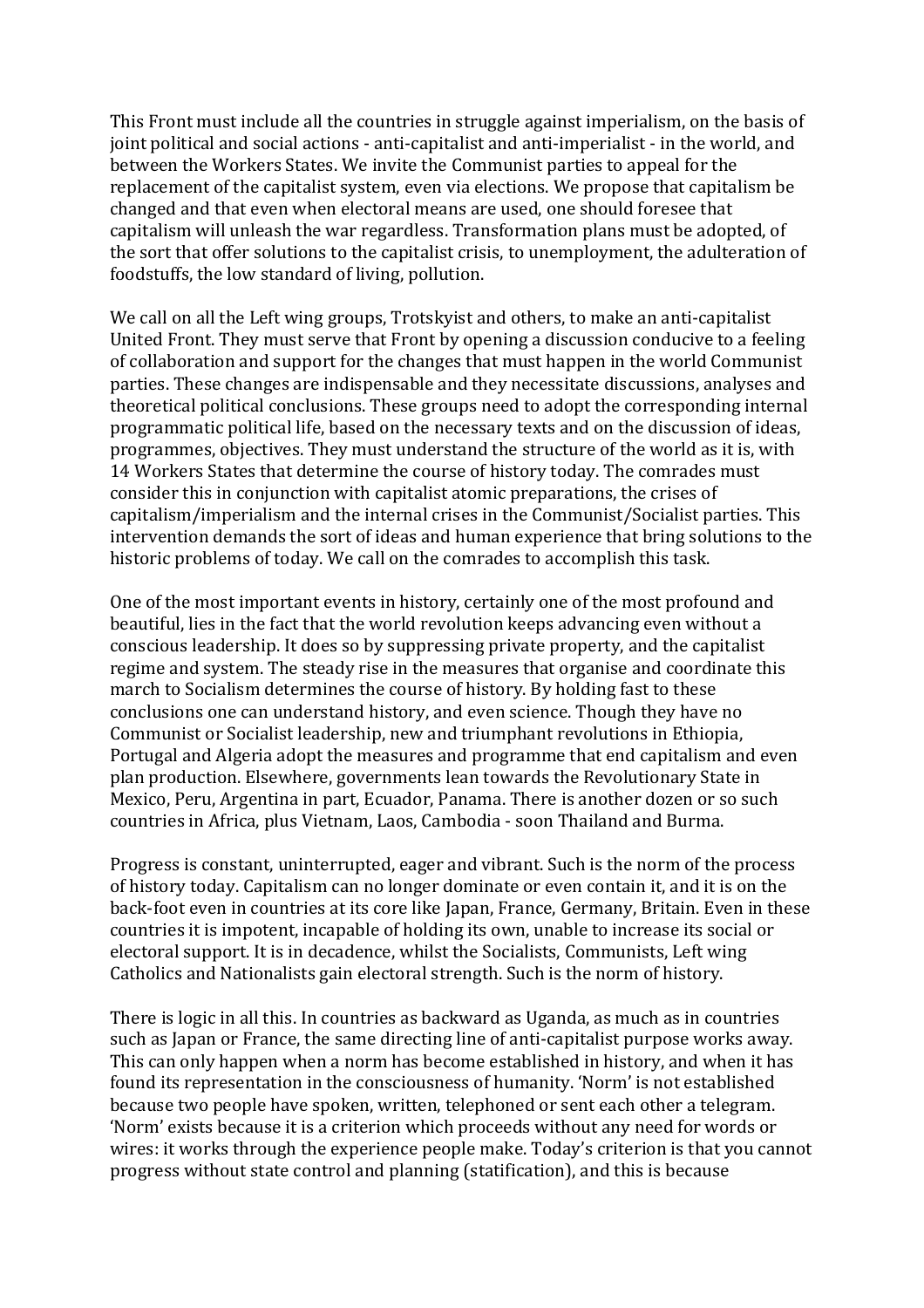capitalism no longer determines history. It is only a cesspool of crises to such a degree that the only objective answer is revolutionary: Transformation, and Workers State.

When the Communist parties, the Socialists, the Trade Unions do not respond to this situation with statification, with workers control and power, crisis breaks out inside them. Where there is no progress, the masses continue to press on for power anyway. This creates internal divisions, struggles and differentiations between the older omnipotent leaderships and sectors that hammer away at the old omnipotence. This is what is happening now in all these organisations. They are not being toppled or led to destruction but they are caught in a storm provoked by the forces that demand a historic answer. The masses insist on this answer, unleashing the crises.

If the masses were passive, if they were not persistent, there would be no crisis and one would still be jogging along nicely in electoral solemnity. To the extent that the masses keep on fighting for solutions and outcomes, you get crises and fissures everywhere in those parties. It is here that you can see most glaringly, unavoidedly - and for them most disconcertingly - that the cause of it all lies in the absence of Marxism. To extricate themselves, the Communists and the Socialists explain away the goings-on by declaring that 'the world is a strange place' and that 'change is needed'. Their response is always partial and never programmatic.

Boumedienne, on the other hand, hears the call of the Algerian masses. He says that the solution is Socialism; he answers them with a series of measures that should be the envy of France and Italy: Party, programme, statifications. He analyses that 'Islam is Islam' and 'Mahomet is interesting but he cannot resolve Algeria's problems'. Let us appreciate this: Boumedienne stands up against all the big bourgeois camarillas that hide - carefully behind Mahomet's back - their large landed interests and alliances with capitalism. He upholds Socialism against them all. Except for domination purposes, Mahomet or God do not bother the French imperialists much. But when Boumedienne accuses them of being in the way of Socialism, the revolutionary process is very deep.

There is an uninterrupted world communication from the most backward countries - as Algeria was - to the most advanced. Take Panama or Peru, where they take steps against imperialist domination: This weakens capitalist structures even if capitalist interests remain. In Africa, Asia and Latin America, progressive economic and social anti-capitalist measures are taken. This exacerbates a crisis in the leaderships of the Communists, Socialists, Radicals and Nationalists, to the extent that all this happens without them. In conditions of total and world-wide revolutionary upheaval, the Communist and the Socialist parties are absent from the vanguard. This provokes enormous crises in these parties: This applies to the USSR too, where 'expert' and 'think-tank' forecasts are all being trashed. Hadn't these experts been in the habit of studying revolutions with the view to defeating them? This is how Basmanov came to be prime eavesdropper and especial informer for the Anti-Trotskyist Department. That was his role. But these things are disastrous for the world Communists because they no longer have control or dominion; they cannot foresee what is going to happen this afternoon and they give no response to what is going to happen tomorrow. And what is going to happen tomorrow? The war, which is the counter revolution!

Therein lay the reasons why they precipitately decided to make this meeting in Cuba,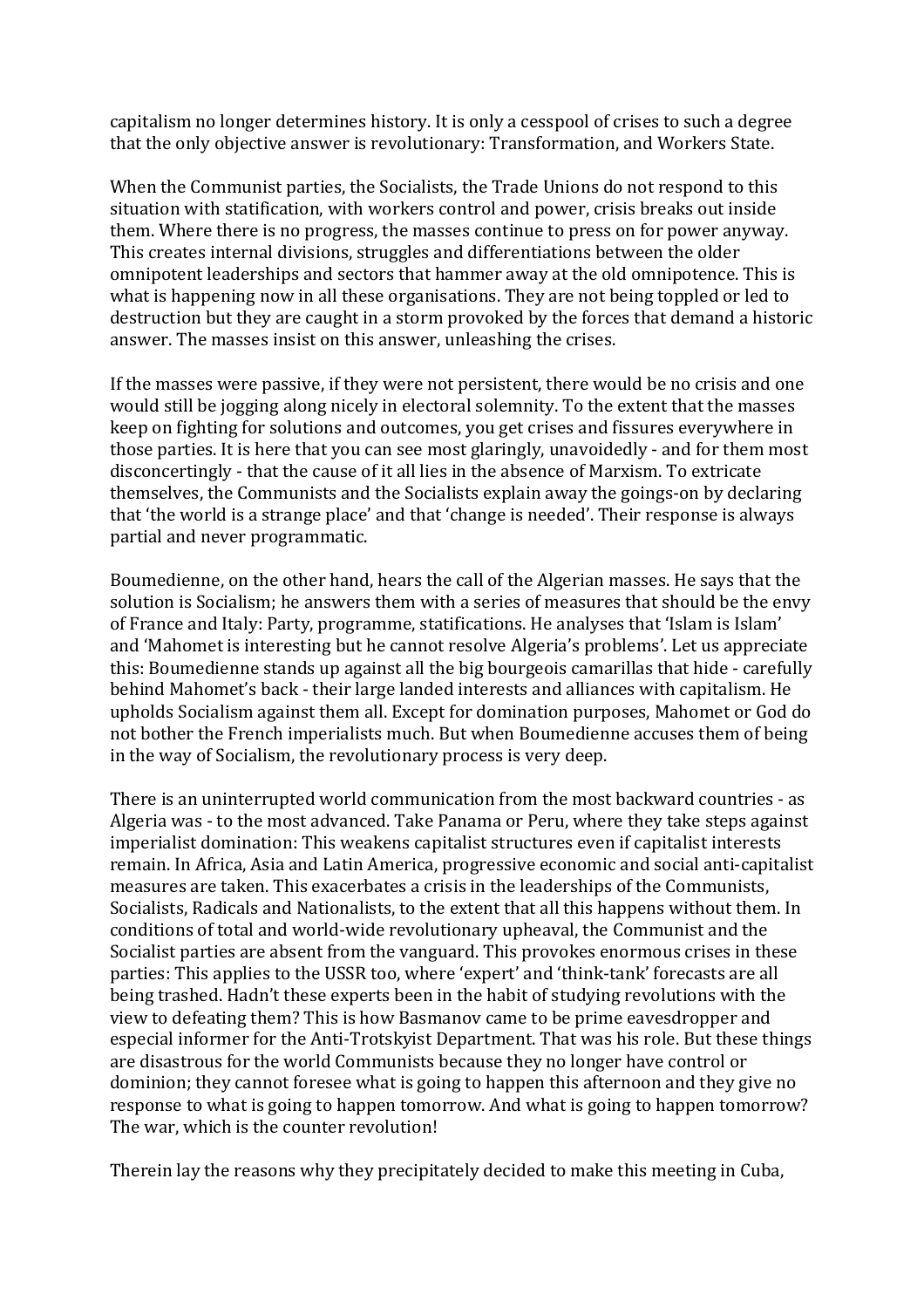without any theoretical or political preparation. It was a rush job in the manner of those who open an umbrella full of holes against a sudden downpour. The meeting took place, the rain went on falling, no conclusions were drawn.

## DISCUSS THE ROLE OF TROTSKYISM-POSADISM

We call on the comrades of the communist movement, on the Communist and Socialist parties, to consider the role of Trotskyism-Posadism. We feel not the slightest difficulty in asking them to help us economically, for we are not acting as their competitors. We think and believe that the solutions called for by history are a need of Humanity. We are a public good of history. We act, think, analyse and draw conclusions according to this. We thirst to give these movements and mass parties the concrete demonstration of our power to foresee, to give ideas, to make analyses, to pass on the necessary human experience that will help in building the New Leadership that cannot fail to come. Our ideas and our energy are inexhaustible, although we lack in the financial means to give them their full expression. We ask the comrades for their aid, and we have every legitimate right to do so. We are not asking them for protection but aid to serve the objective finality of the development of history. The revolutionary development of history is served when learning to reason, to judge, to analyse experiences, to draw conclusions. It is expressly for this purpose that we make this appeal to the world communist movement. We know that the latter will not do it, but we also know it will not oppose it. Though they ignore us, the echo of our appeal will go on and on.

The Communists are not so much short of capable comrades as of historic objectivity. It is not that they don't study or lack in knowledge or understanding. It is that they have no interest vested in the revolutionary development of history. Their anxiety, their fear of the war, comes less from incapacity to understand what we say, than from their economic and social concepts; the latter screen them off from the objective observation and analysis of reality. Because it goes against them, they choose not to resort to any scientific method of observation. To the extent that their interests drive them towards a conception opposed to history, they view social relations in a manner opposed to the objectives of history.

For example, Stalin did not see that imperialism was preparing for war. Today, the Soviets do and they denounce it. They respond in kind with their own atomic preparations, and this is correct. But in its confrontation with imperialism, the essential force of the Workers State lies in the mobilisation of the masses. The bureaucrats give this no consideration, and this opposes the objectives of history. Because they do not want people to discuss, analyse, understand, judge and reason, the bureaucrats are opposed. This is how, not only they obstruct the immense compass of mass mobilisations, but they lower preparations to the level of a purely military and atomic confrontation.

In spite of their sundry denunciations of imperialism, the bureaucrats curtail the aptitude of the Workers State. They take issue with those who judge and analyse as insufficient the Workers States' atomic preparations. We say that one must prepare the fall of the capitalist system, but they are against and take us for savages! All the more so because we are not humouring their bureaucratic interests bathed, as they are, in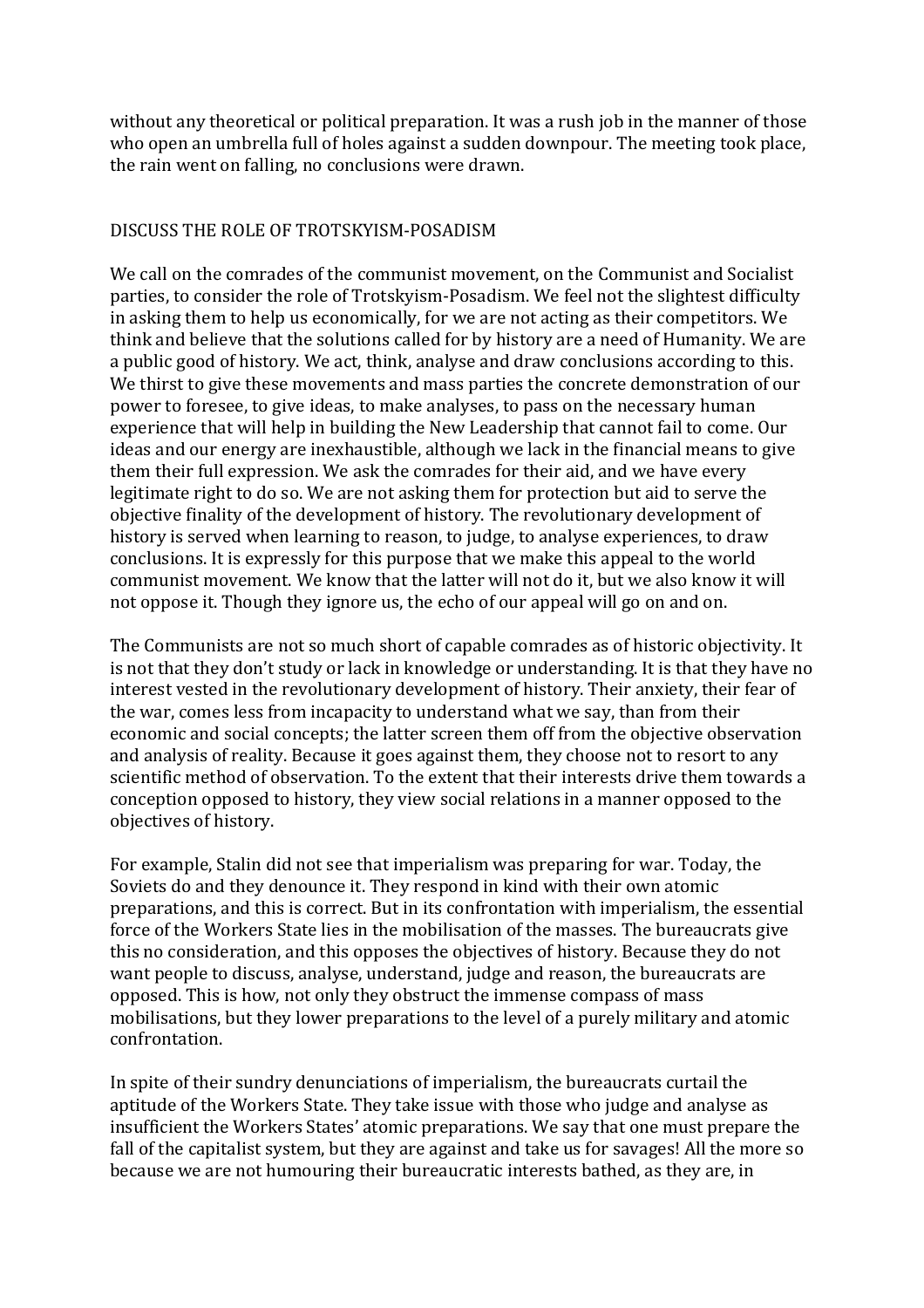passivity. This is the reason why the Communist parties do not submit reality to the test of the 'class struggle', for all their talk of 'ideology'. In ideological jousts, the Soviet bureaucracy and most Communists parties disparage class conciliation. In the USSR, there are 'experts' who deprecate the idea of 'ideological class conciliation'. They are against 'class concord'. But their articles are living contradictions.

They posit that bourgeois and proletarian ideological interests must be kept separate  $-$ 'ideology' being a concept referring to a body of political and ethical thought pertaining to the social historic stance of a class. The Soviet 'experts' oppose assembling or conciliating bourgeois and proletarian thought. They want to keep separate the ways of seeing, observing, and foreseeing. So far, so good, in principle, since there are indeed bourgeois perspectives and proletarian ones: But to mean anything, this must testify to the reality of the class struggle.

Let's look into ideological interests by viewing them logically in the context of the class struggle. Take capitalism: it cannot conciliate or agree on anything important with either the Workers States or the working class. If it did, it would scupper itself - a thing it simply cannot do. It cedes or conciliates somewhat as long as the working class yields to the interests of its system; otherwise, capitalism yields nothing but what the workers impose. Thus the 'ideological interests' are not 'separate' since they impose on each other, by force, what each is seeking; and this is the 'class struggle'. You talk of anything else, and it is not the class struggle: There is no 'détente' for instance, there is the class struggle. Détente is a historical black hole which deceives people about perspectives. It amounts to the disarmament of consciousness, the demobilization of the ability to comprehend and observe. The Communists have the civil war under their noses, as in Chile, but they do not see it.

We call on the comrades to discuss these principles, particularly this point about the separation between what they call bourgeois ideological interests and proletarian ones. They must discuss what happens to this separation in the class struggle. They must return to notion of 'class struggle' and base their reasoning on it. See how capitalism reasons as a class, and abides by its class interests!

In Cuba, the Communists dealt with the events in Chile; they concluded that reaching government can be done via elections, but that one must defend it by the force of arms. The Communists discussed also about various Military and Nationalist movements; they concluded that these can be anti-imperialist and even take correct Socialist positions. This Cuban meeting dealt with other things, and called on the Communist parties to adopt various positions. But these are the positions the Posadists have publicly held for 15 years. All these years ago, the Posadist IV International presented them, developed them theoretically and fought for them. Today, the Posadist IV International criticises the Cuban meeting for not having acknowledged this fact. Posadas analysed the revolutionary process in Chile continuously, in Conferences, Enlarged Meetings of the International Secretariat, Meetings, Cadres Schools, Congresses, as well as in numerous articles.

Additionally, the Posadist IV International foresaw that the success of the revolution in Chile depended on statifications, on the setting up of Organisms of Popular Power, on attracting the army. It called for the army to be given a role in the economy where the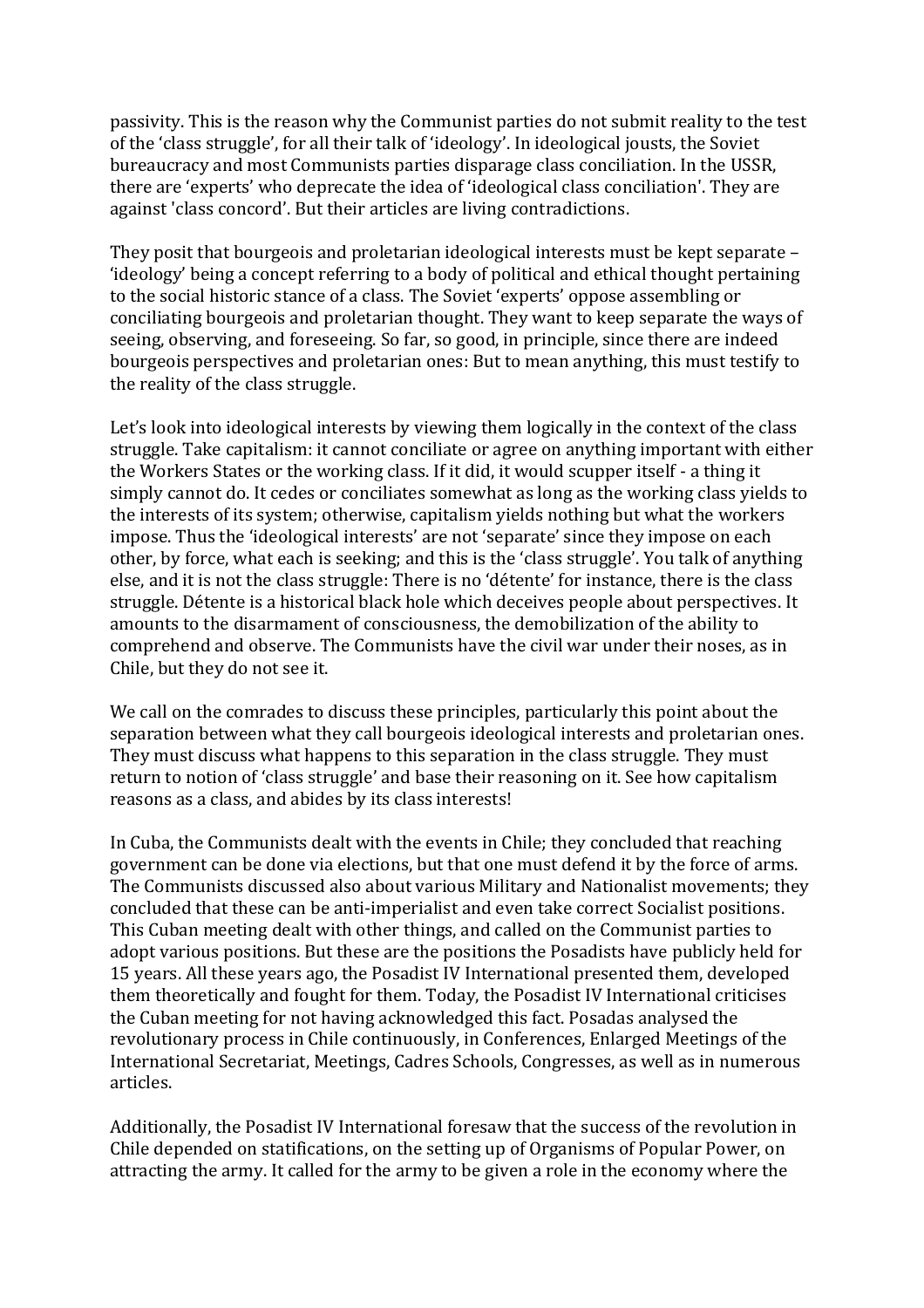Trade Unions could influence it. The International posed openly that the battle against the Chilean bourgeoisie and imperialism was a necessity; and to get on with the agrarian reform, which the Left groups supported too. We foresaw and wrote many times, many months before the State Coup, that if the Allende government did not deepen the revolution, if he did not prepare and arm the population, counter-revolution would strike. For having dared to say such a thing, we were properly insulted and vilified in a thousand ways. And now? These are the very conclusions the Communist parties have drawn in Cuba.

Years back, we wrote on the limited role that guerrillas can play in Latin America. We do not entirely discount the role of the guerrilla, but it can only be transitional and as a support back up. You cannot make revolution with guerrillas: Revolution is made with ideas and weapons. It can take guerrilla forms transitionally, but very limitedly, Revolution is made by the population rising up, arms in hand  $-$  and that is not a guerrilla.

We wrote about the way Fidel Castro took power and how it was not possible to repeat this experience in Latin America even when the Fidel's movement went on believing it for years. This is why we proposed to the comrades of the Latin American Communist Parties that they should publicise all the texts of Posadist IV International on this matter, showing that this body of thought does not come from today but was formulated years ago.

Amongst the conclusions of this tenth World Congress of the Posadist IV International, we must review the prospects offered by the objective process. We think the process before us leads to confrontations soon, partial or general. If partial, they will soon become generalised. One must expect bourgeois/proletariat confrontations; and bourgeois/Workers States ones too. One must prepare for such events. In expectation, we must seek points of support in the mounting exacerbation of the usual class struggle, encouraged as it is by the existence of the Workers States. The latter have helped influence or organise the 18 actual Revolutionary States, as well as the class struggle in the major capitalist countries. The same goes for the countries going towards Revolutionary States in Africa, Asia and Latin America. The Workers States develop in the whole world conditions very favourable to concrete and immediate revolutionary transformations: in Argentina, Peru, Mexico, Brazil, Ecuador, Colombia and Venezuela plus half of Africa, Asia and Europe.

We call for a discussion to organise a world United Front to bring down the capitalist system. A world debate is required, involving the world proletariat and Trade Unions, the Workers Centres, factories, workers parties, Catholics, Nationalists, soldiers, etc, to determine how to replace, or transform, the capitalist system. There is only one way: statifications, production planning and the State Monopoly of Foreign Trade. These measures, in turn, demand the formation of Mass Organisms whereby the population intervenes massively in production, distribution and planning. Mass Organisms straight away, and across countries! They will be particularly essential in spreading literacy where needed. The basis for illiteracy eradication lies in a programme for economic development where the people intervene. The whole population must be brought into play, from the 6 years old to 90 years old. All the means of broadcasting must be enlisted: TV, radio, papers, meetings, conferences, assemblies, and schools - all these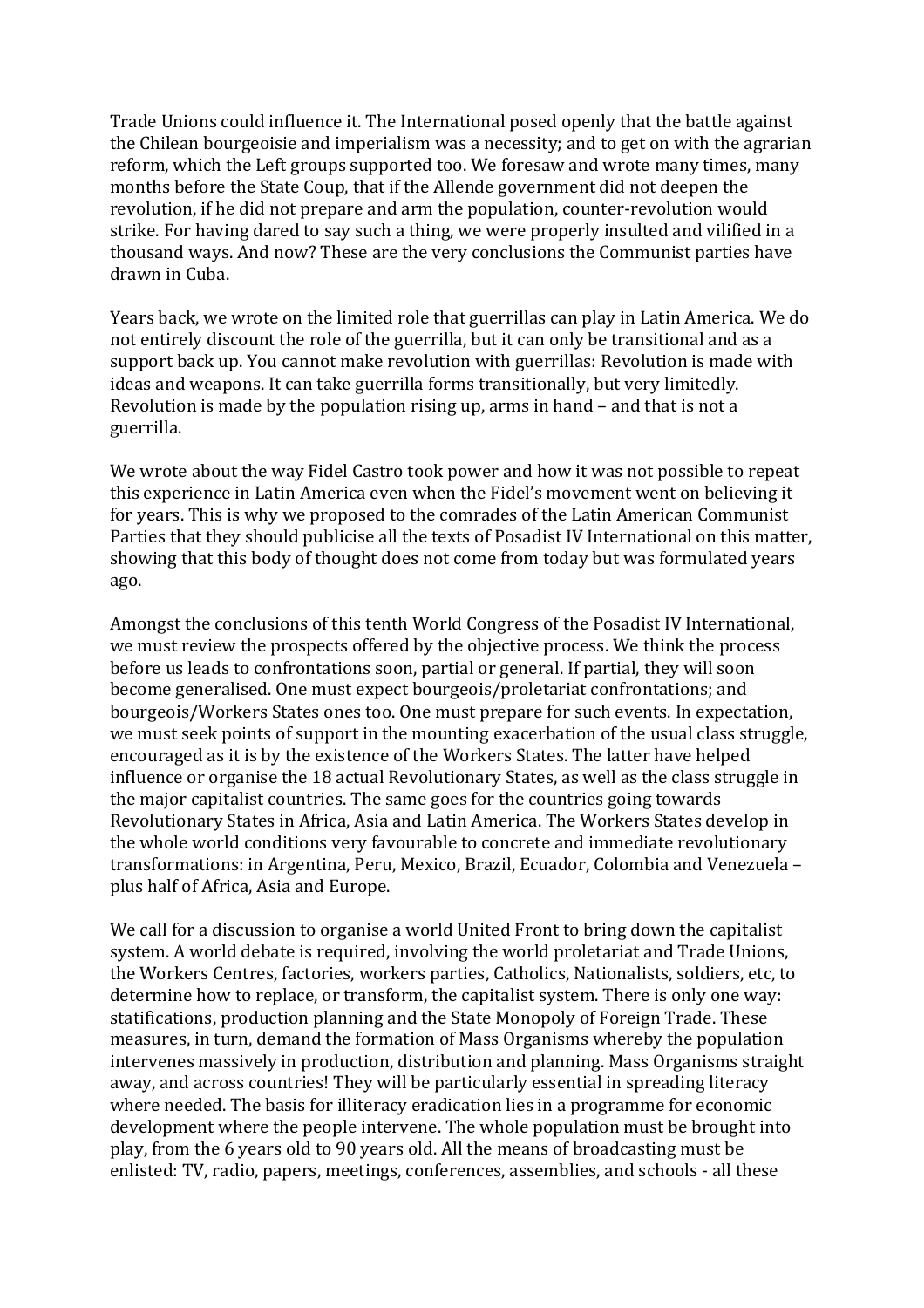things to serve the purpose! In the Primary and Secondary schools, in Colleges and Higher Education, the students must be involved in syllabus planning, and be allowed to discuss all the problems of society along with maths, science and medicine. From the Primary onwards, teaching must integrate discussions where the young discuss how to develop the economy, society, the world revolution, Socialism.

The essential theme that forms the basis of a scientific method of study in algebra, maths, or medicine, etc, must be Marxism. One must discuss and transmit to all the experiences made on how to progress, showing that countries with statified economies are those that do progress; indeed, they can pass from nothingness to the development of their economies, their societies, their consciousness and their intelligence.

Intelligence results from the development of social relations. In the near future, the most elevated form of love will be intelligence. Maternal love, like the fraternal, filial or conjugal, sexual life included, are all branches of the same tree of love: what they are now is a consequence of the relations imposed on humanity by the regime of private property. Tomorrow on the other hand - this already happens in part - the most sentient forms of love will bloom at the level intelligence. Love, like intelligence, is a thing that gets built. Intelligence vibrates with comprehension at the various claims of life, unifying them all. Human beings cease to feel – as already happens partly in the Workers States – that they are atomised. In the near future, they will feel entirely part of the immense sweep of humankind.

The development of intelligence will go on and on, always as the most elevated form of love. The feeling of veneration, consequence of capitalist relations, will disappear. But far from disappearing, love will be of an ever finer sort, if only because it will no longer be pared down back to the individual, the personal or the sexual. It will be on a level with human intelligence. This already exists in part today, but in Socialism, what could be called 'the joy of intelligence', 'the beauty of intelligence' will become common, as conclusive qualifiers of human aptitude. Harmony, beauty and intelligence will be intrinsic to the human relation. This is already partly happening in the Workers States where there is no longer the need to think strictly in an individual manner or to accumulate. This already opens people's mind to the quest for improvements in the relation between life and nature. This is limited by bureaucracy and an insufficient development of the Workers States, but it goes on.

Even though the leaders wish to close it, the debate opened in the world communist movement keeps rippling. The Soviets have no interest in a continuing discussion and they want the dams back up. They have no time for a whole series of aspects which they wish to ignore. But if the discussion has its own momentum, it is not necessarily because a Communist himself opened the flood-gates (Ellenstein), but because scientific discussion is necessary for further advance. They respect the development of space science and vehicles; they defer to science and technology even in its culminating form in the economy. But in the political field they contain and limit every political explanation.

Bureaucracy wishes to contain every scientific discussion. But scientific discussion is imposed by the world economy, by science and technology, and by the progress of the Workers States themselves. All these factors find it already intolerable that the Soviet